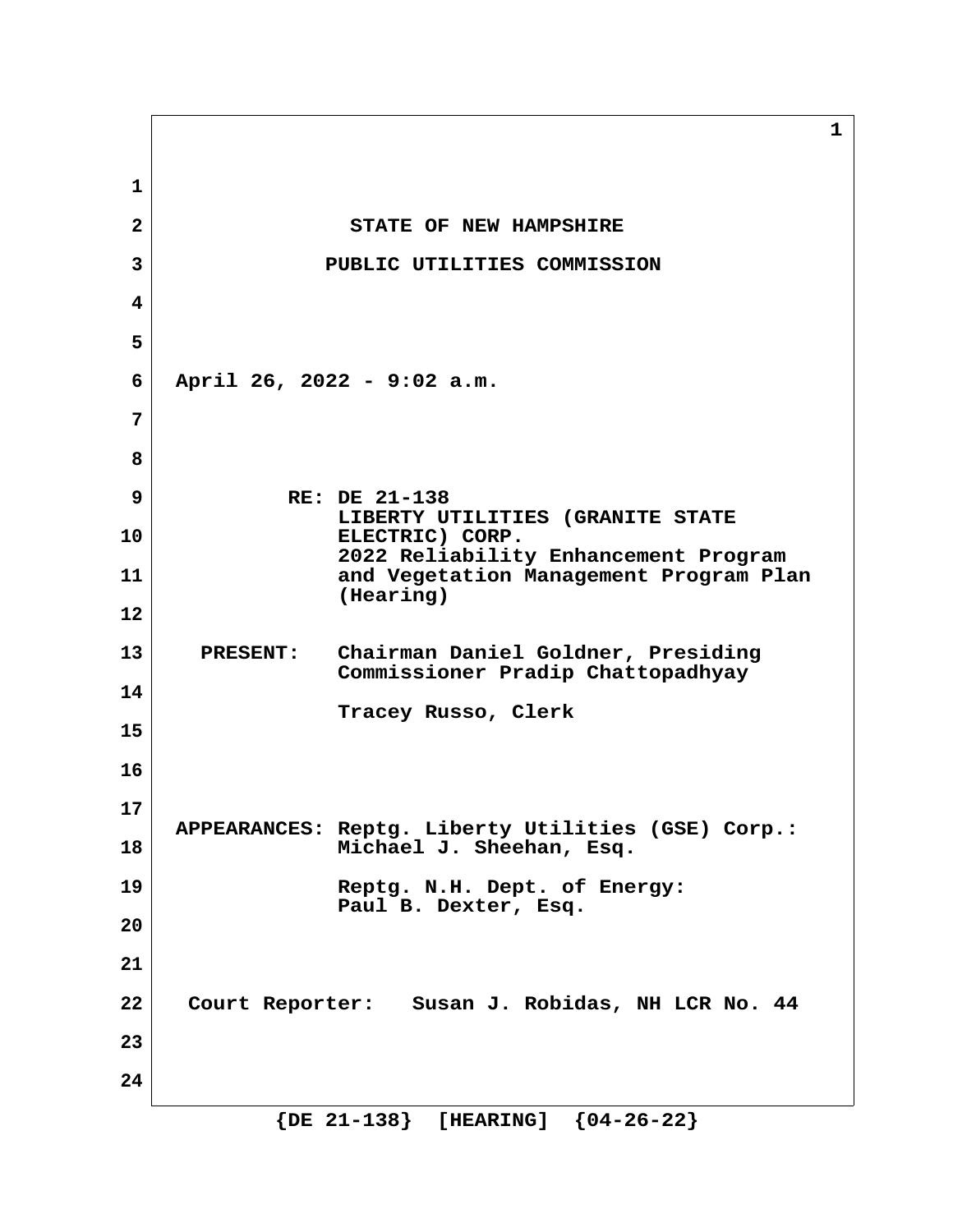| $\mathbf 1$    |                                                                                                   |             |
|----------------|---------------------------------------------------------------------------------------------------|-------------|
| $\overline{2}$ | INDEX                                                                                             |             |
| 3              |                                                                                                   |             |
| 4              | <b>WITNESS PANEL:</b><br>HEATHER M. TEBBETTS<br><b>HEATHER GREEN</b><br><b>CHRISTOPHER STEELE</b> |             |
| 5              |                                                                                                   |             |
| 6              |                                                                                                   |             |
| 7              | <b>EXAMINATION</b>                                                                                | <b>PAGE</b> |
| 8              | Direct Examination by Mr. Sheehan                                                                 | 10          |
| 9              | Cross-examination by Mr. Dexter                                                                   | 19          |
| 10             | INTERROGATORIES BY COMMISSIONERS:                                                                 |             |
| 11             | By Commissioner Chattopadhyay                                                                     | 56          |
| 12             | By Chairman Goldner                                                                               | 65          |
| 13             | Redirect Examination by Mr. Sheehan                                                               | 74          |
| 14             | CLOSING STATEMENTS:                                                                               |             |
| 15             | Mr. Dexter                                                                                        | 78          |
| 16             | Mr. Sheehan                                                                                       | 84          |
| 17             |                                                                                                   |             |
| 18             |                                                                                                   |             |
| 19             |                                                                                                   |             |
| 20             |                                                                                                   |             |
| 21             |                                                                                                   |             |
| 22             |                                                                                                   |             |
| 23             |                                                                                                   |             |
| 24             | $\{$ DE 21-138 $\}$<br>[HEARING] ${04-26-22}$                                                     |             |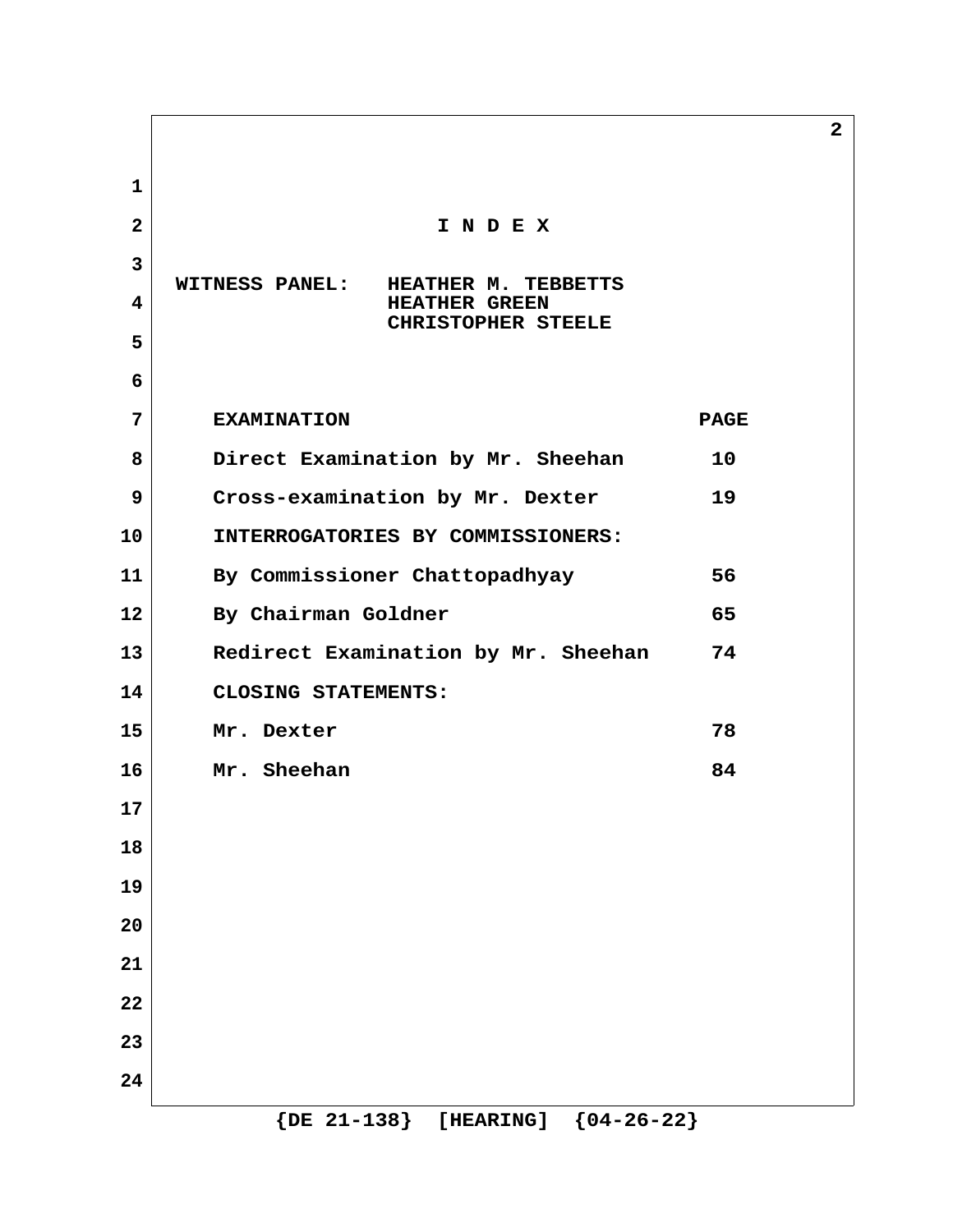|                |                           | 3                                                                                                                                |
|----------------|---------------------------|----------------------------------------------------------------------------------------------------------------------------------|
|                | EXHIBITS                  |                                                                                                                                  |
|                |                           |                                                                                                                                  |
|                |                           | PAGE NO.                                                                                                                         |
| $\mathbf{1}$   | Testimony of Christopher  | <b>PREMARKED</b>                                                                                                                 |
|                | Heather M. Tebbetts, with |                                                                                                                                  |
|                |                           |                                                                                                                                  |
| $2^{\circ}$    | CONFIDENTIAL Response to  | <b>PREMARKED</b>                                                                                                                 |
|                |                           |                                                                                                                                  |
| $\mathbf{3}$   | CONFIDENTIAL Response to  | <b>PREMARKED</b>                                                                                                                 |
|                |                           |                                                                                                                                  |
| 4              | Response to NHDOE 1-4     | <b>PREMARKED</b>                                                                                                                 |
| 5              | Response to NHDOE 1-5     | <b>PREMARKED</b>                                                                                                                 |
| 6              | Response to NHDOE 1-8     | <b>PREMARKED</b>                                                                                                                 |
| $\overline{7}$ | Response to NHDOE 1-9     | <b>PREMARKED</b>                                                                                                                 |
| 8              | Response to NHDOE TS 1-1  | <b>PREMARKED</b>                                                                                                                 |
|                |                           |                                                                                                                                  |
|                |                           |                                                                                                                                  |
|                |                           |                                                                                                                                  |
|                |                           |                                                                                                                                  |
|                |                           |                                                                                                                                  |
|                |                           |                                                                                                                                  |
|                |                           |                                                                                                                                  |
|                |                           |                                                                                                                                  |
|                |                           |                                                                                                                                  |
|                |                           | EXHIBIT ID DESCRIPTION<br>Steele, Heather Green and<br>attachments<br>NHDOE 1-6, with attachments<br>NHDOE 1-6, with attachments |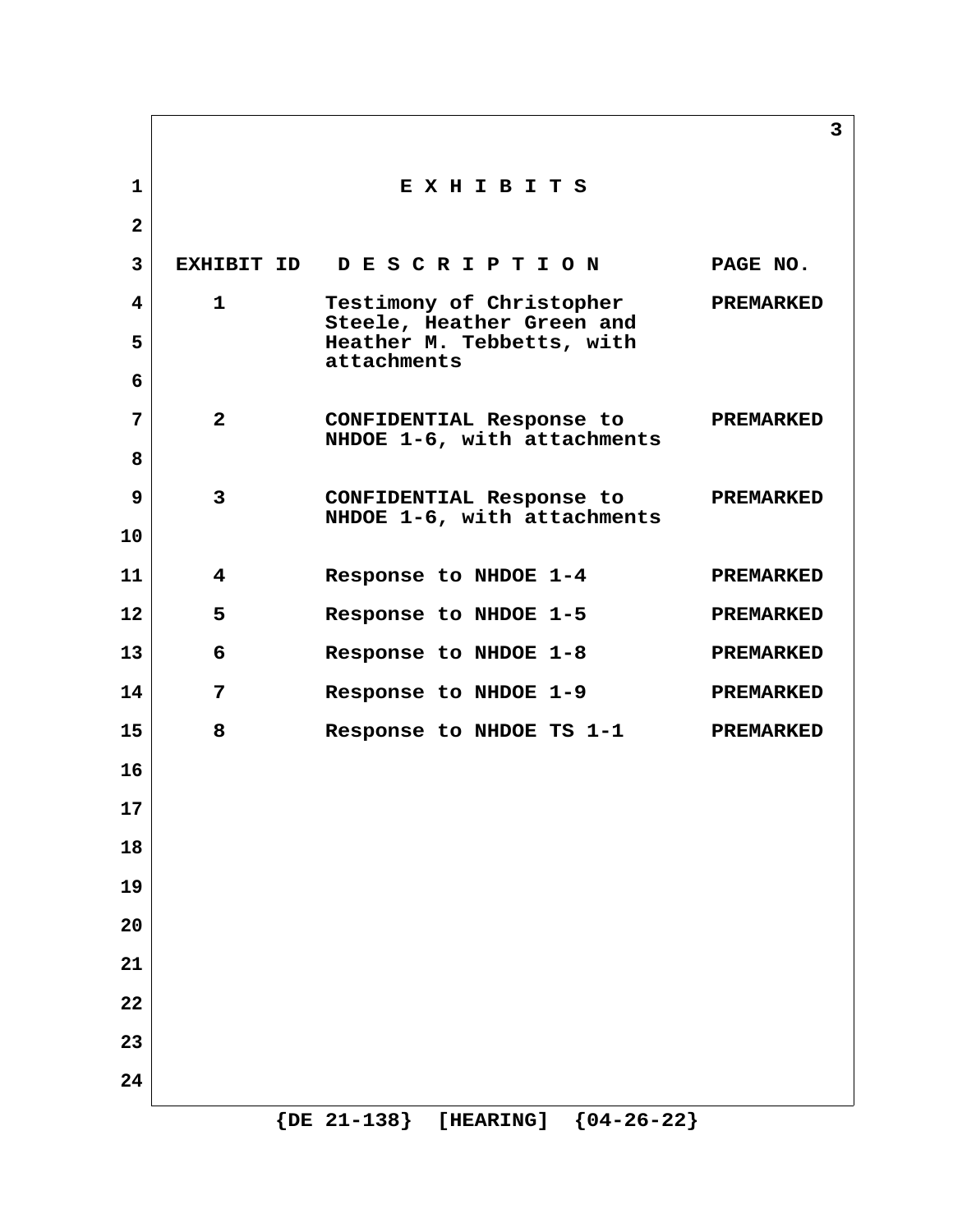**1 P R O C E E D I N G S 2 CHAIRMAN GOLDNER: Okay. Good 3 morning, everyone. I'm Chairman Goldner. 4 I'm here with Commissioner Chattopadhyay. 5 We're here in Docket DE 21-138 for a hearing 6 regarding the Liberty Utilities 2022 7 Vegetation Management Program. 8 Let's take appearances, beginning 9 with Liberty. 10 MR. SHEEHAN: Good morning, 11 Commissioners. Mike Sheehan for Liberty 12 Utilities (Granite State Electric) Corp. 13 CHAIRMAN GOLDNER: Thank you. 14 And the New Hampshire Department of 15 Energy. 16 MR. DEXTER: Thank you, Mr. 17 Chairman. Appearing on behalf of the 18 Department of Energy, Paul Dexter. I'm 19 joined today by Jay Dudley and Scott Balise 20 from the Regulatory Support Division. 21 CHAIRMAN GOLDNER: Thank you. 22 For preliminary matters, we're here 23 to resolve a simple issue: The budget for 24 the 2022 Vegetation Management Program, which**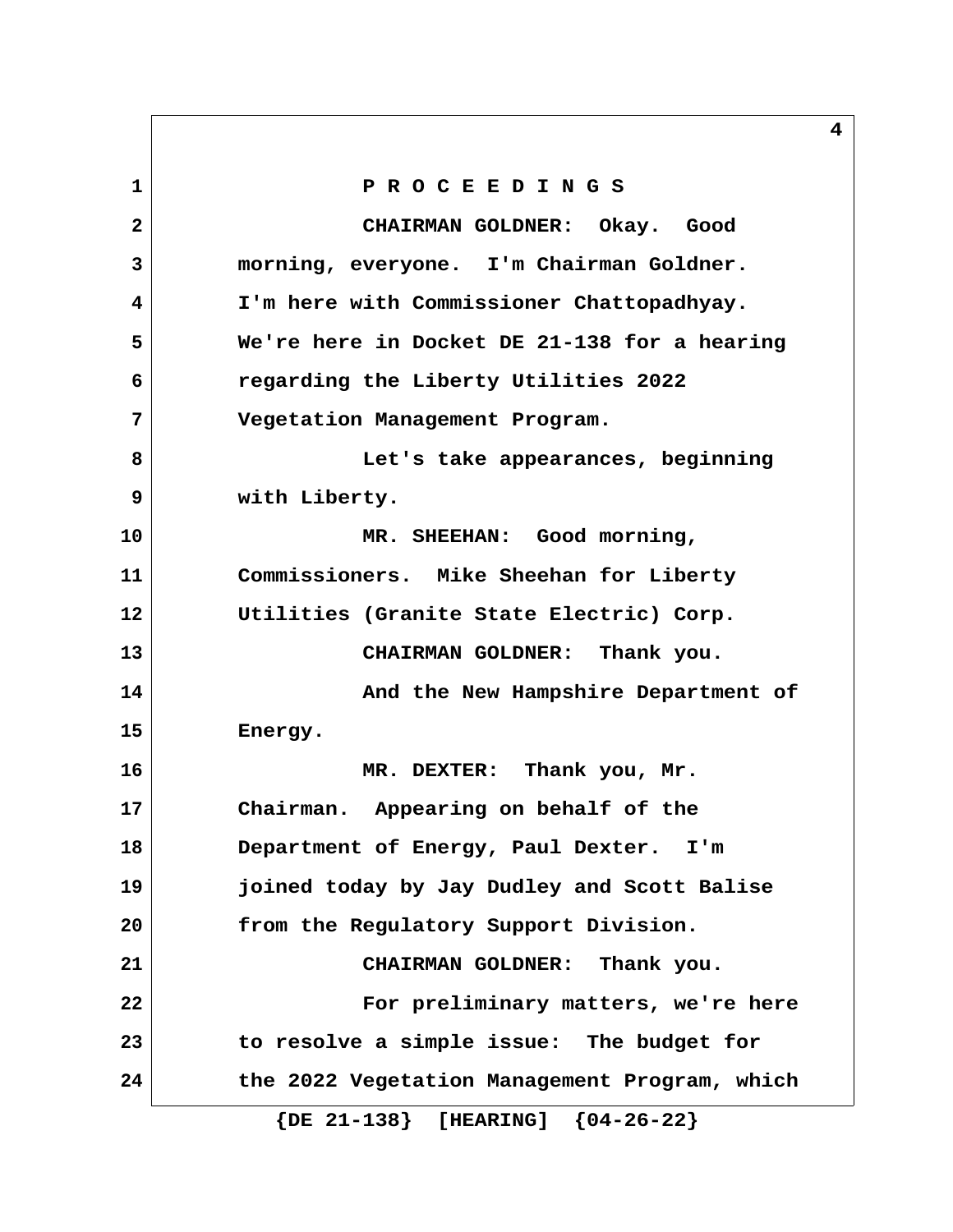**1 the Settlement Agreement stipulates is 2 \$2.2 million plus 10 percent, or 220K 3 additional. Recently in DE 22-014, there was 4 discussion of a carry-forward which will be 5 decided in that docket. Is there anything 6 else we need to discuss today? 7 MR. SHEEHAN: No, those are -- we 8 understand those are the issues that are 9 noticed for this hearing, yes. 10 CHAIRMAN GOLDNER: Thank you. 11 Mr. Dexter. 12 MR. DEXTER: I might have phrased 13 it differently, in terms of this being a 14 "budget" hearing. But I think essentially 15 what you said covers it. And I'll get into 16 that in my questioning and in my closing. 17 CHAIRMAN GOLDNER: Okay. Thank 18 you, Mr. Dexter. 19 Exhibits 1 through 8 have been 20 prefiled and premarked for identification. 21 We did receive a late-filed Motion 22 for Confidential Treatment, Attachment DOE 23 1-6.2, Confidential Attachment DOE 1-6.3, and 24 Exhibit 2. I'll note that the pagination**

 **{DE 21-138} [HEARING] {04-26-22}**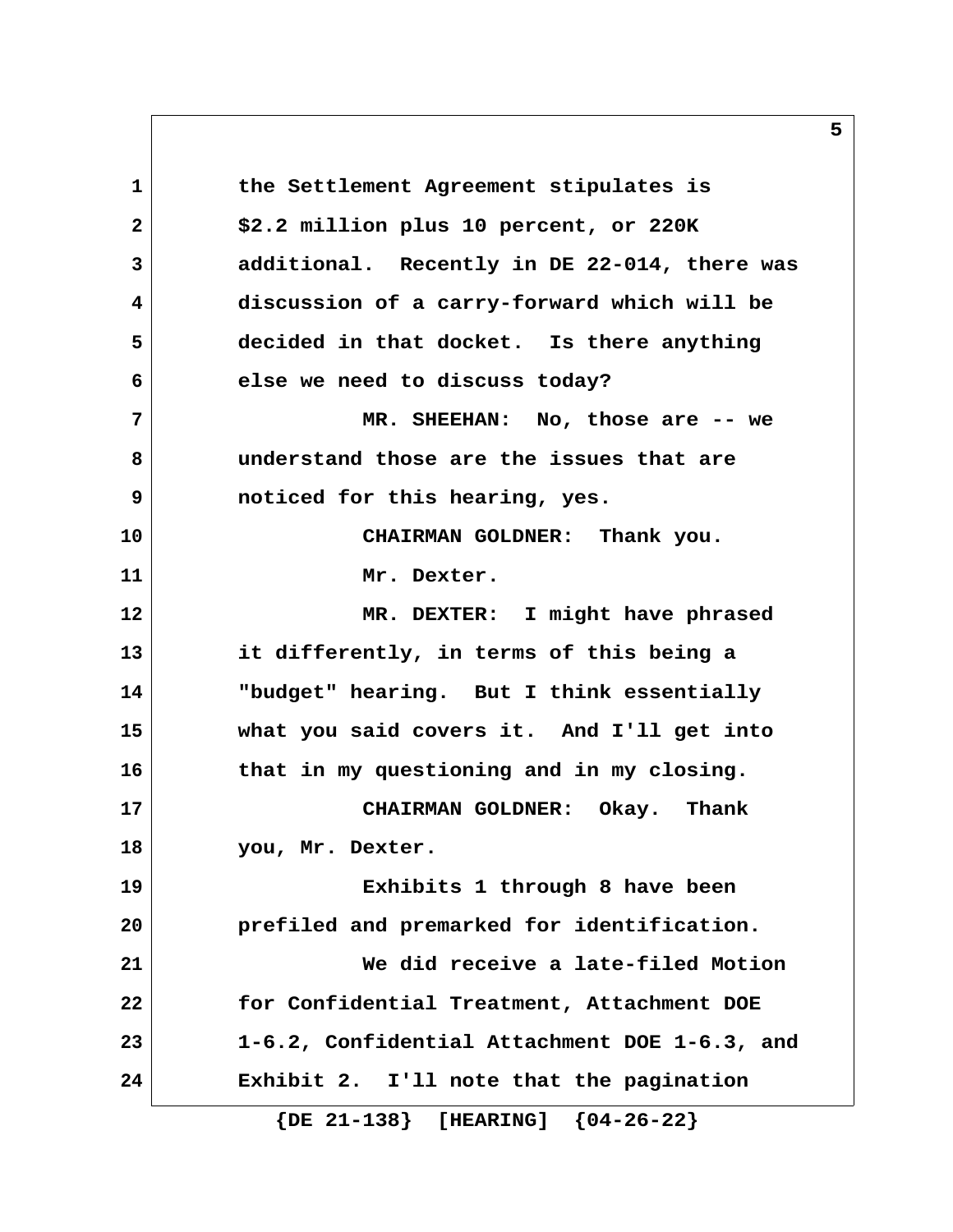1 appears to be off. **2 1 2 1 Are there any objections to 3 accepting this late-filed motion? 4 MR. SHEEHAN: With respect, the 5 rules require the motion be filed prior to 6 hearing, so I don't believe it's late-filed. 7 That's the standard practice for when you 8 have discovery responses during the course of 9 a docket filing; the motion needs to filed 10 prior to hearing. I have nothing further to 11 add. 12 CHAIRMAN GOLDNER: Okay. Mr. 13 Dexter. 14 MR. DEXTER: I haven't had a chance 15 to review the motion, but I would expect that 16 it's the typical motion that Attorney Sheehan 17 just described, and I don't expect the 18 Department will have any objection to it. 19 CHAIRMAN GOLDNER: Okay. Very 20 good. Yeah, maybe, Mr. Sheehan, my comment, 21 in the Order of Notice it says everything 22 needs to be filed two days ahead of time. Is 23 there an exception to this? 24 MR. SHEEHAN: The rule that governs {DE 21-138} [HEARING] {04-26-22}**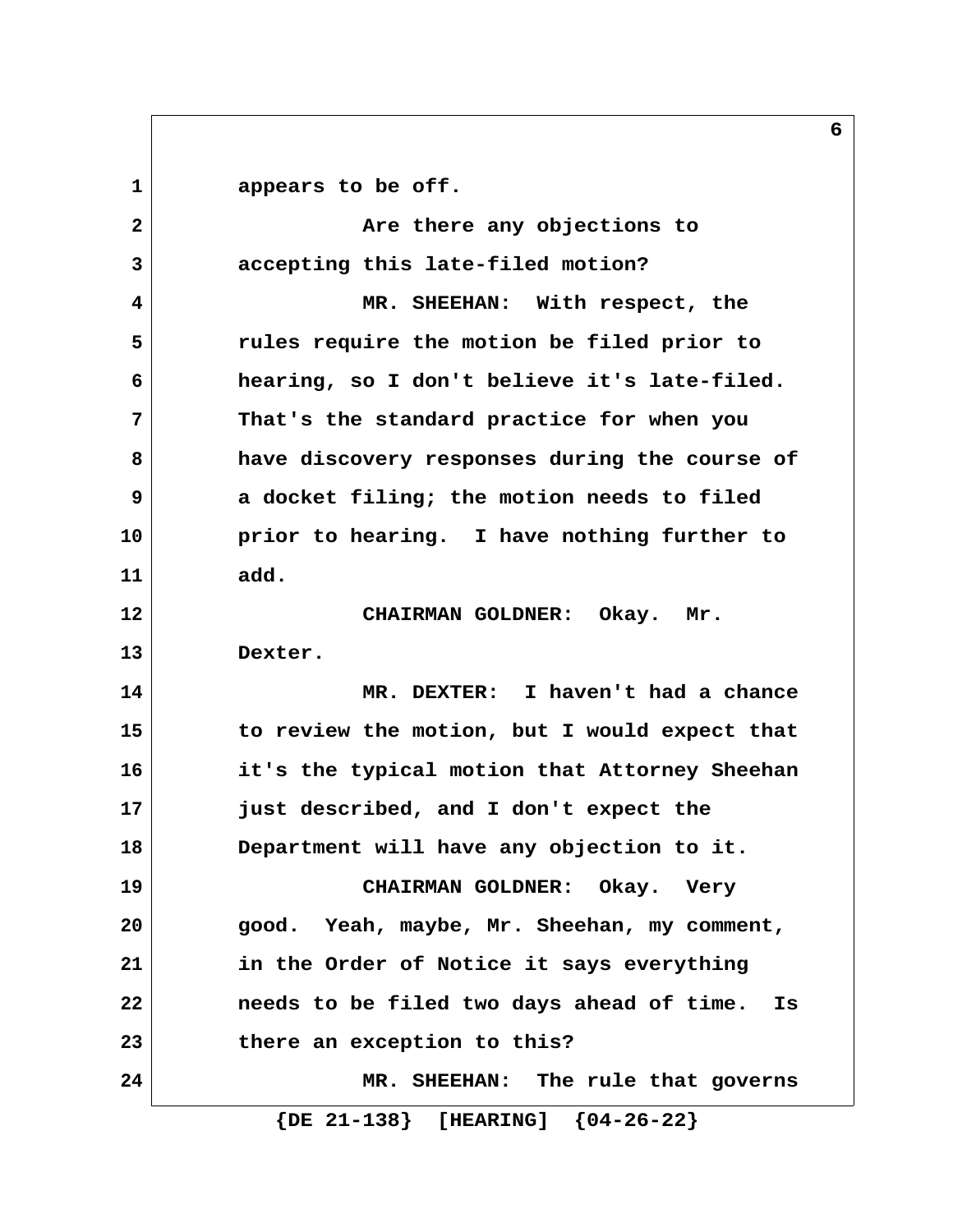**1 the confidential treatment of discovery 2 responses specifically requires that it be 3 filed prior to hearing. The purpose is to 4 put the parties on notice that the -- let me 5 back up.**

 **6 When we respond to discovery 7 requests that have confidential information, 8 rather than litigating confidentiality during 9 the course of the case, we send information 10 to the parties with an assertion that we do 11 assert confidentiality for these reasons, and 12 we will file a motion prior to hearing to 13 confirm that. Typically that happens shortly 14 before a hearing. The vast majority of time 15 it's not contested, and the Commission can 16 roll that issue into its order. Occasionally 17 we file at the outset of a case if our 18 initial filing has confidential information, 19 and sometimes that can be addressed during 20 the course of the hearing. This is how it's 21 been handled according to the 200 Rules. 22 CHAIRMAN GOLDNER: So is there any 23 reason it couldn't have been filed with the 24 original filings I think you filed last**

 **{DE 21-138} [HEARING] {04-26-22}**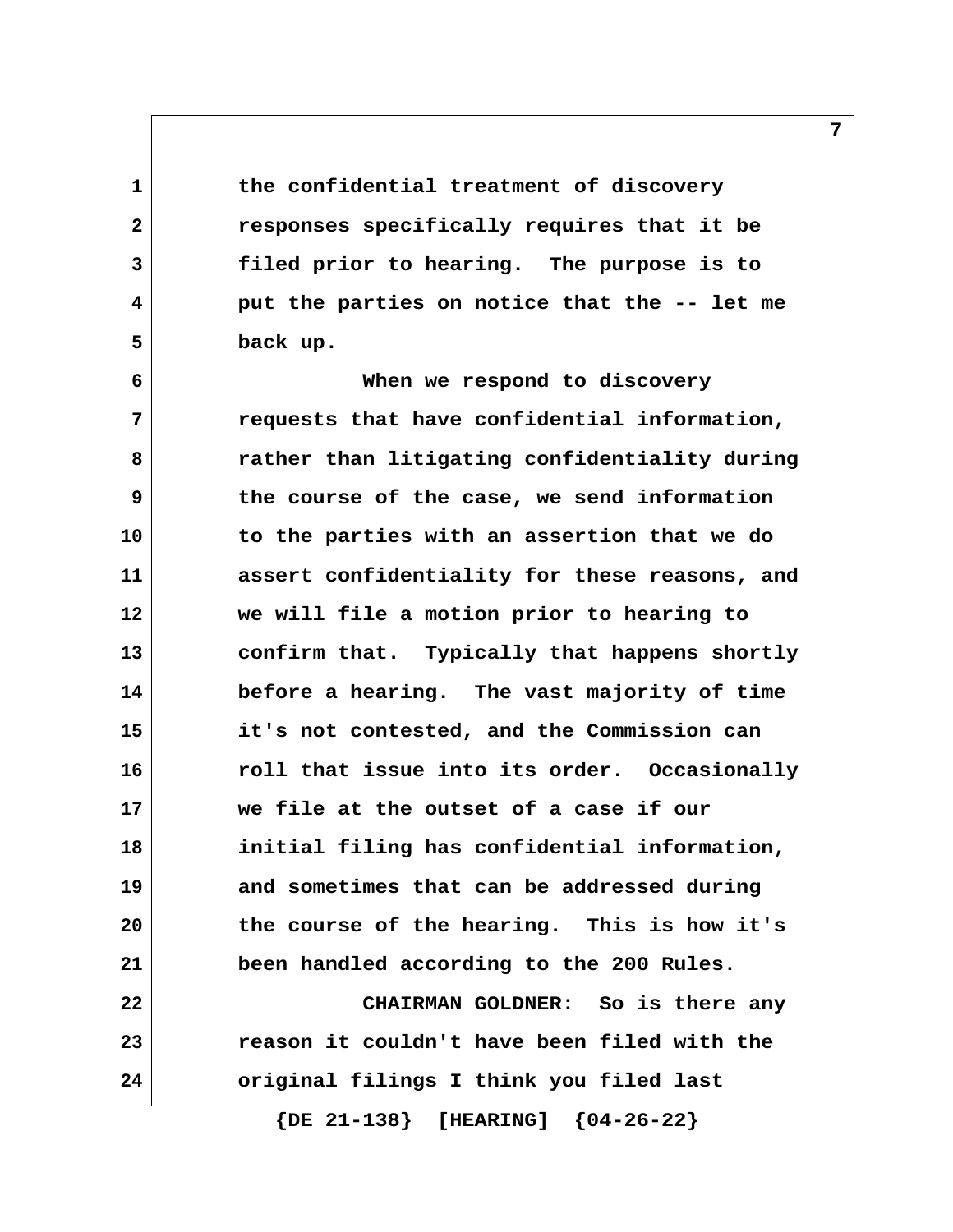**1 Friday? Is there a reason why it was later? 2 MR. SHEEHAN: I was notified by DOE 3 that they wanted to mark Exhibit 2 on Friday, 4 and so the motion covers that piece as well.** 5 So I had the weekend to write it.  **6 CHAIRMAN GOLDNER: Okay. Thank 7 you, Mr. Sheehan. 8 All right.** Is there anything else  **9 we need to cover regarding exhibits? 10 MR. DEXTER: Nothing from the 11 Department. 12 CHAIRMAN GOLDNER: Okay. The 13 Commissioners have reviewed the prefiled 14 testimony and other exhibits and have no need 15 of the witnesses summarizing their testimony. 16 After cross-examination by the Department of 17 Energy, we anticipate -- we, the 18 Commissioners, anticipate having a few 19 questions. 20 Are there any other preliminary 21 matters to discuss before we have the witness 22 panel sworn in? 23 MR. SHEEHAN: No, sir. 24 CHAIRMAN GOLDNER: All right. {DE 21-138} [HEARING] {04-26-22}**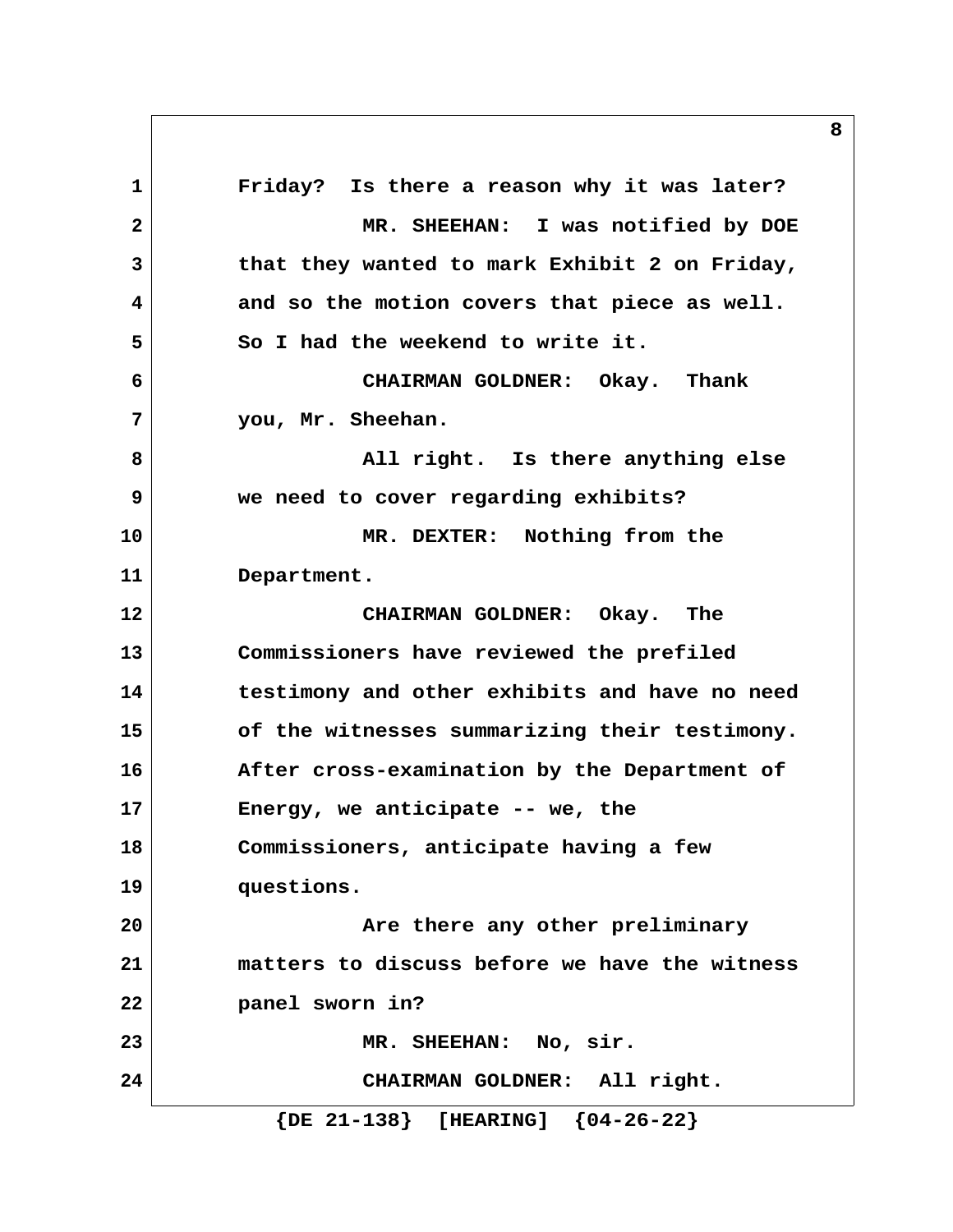| 1            | Let's proceed with the witnesses. Ms.         |
|--------------|-----------------------------------------------|
| $\mathbf{2}$ | Robidas, would you please swear in the panel  |
| 3            | of witnesses.                                 |
| 4            | (WHEREUPON, HEATHER M. TEBBETTS,              |
| 5            | HEATHER GREEN and CHRISTOPHER STEELE          |
| 6            | were duly sworn and cautioned by the          |
| 7            | Court Reporter.)                              |
| 8            | CHAIRMAN GOLDNER: Thank you. And              |
| 9            | we'll move to direct with -- unless, Mr.      |
| 10           | Sheehan, you have any clarifications, I guess |
| 11           | it would just be the qualification of the     |
| 12           | witnesses and adoption of their prefiled      |
| 13           | testimony.                                    |
| 14           | MR. SHEEHAN: That's fine. We had              |
| 15           | planned to at least tee up some of the        |
| 16           | conversations we had last week, which we had  |
| 17           | on the VMP reconciliation hearing. We had     |
| 18           | kind of said here's some things to think      |
| 19           | about because we're going to come back next   |
| 20           | week for this hearing. And I have literally   |
| 21           | two minutes of questions, if you'd like me to |
| 22           | do those. Or I'm happy to wait until the      |
| 23           | Commissioners ask questions and we may get    |
| 24           | there anyway.                                 |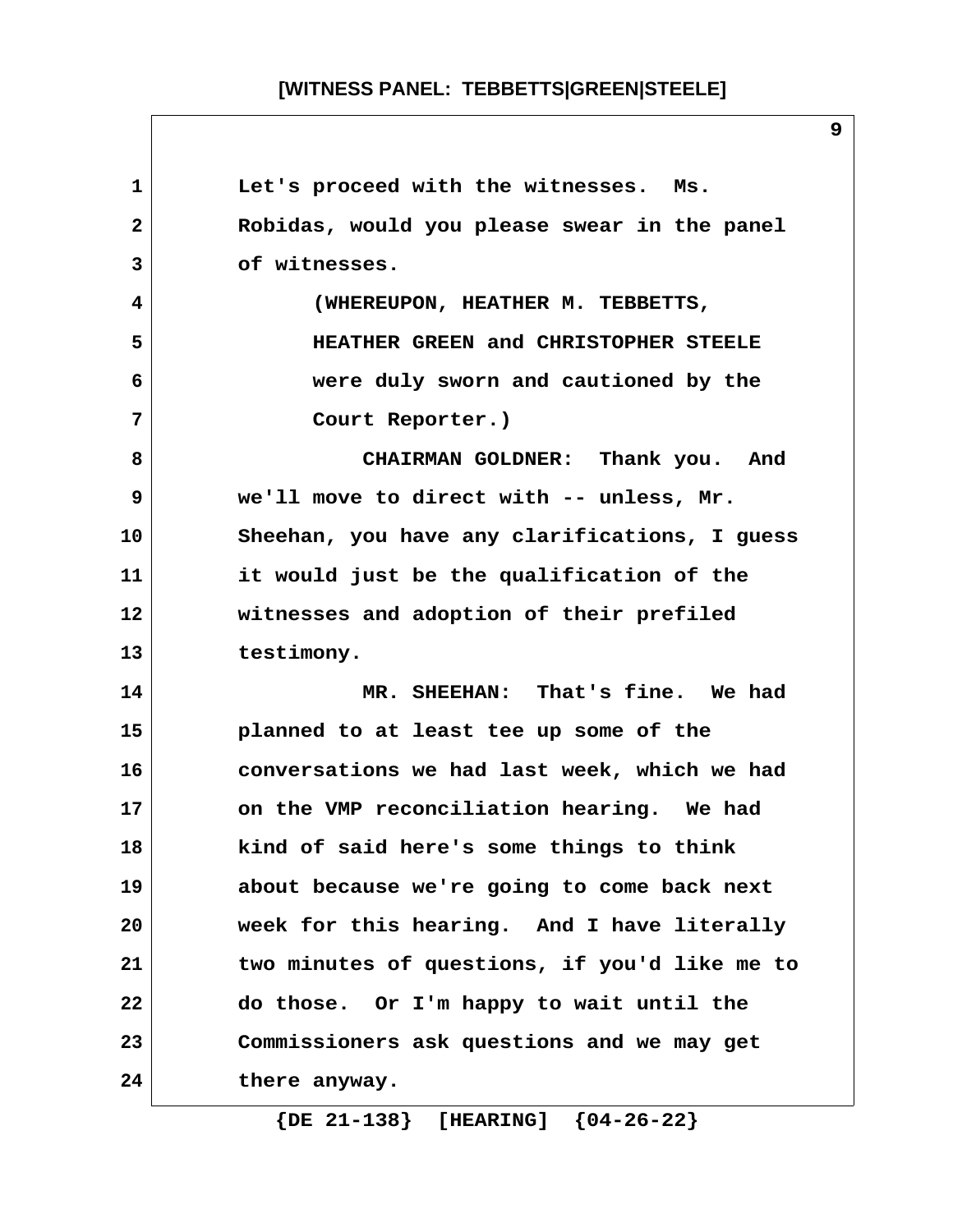| $\mathbf{1}$   | CHAIRMAN GOLDNER: Okay. I think                     |
|----------------|-----------------------------------------------------|
| $\overline{a}$ | it's probably a good two-minute investment,         |
| 3              | so please proceed.                                  |
| 4              | MR. SHEEHAN: First we'll introduce                  |
| 5              | the witnesses and adopt testimony.                  |
| 6              | DIRECT EXAMINATION                                  |
| 7              | BY MR. SHEEHAN:                                     |
| 8              | Begin with you, Ms. Tebbetts. Please<br>Q.          |
| 9              | introduce yourself, describe your position          |
| 10             | with the Company and the role you had in            |
| 11             | drafting the testimony that's been marked as        |
| 12             | Exhibit 1.                                          |
| 13             | (Tebbetts) My name is Heather Tebbetts, and I<br>Α. |
| 14             | am the manager of Rates and Regulatory              |
| 15             | Affairs for Liberty Utilities. I am employed        |
| 16             | by Liberty Utilities Service Company, and in        |
| 17             | my role I am responsible for rate-related           |
| 18             | matters for Granite State Electric.                 |
| 19             | And you participated in the drafting of the<br>Q.   |
| 20             | testimony that's been marked as Exhibit 1; is       |
| 21             | that correct?                                       |
| 22             | (Tebbetts) Yes.<br>Α.                               |
| 23             | Do you have any changes to the portion of<br>Q.     |
| 24             | your testimony for which you were                   |
|                | $\{DE 21-138\}$ [HEARING] $\{04-26-22\}$            |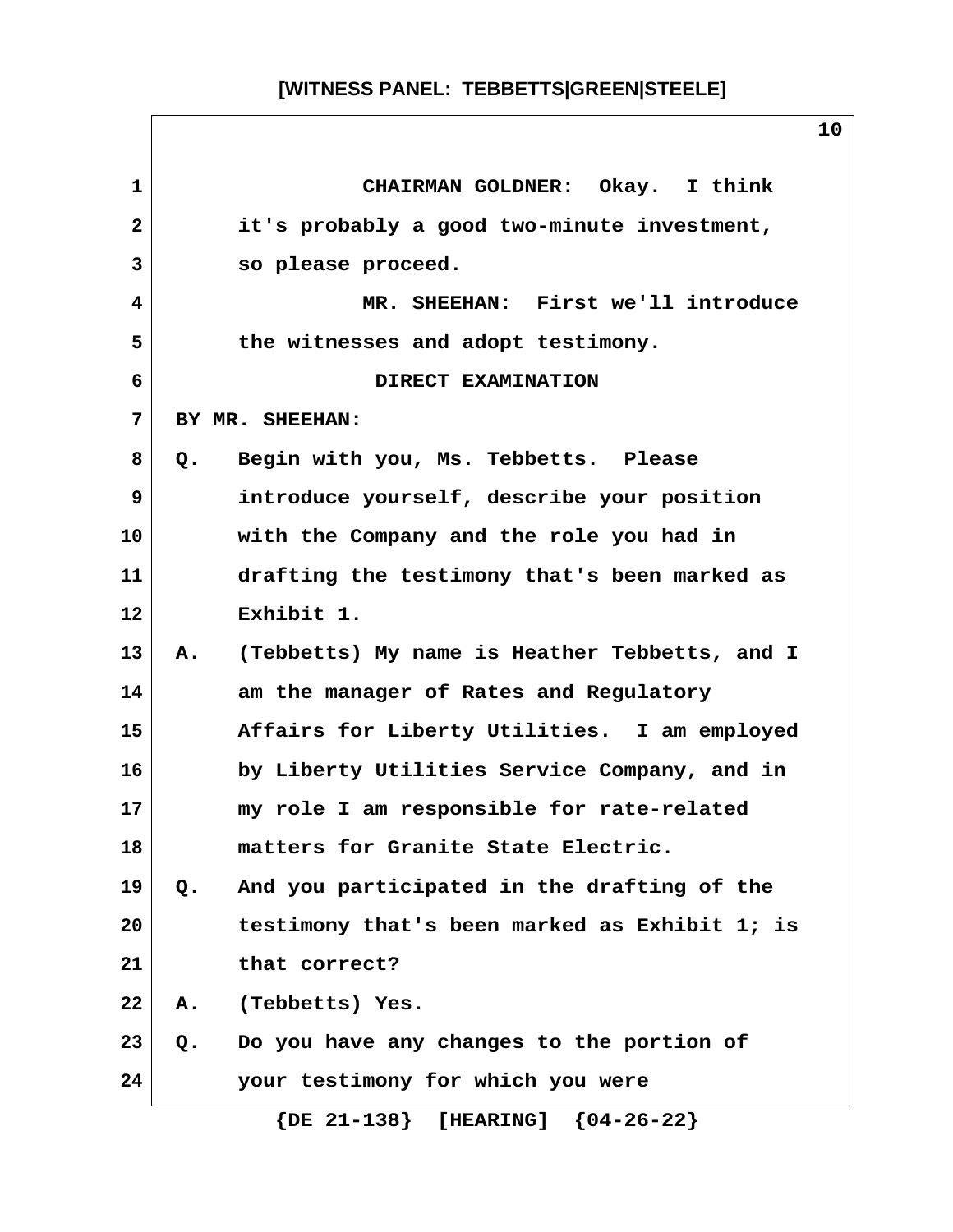|              |    |                                               | 11 |
|--------------|----|-----------------------------------------------|----|
| $\mathbf{1}$ |    | responsible?                                  |    |
| $\mathbf{2}$ | Α. | (Tebbetts) No.                                |    |
| 3            | Q. | And do you adopt that testimony, written      |    |
| 4            |    | testimony, as your sworn testimony this       |    |
| 5            |    | morning?                                      |    |
| 6            | Α. | (Tebbetts) Yes.                               |    |
| 7            | Q. | Thank you.                                    |    |
| 8            |    | Ms. Green, same question. Can you             |    |
| 9            |    | please introduce yourself?                    |    |
| 10           | Α. | (Green) Heather Green.                        |    |
| 11           | Q. | And your position with the Company is what?   |    |
| 12           | Α. | (Green) Manager of vegetation management.     |    |
| 13           | Q. | Did you participate with the other people     |    |
| 14           |    | next to you in the drafting of the testimony  |    |
| 15           |    | that we have marked as Exhibit 1?             |    |
| 16           | Α. | (Green) Yes.                                  |    |
| 17           | Q. | And do you have any changes or corrections to |    |
| 18           |    | the testimony that you'd like to bring to the |    |
| 19           |    | Commission's attention this morning?          |    |
| 20           | Α. | (Green) Bates Page 12, Line 18, it's missing  |    |
| 21           |    | the word "not" as the third word in the line. |    |
| 22           | Q. | And just read the sentence so we --           |    |
| 23           | Α. | (Green) "The workforce issue is [not] limited |    |
| 24           |    | to New Hampshire, New England, or East Coast  |    |
|              |    | $\{DE 21-138\}$ [HEARING] $\{04-26-22\}$      |    |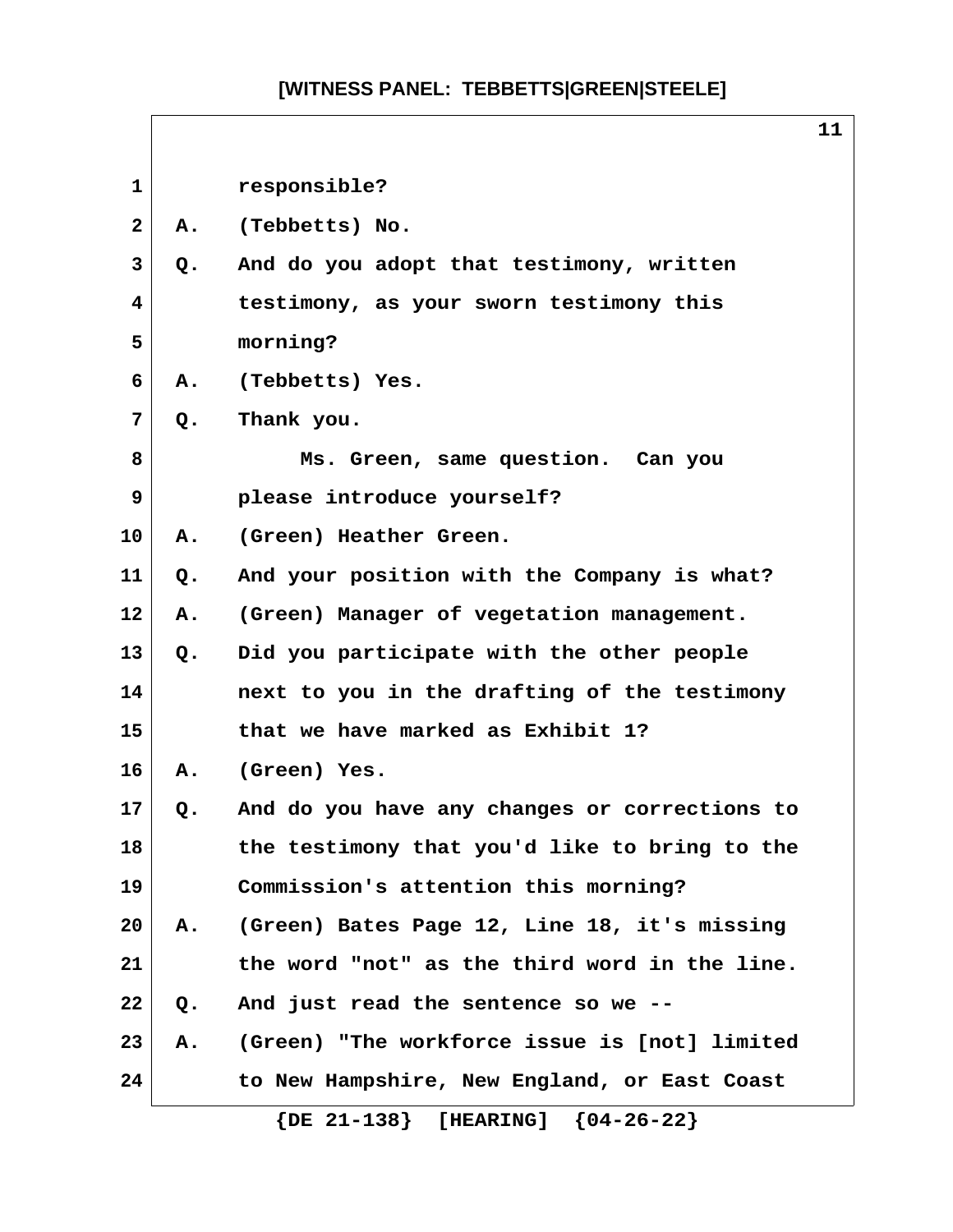$\sqrt{ }$ 

|              |    | ᅩᄼ                                            |  |
|--------------|----|-----------------------------------------------|--|
| 1            |    | phenomenon."                                  |  |
| $\mathbf{2}$ | Q. | Thank you. With that correction, do you       |  |
| 3            |    | adopt your written testimony as your sworn    |  |
| 4            |    | testimony here today?                         |  |
| 5            | Α. | (Green) I do.                                 |  |
| 6            | Q. | And very briefly, is it fair to say that the  |  |
| 7            |    | request in this docket is for the Commission  |  |
| 8            |    | to approve the proposed 2022 budget and the   |  |
| 9            |    | work plan that builds that budget? Is that    |  |
| 10           |    | correct?                                      |  |
| 11           | Α. | (Green) Yes.                                  |  |
| 12           | Q. | We heard last week about the various issues   |  |
| 13           |    | in completing the work in 2021, and it's a    |  |
| 14           |    | significant portion of the testimony here.    |  |
| 15           |    | We are now four months into 2022. Can you     |  |
| 16           |    | just briefly tell us where the Company        |  |
| 17           |    | stands?                                       |  |
| 18           | Α. | (Green) We have completed 42, approximately   |  |
| 19           |    | 42 miles and approximately \$700,000 worth of |  |
| 20           |    | work.                                         |  |
| 21           | Q. | And based on the plan for all of 2022, do you |  |
| 22           |    | consider that to be on track?                 |  |
| 23           | Α. | (Green) Yes.                                  |  |
| 24           | Q. | Part of the rest of the work in 2022          |  |
|              |    | $\{DE 21-138\}$ [HEARING] $\{04-26-22\}$      |  |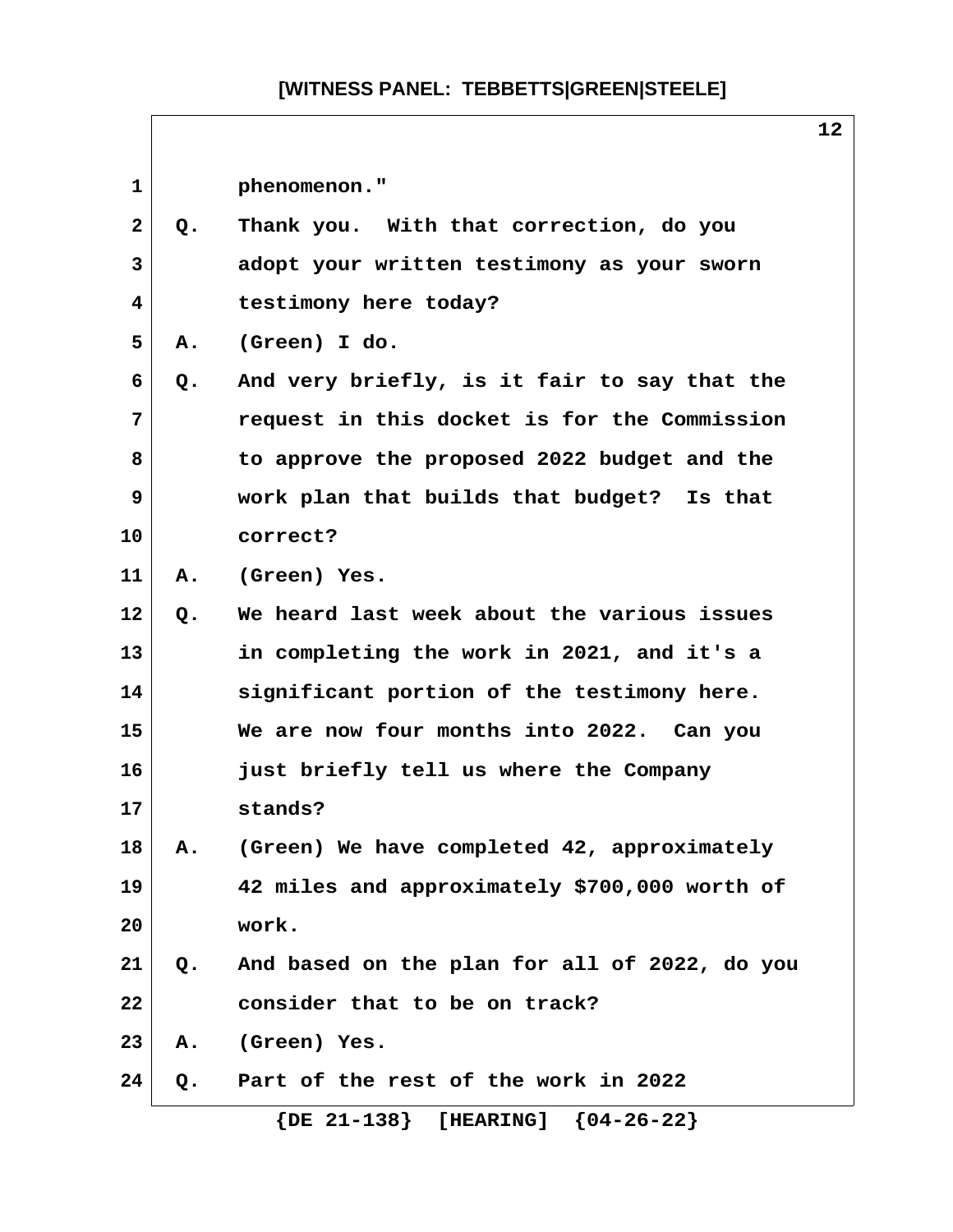| $\mathbf{1}$   |               | requires -- is based on new contractors         |
|----------------|---------------|-------------------------------------------------|
| $\overline{2}$ |               | starting work soon; is that fair?               |
| 3              | Α.            | (Green) That is correct.                        |
| 4              | Q.            | And are you comfortable that those new          |
| 5              |               | contractors will do the work that you expect    |
| 6              |               | them to do for the balance of 2022?             |
| 7              | Α.            | (Green) Yes. Before we put out the bids, we     |
| 8              |               | did ask them if they had workforces and time,   |
| 9              |               | and they responded they did.                    |
| 10             | $Q_{\bullet}$ | And you expect -- and those bids, as I          |
| 11             |               | understand it, are coming back this week.<br>Is |
| 12             |               | that correct?                                   |
| 13             | Α.            | (Green) Yes.                                    |
| 14             | Q.            | So when you pick a winner, you expect that      |
| 15             |               | company, based on your conversations, to have   |
| 16             |               | the people to do the work that they're          |
| 17             |               | bidding to do.                                  |
| 18             | Α.            | (Green) Correct.                                |
| 19             | $Q$ .         | And as I understand it, there's also a new      |
| 20             |               | piece of equipment that will be available to    |
| 21             |               | the Company for the first time this summer;     |
| 22             |               | is that correct?                                |
| 23             | Α.            | (Green) That is correct. We'll have both        |
| 24             |               | mechanized mowers and mechanized pruners on     |
|                |               | $\{DE 21-138\}$ [HEARING] $\{04-26-22\}$        |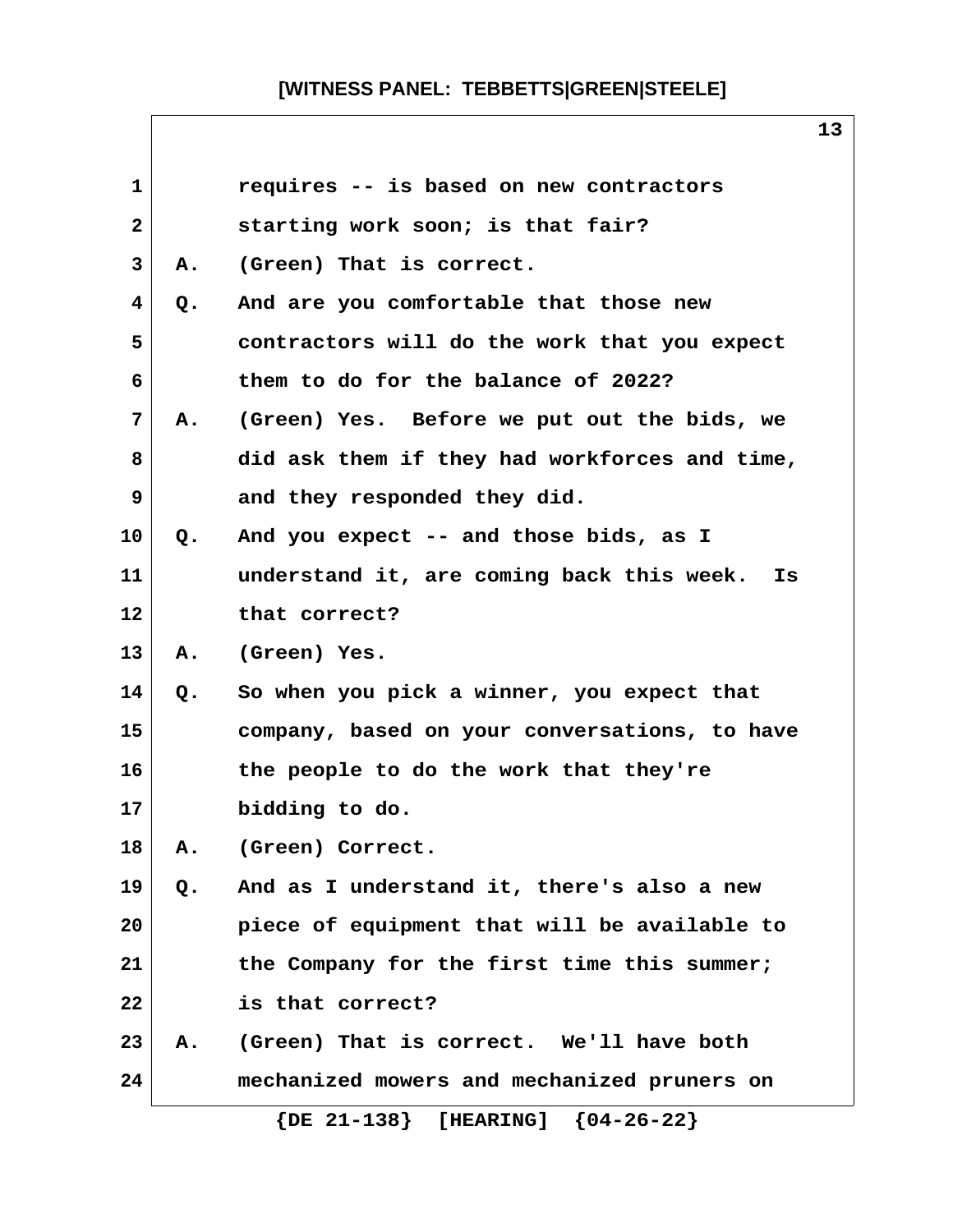| $\mathbf{1}$ |    | our system for roadside work.                 |
|--------------|----|-----------------------------------------------|
| $\mathbf{2}$ | Q. | That's not something we've had available to   |
| 3            |    | us in the past; is that fair?                 |
| 4            | Α. | (Green) That is correct.                      |
| 5            | Q. | Thank you.                                    |
| 6            |    | Mr. Steele, please introduce yourself         |
| 7            |    | and describe your position with Liberty.      |
| 8            | Α. | (Steele) Good morning. My name is             |
| 9            |    | Christopher Steele. I am the senior director  |
| 10           |    | of electric operations for Liberty Utilities. |
| 11           | Q. | And Mr. Steele, you are relatively new to     |
| 12           |    | Liberty; is that correct?                     |
| 13           | Α. | (Steele) That is correct.                     |
| 14           | Q. | You started when?                             |
| 15           | Α. | (Steele) I became employed with Liberty       |
| 16           |    | Utilities April 12th, 2021.                   |
| 17           | Q. | And prior to working for Liberty, you spent   |
| 18           |    | your career in Florida for Tampa Electric; is |
| 19           |    | that correct?                                 |
| 20           | Α. | (Steele) That is correct. I spent over 21     |
| 21           |    | years with Tampa Electric Company in various  |
| 22           |    | leadership roles throughout the organization  |
| 23           |    | in operations.                                |
| 24           | Q. | And somehow you managed to get through 20     |
|              |    | $\{DE 21-138\}$ [HEARING] $\{04-26-22\}$      |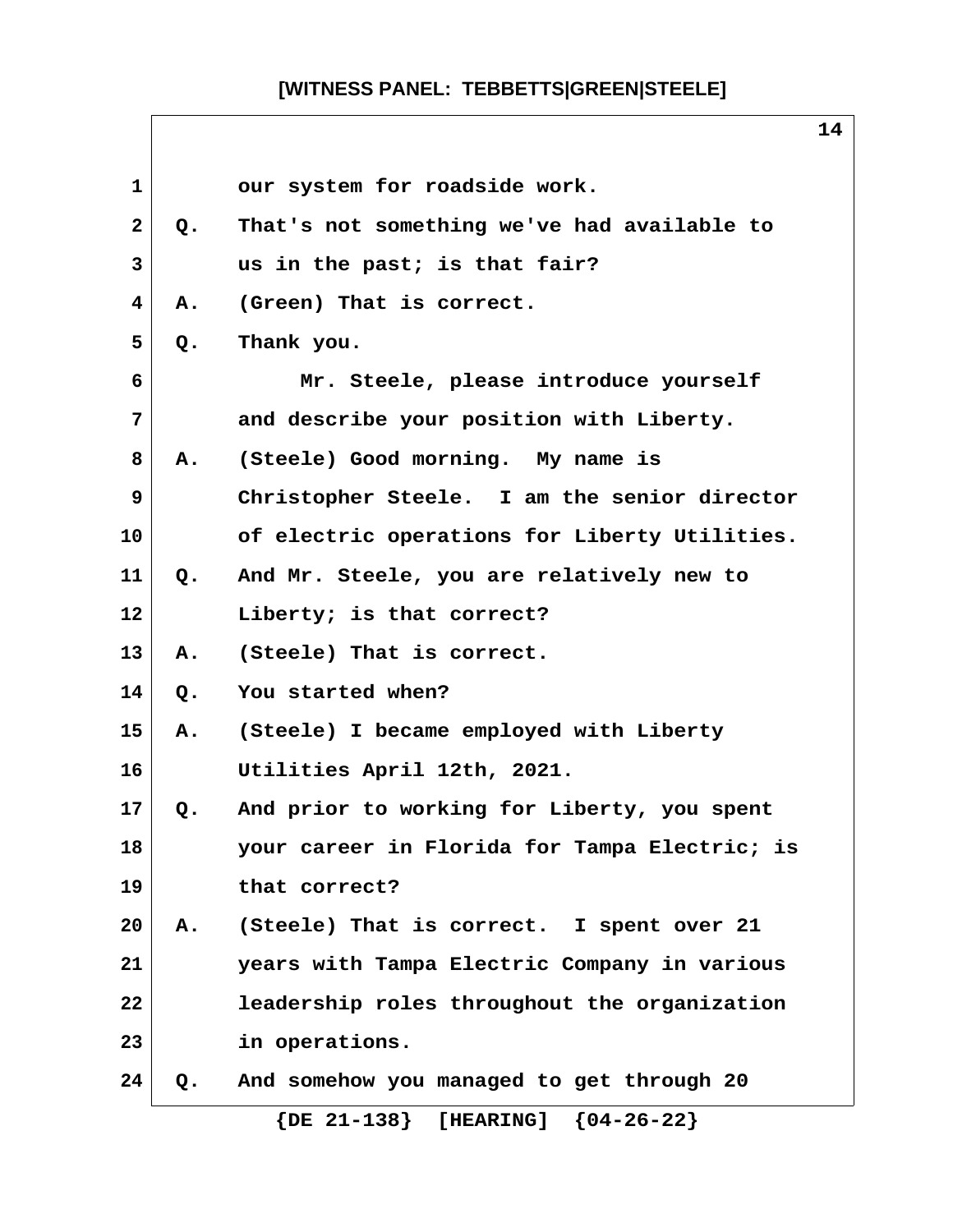| $\mathbf{1}$ |       | years without ever testifying; is that        |
|--------------|-------|-----------------------------------------------|
| $\mathbf{2}$ |       | correct?                                      |
| 3            | Α.    | (Steele) That is correct. This is my first    |
| 4            |       | time testifying this morning.                 |
| 5            | Q.    | And Mr. Steele, did you participate in the    |
| 6            |       | written testimony with the two Heathers next  |
| 7            |       | to you that we've marked as Exhibit 1 this    |
| 8            |       | morning?                                      |
| 9            | Α.    | (Steele) Yes, I did.                          |
| 10           | $Q$ . | And do you have any corrections that you'd    |
| 11           |       | like to bring to the Commission's attention   |
| 12           |       | to that written testimony?                    |
| 13           | Α.    | (Steele) No, I do not.                        |
| 14           | Q.    | And do you adopt that written testimony as    |
| 15           |       | your sworn testimony today?                   |
| 16           | Α.    | (Steele) Yes, I do.                           |
| 17           | Q.    | And the one topic that I mentioned to the     |
| 18           |       | Chairman that we could spend two minutes on   |
| 19           |       | has to do with the discussion that began last |
| 20           |       | week over the Company being on a              |
| 21           |       | four-year-cycle versus a five-year-cycle.     |
| 22           |       | Were you present in the room last week when   |
| 23           |       | that conversation occurred?                   |
| 24           | Α.    | (Steele) Yes, I was.                          |
|              |       | $\{DE 21-138\}$ [HEARING] $\{04-26-22\}$      |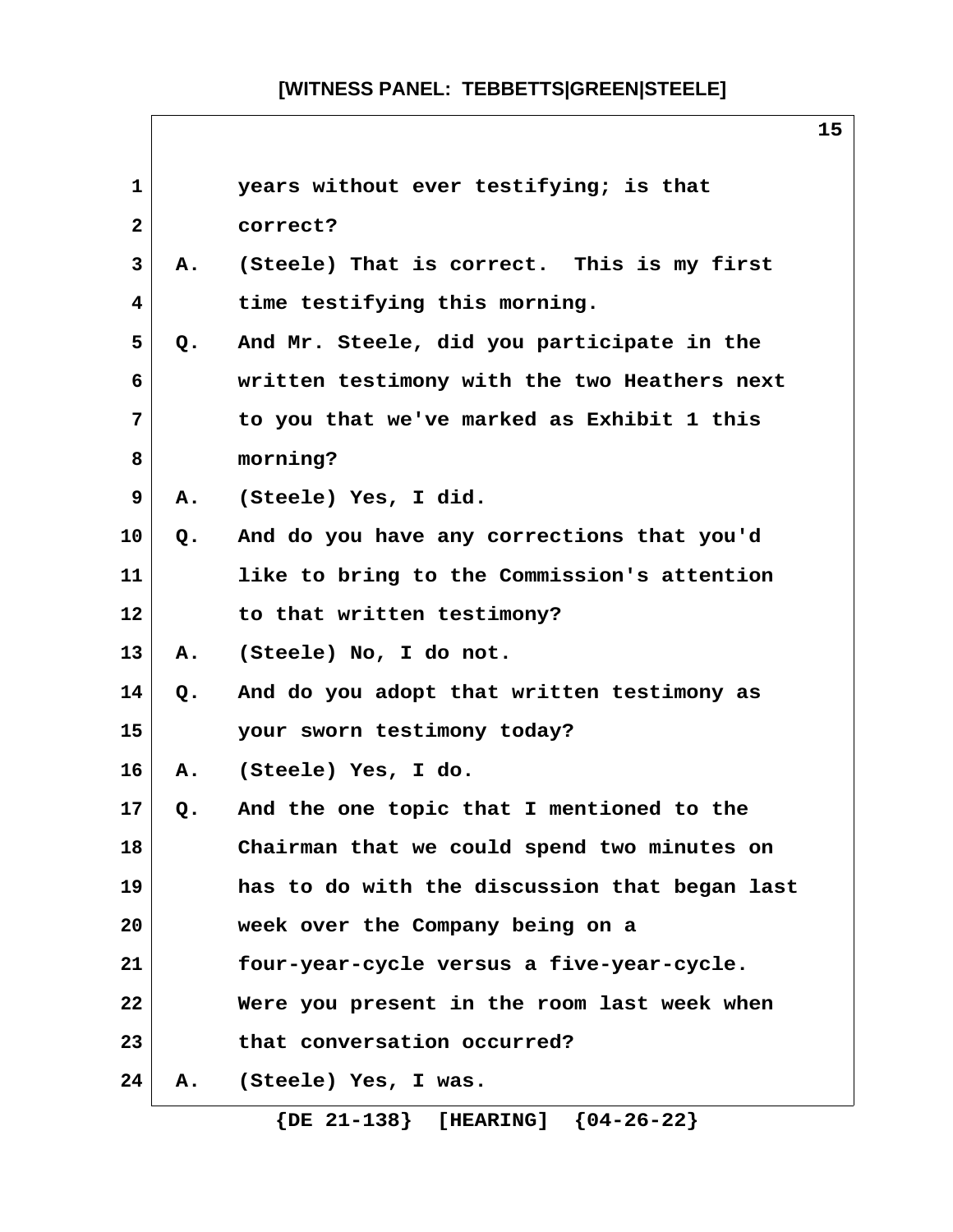| $\mathbf{1}$ | Q. | And is it fair to say the Company's currently |
|--------------|----|-----------------------------------------------|
| $\mathbf{2}$ |    | on a four-year cycle, meaning it intends to   |
| 3            |    | trim one fourth of its lines each year?       |
| 4            | Α. | (Steele) No, they are not.                    |
| 5            | Q. | But we're supposed to be.                     |
| 6            | Α. | (Steele) We are supposed to be. That is       |
| 7            |    | correct.                                      |
| 8            | Q. | And that was part of the settlement Agreement |
| 9            |    | in the last rate case, was that we would      |
| 10           |    | continue a four-year-cycle that had started   |
| 11           |    | some years prior.                             |
| $12 \,$      | Α. | (Steele) That is correct.                     |
| 13           | Q. | And I think the question came from the Bench, |
| 14           |    | "Has the Company considered moving to a       |
| 15           |    | five-year-cycle?" Do you recall that?         |
| 16           | Α. | (Steele) Yes, I do.                           |
| 17           | Q. | And having a week to think about that         |
| 18           |    | further, can you just give us a high-level    |
| 19           |    | description of what the Company intends to    |
| 20           |    | do -- well, let me break that into pieces.    |
| 21           |    | The work plan that's before the               |
| 22           |    | Commission today in the 2022 budget calls for |
| 23           |    | a certain number of miles to be worked; is    |
| 24           |    | that correct?                                 |
|              |    |                                               |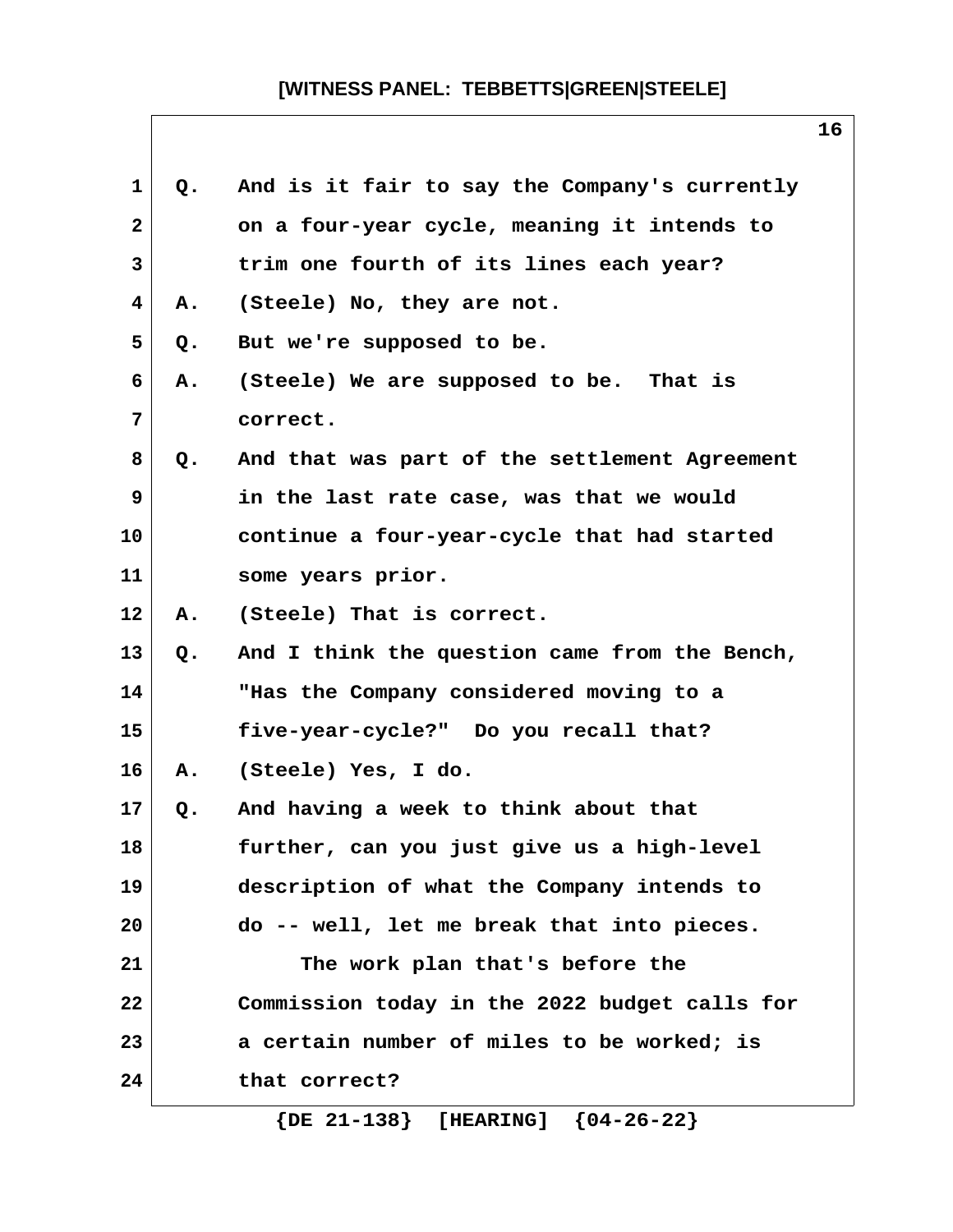| 1            | Α. | (Steele) That is correct. We are expecting    |
|--------------|----|-----------------------------------------------|
| $\mathbf{2}$ |    | 153 miles in 2022.                            |
| 3            | Q. | And that is based on the budget that we       |
| 4            |    | proposed and the workforce that's available   |
| 5            |    | to do that work; is that fair?                |
| 6            | Α. | (Steele) That is correct.                     |
| 7            | Q. | If you had twice as much money, could you do  |
| 8            |    | twice as much work?                           |
| 9            | Α. | (Steele) No, I could not.                     |
| 10           | Q. | And that's because of the workforce issues?   |
| 11           | Α. | (Steele) That is correct. We would be unable  |
| 12           |    | to obtain the vegetation management crews and |
| 13           |    | allow for provisions. When we think about     |
| 14           |    | where we are in the year, already being       |
| 15           |    | approximately halfway through the year, it    |
| 16           |    | would be impossible to -- it would be very    |
| 17           |    | hard to obtain that we could trim double the  |
| 18           |    | amount of miles if given additional money.    |
| 19           | Q. | Is it fair to say that the plan for 2022,     |
| 20           |    | although we are supposed to be on a           |
| 21           |    | four-year-cycle, is consistent with a         |
| 22           |    | five-year-cycle?                              |
| 23           | Α. | (Steele) That is correct. Listening to        |
| 24           |    | Ms. Green and hearing about the mechanized    |
|              |    | $\{DE 21-138\}$ [HEARING] $\{04-26-22\}$      |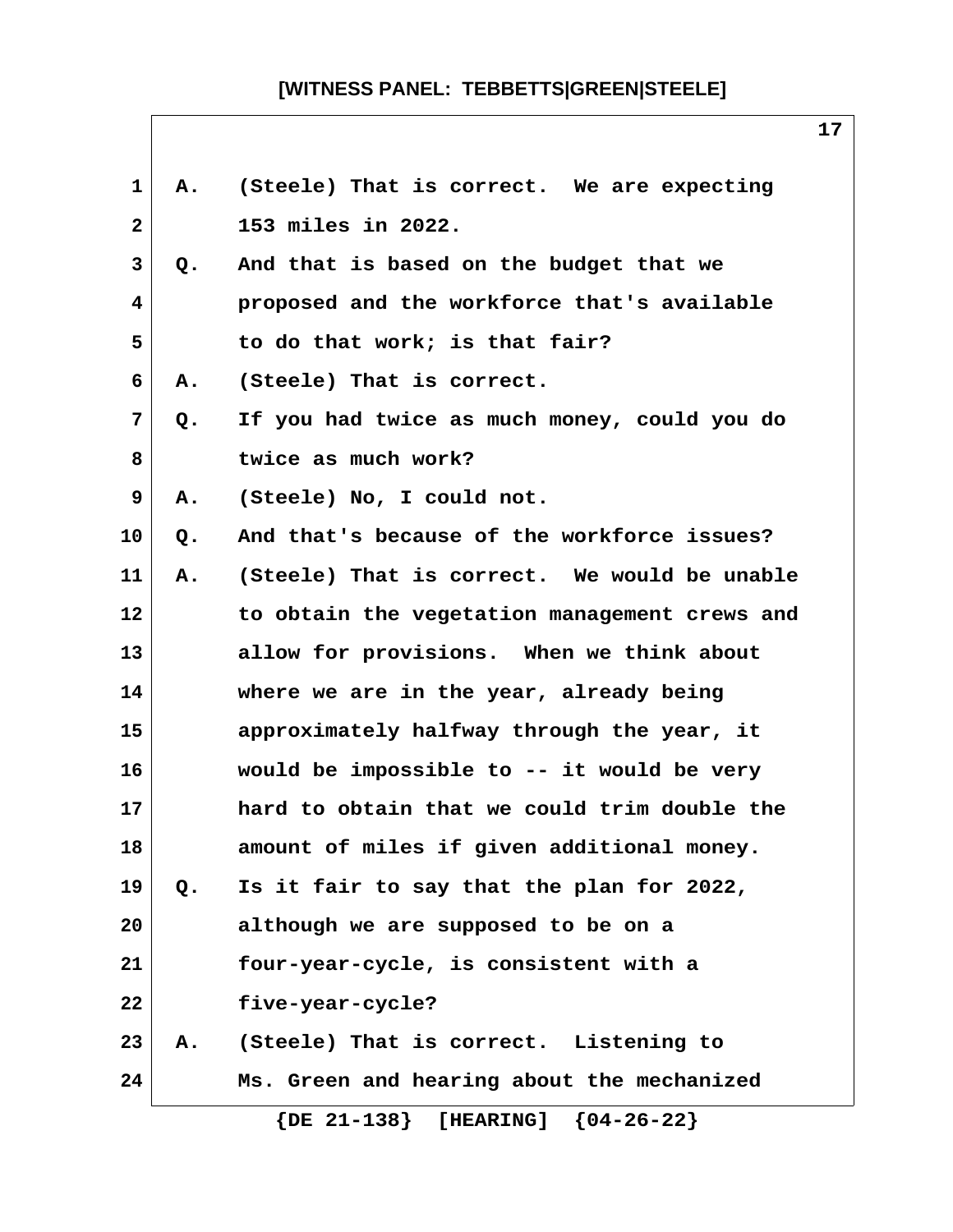| $\mathbf{1}$ |    | trimmer, there is an opportunity for          |
|--------------|----|-----------------------------------------------|
| $\mathbf{2}$ |    | additional efficiencies. There's a potential  |
| 3            |    | that Liberty Utilities could trim up to       |
| 4            |    | 175 miles this year, which would put Liberty  |
| 5            |    | Utilities on a five-year-cycle.               |
| 6            | Q. | Would you, as the ultimate person ultimately  |
| 7            |    | responsible for the work, vegetation work     |
| 8            |    | done by Liberty, prefer to be on a four-year  |
| 9            |    | -- a five-year-cycle beginning now?           |
| 10           | Α. | (Steele) Yes, I would.                        |
| 11           | Q. | I understand that's not a formal request in   |
| 12           |    | this petition. But it was a topic discussed   |
| 13           |    | last week, and it is something you would like |
| 14           |    | to do.                                        |
| 15           | Α. | (Steele) That is correct. I believe when we   |
| 16           |    | think about our customers and what is best    |
| 17           |    | for the customers, our system and the         |
| 18           |    | efficiencies, that a five-year-cycle makes    |
| 19           |    | sense. We would be very open to               |
| 20           |    | transitioning to a five-year-cycle now and    |
| 21           |    | beginning that work in a separate forum.      |
| 22           | Q. | And regardless of what can happen either in   |
| 23           |    | this docket or now, it is the Company's       |
| 24           |    | intention to formally request to move to a    |
|              |    |                                               |

 **{DE 21-138} [HEARING] {04-26-22}**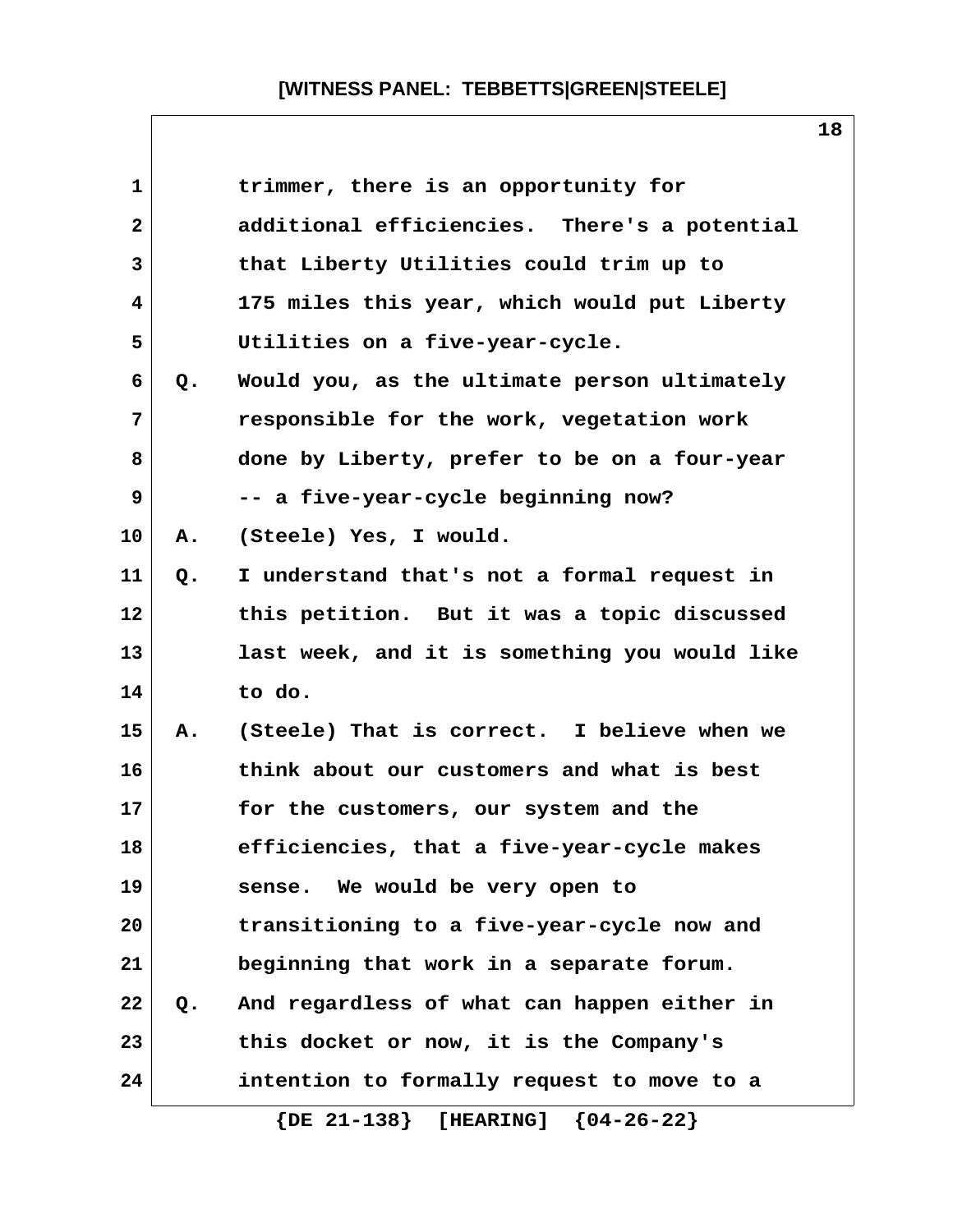| $\mathbf{1}$ | five-year cycle in the rate case that we           |
|--------------|----------------------------------------------------|
| $\mathbf{2}$ | expect to file next summer; is that correct?       |
| 3            | A. (Steele) That is correct.                       |
| 4            | MR. SHEEHAN: Thank you. Those are                  |
| 5            | all the questions I have.                          |
| 6            | CHAIRMAN GOLDNER: Thank you, Mr.                   |
| 7            | Sheehan.                                           |
| 8            | Move to cross-examination, and I'll                |
| 9            | recognize Mr. Dexter.                              |
| 10           | MR. DEXTER: Thank you, Mr.                         |
| 11           | Chairman. I have some prepared questions,          |
| 12           | but I want to start with some impromptu            |
| 13           | questions based on the direct that I just          |
| 14           | heard.                                             |
| 15           | <b>CROSS-EXAMINATION</b>                           |
| 16           | BY MR. DEXTER:                                     |
| 17           | Q. Ms. Green, you mentioned that there are some,   |
| 18           | quote, new contractors that will be on the         |
| 19           | system soon. Can you describe who those            |
| 20           | contractors are and what they will be doing?       |
| 21           | (Green) There are two circuits in Salem that<br>А. |
| 22           | are approximately 30 miles. So we have put         |
| 23           | out to bid those two circuits.<br>The              |
| 24           | contractors, you want the names of the             |
|              | $\{DE 21-138\}$ [HEARING] $\{04-26-22\}$           |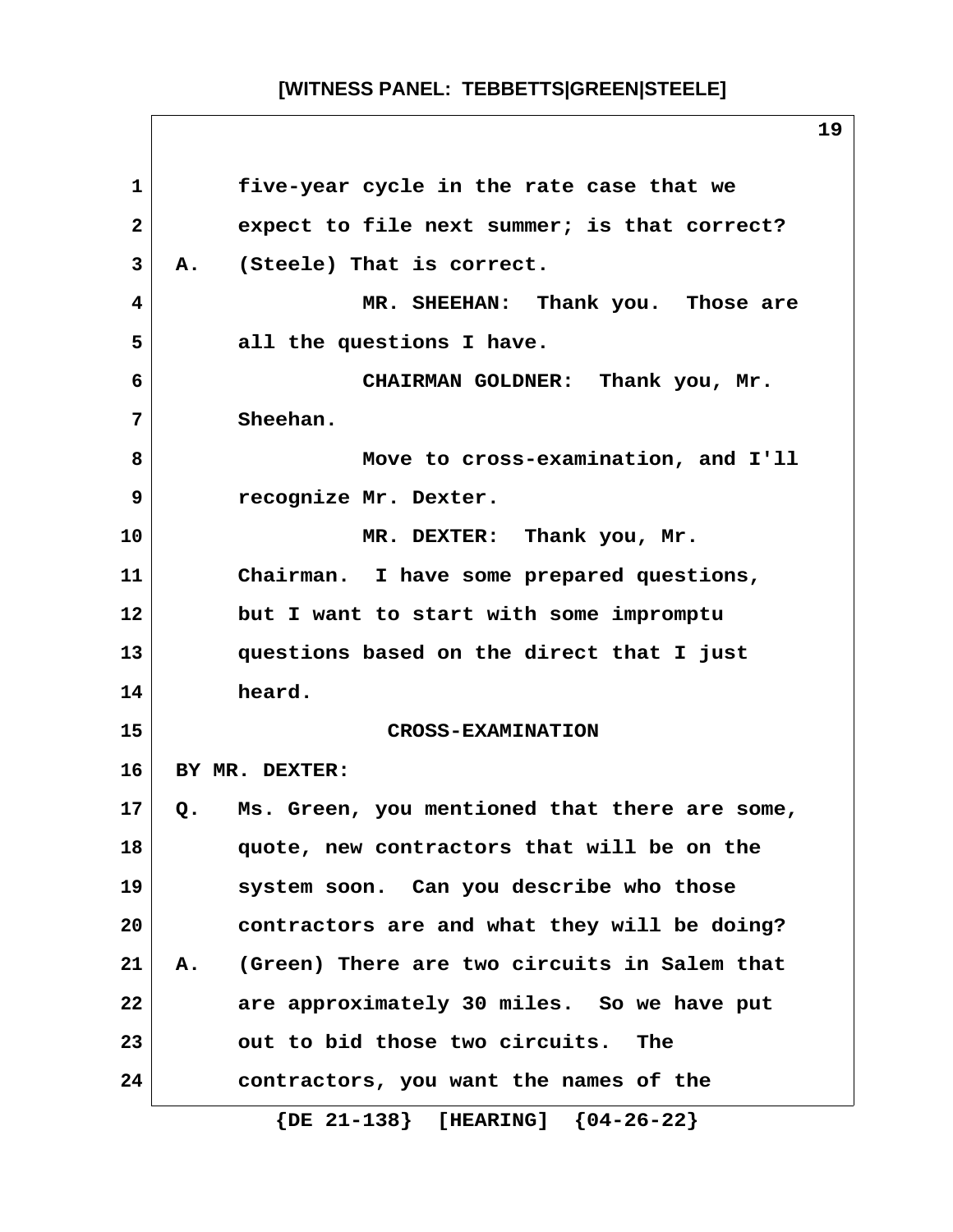| 1            |    | contractors that are bidding?                 |
|--------------|----|-----------------------------------------------|
| $\mathbf{2}$ | Q. | Well, so I guess a couple of questions.<br>It |
| 3            |    | sounds like they're not under contract, but   |
| 4            |    | they're responding to bids; is that accurate? |
| 5            | Α. | (Green) Correct.                              |
| 6            | Q. | Okay. So is this in addition to the work      |
| 7            |    | that was described in Exhibit 1, which is     |
| 8            |    | your testimony, which, as I recalled, was     |
| 9            |    | going to be done by Asplundh and -- by        |
| 10           |    | Asplundh alone, I believe; is that right?     |
| 11           | Α. | (Green) I don't know if that was put in the   |
| 12           |    | testimony that it was Asplundh alone.         |
| 13           | Q. | Well, let me phrase it this way: When we get  |
| 14           |    | into the testimony in Exhibit 1, we'll see    |
| 15           |    | that the plan calls for 153 miles of planned  |
| 16           |    | cycle trimming; correct?                      |
| 17           | Α. | (Green) Correct.                              |
| 18           | Q. | Okay. Is the RFPs that you described on       |
| 19           |    | direct, is that in addition to the 153 miles, |
| 20           |    | or is that part of the 153 miles?             |
| 21           | Α. | (Green) That is part of the 153 miles.        |
| 22           | Q. | And if I were to get into Exhibit 2, I        |
| 23           |    | believe, which is the contract with           |
| 24           |    | Asplundh -- and I don't think this is         |
|              |    | $\{DE 21-138\}$ [HEARING] $\{04-26-22\}$      |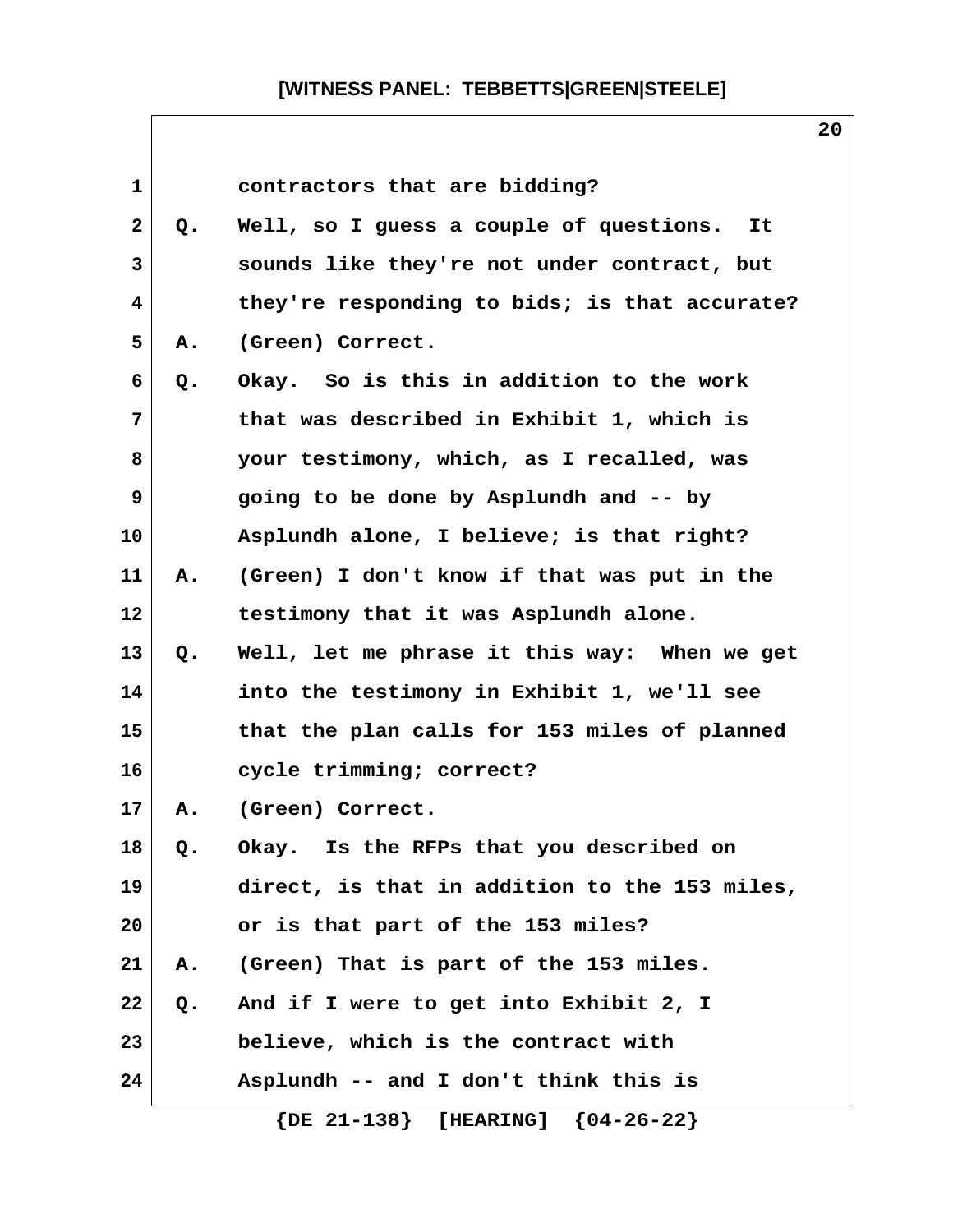| $\mathbf{1}$ |       | confidential -- weren't they under contract   |
|--------------|-------|-----------------------------------------------|
| $\mathbf{2}$ |       | to do all the work in 2022?                   |
| 3            | Α.    | (Green) They were.                            |
| 4            | $Q$ . | So have circumstances changed? Are they       |
| 5            |       | not -- is it not the plan for Asplundh to do  |
| 6            |       | the work as laid out in Exhibit 2 under       |
| 7            |       | contract?                                     |
| 8            | Α.    | (Green) Part of that conversation was for     |
| 9            |       | them to secure the additional workforce, and  |
| 10           |       | they have not been able to do that. So we     |
| 11           |       | want to get the work done, so we got $-$ - we |
| 12           |       | are moving forward with getting additional    |
| 13           |       | workforce to get that work done.              |
| 14           | Q.    | Okay. Thanks. So we'll get into that more     |
| 15           |       | as I go through the prepared questions that I |
| 16           |       | had.                                          |
| 17           |       | So I want to get back to the basics, and      |
| 18           |       | I want to start on Exhibit 1, Bates 23, which |
| 19           |       | is Appendix 1. And I would like to ask you    |
| 20           |       | to confirm that the plan that's presented     |
| 21           |       | before the Commission today for approval      |
| 22           |       | calls for 153 miles of cycled trimming.<br>Is |
| 23           |       | that right?                                   |
| 24           | Α.    | (Green) Yes.                                  |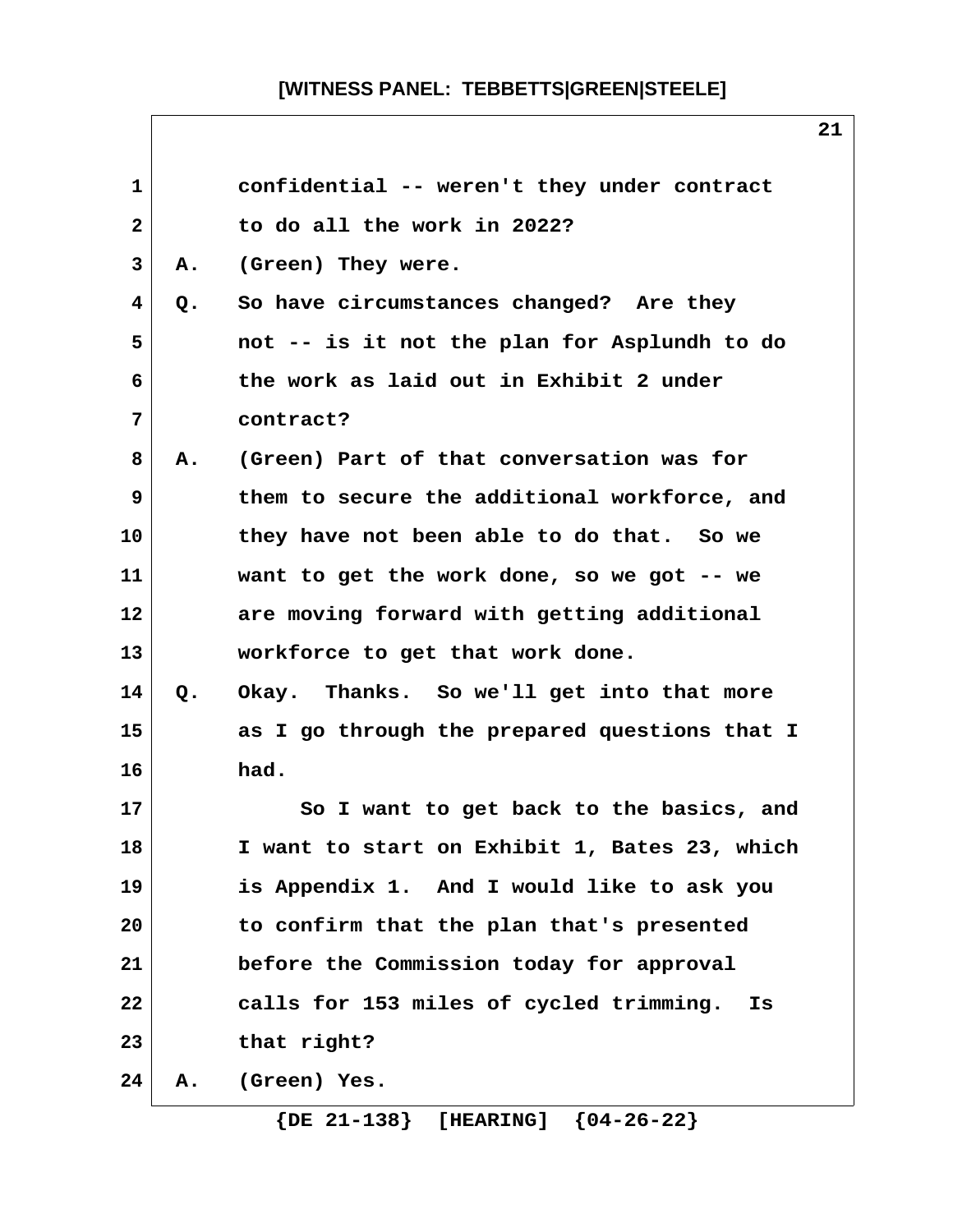| $\mathbf 1$    | Q. | And that appears on Line 2, in the column     |
|----------------|----|-----------------------------------------------|
| $\mathbf{2}$   |    | labeled "2022 Proposed Expenses"; correct?    |
| 3              | Α. | (Green) Yes.                                  |
| 4              | Q. | Okay. And the dollar figure that was          |
| 5              |    | estimated back in November of 2021 when this  |
| 6              |    | exhibit was put together was \$3,069,000      |
| $\overline{7}$ |    | correct?                                      |
| 8              | Α. | (Green) Yes.                                  |
| 9              | Q. | Okay. And that budget -- none of that either  |
| 10             |    | planned miles or budget figures need to be    |
| 11             |    | updated at this time; correct? Those are      |
| 12             |    | still the correct budgeted figures?           |
| 13             | Α. | (Green) Correct.                              |
| 14             | Q. | Okay. And we've discussed this in last        |
| 15             |    | week's hearing, as well as a couple of the    |
| 16             |    | technical sessions, so some of this may sound |
| 17             |    | repetitive, but I just want to make sure I    |
| 18             |    | get it on the record today.                   |
| 19             |    | Liberty Utilities is operating under a        |
| 20             |    | four-year trim cycle as a result of the rate  |
| 21             |    | case settlement established in DE 19-064;     |
| 22             |    | correct?                                      |
| 23             | Α. | (Green) Yes.                                  |
| 24             | Q. | And what four years were covered under that   |
|                |    |                                               |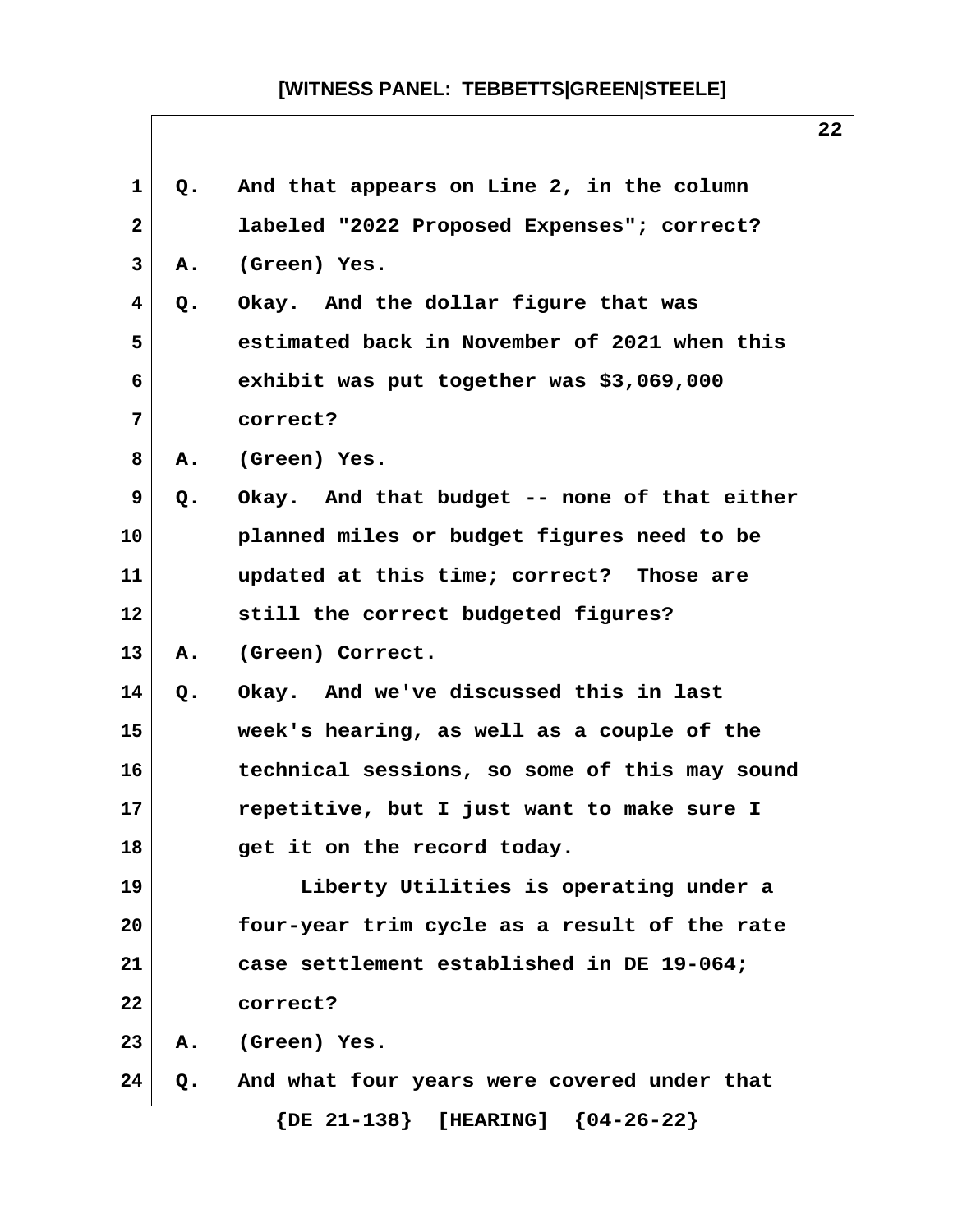| 1            |    | four-year cycle that was set out in that     |
|--------------|----|----------------------------------------------|
| $\mathbf{2}$ |    | 19-064 settlement?                           |
| 3            | Α. | (Green) 2021 to 2024.                        |
| 4            | Q. | So 2021, last year, how many miles -- when   |
| 5            |    | that settlement was arrived at, how many     |
| 6            |    | miles were planned for 2021?                 |
| 7            | Α. | (Green) Two hundred thirty-five.             |
| 8            | Q. | And how many were planned for 2022?          |
| 9            | Α. | (Green) I don't have that number. Can I give |
| 10           |    | a number that's in the -- 202? The 202 is    |
| 11           |    | what's in my mind.                           |
| 12           | Q. | Two hundred and two?                         |
| 13           | Α. | (Green) Yes.                                 |
| 14           | Q. | Do you know for 2023 and 2024 how many miles |
| 15           |    | are planned?                                 |
| 16           | Α. | (Green) I do not.                            |
| 17           | Q. | Does anybody else on the panel?              |
| 18           | Α. | (Green) Give me one moment.                  |
| 19           |    | (Witness reviews document.)                  |
| 20           | Α. | (Green) I believe 214 and 219.               |
| 21           | Q. | So if I added all those up, I get to 860 or  |
| 22           |    | so miles. Does that cover the entire system? |
| 23           | Α. | (Green) It should come to about 874, which   |
| 24           |    | are roadside miles. We have approximately    |
|              |    | $\{DE 21-138\}$ [HEARING]<br>${04-26-22}$    |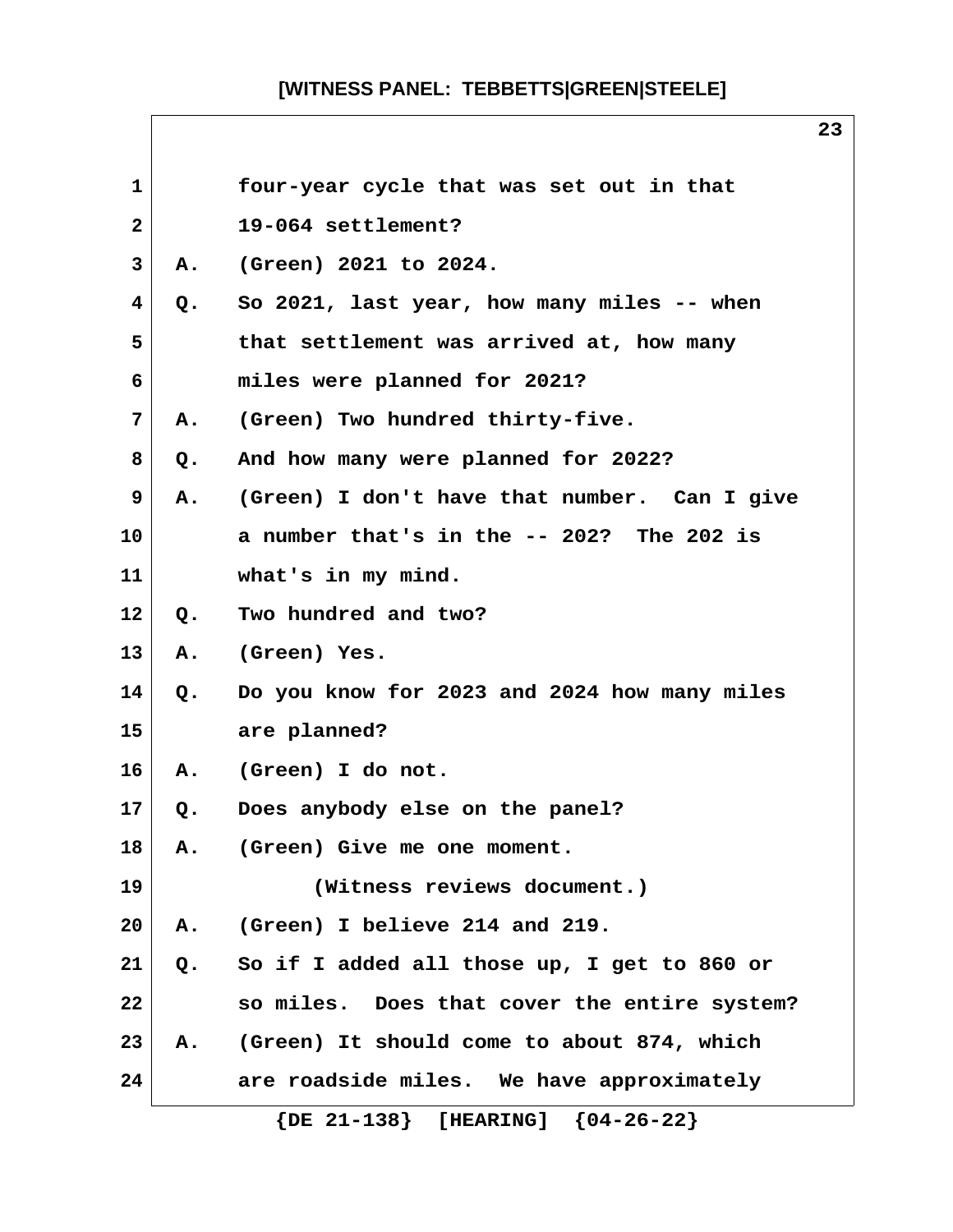| $\mathbf{1}$ |               | 917 overhead distribution miles, so the      |
|--------------|---------------|----------------------------------------------|
| $\mathbf{2}$ |               | difference there would be supply line or     |
| 3            |               | off-road, non-roadside miles.                |
| 4            | $Q_{\bullet}$ | So if I understand, the 874 miles is the     |
| 5            |               | roadside trimming, and that's on the         |
| 6            |               | four-year cycle; correct?                    |
| 7            | Α.            | (Green) Correct.                             |
| 8            | Q.            | And in addition to that, there are some      |
| 9            |               | overhead distribution lines. Is that what    |
| 10           |               | you call "Sub-Transmission" on Exhibit 1,    |
| 11           |               | Appendix 1?                                  |
| 12           | Α.            | (Green) Yes.                                 |
| 13           | Q.            | And how many miles are those?                |
| 14           | Α.            | (Green) The difference would be I had that   |
| 15           |               | number in my head earlier. Forty-three.      |
| 16           | $Q_{\bullet}$ | Forty-three. And that's on a four-year cycle |
| 17           |               | also; correct?                               |
| 18           | Α.            | (Green) Yes.                                 |
| 19           | Q.            | Okay. So in this case, rather than the       |
| 20           |               | 202 miles that was contemplated in the rate  |
| 21           |               | case settlement, 153 miles is proposed for   |
| 22           |               | the roadside cycle trimming; correct?        |
| 23           | Α.            | (Green) Yes.                                 |
| 24           | Q.            | And why is less than the 202 miles proposed  |
|              |               | $\{DE 21-138\}$ [HEARING]<br>${04-26-22}$    |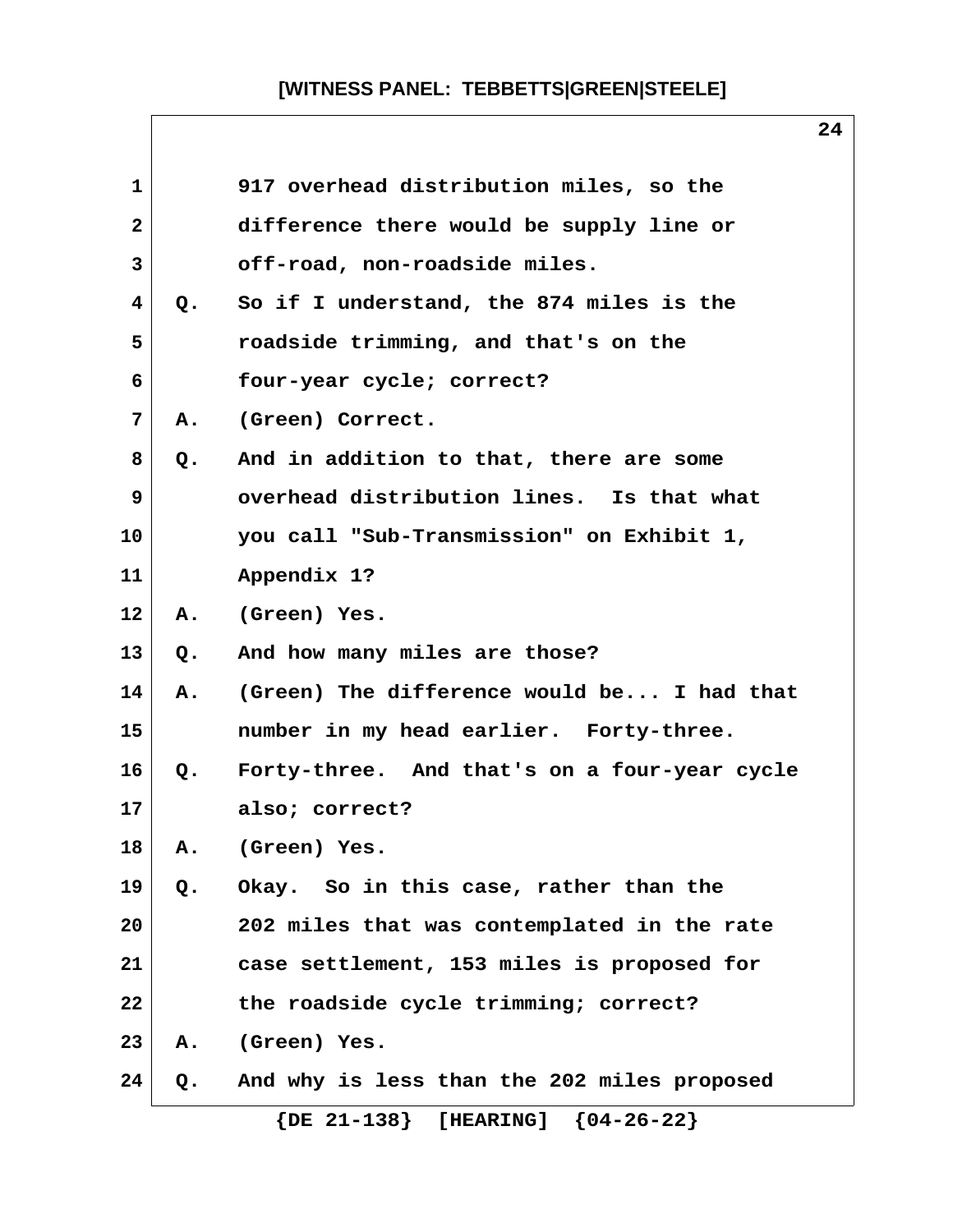| 1              |    | in this case?                                 |
|----------------|----|-----------------------------------------------|
| $\mathbf{2}$   | Α. | (Green) To meet the budget constraints and    |
| 3              |    | the workforce constraints.                    |
| 4              | Q. | So let's talk first about the budget          |
| 5              |    | constraints. Would you describe the budget    |
| 6              |    | constraints, please.                          |
| $\overline{7}$ | Α. | (Green) How so?                               |
| 8              | Q. | Well, you said that the reason that less      |
| 9              |    | than -- that 153 miles was proposed instead   |
| 10             |    | of 202 miles as contemplated in the rate case |
| 11             |    | settlement. And when I asked you why, you     |
| 12             |    | said it was due to budget constraints. So my  |
| 13             |    | question is if you could provide more detail  |
| 14             |    | about those budget constraints, please.       |
| 15             | Α. | (Tebbetts) So for a little bit of background, |
| 16             |    | in Docket DE 19-064, we had a test year that  |
| 17             |    | provided for about \$1.9 million in spending  |
| 18             |    | after Consolidated paid their share of the    |
| 19             |    | trimming costs, based on a contract we had    |
| 20             |    | with them at the time. During that period of  |
| 21             |    | the rate case, we found out that, and after   |
| 22             |    | settlement negotiations were I believe        |
| 23             |    | completed, we found out that Consolidated     |
| 24             |    | would no longer be paying a portion of the    |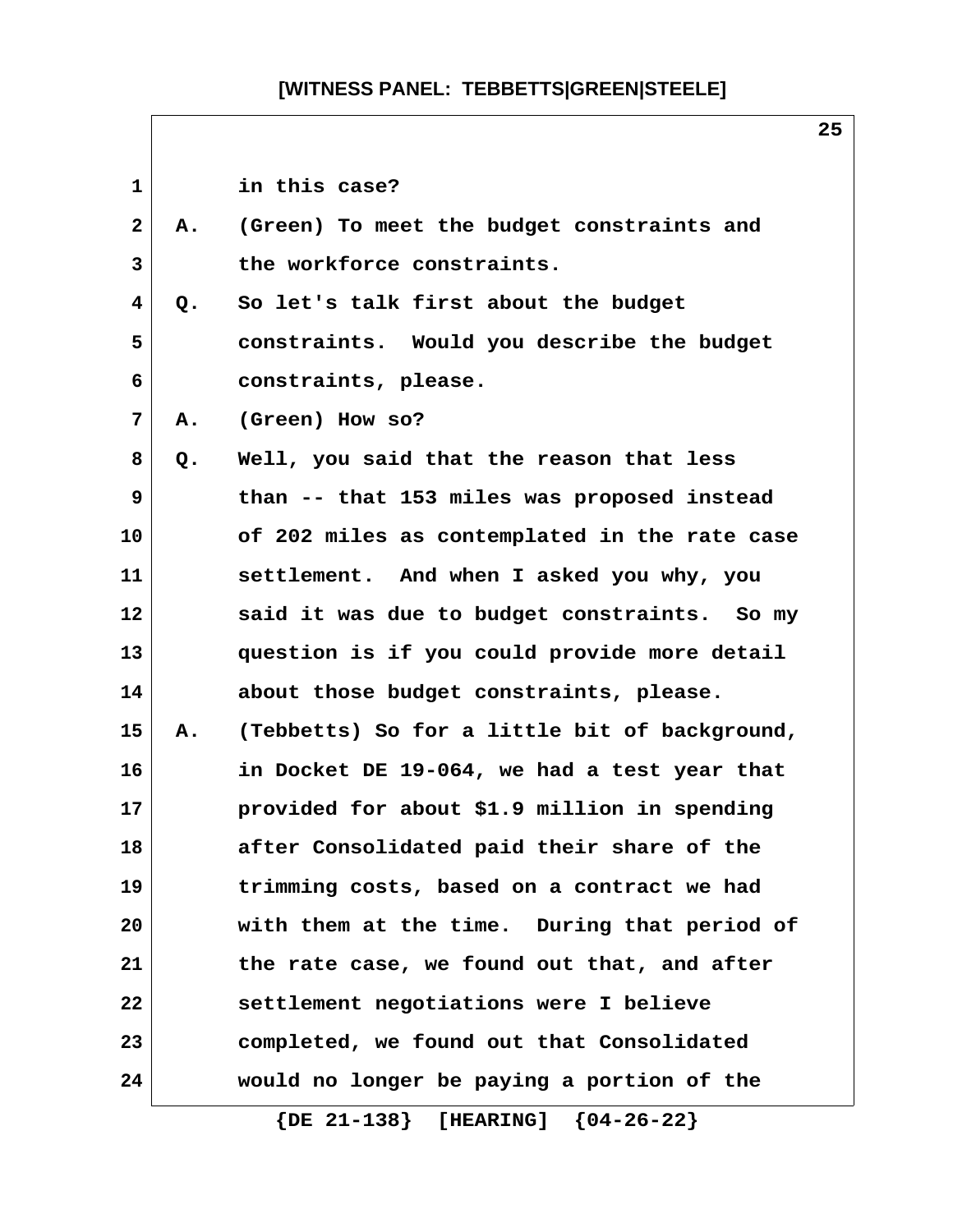| 1  | trimming costs. With that, we still entered   |
|----|-----------------------------------------------|
| 2  | into the Settlement Agreement, and it was     |
| 3  | approved to spend 2.4 or so million dollars a |
| 4  | year in trimming costs for vegetation         |
| 5  | management.                                   |
| 6  | So in 2020, when that settlement was          |
| 7  | approved, we went out to bid to find a        |
| 8  | contractor who could meet that dollar value   |
| 9  | and still get the roadside trimming           |
| 10 | completed. And so we were able to find        |
| 11 | someone who bid that budget. And so when      |
| 12 | Ms. Green talks about budget constraints, as  |
| 13 | we described in our hearing in our vegetation |
| 14 | reconciliation plan last week, unfortunately  |
| 15 | Clearway did not work out as the contractor.  |
| 16 | And because they didn't work out, we had to   |
| 17 | pivot and make some decisions on what we were |
| 18 | going to do about trimming, and we had to     |
| 19 | hire some contractors, who did not fit what   |
| 20 | we had planned on doing with regards to       |
| 21 | spending. And so when Ms. Green talks about   |
| 22 | the 2022 plan, we had anticipated Clearway to |
| 23 | be part of this process for four full years.  |
| 24 | Unfortunately, that didn't work out.          |

 **{DE 21-138} [HEARING] {04-26-22}**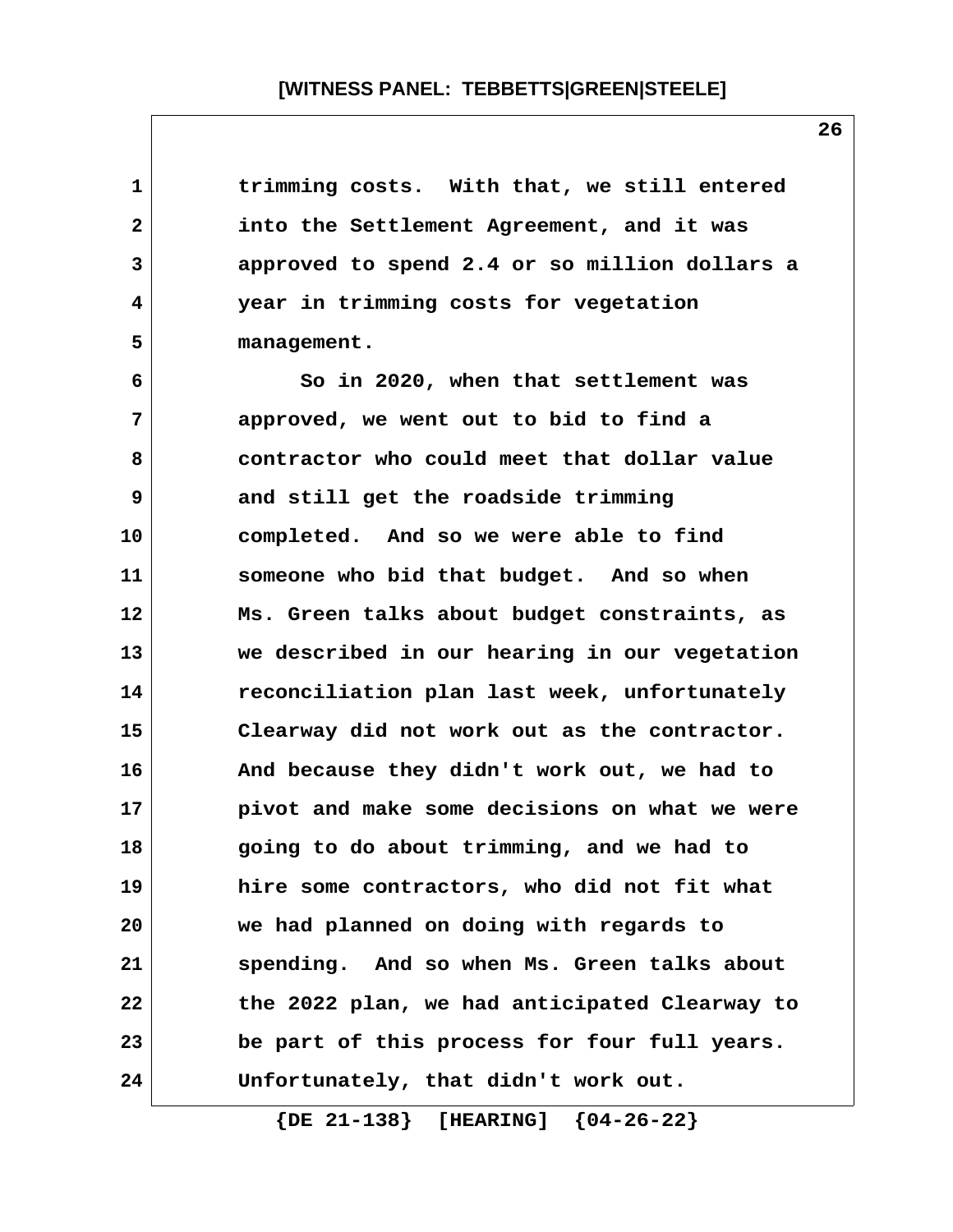| $\mathbf 1$  |    | So looking at the dollars that we             |
|--------------|----|-----------------------------------------------|
| $\mathbf{2}$ |    | anticipated to spend over the period of the   |
| 3            |    | four-year cycle, Ms. Green, if you want to    |
| 4            |    | further describe, you know, those pieces of   |
| 5            |    | it that we had to cut back on, given that the |
| 6            |    | costs associated with hiring Asplundh and     |
| 7            |    | other bidders along the way has increased our |
| 8            |    | costs.                                        |
| 9            | Α. | (Green) So the budget constraints go back to  |
| 10           |    | our experiences in 2021. And we were -- as    |
| 11           |    | Ms. Tebbetts replied, we had found a solution |
| 12           |    | that met the budget requirements with a       |
| 13           |    | contractor. Since that contractor is not on   |
| 14           |    | property any further, the same work comes in  |
| 15           |    | at another million dollars more, and the      |
| 16           |    | workforce is also not available. So when --   |
| 17           |    | as we adjust and pivot to the next available  |
| 18           |    | resource, whether it be the financial         |
| 19           |    | resource or the workforce resource, we've     |
| 20           |    | adjusted to meet the allocations and the      |
| 21           |    | funding that we have. Initially we had a      |
| 22           |    | plan to exceed the 2.4 -- 2.2 plus            |
| 23           |    | 10 percent -- to accomplish more miles than   |
| 24           |    | what you can obtain with 2.2. So in working   |
|              |    |                                               |

 **{DE 21-138} [HEARING] {04-26-22}**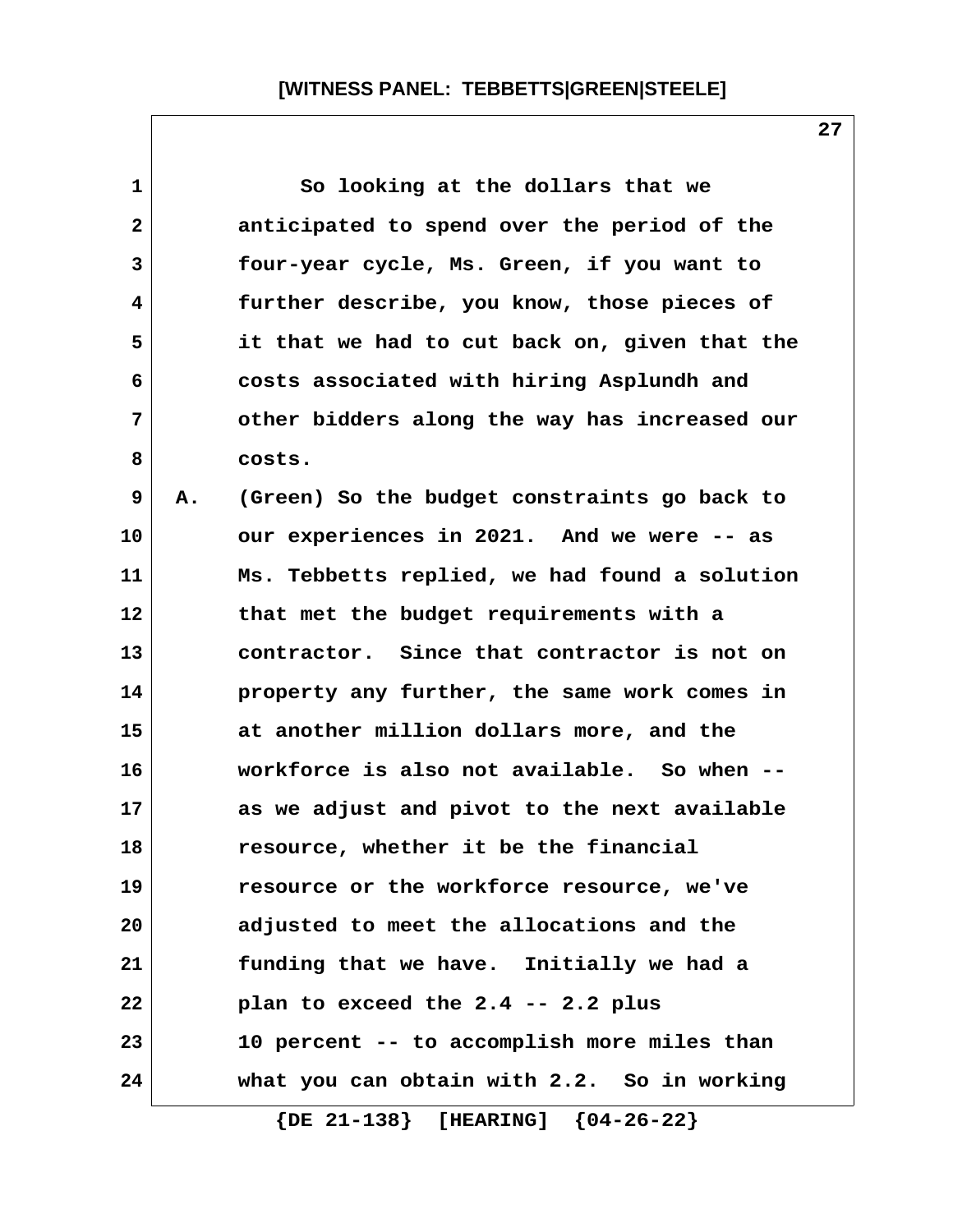| 1            |    | with the restrictions of what it truly costs  |
|--------------|----|-----------------------------------------------|
| $\mathbf{2}$ |    | after the rate case, the bid numbers came in  |
| 3            |    | significantly higher, and Clearway was the    |
| 4            |    | only one that came in at the bid -- at the    |
| 5            |    | budget allocation. And I believe in the       |
| 6            |    | testimony it has the percentage of increase   |
| 7            |    | the next bidders were.                        |
| 8            |    | So the cost of doing work is                  |
| 9            |    | significantly higher than was experienced     |
| 10           |    | previously. The loss of Consolidation         |
| 11           |    | credits is impacting us in the hundreds of    |
| 12           |    | thousands. The cost of doing work, loss of    |
| 13           |    | Clearway, I believe that answers the          |
| 14           |    | question.                                     |
| 15           | Q. | Yes, thank you. And then the second thing     |
| 16           |    | that you mentioned when I asked why 153 miles |
| 17           |    | was proposed in this case as opposed to the   |
| 18           |    | 202 miles that was contemplated in the rate   |
| 19           |    | case settlement, the second factor you cited  |
| 20           |    | was workforce issues I think was what you     |
| 21           |    | said. Could you describe those. And if        |
| 22           |    | we've gone over this before, maybe you can    |
| 23           |    | just summarize what those workforce issues    |
| 24           |    | are.                                          |

 **{DE 21-138} [HEARING] {04-26-22}**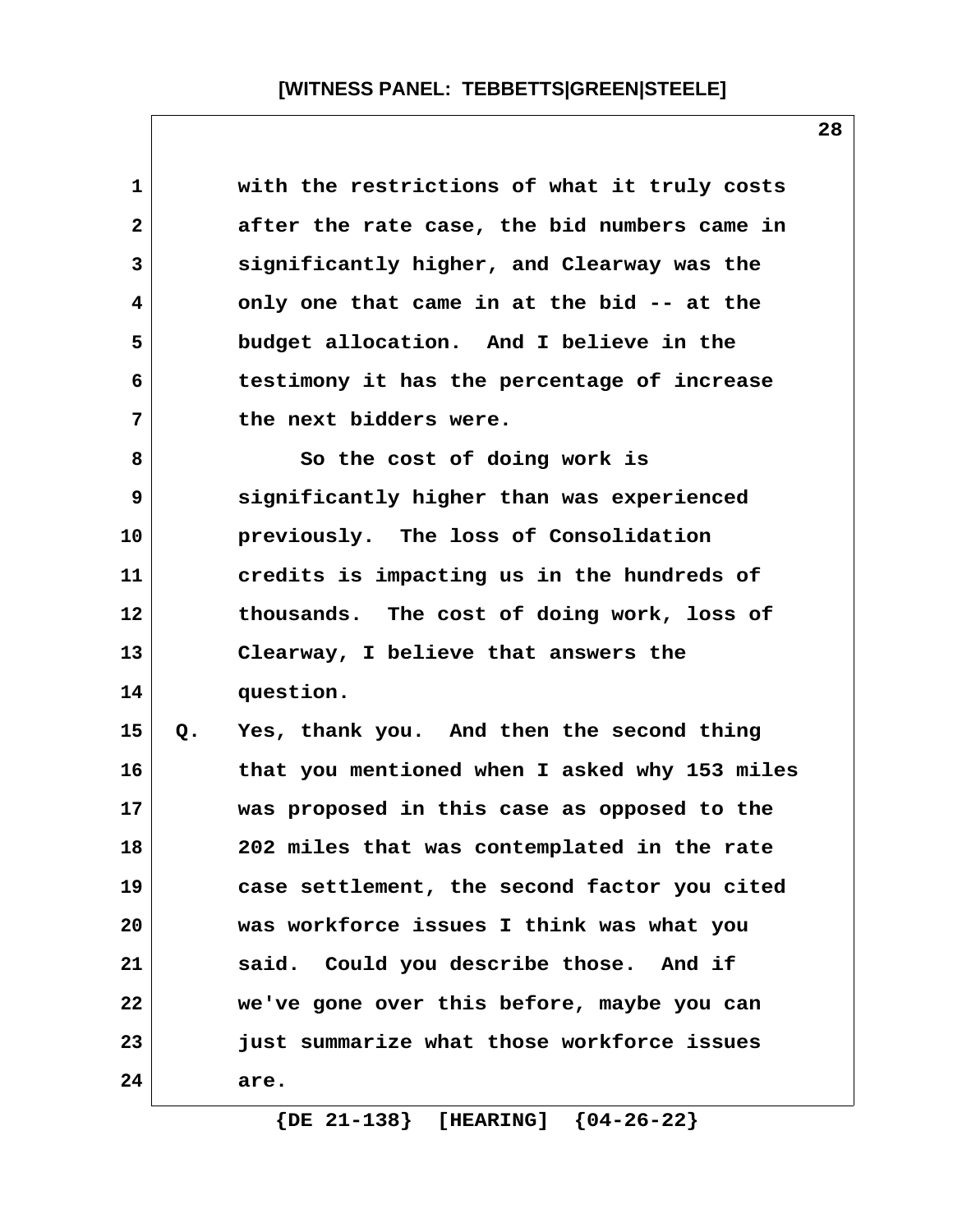**1 A. (Green) The trade industry in general is 2 experiencing lack of recruitments. Arborists 3 or tree workers being one of those trades is 4 no exception. Before the trades were 5 experiencing issues, the whole arborist 6 community had a concern and a high priority 7 drive to work to recruit new people into the 8 industry.**

 **9 So, first of all, there's not a lot of 10 people out there that do the work that we 11 need them to do that are skilled. Secondly, 12 people in the entire world seem to have a 13 concern or lack of ability to fill their 14 workforce needs. We are seeing, I think I 15 heard 10 percent -- and I can't remember the 16 word. But those are 10 percent of positions 17 that are vacant and actively being pursued to 18 be filled in our local contractors' world. 19 So the contractors are having a hard time 20 filling those positions. And those that were 21 on our system left the industry completely or 22 went where they can get more pay. So there 23 is a competition to fill those seats. 24 Q. Okay. Thanks for that summary.**

 **{DE 21-138} [HEARING] {04-26-22}**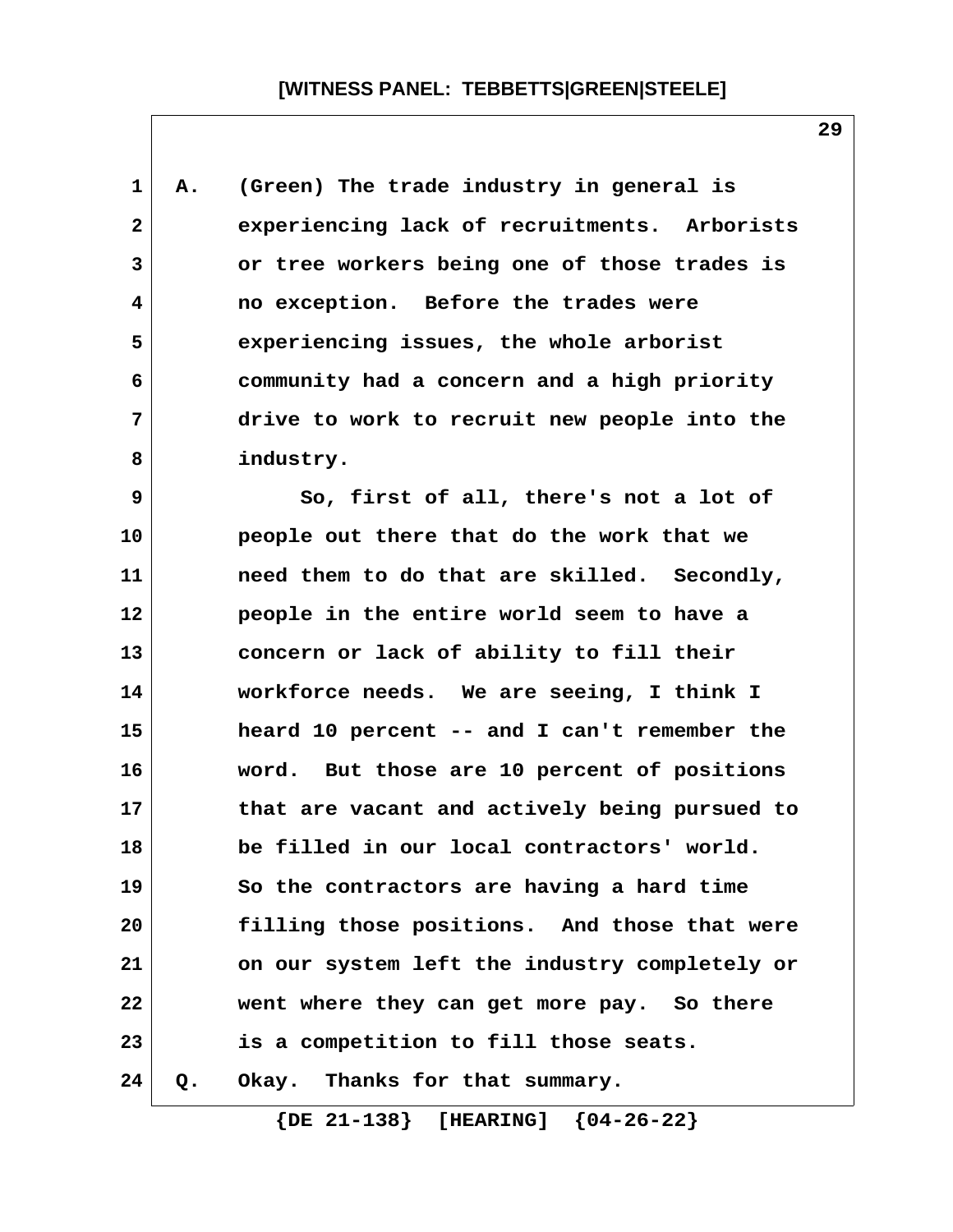|                 |    |                                               | 30 |
|-----------------|----|-----------------------------------------------|----|
| 1               |    | So again, I'm still on Appendix 1, which      |    |
| $\mathbf{2}$    |    | is Exhibit 1, Bates Page 23. And there's a    |    |
| $\mathbf{3}$    |    | column here labeled, "2022 Fully Funded       |    |
| 4               |    | Expenses," 356 miles at $5.471$ miles --      |    |
| 5               |    | \$5.471 million. Do you see that?             |    |
| 6               | A. | (Green) Yes.                                  |    |
| 7               | Q. | Is it fair to say that that level of trimming |    |
| 8               |    | on Line 2, 356 miles, is not contemplated and |    |
| 9               |    | is not proposed in this case?                 |    |
| 10              | Α. | (Green) That is correct.                      |    |
| 11              | Q. | Is it fair to say that that's more for        |    |
| 12 <sup>2</sup> |    | illustrative purposes, to indicate what it    |    |
| 13              |    | might cost if you were to attempt to do the   |    |
| 14              |    | 356 miles?                                    |    |
| 15              | А. | (Green) Yes.                                  |    |
| 16              | Q. | And I think Mr. Steele touched on this        |    |
| 17              |    | earlier. In fact, it's the Company's          |    |
| 18              |    | position that that's just not achievable,     |    |
| 19              |    | either the miles or the budget, given the     |    |
| 20              |    | current work conditions that you described.   |    |
| 21              |    | Is that fair? I think -- let me just leave    |    |
| 22              |    | it at that.                                   |    |
| 23              | Α. | (Steele) That is correct.                     |    |
| 24              | Q. | Okay. And I believe the way Attorney Sheehan  |    |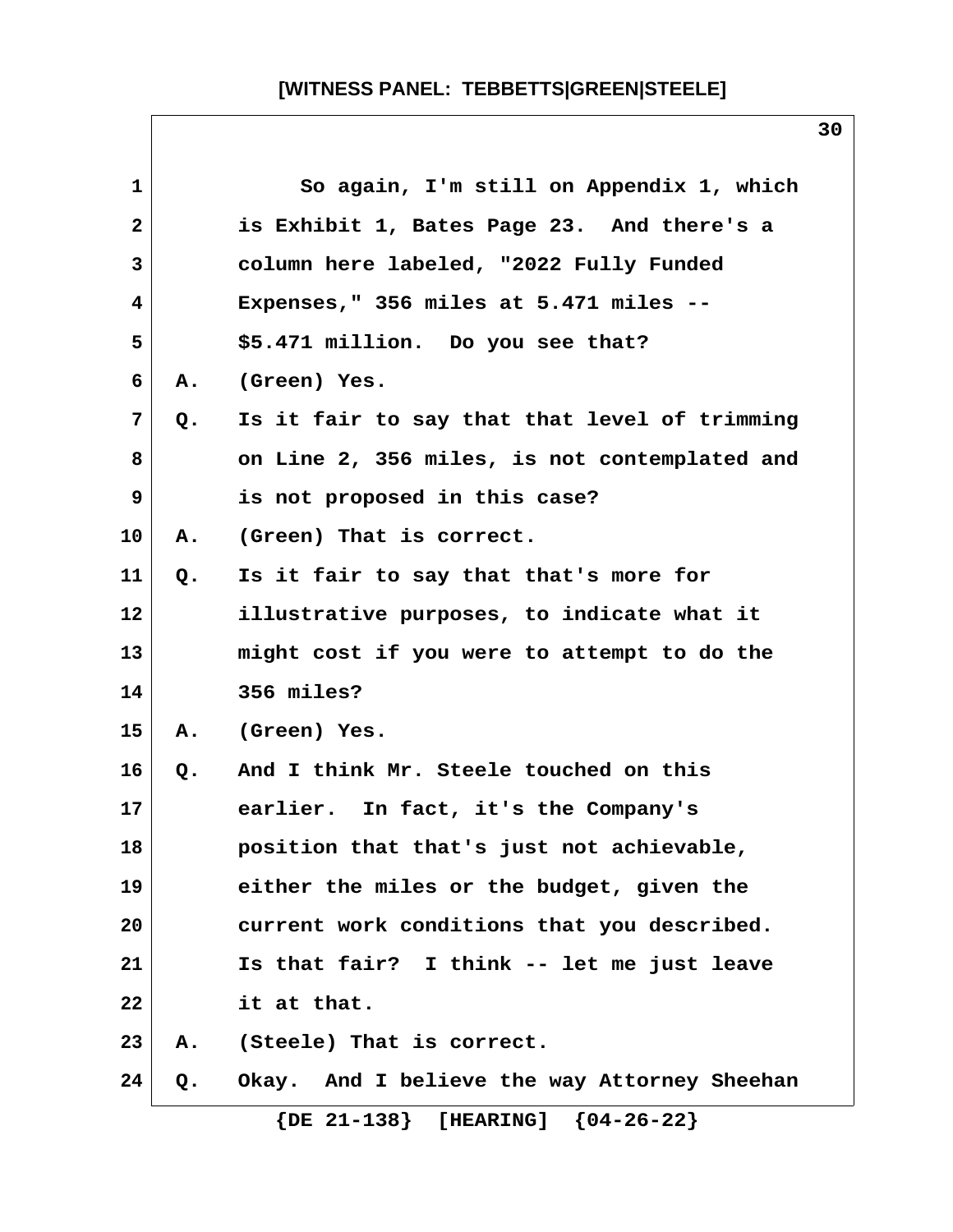| $\mathbf{1}$   |               | phrased it was, even if money wasn't an       |
|----------------|---------------|-----------------------------------------------|
| $\overline{2}$ |               | issue, you know, would you be able to do more |
| 3              |               | miles, or something like that. And your       |
| 4              |               | answer was "No"; correct?                     |
| 5              | Α.            | (Steele) That is correct.                     |
| 6              | $Q_{\bullet}$ | Okay.                                         |
| 7              | Α.            | (Steele) We would be unable to secure the     |
| 8              |               | resources to do the work.                     |
| 9              | $Q_{\bullet}$ | Okay. So does the 153 that's proposed         |
| 10             |               | represent a balance of what -- not a balance, |
| 11             |               | but represents what's achievable in 2022?     |
| 12             | Α.            | (Steele) That is correct.                     |
| 13             | Q.            | And I think I heard you say that with some    |
| 14             |               | efficiencies, that that number may go up to   |
| 15             |               | 175 miles or so. But that's within a          |
| 16             |               | bandwidth, if you will, a reasonable          |
| 17             |               | bandwidth of 153 miles?                       |
| 18             | Α.            | (Steele) That's correct. When you heard       |
| 19             |               | Ms. Green talk about issues in the workforce, |
| 20             |               | the workforce, as you know, with less folks,  |
| 21             |               | they are also determining different ways to   |
| 22             |               | accomplish the same work -- i.e., mechanized  |
| 23             |               | trimming. And it allows for efficiencies      |
| 24             |               | potentially with the same amount of folks     |
|                |               | $\{DE 21-138\}$ [HEARING] $\{04-26-22\}$      |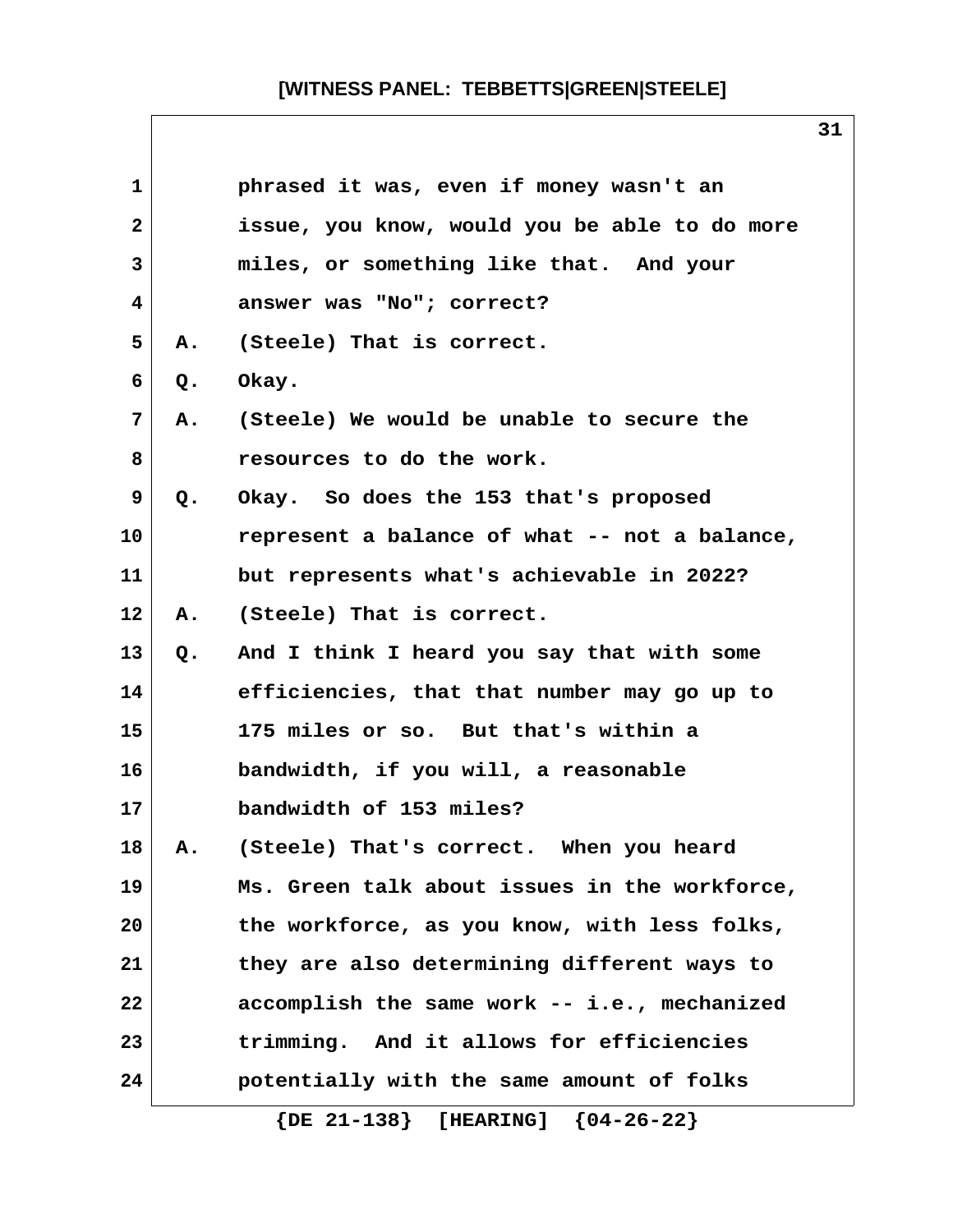| 1              |    | trimming. So there's a potential there that   |
|----------------|----|-----------------------------------------------|
| $\mathbf{2}$   |    | we would see those efficiencies and therefore |
| 3              |    | get closer, get a few more miles within a     |
| 4              |    | realm of reasonableness.                      |
| 5              | Q. | Can you describe briefly what the mechanized  |
| 6              |    | trimming and mechanized pruning involves as   |
| $\overline{7}$ |    | compared to what you've had available to you  |
| 8              |    | in the past?                                  |
| 9              | Α. | (Steele) I'm not an expert on that. If I      |
| 10             |    | could turn that to Ms. Green --               |
| 11             | Q. | Sure. The question is to the panel.           |
| 12             |    | Absolutely.                                   |
| 13             | Α. | (Green) And the question again was describe   |
| 14             |    | the process?                                  |
| 15             | Q. | Yeah. In other words, in your testimony you   |
| 16             |    | mentioned that you now have access to         |
| 17             |    | mechanized mowers and pruners for roadside    |
| 18             |    | work. If you would, just give a brief         |
| 19             |    | description of what that is and how that      |
| 20             |    | compares to the way the work's been done in   |
| 21             |    | the past years.                               |
| 22             | Α. | (Green) Previously -- well, typically work is |
| 23             |    | done with a human in a bucket truck raised up |
| 24             |    | to the canopy to do the pruning. With some    |
|                |    | $\{DE 21-138\}$ [HEARING] $\{04-26-22\}$      |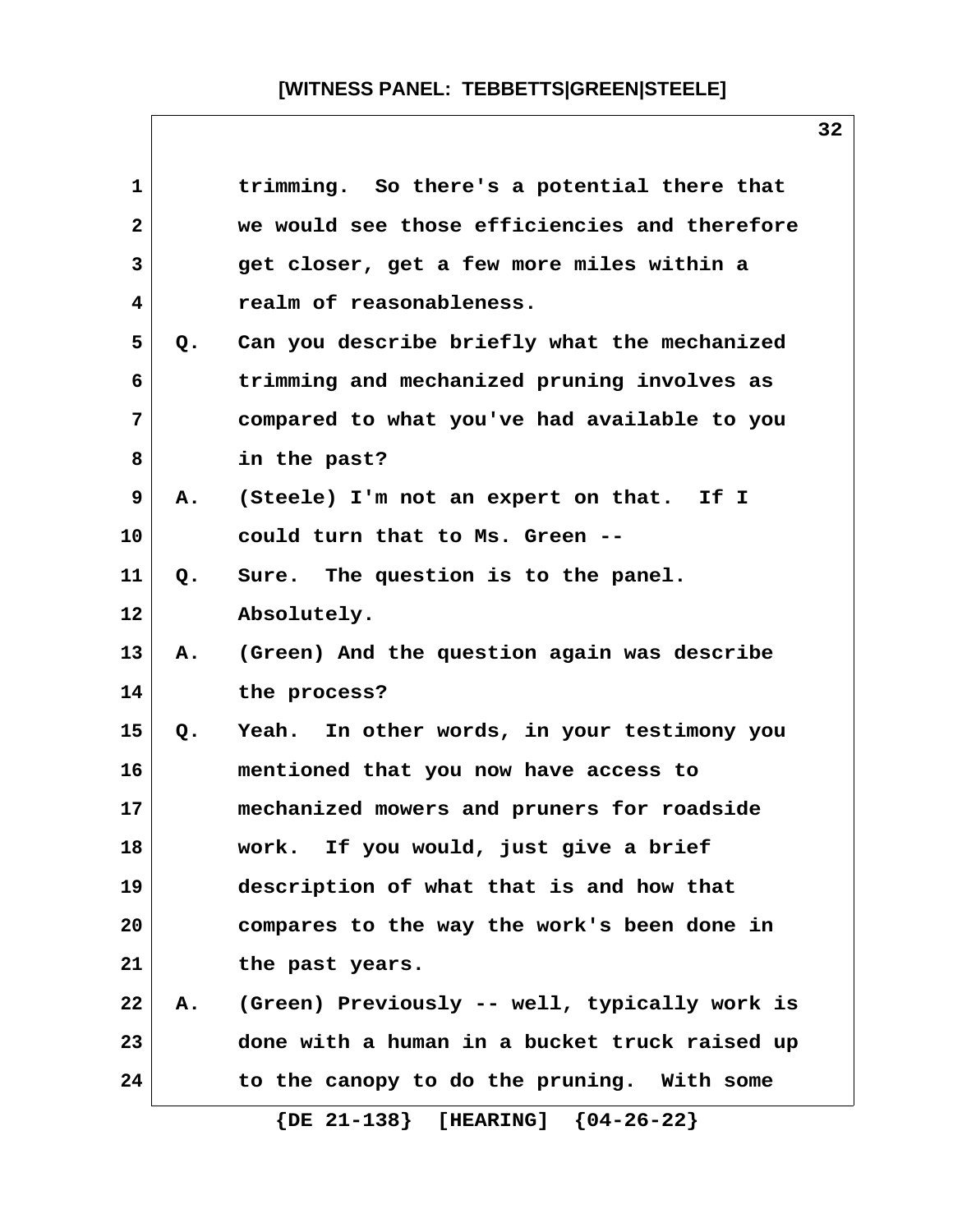| $\mathbf 1$  |       | of this new machinery that's been slowly      |  |
|--------------|-------|-----------------------------------------------|--|
| $\mathbf{2}$ |       | being introduced into the industry, you can   |  |
| 3            |       | operate a mower head on an arm. Almost like   |  |
| 4            |       | a video game, you operate it from the ground  |  |
| 5            |       | in the bucket of a cab. And because they      |  |
| 6            |       | don't have to elevate themselves and they     |  |
| 7            |       | don't have to reset the truck and the         |  |
| 8            |       | outriggers every couple feet, it can actually |  |
| 9            |       | drive down the right-of-way, the roadside and |  |
| 10           |       | off-road and make those cuts. So some of the  |  |
| 11           |       | efficiencies we've seen is one to six miles   |  |
| 12           |       | done in a week by this machine, one crew;     |  |
| 13           |       | whereas that same crew in a bucket, setting   |  |
| 14           |       | up, pruning, going down, setting up, is maybe |  |
| 15           |       | eight-tenths of a mile in that same week. So  |  |
| 16           |       | we have some efficiencies. What we do lose,   |  |
| 17           |       | and some of the hesitation to use it          |  |
| 18           |       | previously, is some of the quality cuts that  |  |
| 19           |       | we like to see professionally. So we're       |  |
| 20           |       | losing a little bit in quality, but it's      |  |
| 21           |       | reasonable given the situation that we're in. |  |
| 22           | $Q$ . | So if I understood that, there's no longer a  |  |
| 23           |       | human up in the bucket. There's a machine --  |  |
| 24           | Α.    | (Green) There is a human behind a joystick in |  |
|              |       |                                               |  |

 **{DE 21-138} [HEARING] {04-26-22}**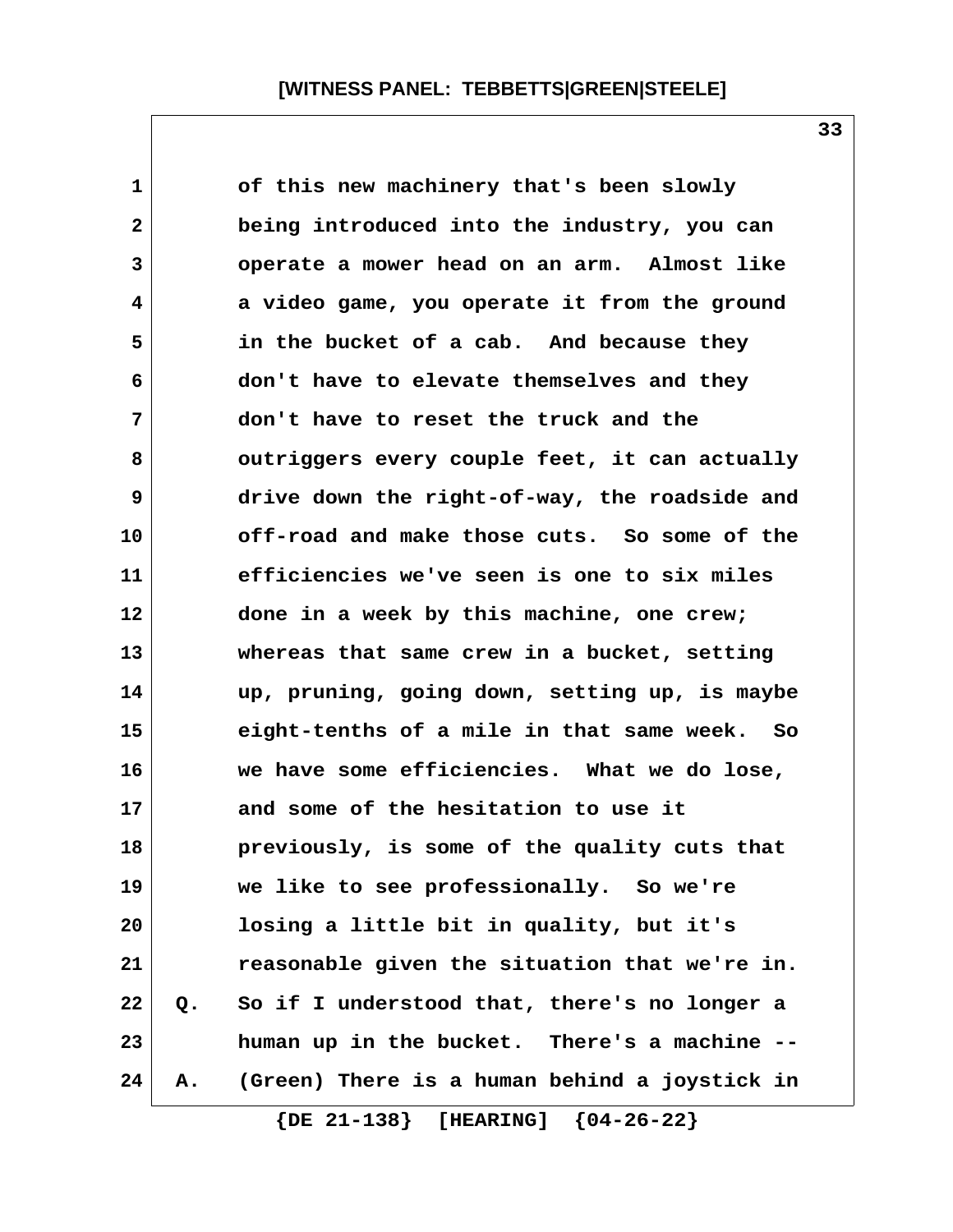| 1            |    | the cab. So there's still a human involved,   |
|--------------|----|-----------------------------------------------|
| $\mathbf{2}$ |    | but it has a mechanized arm with a saw.       |
| 3            | Q. | Okay. Thanks for that description.            |
| 4            | Α. | (Green) Can I add one more thing?             |
| 5            | Q. | Sure.                                         |
| 6            | Α. | (Green) Additionally, by mowing, there's some |
| 7            |    | machines that can mechanically mow the        |
| 8            |    | right-of-way for the flat cutting we          |
| 9            |    | described, the brush, the capable brush that  |
| 10           |    | goes up. So by putting a machine to do that,  |
| 11           |    | we get some efficiencies as well. And that    |
| 12           |    | technology has improved as well. We've only   |
| 13           |    | used the mechanized mower on the off-road     |
| 14           |    | supply line this last year. So putting that   |
| 15           |    | on our roadside allows us, once again,        |
| 16           |    | efficiencies because a tree worker doesn't    |
| 17           |    | have to be bending over with a chainsaw to    |
| 18           |    | cut that piece by piece.                      |
| 19           | Q. | Okay. Turning back to Appendix 1 again,       |
| 20           |    | Exhibit 1, Bates 23. What's not on Appendix   |
| 21           |    | 1 is a column that would show 202 miles,      |
| 22           |    | which as we discussed was contemplated in the |
| 23           |    | settlement, and a breakdown of the costs.     |
| 24           |    | Did the Company prepare such an analysis?     |
|              |    |                                               |

 **{DE 21-138} [HEARING] {04-26-22}**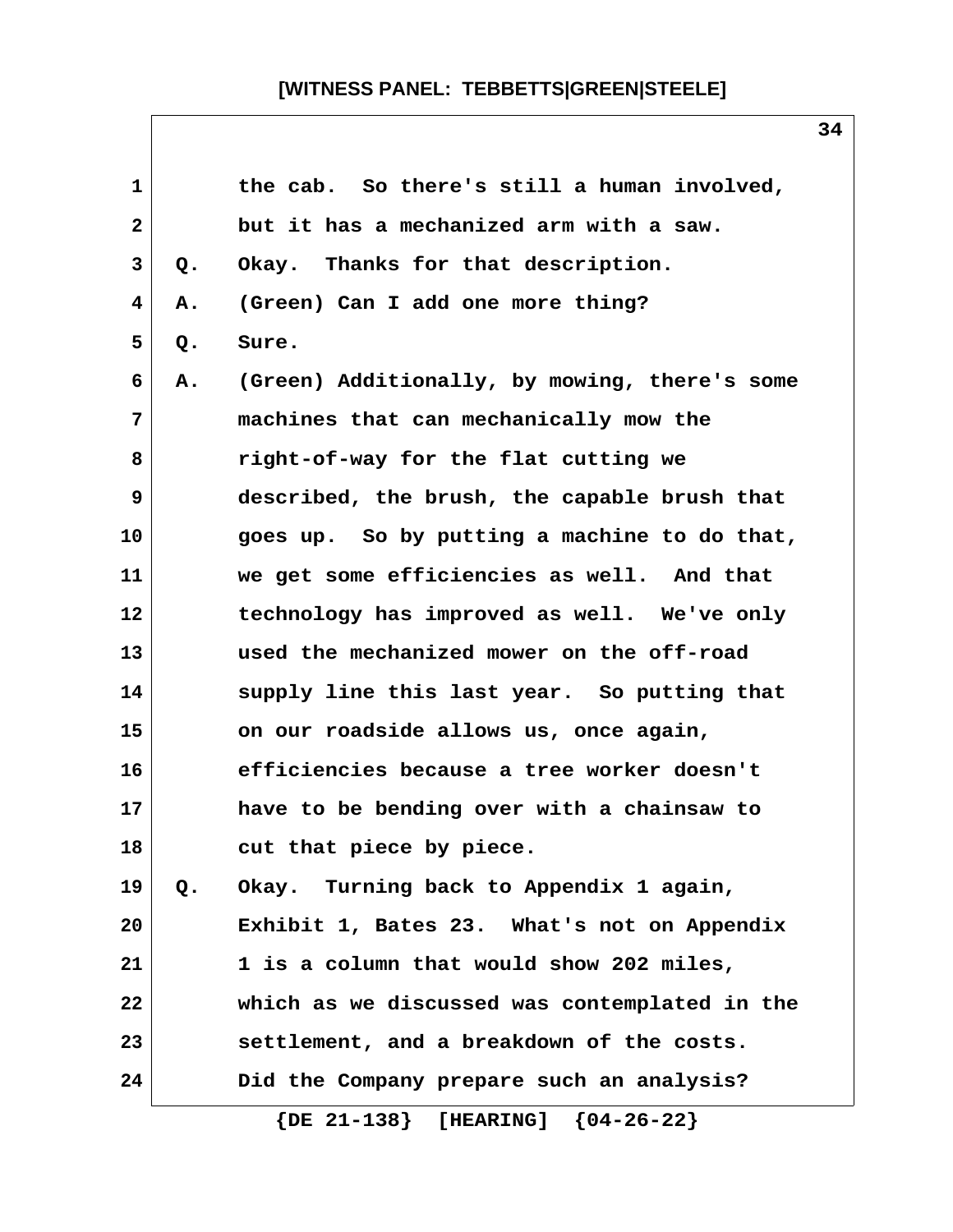| 1                       | А. | (Green) I did not prepare a full budget for   |
|-------------------------|----|-----------------------------------------------|
| $\mathbf{2}$            |    | 202 miles.                                    |
| 3                       | Q. | Okay. In the testimony on Exhibit 1, Bates    |
| $\overline{\mathbf{4}}$ |    | Page 19, at Lines 10, 11, 12, 13, in that     |
| 5                       |    | area, there's a statement about the           |
| 6                       |    | difference between the budget that's in       |
| 7                       |    | Appendix 1 of 3,069,000 and the rate case     |
| 8                       |    | allocation of 2,420,000. That difference of   |
| 9                       |    | 649,000 will, quote, come from earnings       |
| 10                      |    | and -- well, it says will come from earnings. |
| 11                      |    | Can you explain what that means?              |
| $12 \,$                 | Α. | (Steele) Mr. Dexter, I'm going to take that   |
| 13                      |    | question, if that's okay.                     |
| 14                      | Q. | Sure. All my questions are to the panel,      |
| 15                      |    | $SO - -$                                      |
| 16                      | Α. | (Steele) Okay. My apologies.                  |
| 17 <sub>2</sub>         | Q. | No, no problem at all.                        |
| 18                      | A. | (Steele) Rookie mistake.                      |
| 19                      | Q. | No problem at all.                            |
| 20                      | Α. | (Steele) The word "earnings" in this term --  |
| 21                      |    | in this context, the team at Liberty, when we |
| 22                      |    | looked at the budget, looked to the 2.4       |
| 23                      |    | million, and we thought about what was        |
| 24                      |    | important to the operation of the Company.    |
|                         |    | $\{DE 21-138\}$ [HEARING]<br>${04-26-22}$     |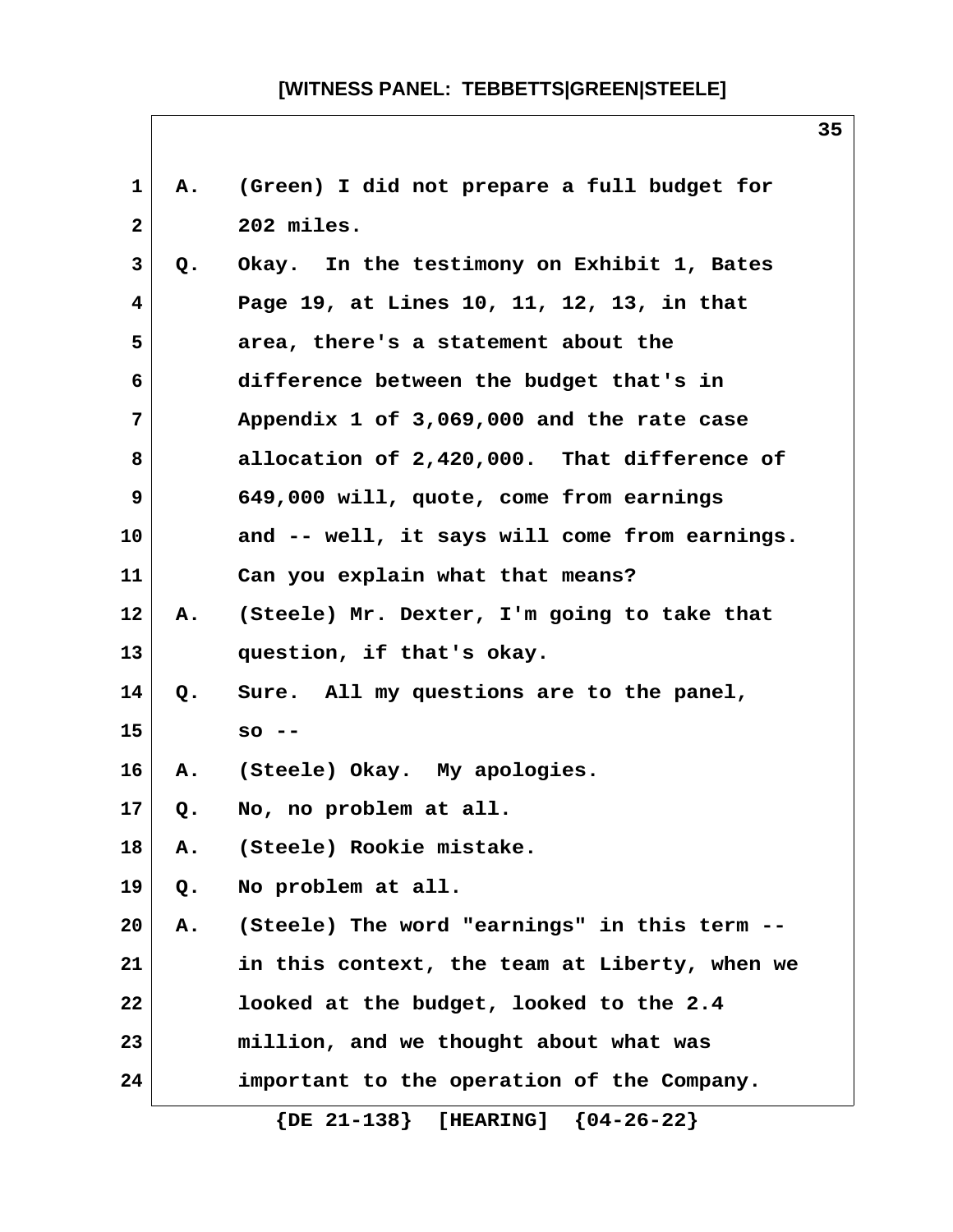| $\mathbf 1$  |    | And we knew going into 2022 that 2021, with   |
|--------------|----|-----------------------------------------------|
| $\mathbf{2}$ |    | Clearway leaving us, losing approximately two |
| 3            |    | months in a strong cycle by the time Asplundh |
| 4            |    | could re-mobilize, that we were going to have |
| 5            |    | less miles. And I challenged my entire        |
| 6            |    | organization at Granite State to find         |
| 7            |    | efficiencies within the business to fund      |
| 8            |    | additional tree trimming. So it was within    |
| 9            |    | my operations budget that we found            |
| 10           |    | efficiencies in the business, but not to      |
| 11           |    | sacrifice safety, life, and commercial        |
| 12           |    | operation of the company. We were able to     |
| 13           |    | find small efficiencies throughout the        |
| 14           |    | business to make available approximately      |
| 15           |    | 600,000 for us to spend on vegetation         |
| 16           |    | management as opposed to just typically       |
| 17           |    | spending approximately 2.4 million.           |
| 18           | Q. | And I take it from that statement that this   |
| 19           |    | will come from earnings, that there was not   |
| 20           |    | an attendant request to then come in and      |
| 21           |    | increase the allotment in rates to make up    |
| 22           |    | for that $649,000$ ; right?                   |
| 23           | Α. | (Steele) That is correct.                     |
| 24           | Q. | In other words, there's no rate request in    |
|              |    |                                               |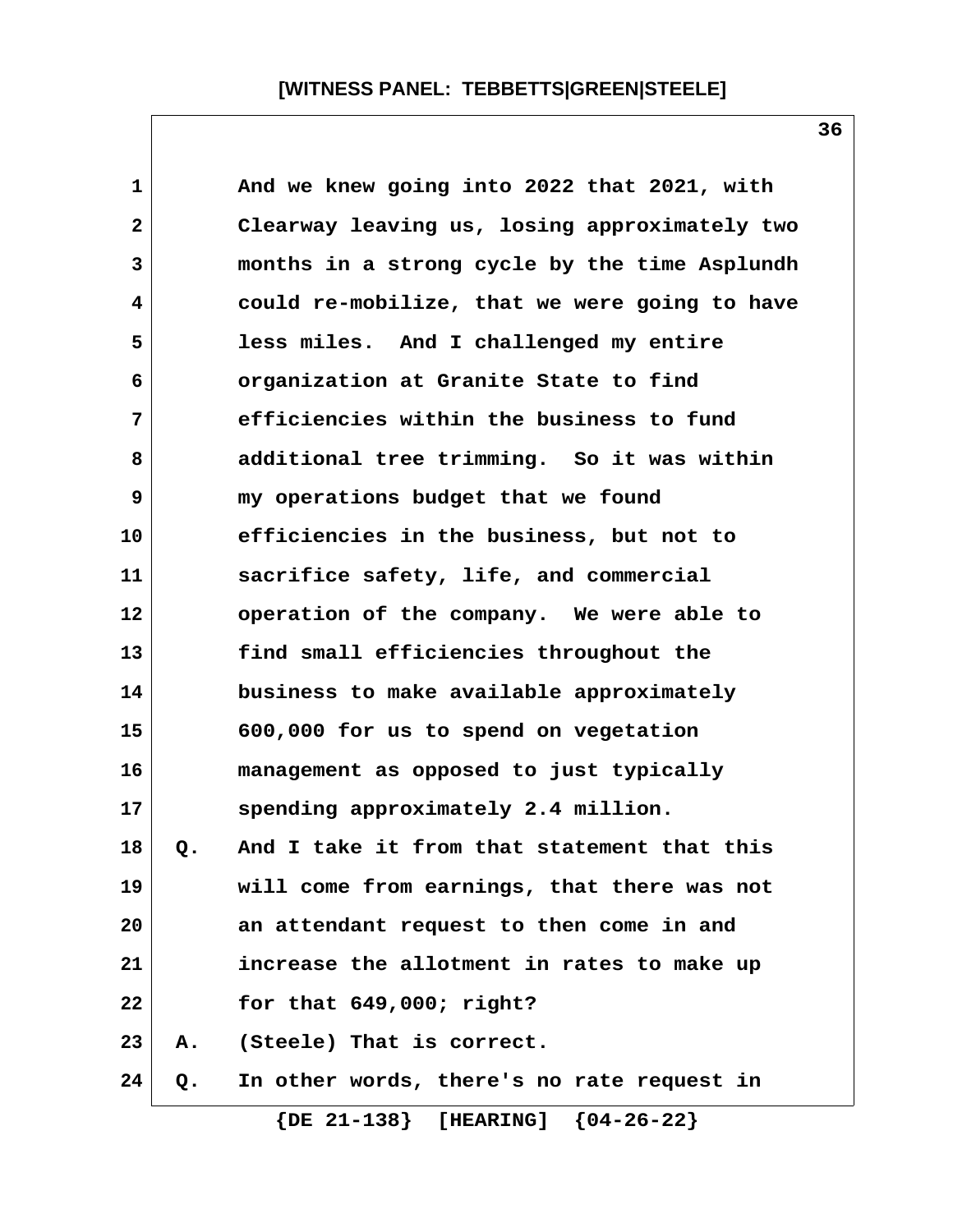1 this docket.  **2 A. (Steele) No, there's not. 3 Q. Okay. Okay. Now, last week there was a rate 4 request, in the sense that there was \$549,000 5 that was unspent in 2021, and the Company 6 asked for authority to defer that money for 7 future veg management expenditures, a request 8 that in fact the Department of Energy 9 recommended as a good idea. Do you recall 10 that? 11 A. (Tebbetts) Yes. 12 Q. And what is the Company's proposal -- let me 13 rephrase that because there's no proposal. 14 We established that. 15 What is the Company's plans for the 16 \$549,000 that you requested to be deferred? 17 A. (Steele) The Company's plans are to spend 18 approximately \$3 million to trim 153 miles, 19 with the potential to spend -- with the 20 potential to trim up to 175. That's our 21 plan. That's what we've worked out. It's 22 coincidental -- and I think that's 23 important -- that the number we put in the 24 budget is the same number when you kind of do {DE 21-138} [HEARING] {04-26-22}**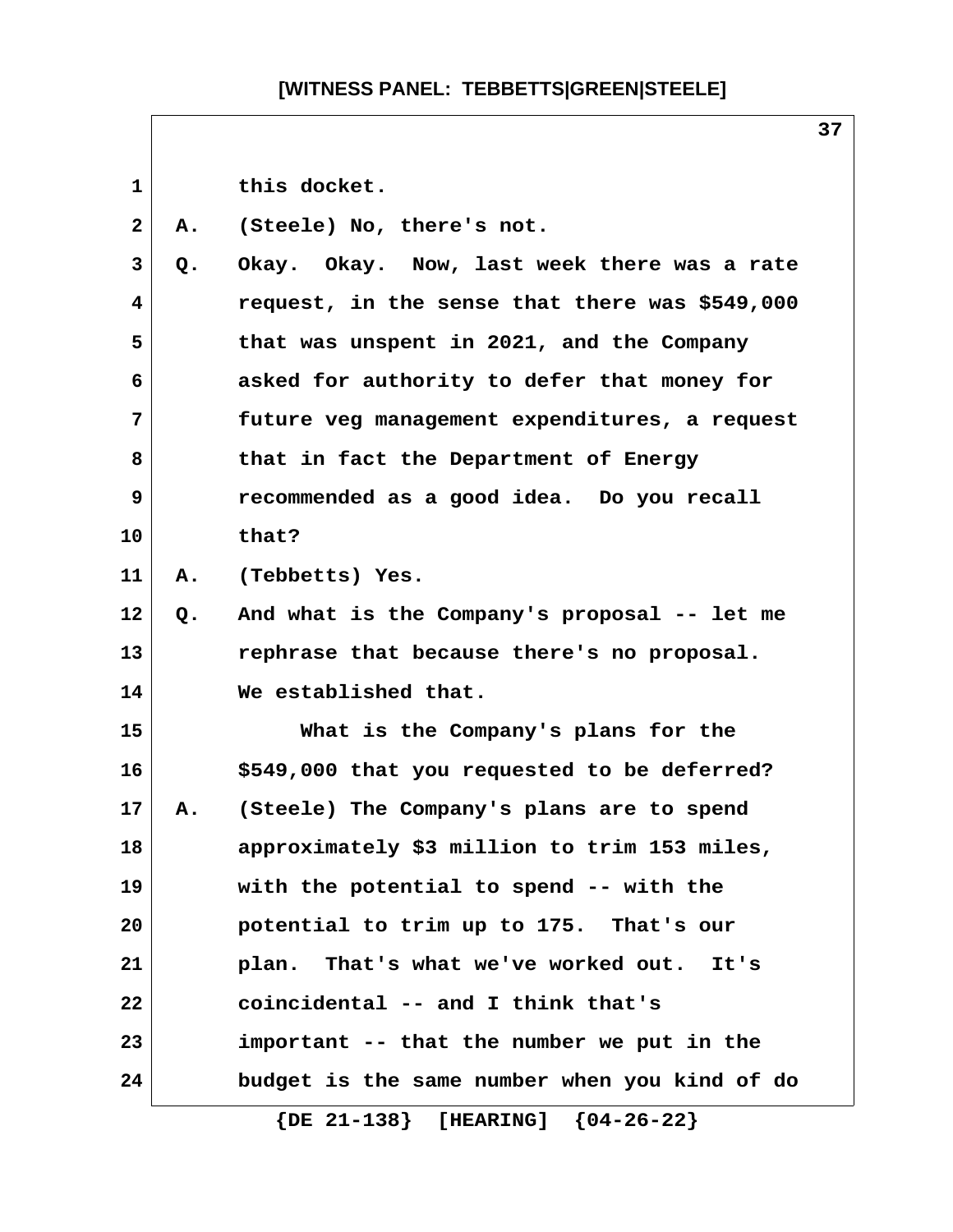| 1            |    | the math, that that's what customer -- that's |
|--------------|----|-----------------------------------------------|
| $\mathbf{2}$ |    | what we had already collected. That was       |
| 3            |    | unknown at the time.                          |
| 4            | Α. | (Tebbetts) So as of the date of this filing,  |
| 5            |    | which was November 15, 2021, we had not       |
| 6            |    | completed our 2021 year for vegetation        |
| 7            |    | management. And so we did not anticipate at   |
| 8            |    | the time we would have collected the          |
| 9            |    | \$2.42 million and have \$549,000 left over   |
| 10           |    | from that collection to be then put towards   |
| 11           |    | 2022.                                         |
| 12           | Q. | Okay. So there's -- again, I'm trying to      |
| 13           |    | nail down these miles, as we've tried to do   |
| 14           |    | over the last couple weeks. And there's a     |
| 15           |    | couple more miles figures in the testimony I  |
| 16           |    | want to ask you about because I don't         |
| 17           |    | understand where they come from.              |
| 18           |    | So if I go to Bates Page 19 at Line 9,        |
| 19           |    | there's a statement that says -- well, it     |
| 20           |    | starts, actually, on Line 7 or Line 6.<br>It  |
| 21           |    | says for calendar year 2022, Liberty          |
| 22           |    | identifies a cost of \$5.4 million, and it    |
| 23           |    | references Appendix 1, to continue with the   |
| 24           |    | four-year cycle and catch up on 2020 and 2021 |
|              |    | $\{DE 21-138\}$ [HEARING] $\{04-26-22\}$      |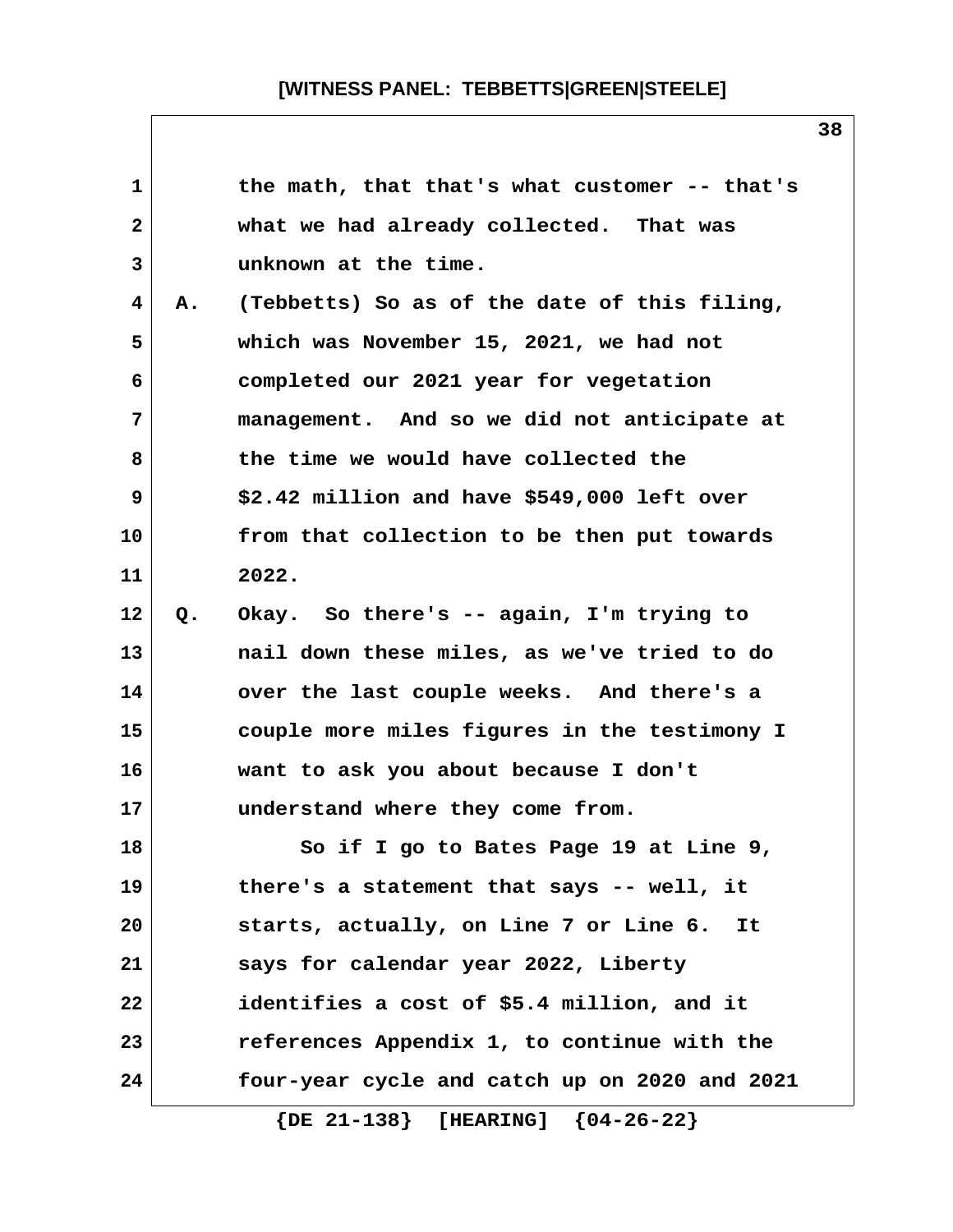| 1            |    | deferred miles, for a total of 376 miles --   |
|--------------|----|-----------------------------------------------|
| $\mathbf{2}$ |    | I'm sorry, 276 miles. I would have expected   |
| 3            |    | that Line 9 to say for a total of 356 miles,  |
| 4            |    | as shown on Appendix 1. Am I missing          |
| 5            |    | something, or should that be 356 miles?       |
| 6            | Α. | (Green) One moment.                           |
| 7            |    | (Witness reviews document.)                   |
| 8            | Α. | (Tebbetts) So I actually think that number    |
| 9            |    | should say 203. The way the sentence should   |
| 10           |    | read is -- what we're explaining here is      |
| 11           |    | we're trying to catch up on those deferred    |
| 12           |    | miles from previous years. So that should     |
| 13           |    | say 203 miles, not 276. That number should    |
| 14           |    | match Line 1 -- that number should match Line |
| 15           |    | 1 in the column, "Calendar Year 2022 Proposed |
| 16           |    | Expenses," on Bates 23. So what we're         |
| 17           |    | summing is the total deferred miles, not the  |
| 18           |    | total miles to be trimmed.                    |
| 19           | Q. | Okay. And so where does the 203 total of      |
| 20           |    | deferred miles come from? When did -- over    |
| 21           |    | what period of time, if you could break that  |
| 22           |    | down by year I guess is what I'm asking.      |
| 23           | Α. | (Green) The way that was calculated is this   |
| 24           |    | proposal of 153, when we identified those     |
|              |    |                                               |

 **{DE 21-138} [HEARING] {04-26-22}**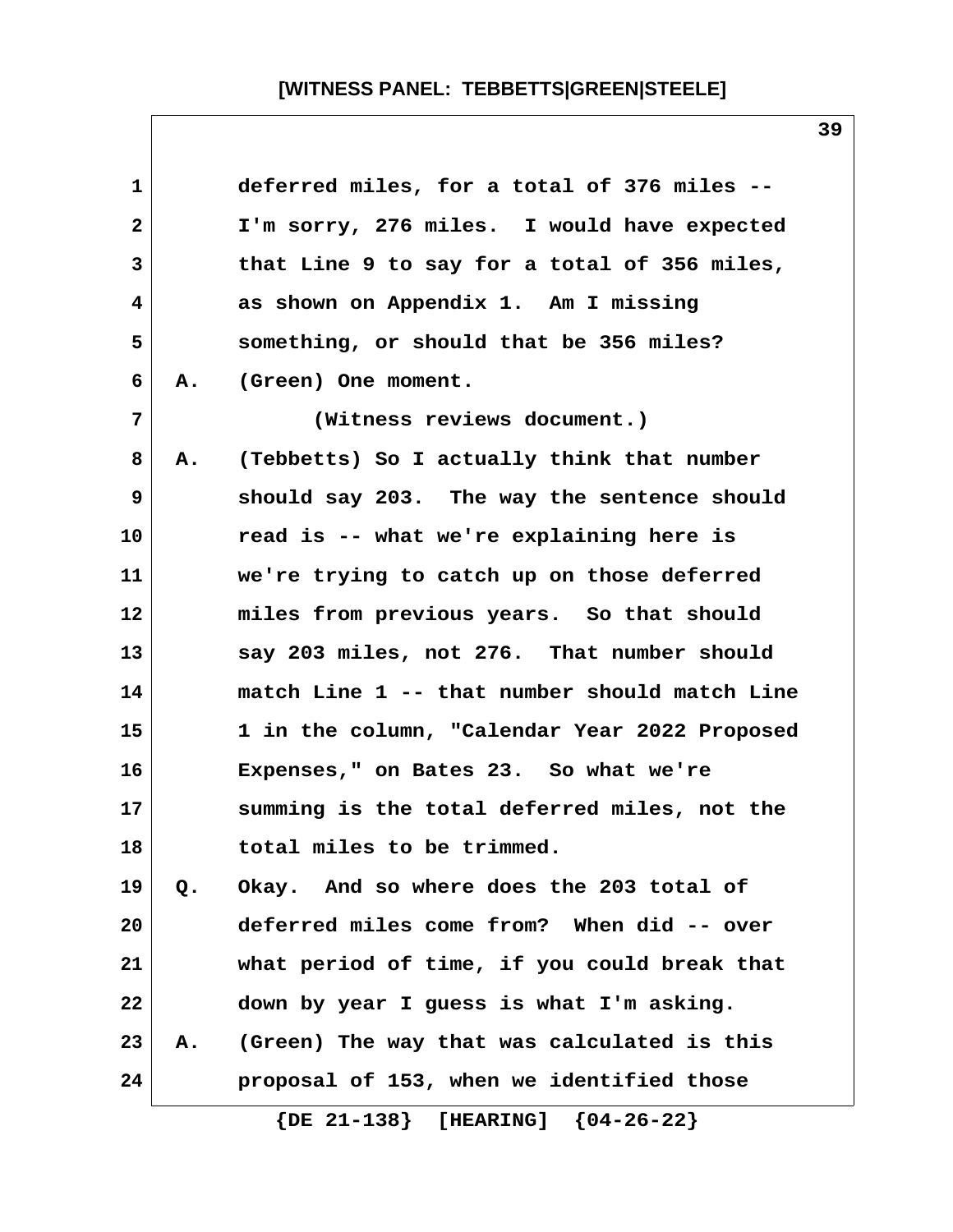| 1            |    | circuits that would be worked, and we         |  |
|--------------|----|-----------------------------------------------|--|
| $\mathbf{2}$ |    | identified all of the circuits that hadn't    |  |
| 3            |    | been worked to that date but intended to be   |  |
| 4            |    | worked to that date, when you add the mileage |  |
| 5            |    | of those circuits that did not meet the       |  |
| 6            |    | schedule, that's where you get the 203.       |  |
| 7            | Q. | And do you know over what period of time that |  |
| 8            |    | 203 total of deferred miles accrued?          |  |
| 9            | Α. | (Green) So each circuit, the only -- the 13L3 |  |
| 10           |    | probably is the oldest one and had some       |  |
| 11           |    | difficulty with Clearway, so that half of     |  |
| 12           |    | that deferred forward.                        |  |
| 13           | Q. | From what time frame?                         |  |
| 14           | Α. | (Green) 2020, which should have been done,    |  |
| 15           |    | completed by March of 2021. That's in Salem.  |  |
| 16           |    | (Witness reviews document.)                   |  |
| 17           | Α. | (Green) The remainder consists of many from   |  |
| 18           |    | 2021 and also from 2022.                      |  |
| 19           | Q. | So this can't have included work deferred     |  |
| 20           |    | from 2022 because this document was put       |  |
| 21           |    | together in 2021; correct?                    |  |
| 22           | Α. | (Green) No, it is work that should have been  |  |
| 23           |    | done in 2022, was not in the plan. So that    |  |
| 24           |    | is also included.                             |  |
|              |    |                                               |  |

 **{DE 21-138} [HEARING] {04-26-22}**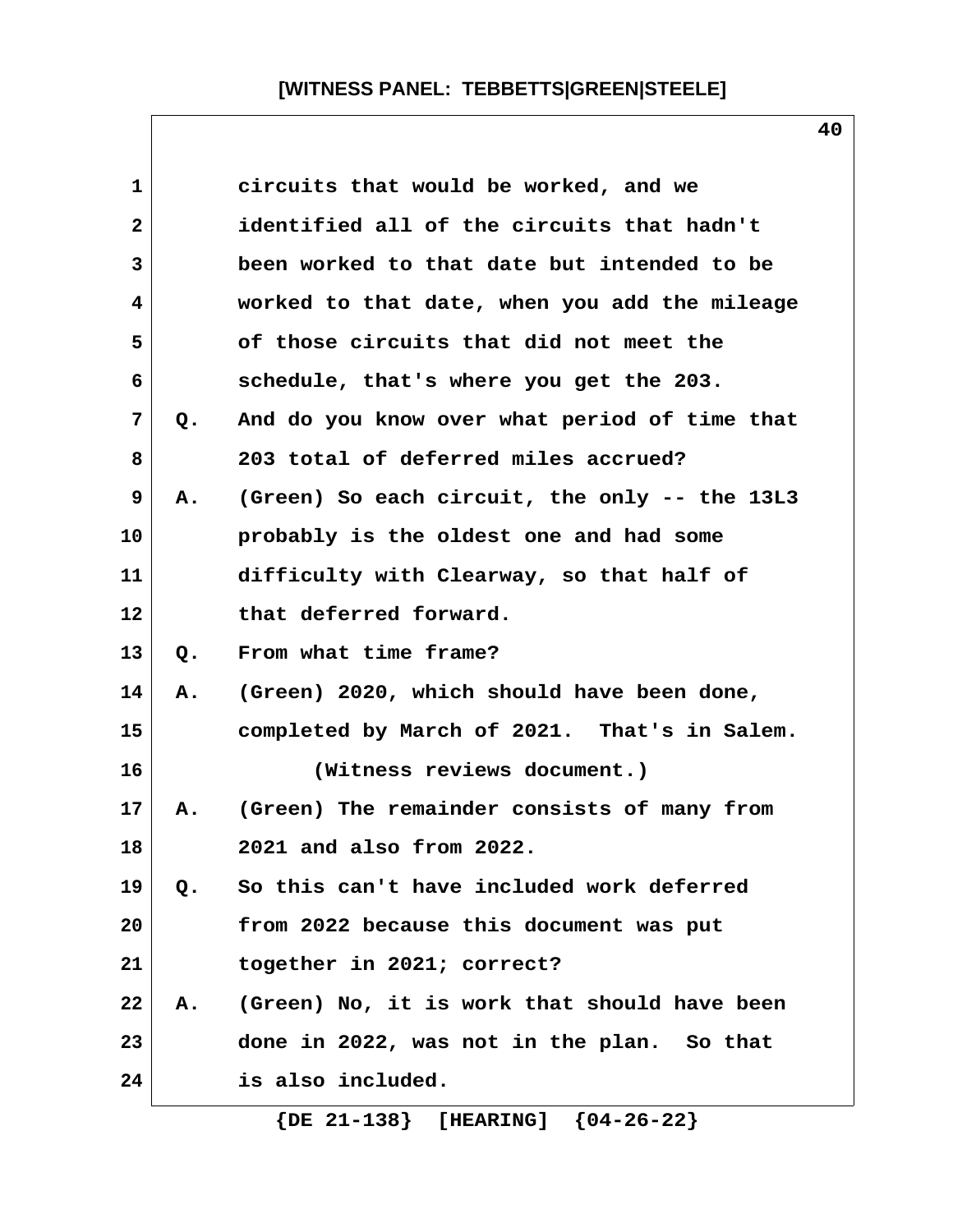| 1              | Q.            | Okay. So this includes both actual and        |
|----------------|---------------|-----------------------------------------------|
| $\mathbf{2}$   |               | projected deferred work from 2020, 2021 and   |
| 3              |               | 2022, for a total of 203 total miles of       |
| $\overline{4}$ |               | deferral; is that correct?                    |
| 5              | Α.            | (Green) Yes.                                  |
| 6              | Q.            | All right. Now, I think we've established in  |
| 7              |               | 2021, 234 miles were planned; correct -- or   |
| 8              |               | 235 miles were planned you said today.        |
| 9              | Α.            | (Green) Yes.                                  |
| 10             | $Q_{\bullet}$ | And 90 miles were accomplished; correct? We   |
| 11             |               | covered that last week.                       |
| $12 \,$        | Α.            | (Green) I think it was 84 we're thinking.     |
| 13             | Q.            | Eighty-four miles was?                        |
| 14             |               | (Witness reviews document.)                   |
| 15             | Α.            | (Green) Yes.                                  |
| 16             | $Q_{\bullet}$ | So then I get a number of miles deferred from |
| 17             |               | 2021 of 151 miles. That's 203 minus 84.       |
| 18             |               | Does that sound right?                        |
| 19             | Α.            | (Green) Say that one more time, please?       |
| 20             | Q.            | Is it correct that 151 miles of work was      |
| 21             |               | deferred from 2021? That's 235 minus 84.      |
| 22             |               | (Witness reviews document.)                   |
| 23             | Α.            | (Green) Yes.                                  |
| 24             | Q.            | Okay. All right. So one more quick question   |
|                |               | $\{DE 21-138\}$ [HEARING] $\{04-26-22\}$      |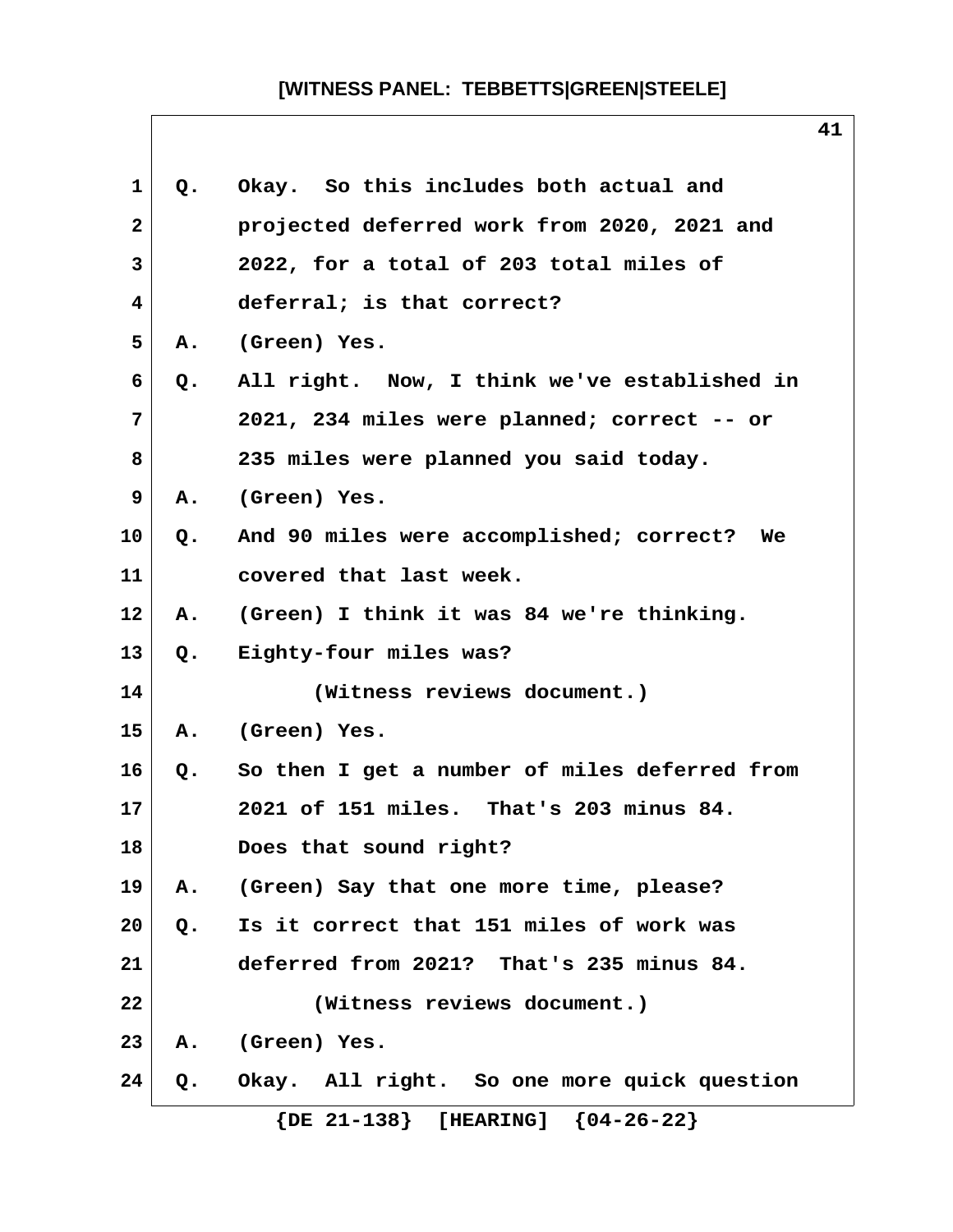| 1              |    | on the miles from the testimony.              |
|----------------|----|-----------------------------------------------|
| $\overline{2}$ |    | Now looking down -- again, I'm back on        |
| 3              |    | Bates 19, and I'm on Line 12 and 13. And      |
| 4              |    | there's a sentence that says, "This will      |
| 5              |    | allow the Company to complete 162 miles of    |
| 6              |    | trimming in 2022." I would have expected      |
| $\overline{7}$ |    | that number to say this will allow the        |
| 8              |    | Company to complete 153 miles of trimming in  |
| 9              |    | 2022 so that it matches Appendix 1. Could     |
| 10             |    | you explain why those two numbers aren't the  |
| 11             |    | same?                                         |
| 12             | А. | (Green) Clerical error. It should be 152 --   |
| 13             |    | 53.                                           |
| 14             | Q. | So the testimony should be corrected to say   |
| 15             |    | "153 miles." So there was no intended         |
| 16             |    | difference there.                             |
| 17             | Α. | (Green) Yes.                                  |
| 18             | Q. | Okay. Excellent. Thanks.                      |
| 19             |    | Now, again, and I'm not trying to             |
| 20             |    | embarrass anybody. I'm just trying to figure  |
| 21             |    | out what's going on, 'cause there's a lot of  |
| 22             |    | miles in here, and I think the deferred miles |
| 23             |    | is very important.                            |
| 24             |    | So on Bates Page 11, on Lines 17, 18 and      |
|                |    | $\{DE 21-138\}$ [HEARING] $\{04-26-22\}$      |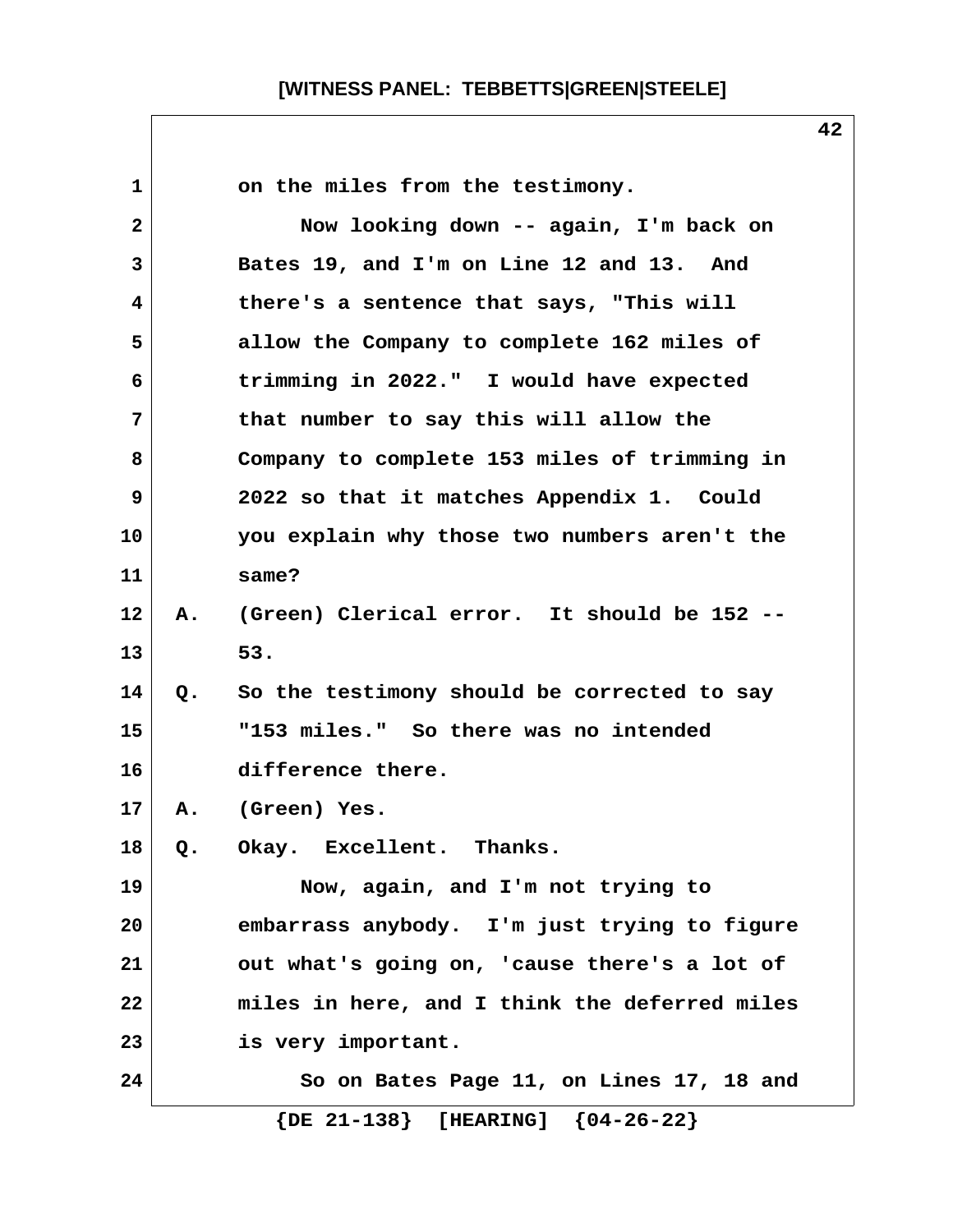| $\mathbf 1$  |       | 19, it says in 2021 the Company deferred an   |
|--------------|-------|-----------------------------------------------|
| $\mathbf{2}$ |       | additional 74 miles to 2022 as a result of    |
| 3            |       | the contract issues and subsequent workforce  |
| 4            |       | issues in 2021. I think based on the prior    |
| 5            |       | discussion that number is low and that it     |
| 6            |       | should 151 miles, based on what you just      |
| 7            |       | answered. Is that correct or, again, is       |
| 8            |       | there something I'm not seeing?               |
| 9            | Α.    | (Tebbetts) So at the time, as we described    |
| 10           |       | earlier, when this was filed, we had          |
| 11           |       | anticipated -- I think we described this last |
| 12           |       | week at our hearing. We still had             |
| 13           |       | anticipated other companies coming on         |
| 14           |       | property and that they were going to complete |
| 15           |       | those extra miles. It subsequently happened   |
| 16           |       | that they did not come on property to         |
| 17           |       | complete the miles. So at the time, this was  |
| 18           |       | correct. But now we can see it's no longer    |
| 19           |       | the case.                                     |
| 20           | $Q$ . | So you would agree, then, as we established   |
| 21           |       | earlier, the actual number of miles deferred  |
| 22           |       | in 2021 was more like 150 miles and not 74,   |
| 23           |       | as projected at the time.                     |
| 24           | Α.    | (Tebbetts) That's correct.                    |
|              |       | $\{DE 21-138\}$ [HEARING] $\{04-26-22\}$      |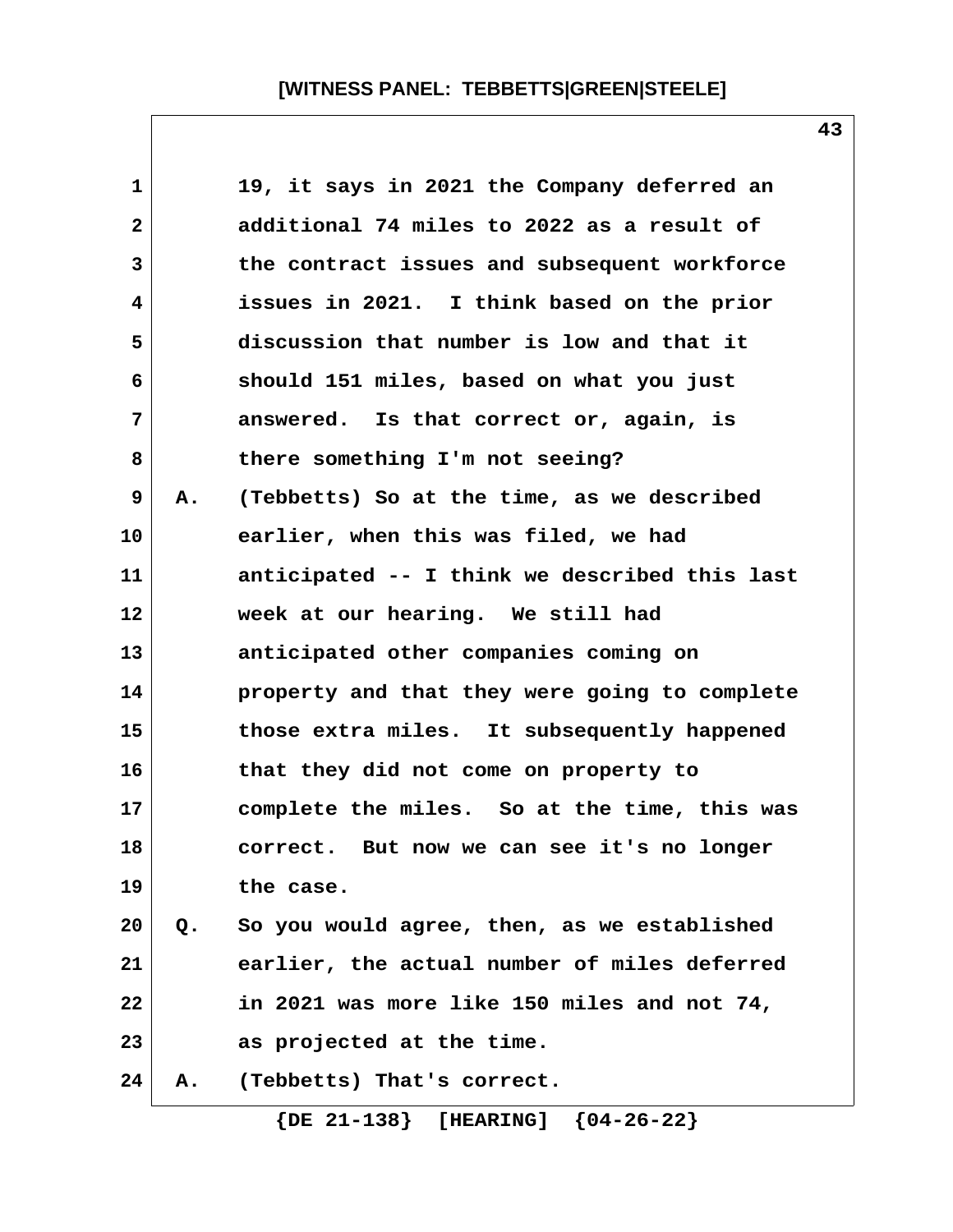| 1            | Q. | Okay. All right. Thank you for clearing       |
|--------------|----|-----------------------------------------------|
| $\mathbf{2}$ |    | that up.                                      |
| 3            |    | So moving from the miles to the actual        |
| 4            |    | cost categories on Exhibit 1, Appendix 1,     |
| 5            |    | which is Bates 23. On Line 4 there is an      |
| 6            |    | amount for work planners for vegetation       |
| 7            |    | management. And again I'm taking some         |
| 8            |    | information from the case last week, which    |
| 9            |    | was the 2021 reconciliation. The number       |
| 10           |    | that's proposed on Line 4 is $350,000$ --     |
| 11           |    | 351,000. That's very close to the actual      |
| 12           |    | number from 2021, which was 360,000. Would    |
| 13           |    | you agree?                                    |
| 14           | Α. | (Green) Yes.                                  |
| 15           | Q. | Now, I believe what I took from last week's   |
| 16           |    | hearing was that, for the \$360,000 that was  |
| 17           |    | spent on work planning in 2021, a lot of that |
| 18           |    | would apply to 2022 because the actual        |
| 19           |    | trimmed miles in 2021 were so much lower than |
| 20           |    | what was planned. Do I recall that            |
| 21           |    | correctly?                                    |
| 22           | Α. | (Green) State the question one more time?     |
| 23           | Q. | Sure. Last week, I believe I recall the       |
| 24           |    | panel, a slightly different panel, testifying |
|              |    | $\{DE 21-138\}$ [HEARING] $\{04-26-22\}$      |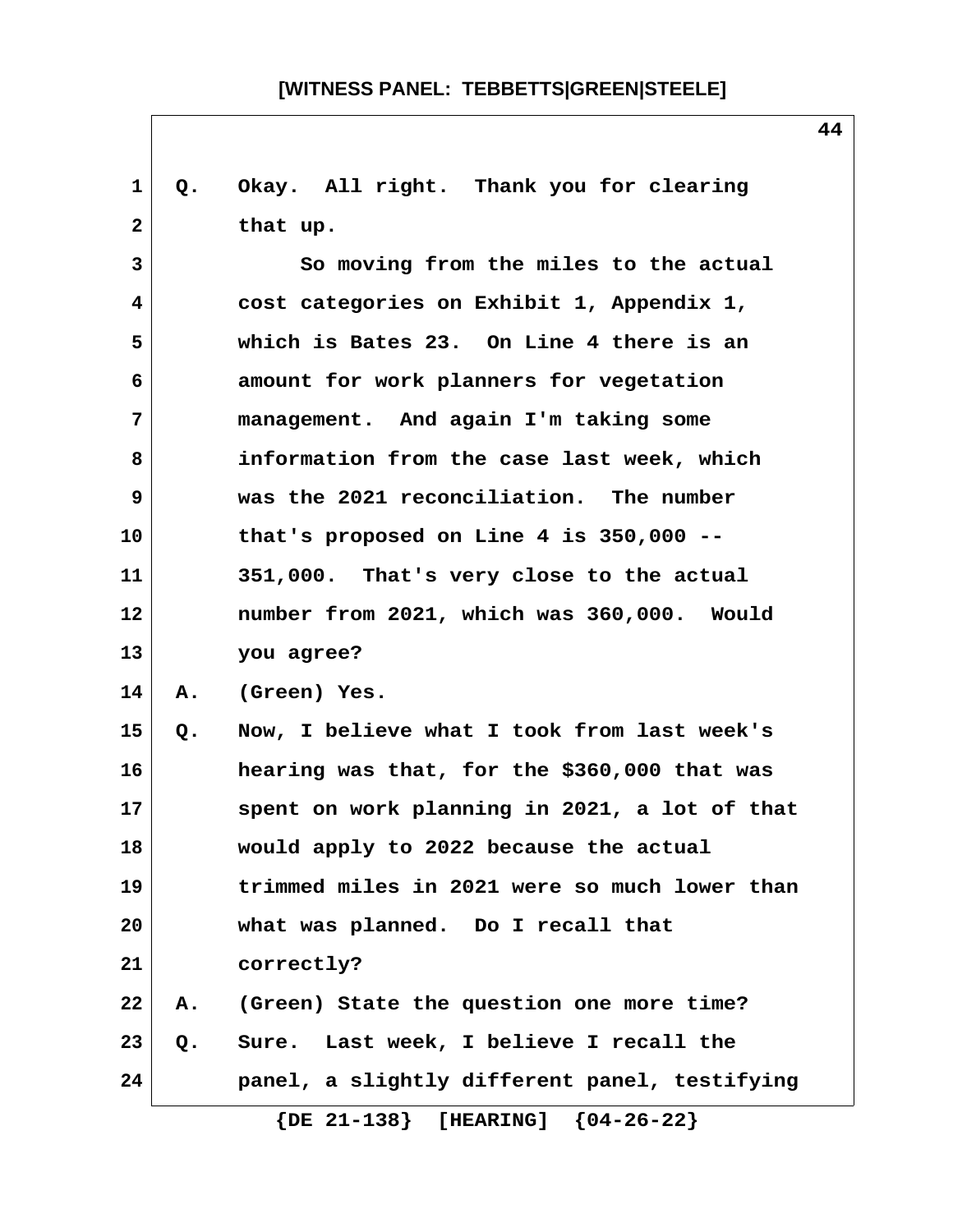| $\mathbf 1$  |    | that a lot of the work planner work that was   |  |
|--------------|----|------------------------------------------------|--|
| $\mathbf{2}$ |    | done in 2021 would apply to work that would    |  |
| 3            |    | be accomplished in 2022. Is that right?        |  |
| 4            | Α. | (Green) The work planning work does not align  |  |
| 5            |    | directly with the performance of work.<br>- So |  |
| 6            |    | it's done ahead of time. So, yes, some of      |  |
| 7            |    | the work was for 2021, some of the work was    |  |
| 8            |    | for 2022, and some of the work is for 2023.    |  |
| 9            | Q. | Okay. So I would have expected that this       |  |
| 10           |    | number 350,750 would be lower because of what  |  |
| 11           |    | was done in 2021. But you're saying that's     |  |
| 12           |    | not the case.                                  |  |
| 13           | Α. | (Green) Correct.                               |  |
| 14           | Q. | So, concerning the Asplundh workforce, in      |  |
| 15           |    | your testimony on Exhibit 1, Bates 12, you     |  |
| 16           |    | have reviewed the number of crews that         |  |
| 17           |    | Asplundh has made available to Liberty         |  |
| 18           |    | Utilities over the past several years. And     |  |
| 19           |    | that appears in the paragraph in the middle    |  |
| 20           |    | of the page, starting at Line 8. And it        |  |
| 21           |    | says, does it not, that in 2018, Liberty had   |  |
| 22           |    | access to 10 Asplundh crews? Doesn't           |  |
| 23           |    | actually say Asplundh. But is that correct,    |  |
| 24           |    | 10 Asplundh crews?                             |  |

 **{DE 21-138} [HEARING] {04-26-22}**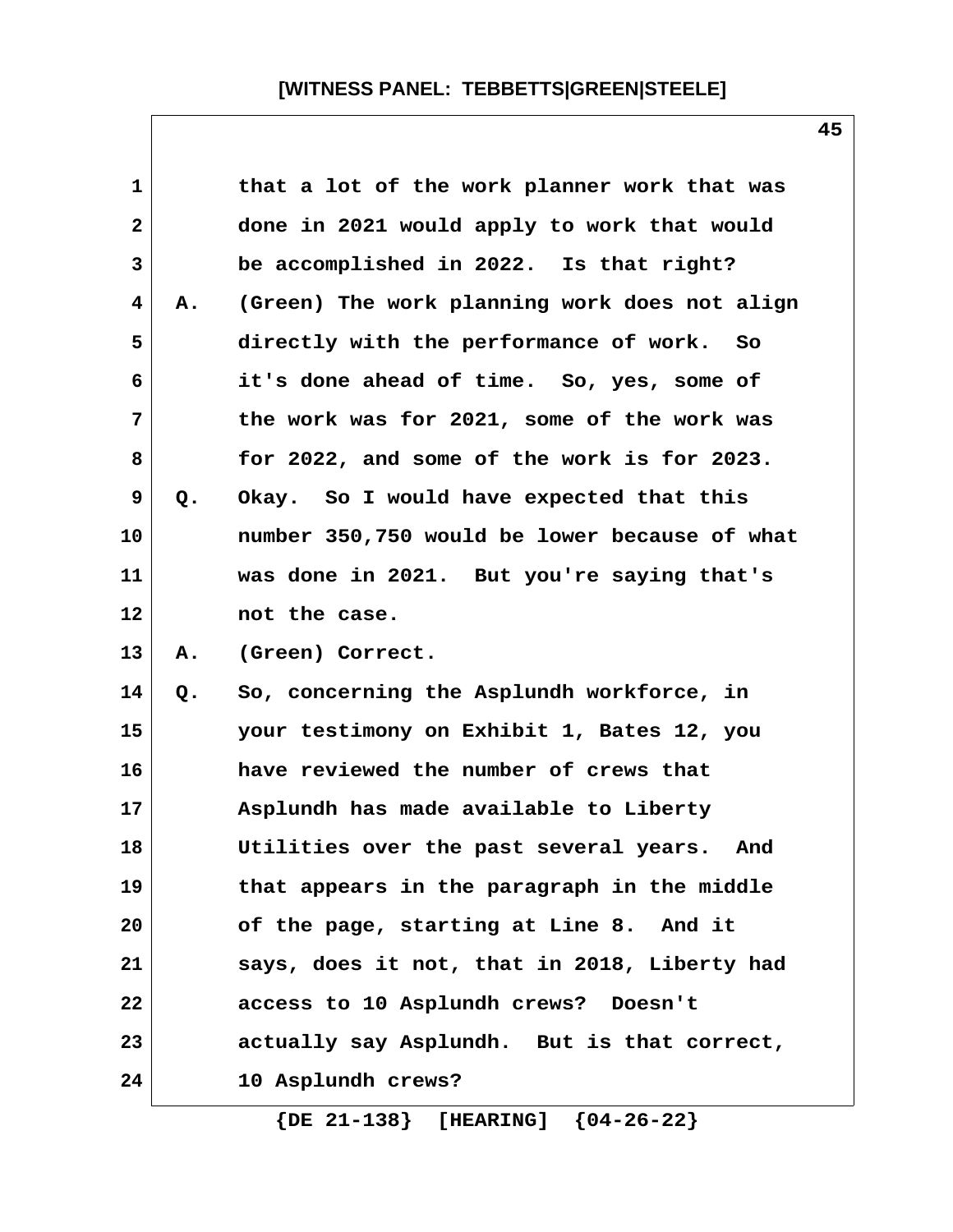1 A. (Green) Yes.

| $\mathbf{2}$ | Q. | And it skips 2019, but it says in 2020 you   |
|--------------|----|----------------------------------------------|
| 3            |    | had seven or eight crews; is that right?     |
| 4            | Α. | (Green) Yes.                                 |
| 5            | Q. | And that in 2021 you had -- well, the way    |
| 6            |    | it's phrased is you had difficulty keeping   |
| 7            |    | six crews on the property. So I gather that  |
| 8            |    | means six or fewer, depending what was going |
| 9            |    | on at the time; is that correct?             |
| 10           | Α. | (Green) Yes.                                 |
| 11           | Q. | In 2022, can you explain what's going on in  |
| 12           |    | the field right now, in terms of number of   |
| 13           |    | crews either from Asplundh or from the other |
| 14           |    | resources that you are currently in the      |
| 15           |    | bidding process for?                         |
| 16           | Α. | (Green) We have increased by a crew. And one |
| 17           |    | of the crews is transitioning over to the    |
| 18           |    | training on the mechanized pruner, which is  |
| 19           |    | equivalent to three crews, potentially.      |
| 20           | Q. | I'm sorry. I didn't follow that, so I'm      |
| 21           |    | going to ask you to restate it or break it   |
| 22           |    | down.                                        |
| 23           |    | When you said "add an additional crew,       |
| 24           |    | could you just give me the absolute numbers, |
|              |    | $\{DE 21-138\}$ [HEARING] $\{04-26-22\}$     |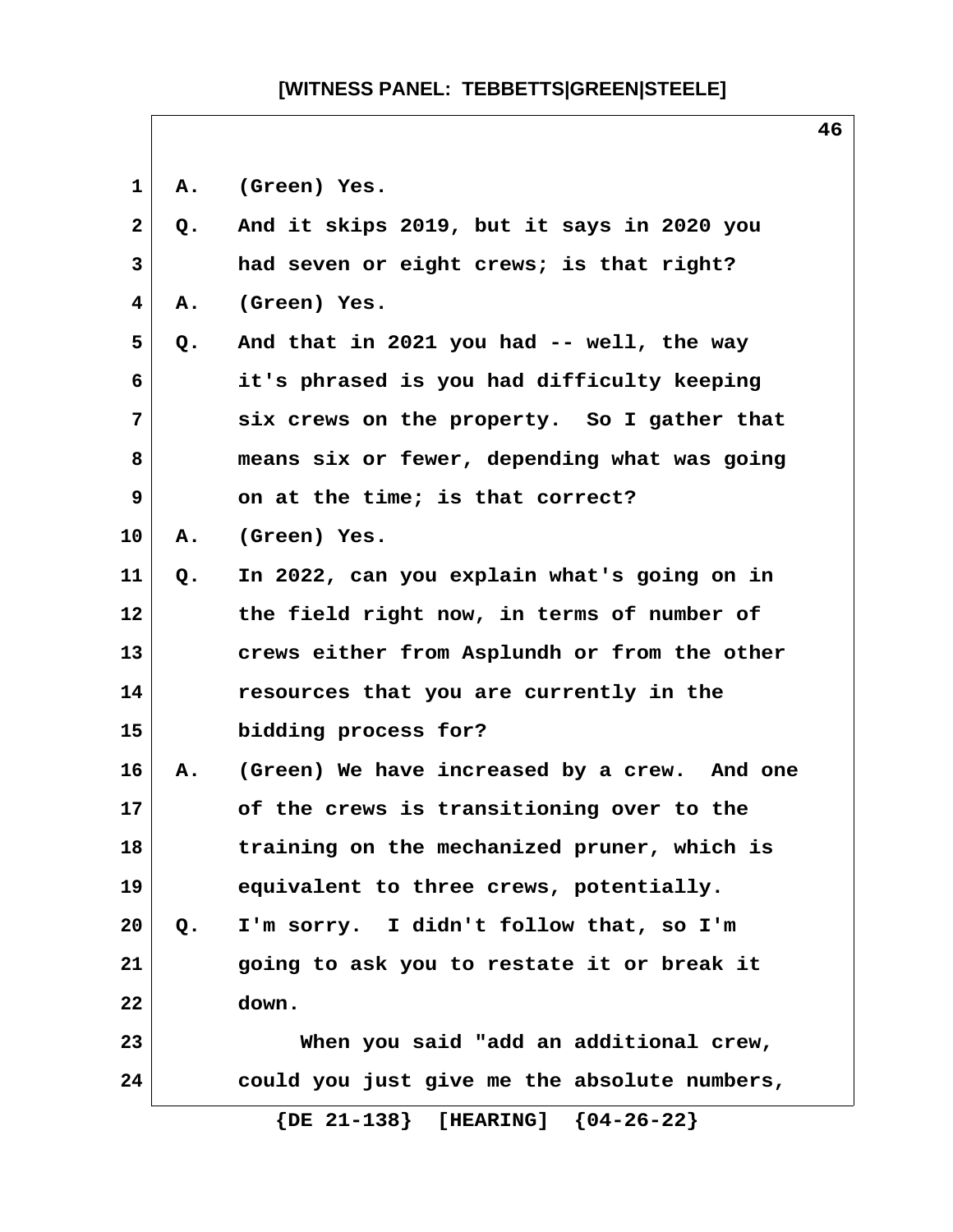$\overline{\phantom{a}}$ 

| 1                       |               | 'cause I don't know what the starting point   |
|-------------------------|---------------|-----------------------------------------------|
| $\mathbf{2}$            |               | is.                                           |
| 3                       | Α.            | (Green) Oh. We have seven crews.              |
| $\overline{\mathbf{4}}$ | Q.            | Seven crews?                                  |
| 5                       | Α.            | (Green) Six doing the maintenance work and    |
| 6                       |               | one performing hourly work.                   |
| 7                       | Q.            | Well, I guess I want sort of an               |
| 8                       |               | apples-to-apples as to what's laid out on     |
| 9                       |               | Bates Page 12, just to get an idea of where   |
| 10                      |               | you stand.                                    |
| 11                      | Α.            | (Green) Seven.                                |
| 12 <sub>2</sub>         | $Q_{\bullet}$ | Seven? Okay. Well, that sounds encouraging.   |
| 13                      | Α.            | (Green) It is.                                |
| 14                      | Q.            | Okay. Good. And that includes the             |
| 15                      |               | mechanized crews that you were talking about; |
| 16                      |               | correct?                                      |
| 17 <sub>2</sub>         | A.            | (Green) Yeah, one of those seven crews who    |
| 18                      |               | used to run a bucket will now run the         |
| 19                      |               | mechanized equipment.                         |
| 20                      | Q.            | And you expect that to come from Asplundh and |
| 21                      |               | other contractors to be secured in the near   |
| 22                      |               | future; is that right?                        |
| 23                      | Α.            | (Green) Correct.                              |
| 24                      | Q.            | Okay. And we've covered this I think in tech  |
|                         |               | $\{DE 21-138\}$ [HEARING]<br>${04-26-22}$     |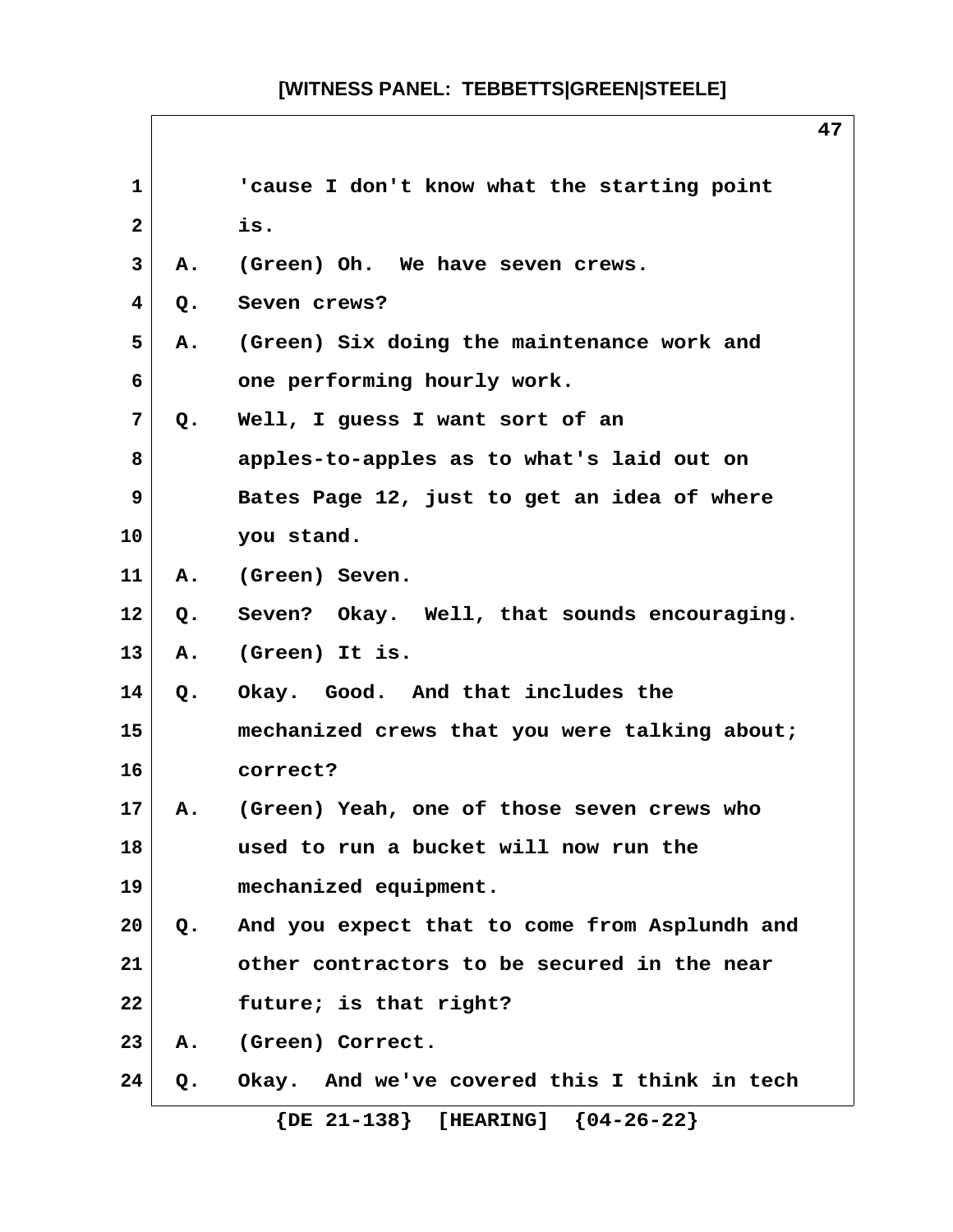| 1            |    | sessions, and maybe last week, but I just     |
|--------------|----|-----------------------------------------------|
| $\mathbf{2}$ |    | want to get it on the record in this case.    |
| 3            |    | On Bates Page 13, you reference the PUC       |
| 4            |    | rules establishing the corridor, PUC Rule     |
| 5            |    | 307.10. Would you agree that that rule went   |
| 6            |    | into effect in 2014?                          |
| 7            | Α. | (Green) Yes, as I understand.                 |
| 8            | Q. | Okay. So in the data request, we had asked    |
| 9            |    | the Company to provide the reliability        |
| 10           |    | statistics that had been provided in past     |
| 11           |    | similar dockets. And the Company did that,    |
| 12           |    | and they have been marked as Exhibit 6 and 7  |
| 13           |    | in this proceeding.                           |
| 14           |    | So I would like you to go to Exhibit 6,       |
| 15           |    | if you would, which was the response to DOE   |
| 16           |    | 1-8. And there are some SAIDI and SAIFI       |
| 17           |    | figures here for 2019, 2020 and 2021. Would   |
| 18           |    | you please provide an interpretation of those |
| 19           |    | figures, as it indicates reliability.<br>In   |
| 20           |    | other words, what do these figures show us?   |
| 21           | Α. | (Steele) These figures, particularly when you |
| 22           |    | look at them, SAIDI is your system average    |
| 23           |    | indices [sic] duration index, and SAIFI is    |
| 24           |    | your system average indices [sic] frequency   |
|              |    |                                               |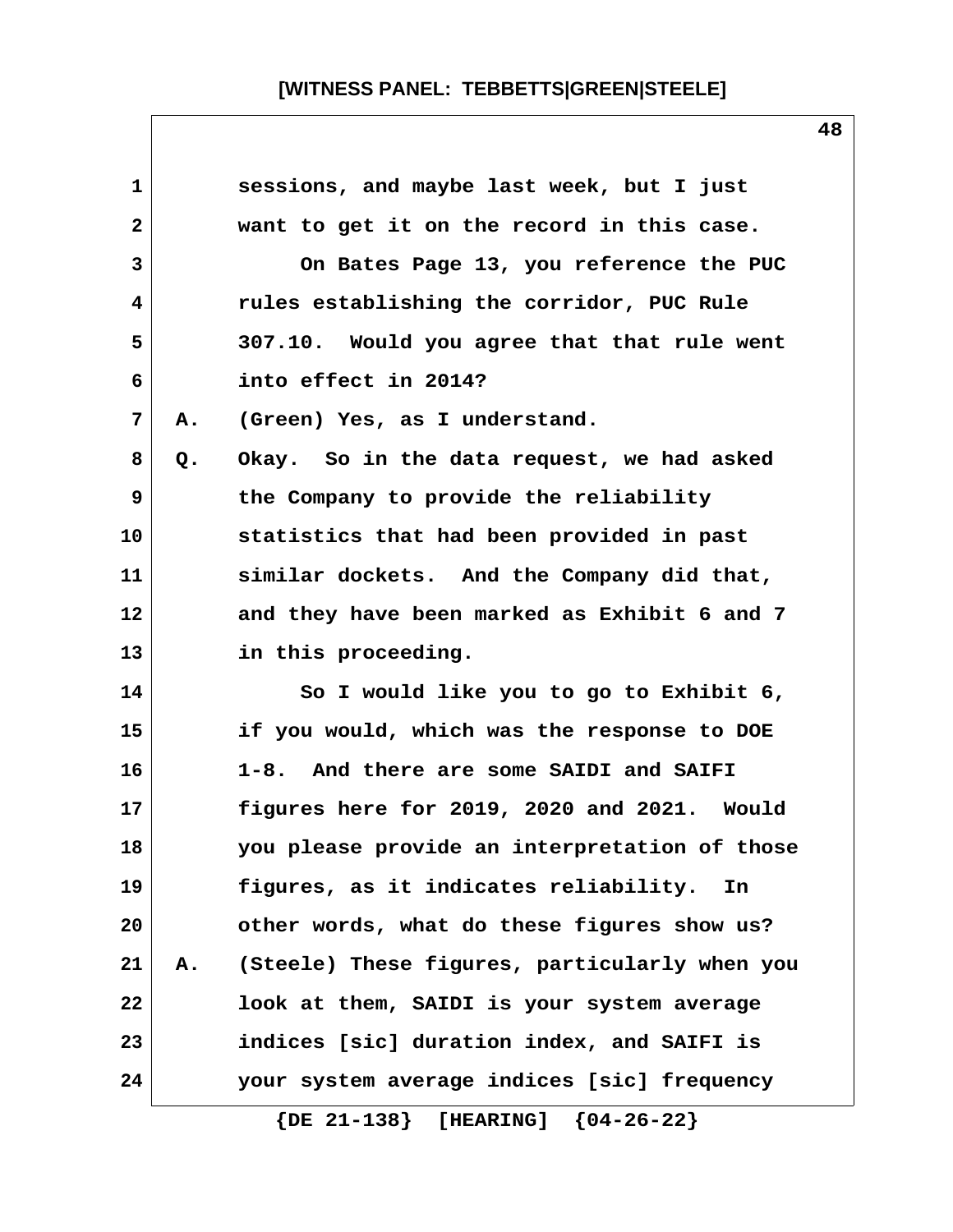| 1            |       | index. SAIDI is the expected duration that a  |
|--------------|-------|-----------------------------------------------|
| $\mathbf{2}$ |       | customer is out. SAIFI is the number of       |
| 3            |       | events or how many times. So if you were to   |
| 4            |       | look at these numbers, it says that           |
| 5            |       | tree-related outages for Liberty Utilities in |
| 6            |       | 2021 was 77 -- 72.52 minutes. It's not the    |
| 7            |       | total amount of SAIDI minutes, but that is    |
| 8            |       | the SAIDI associated with tree-related        |
| 9            |       | outages. The SAIFI, the frequency, is .4.     |
| 10           |       | So each customer sees approximately a half of |
| 11           |       | an outage, that frequency.                    |
| 12           | $Q$ . | Okay. Thank you. And then going to            |
| 13           |       | Exhibit 7, which is the Company's response to |
| 14           |       | data request DOE 1-9, it's a four-page        |
| 15           |       | exhibit. I'd like to go through the third     |
| 16           |       | page of the exhibit where there's a chart.    |
| 17           |       | And could you interpret this chart for us,    |
| 18           |       | and then I'll ask you to comment on how this  |
| 19           |       | compares to the previous exhibit. But I       |
| 20           |       | guess I'll start first with could you         |
| 21           |       | interpret this chart for us.                  |
| 22           | Α.    | (Steele) Yes, I can. What this chart shows,   |
| 23           |       | and unfortunately mine is not in color, but   |
| 24           |       | what it shows is the last -- since 2017 all   |
|              |       | $\{DE 21-138\}$ [HEARING] $\{04-26-22\}$      |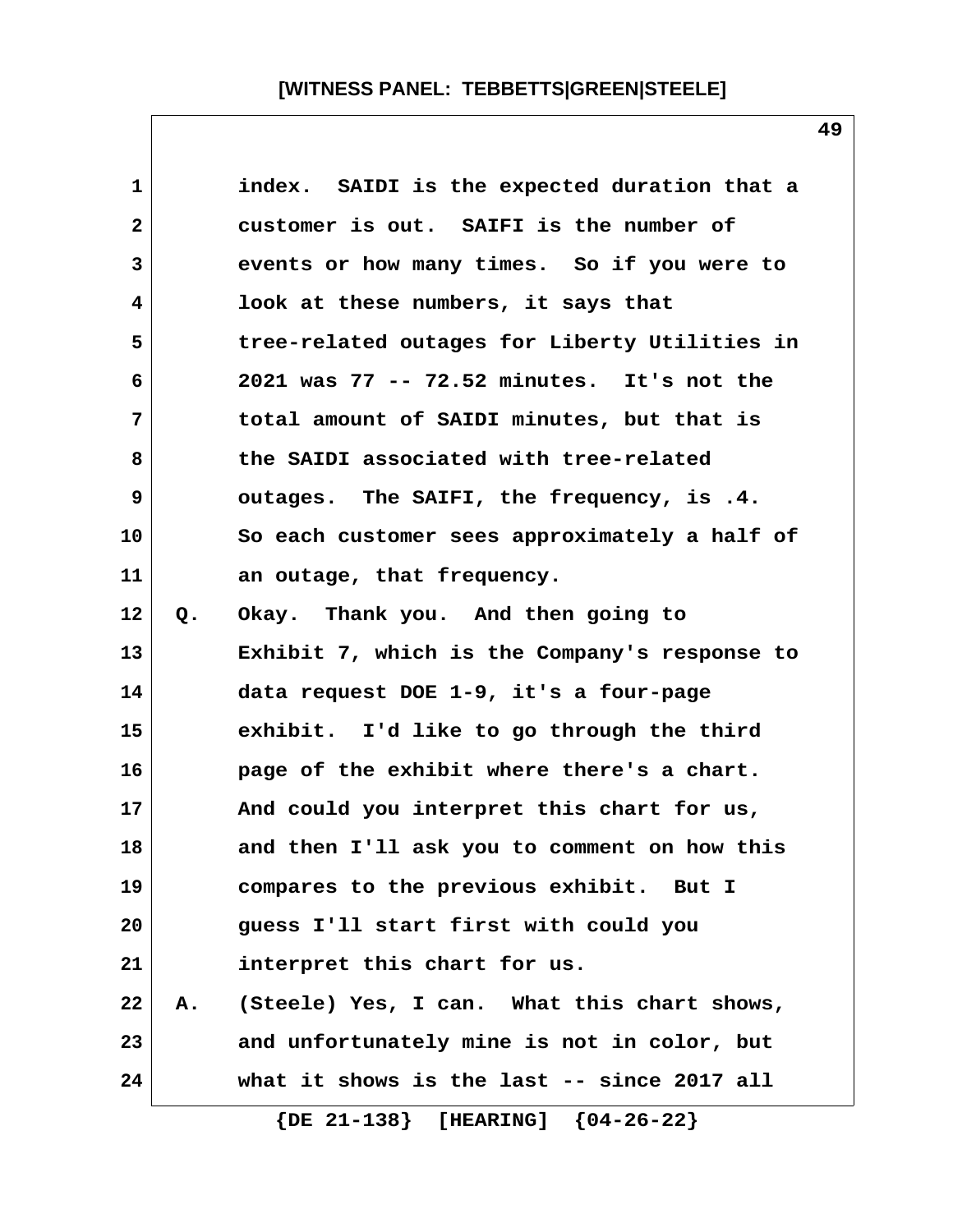| $\mathbf 1$    |       | the way to 2021, Liberty Utilities           |
|----------------|-------|----------------------------------------------|
| $\mathbf{2}$   |       | reliability indices based on, and there are  |
| 3              |       | four different categories. SAIDI and SAIFI,  |
| 4              |       | those are our metrics that we report         |
| 5              |       | quarterly to the PUC. And what you're seeing |
| 6              |       | is a total number, SAIDI total. So, for      |
| $\overline{7}$ |       | example, talking 2021, that solid line shows |
| 8              |       | 114.46, and the dashed line shows -- the     |
| 9              |       | solid line shows .69.                        |
| 10             |       | Now, in relation to the question you         |
| 11             |       | just asked us, that SAIDI number of 72.52 is |
| 12             |       | a portion of the total of 114.46, as is the  |
| 13             |       | SAIFI number of .4 is a portion of the .69.  |
| 14             | Q.    | Okay. And are these numbers that are shown   |
| 15             |       | across the years the values -- I'm on        |
| 16             |       | Exhibit 7, Page 3, the chart with the bars.  |
| 17             |       | Are those individual years, or are those     |
| 18             |       | running five-year averages?                  |
| 19             | Α.    | (Steele) Those are individual performance    |
| 20             |       | metrics year over year.                      |
| 21             | $Q$ . | Okay. And if I understood what you said      |
| 22             |       | about frequency and duration, it looks like  |
| 23             |       | in 2021, the solid line, which is SAIFI,     |
| 24             |       | which is frequency, that number was lower    |
|                |       |                                              |

 **{DE 21-138} [HEARING] {04-26-22}**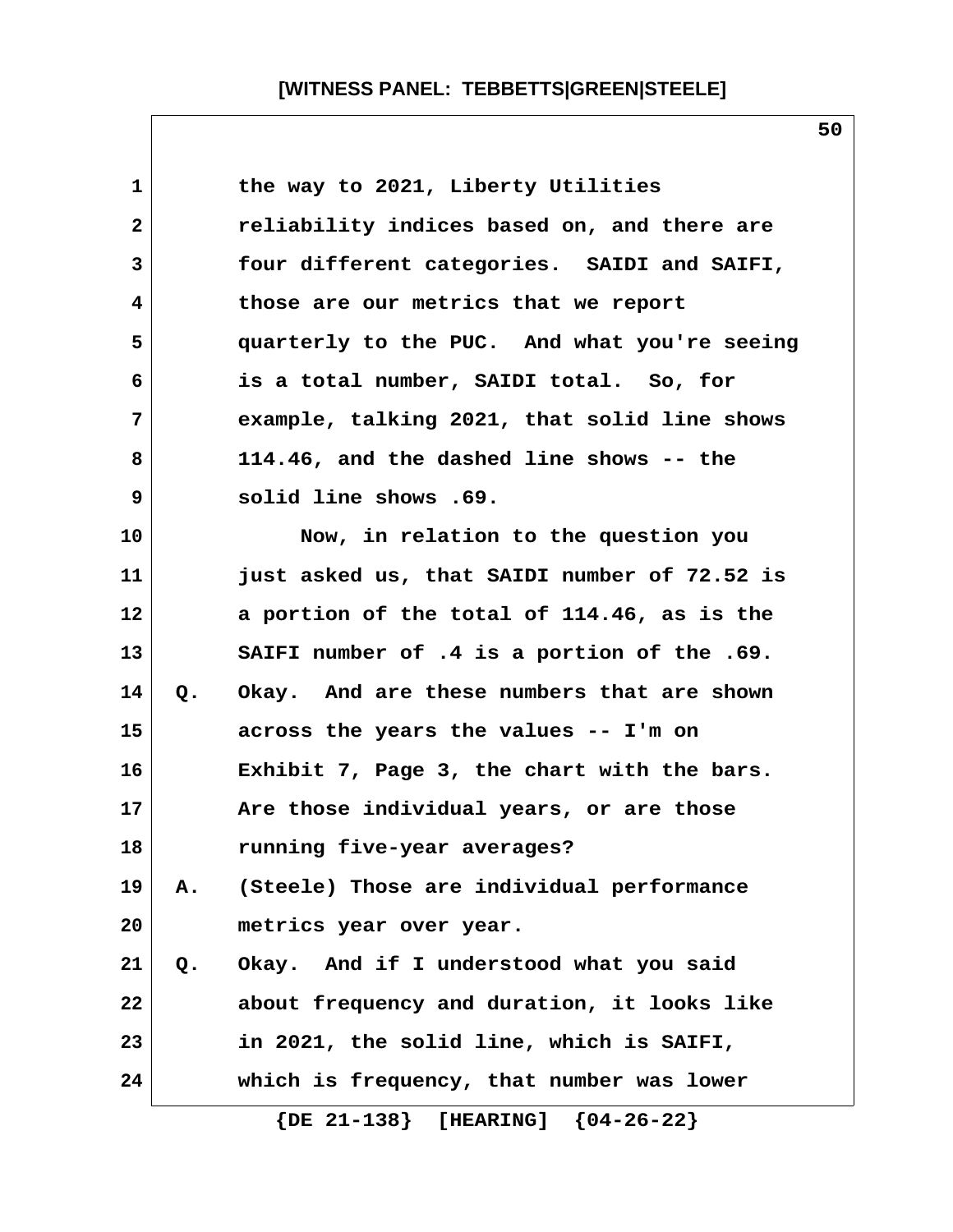| 1            |    | than the value in 2020; correct?              |  |
|--------------|----|-----------------------------------------------|--|
| $\mathbf{2}$ | Α. | (Steele) That is correct.                     |  |
| 3            | Q. | And the SAIFI line -- I'm sorry. The SAIDI    |  |
| 4            |    | line, which is duration, that number in 2021  |  |
| 5            |    | was higher than 2022; correct?                |  |
| 6            | Α. | (Steele) That is correct.                     |  |
| 7            | Q. | And in both instances the goal is for these   |  |
| 8            |    | numbers to go down; in other words, shorter   |  |
| 9            |    | duration and fewer frequency as the goal is   |  |
| 10           |    | better; correct?                              |  |
| 11           | Α. | (Steele) Yes.                                 |  |
| 12           | Q. | Okay. And so in this case we have one index   |  |
| 13           |    | going, I'll say in the wrong direction, and   |  |
| 14           |    | one index going in the right direction. Can   |  |
| 15           |    | you explain why that happened, if you know,   |  |
| 16           |    | if it's possible to just -- or maybe it's too |  |
| 17           |    | small a sample size or something.             |  |
| 18           | Α. | (Steele) When you look at this and when you   |  |
| 19           |    | look at the correlation, Liberty Utilities    |  |
| 20           |    | has been investing in system-hardening        |  |
| 21           |    | activities through its capital activities --  |  |
| 22           |    | i.e., tree wire, Hendrix cable,               |  |
| 23           |    | performance -- items that improve system      |  |
| 24           |    | performance. So if a tree limb were to        |  |
|              |    | $\{DE 21-138\}$ [HEARING] $\{04-26-22\}$      |  |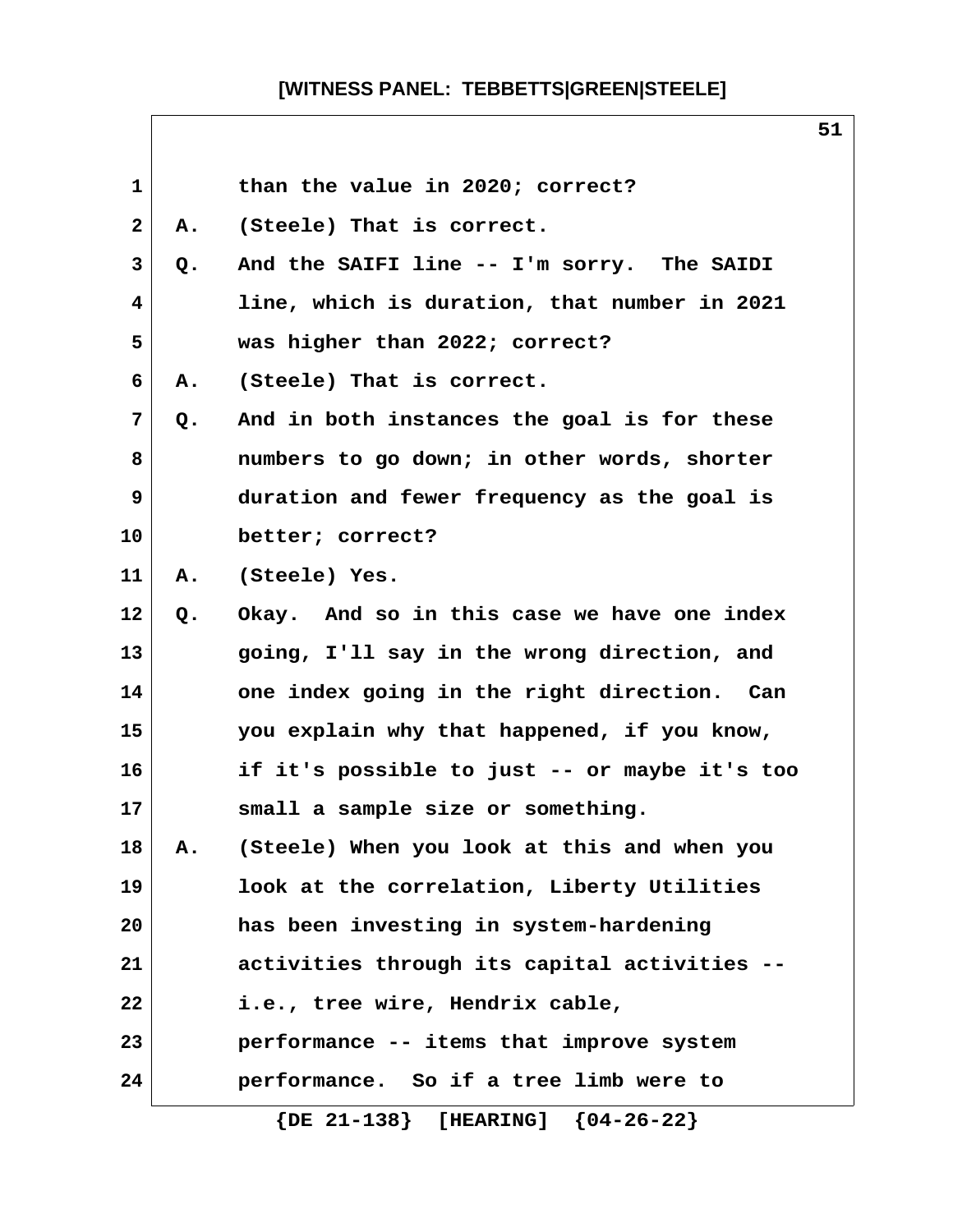| $\mathbf 1$  |    | quickly touch a bare conductor, that would      |
|--------------|----|-------------------------------------------------|
| $\mathbf{2}$ |    | cause a potential outage for a customer;        |
| 3            |    | however, with the tree wire, that will not      |
| 4            |    | cause an outage to a customer. What you're      |
| 5            |    | seeing in the SAIFI number is a result of       |
| 6            |    | that continued capital investment year over     |
| 7            |    | year, where our frequency of smaller outages    |
| 8            |    | is getting better. What you're also seeing      |
| 9            |    | is that when a tree falls, that duration is     |
| 10           |    | much longer. So that's what you're seeing in    |
| 11           |    | the SAIDI numbers. We had quite a few tree      |
| 12           |    | failures in 2021, quite a few winter storms,    |
| 13           |    | and that's the result of what you're seeing     |
| 14           |    | in the SAIDI performance number.                |
| 15           | Q. | Right. Now, in the previous exhibit we were     |
| 16           |    | looking at, the smaller chart, and that was     |
| 17           |    | Exhibit 7, it indicates that -- so this is      |
| 18           |    | just tree-related data; correct?                |
| 19           | А. | (Steele) That is correct.                       |
| 20           |    | Q. And the tree-related data for 2021, in terms |
| 21           |    | of duration, is actually lower, which is        |
| 22           |    | better than 2020; correct?                      |
| 23           | Α. | (Steele) That is correct.                       |
| 24           | Q. | So how does that comply or compare to the       |
|              |    | $\{DE 21-138\}$ [HEARING] $\{04-26-22\}$        |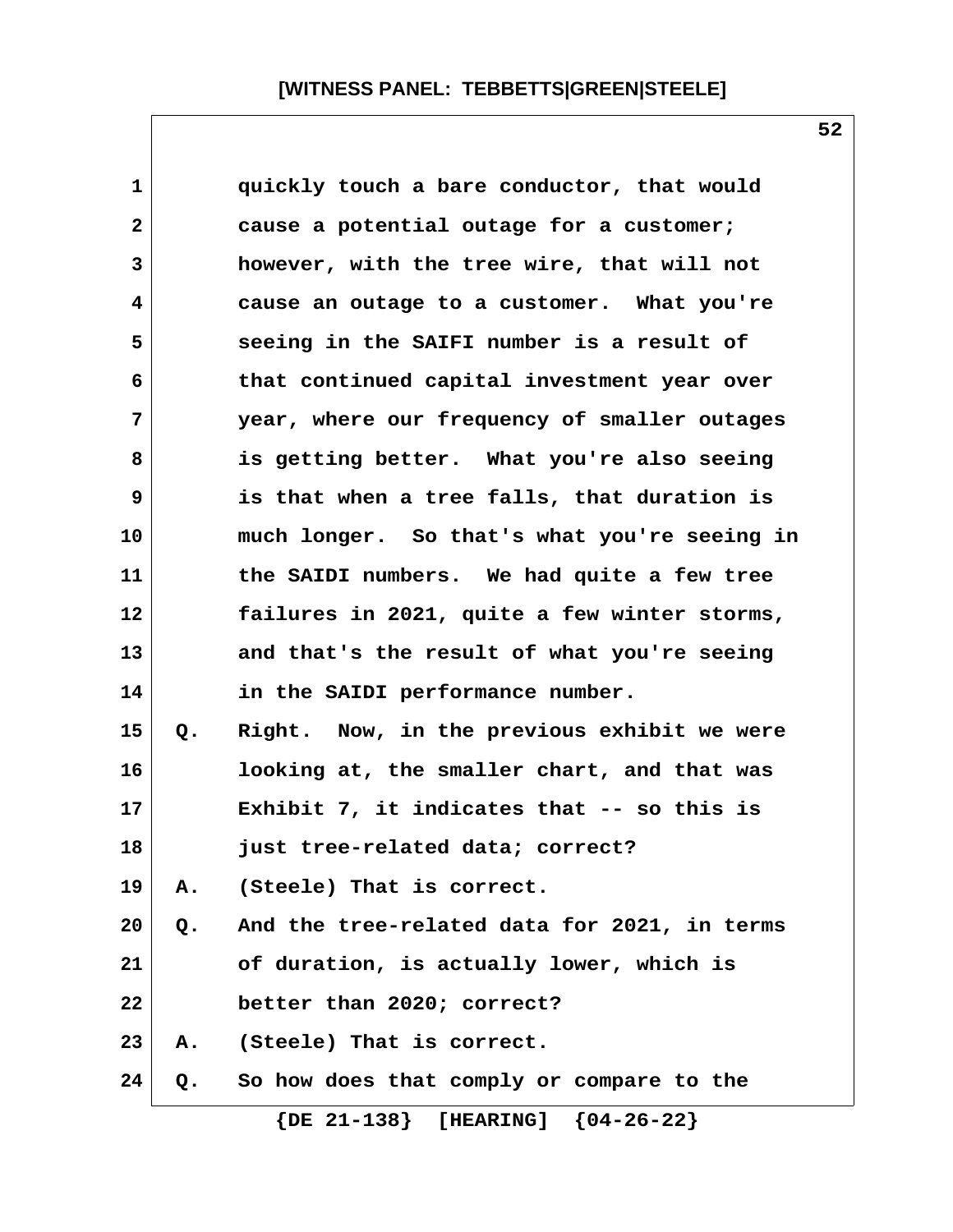| $\mathbf{1}$ |    | answer you just gave about the overall        |
|--------------|----|-----------------------------------------------|
| $\mathbf{2}$ |    | statistics?                                   |
| 3            | Α. | (Steele) So, great question. The way that I   |
| 4            |    | would answer that is what you've had is       |
| 5            |    | larger, more mature trees falling, taking --  |
| 6            |    | even though it may be less, taking a longer   |
| 7            |    | duration to resolve the outage for the        |
| 8            |    | customers.                                    |
| 9            | Q. | So, again, I'm back on Exhibit 6 --           |
| 10           | Α. | (Steele) It also means that you had higher    |
| 11           |    | equipment failure outages. So while SAIFI is  |
| 12           |    | down, we did have other equipment outages     |
| 13           |    | that would drive that 114 up from the         |
| 14           |    | previous year.                                |
| 15           | Q. | Oh, back on Exhibit 8 --                      |
| 16           | Α. | (Steele) That is correct.                     |
| 17           | Q. | All right. Do you have a sense -- the chart   |
| 18           |    | on Exhibit 8 only goes back five years.<br>DO |
| 19           |    | you have a sense of how that chart compares   |
| 20           |    | to what happened, you know, a decade or so    |
| 21           |    | ago when this, what I'll call REP-VMP program |
| 22           |    | was implemented?                              |
| 23           | А. | (Steele) No, I do not.                        |
| 24           | Q. | Okay. So I'm jumping around a bit, but I'm    |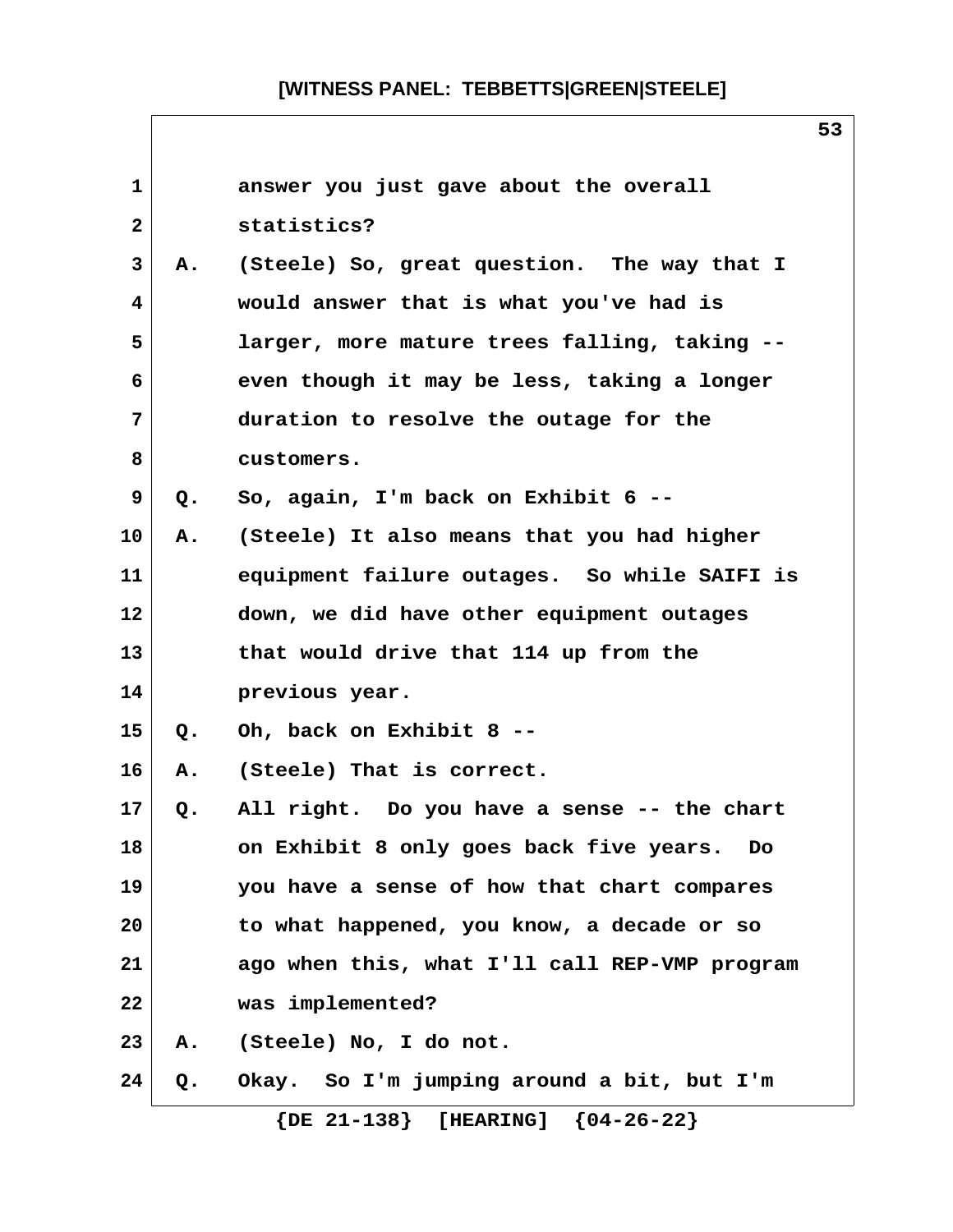| 1            |    | now back on Exhibit 1. And I want to go to              |
|--------------|----|---------------------------------------------------------|
| $\mathbf{2}$ |    | Appendix 2. And I want to look at the                   |
| 3            |    | section where we talk about the individual              |
| 4            |    | circuits that are planned for trimming. And             |
| 5            |    | if I go towards the bottom of the page, I see           |
| 6            |    | the 153 miles that's planned in total                   |
| 7            |    | actually written here as 152.93 miles. And              |
| 8            |    | if I look up above that, on Line 15, I see              |
| 9            |    | Vilas Bridge No. 12, 55 miles. The Vilas                |
| 10           |    | Bridge No. 12 is in the Charlestown/Bellows             |
| 11           |    | Falls/Walpole area; is that correct?                    |
| 12           | А. | (Tebbetts) I'm sorry. What Bates page are               |
| 13           |    | you on?                                                 |
| 14           | Q. | So I'm sorry. I'm on Bates Page 24 of                   |
| 15           |    | Exhibit 1.                                              |
| 16           | Α. | (Tebbetts) Thank you.                                   |
| 17           | Α. | (Green) Repeat the question, please?                    |
| 18           | Q. | The Vilas Bridge No. 12, the 55 miles<br>Yes.           |
| 19           |    | of overhead distribution, are those circuit             |
| 20           |    | miles?                                                  |
| 21           | Α. | (Green) Yes.                                            |
| 22           | Q. | Okay. Are those in the Walpole/Charlestown              |
| 23           |    | area?                                                   |
| 24           | Α. | (Green) Yes.                                            |
|              |    | ${04-26-22}$<br>$\{DE \ 21 - 138\}$<br><b>[HEARING]</b> |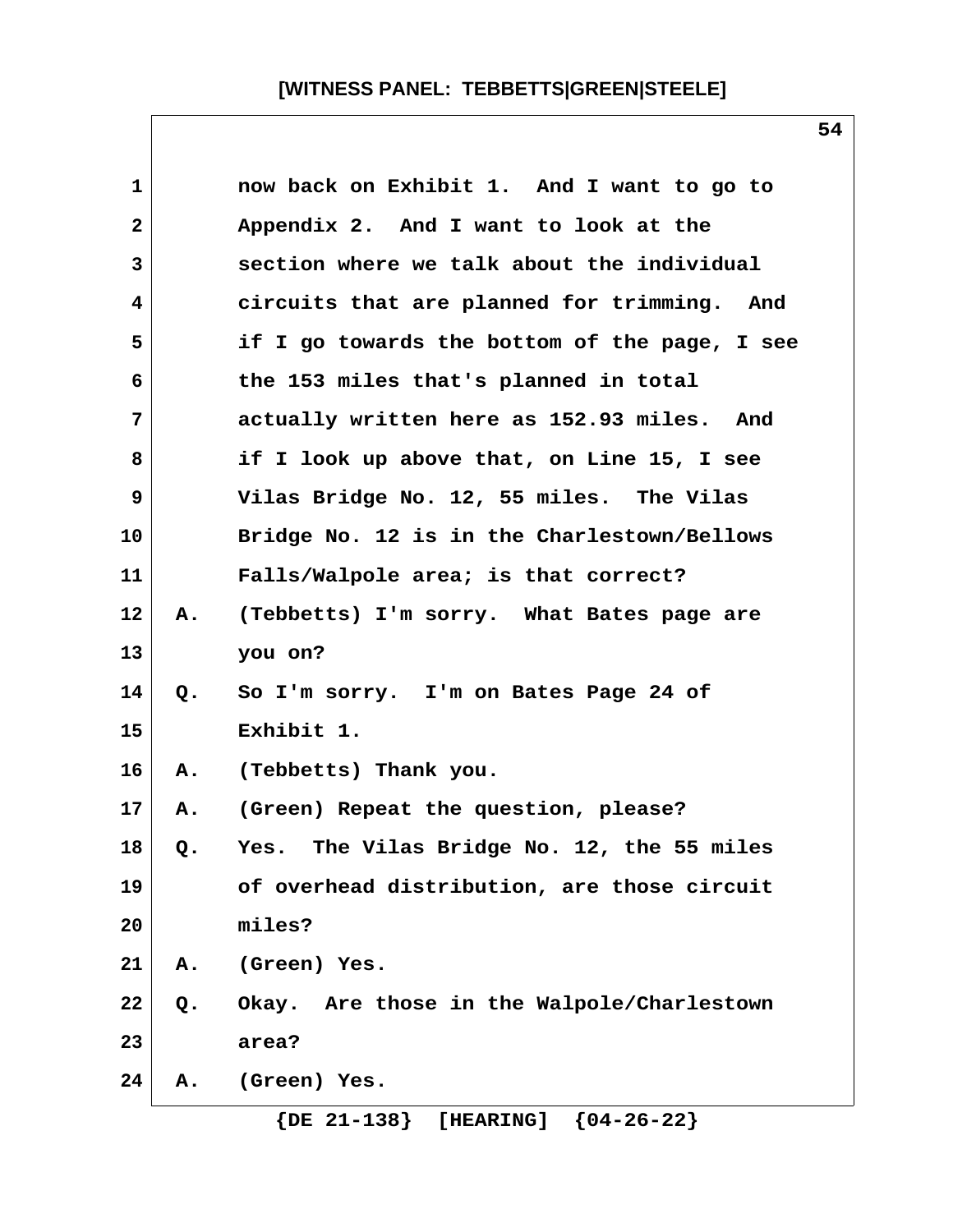| $\mathbf 1$  | Q. | Okay. And in the Company's least cost        |
|--------------|----|----------------------------------------------|
| $\mathbf{2}$ |    | integrated resource plan docket, there was   |
| 3            |    | discussion of reliability issues in that     |
| 4            |    | area.                                        |
| 5            |    | My question is: Is the 55 miles of           |
| 6            |    | planned trimming intended or expected to     |
| 7            |    | improve that reliability situation?          |
| 8            | Α. | (Green) It will assist in the immediate time |
| 9            |    | frame with some of the reliability issues.   |
| 10           | Q. | I'm sorry. You said it would assist in an    |
| 11           |    | immediate time frame? Is that what you said? |
| 12           |    | I just couldn't hear you.                    |
| 13           | Α. | (Green) Yes, it will assist in the immediate |
| 14           |    | time frame. The small dead oak limbs that    |
| 15           |    | fall, for example, those will be addressed,  |
| 16           |    | but then new dead oak limbs will form over   |
| 17           |    | the next couple years, as an example.        |
| 18           | Q. | Okay.                                        |
| 19           | А. | (Steele) In addition to that, if I can chime |
| 20           |    | in here real quick.                          |
| 21           | Q. | Sure.                                        |
| 22           | А. | (Steele) Liberty Utilities has a requirement |
| 23           |    | that is due on May 2nd for the LCIRP, and we |
| 24           |    | have a comprehensive strategy to address the |
|              |    | $\{DE 21-138\}$ [HEARING] $\{04-26-22\}$     |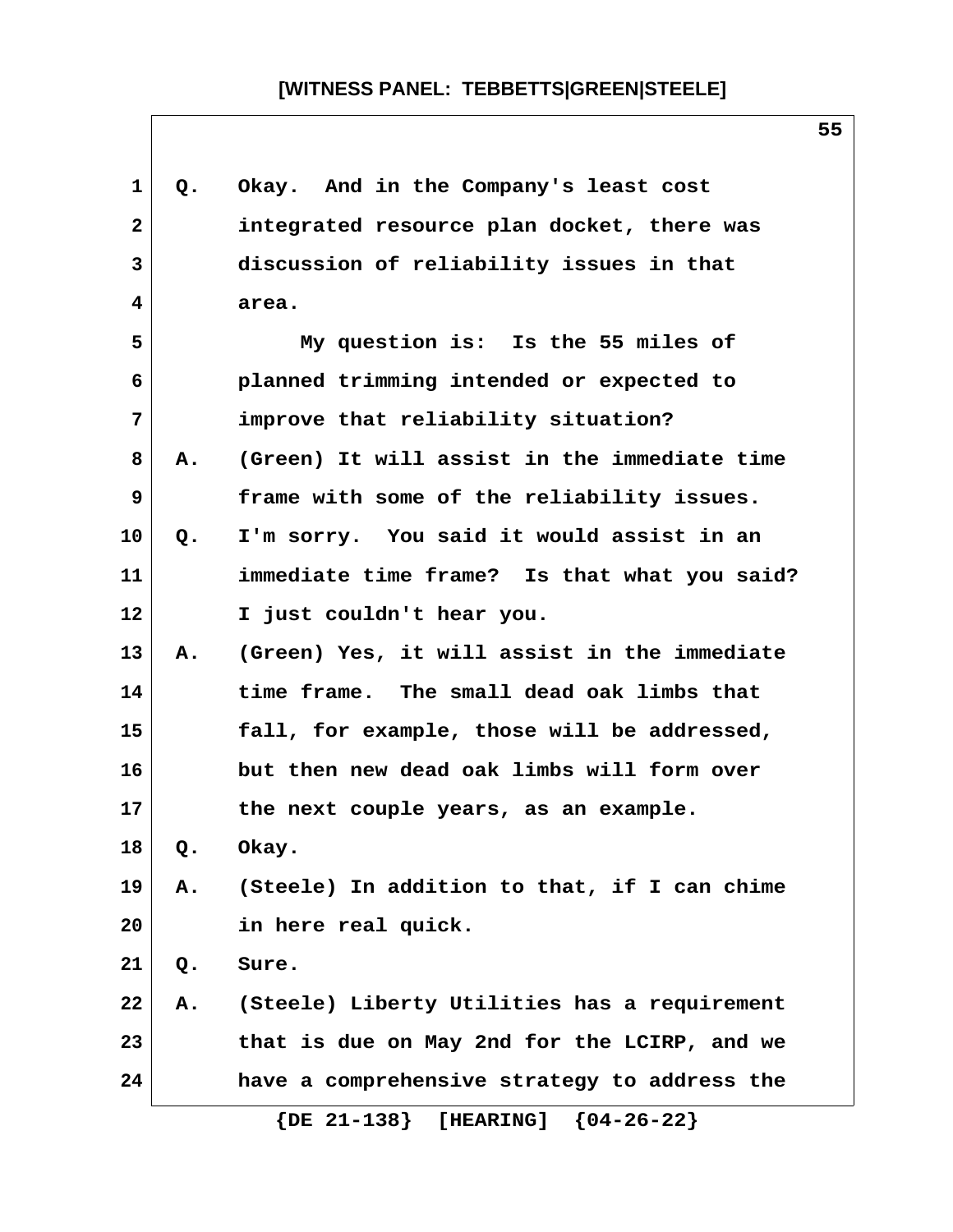| 1            | Vilas Bridge area that addresses the             |
|--------------|--------------------------------------------------|
| $\mathbf{2}$ | consistent reliability problems that are in      |
| 3            | that area. It is approximately 55 miles of       |
| 4            | circuit, long winding roads, long single         |
| 5            | phases, small amounts of customers out there.    |
| 6            | We have taken the opportunity to take a step     |
| 7            | back and look at the reliability issues          |
| 8            | comprehensively, and that is coming in our       |
| 9            | LCIRP filing. I believe it's due May 2nd.        |
| 10           | Okay. But this trimming will be part of<br>Q.    |
| 11           | that. Is that correct or not?                    |
| 12           | (Green) No, this is just our routine work.<br>Α. |
| 13           | Okay. All right. That completes the<br>Q.        |
| 14           | Department's questions. Thank you.               |
| 15           | CHAIRMAN GOLDNER: Thank you, Mr.                 |
| 16           | Dexter. We'll move to Commissioner               |
| 17           | questions, beginning with Commissioner           |
| 18           | Chattopadhyay.                                   |
| 19           | INTERROGATORIES BY COMMISSIONERS:                |
| 20           | BY COMMISSIONER CHATTOPADHYAY:                   |
| 21           | Good morning. So before I go to questions<br>Q.  |
| 22           | that I'd already planned, I was going to         |
| 23           | ask -- I'm just going to go over some            |
| 24           | questions that are impromptu based on what       |
|              | $\{DE 21-138\}$ [HEARING] $\{04-26-22\}$         |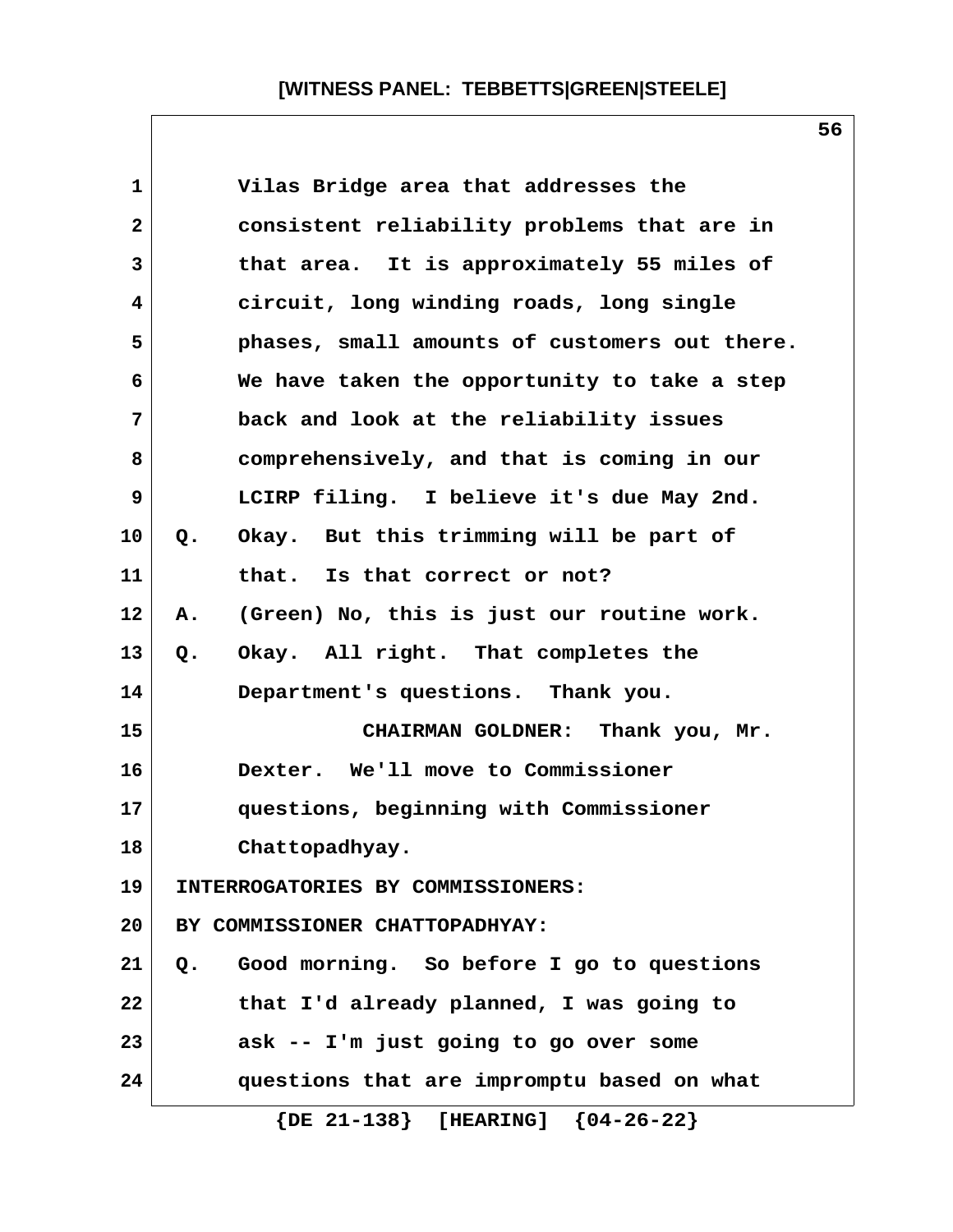1 **was discussed.** 

| $\overline{\mathbf{2}}$ |    | So the first one -- just going to make        |  |
|-------------------------|----|-----------------------------------------------|--|
| 3                       |    | sure I'm closer to the mic. There was some    |  |
| 4                       |    | discussion about Asplundh, you know, did not  |  |
| 5                       |    | secure or wasn't able to secure additional    |  |
| 6                       |    | workforce, recall at the beginning today.     |  |
| 7                       |    | When that happens and then you go for         |  |
| 8                       |    | somebody else, is -- are you saving money by  |  |
| 9                       |    | not engaging Asplundh? That money will be     |  |
| 10                      |    | used for the other provider?                  |  |
| 11                      | Α. | (Green) That money would be allocated to the  |  |
| 12                      |    | other provider.                               |  |
| 13                      | Q. | Do you have an estimate of what that amount   |  |
| 14                      |    | is?                                           |  |
| 15                      | Α. | (Green) I do not.                             |  |
| 16                      | Q. | Even a ballpark?                              |  |
| 17                      | Α. | (Green) Oh, so what Asplundh's price was?     |  |
| 18                      | Q. | No. I'm just saying because they don't have   |  |
| 19                      |    | the workforce, so they aren't able to do what |  |
| 20                      |    | they're meant to do, so what happens? Like    |  |
| 21                      |    | if you had already earmarked some dollar      |  |
| 22                      |    | amounts and you're not going to be using it,  |  |
| 23                      |    | I want to get a sense of what that amount is. |  |
| 24                      | А. | (Green) An approximate 690,000.               |  |

 **{DE 21-138} [HEARING] {04-26-22}**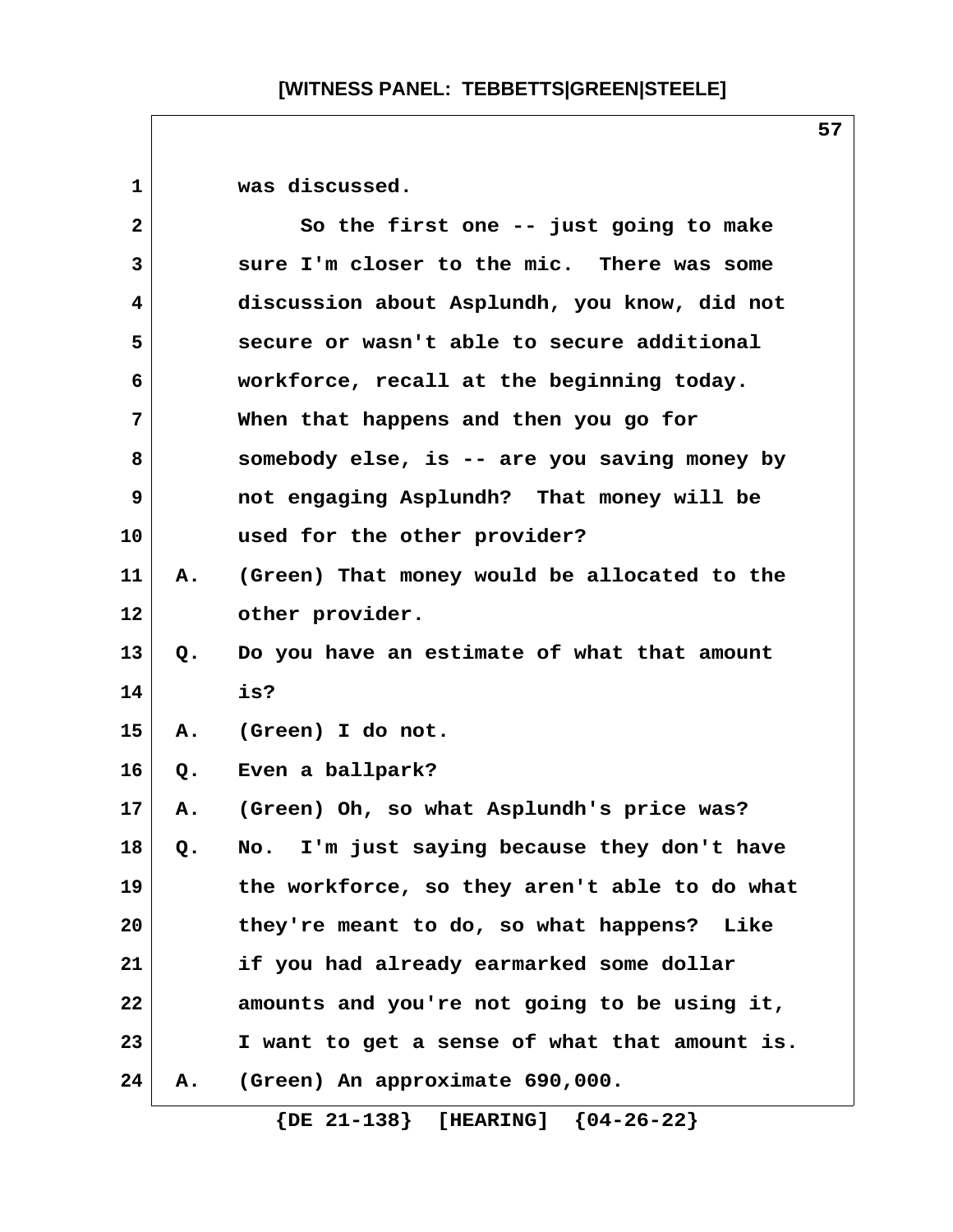| $\mathbf 1$  | Q. | Okay. I was listening carefully, and I would  |
|--------------|----|-----------------------------------------------|
| $\mathbf{2}$ |    | say that you had gone through, like, the      |
| 3            |    | number of miles that were previously planned  |
| 4            |    | for 2021 was 235 miles; then you had for      |
| 5            |    | 2022, 202 miles; you had for 2023, 214 miles; |
| 6            |    | and for 2024, 219 miles. These numbers are    |
| 7            |    | all based on a four-year trimming cycle       |
| 8            |    | approach; right?                              |
| 9            | Α. | (Green) Yes.                                  |
| 10           | Q. | Do you have a sense of what the number would  |
| 11           |    | be if it was five-year cycle trimming?        |
| 12           | Α. | (Green) Approximately 175 a year.             |
| 13           | Q. | Okay. So that's the average.                  |
| 14           | Α. | (Green) Correct.                              |
| 15           | Q. | Let's go to, I think it was Bates Page 23,    |
| 16           |    | Exhibit 1. You may have already discussed     |
| $17 \,$      |    | it, but it wasn't very clear to me.           |
| 18           |    | Can you explain how you arrive at the         |
| 19           |    | number 356 planned miles? Can you go through  |
| 20           |    | that calculation?                             |
| 21           | Α. | (Green) Maybe the easiest way is if you look  |
| 22           |    | at all the work that was planned in 2021 and  |
| 23           |    | 2022 on that original plan and you subtract   |
| 24           |    | the work that had been completed or proposed, |
|              |    |                                               |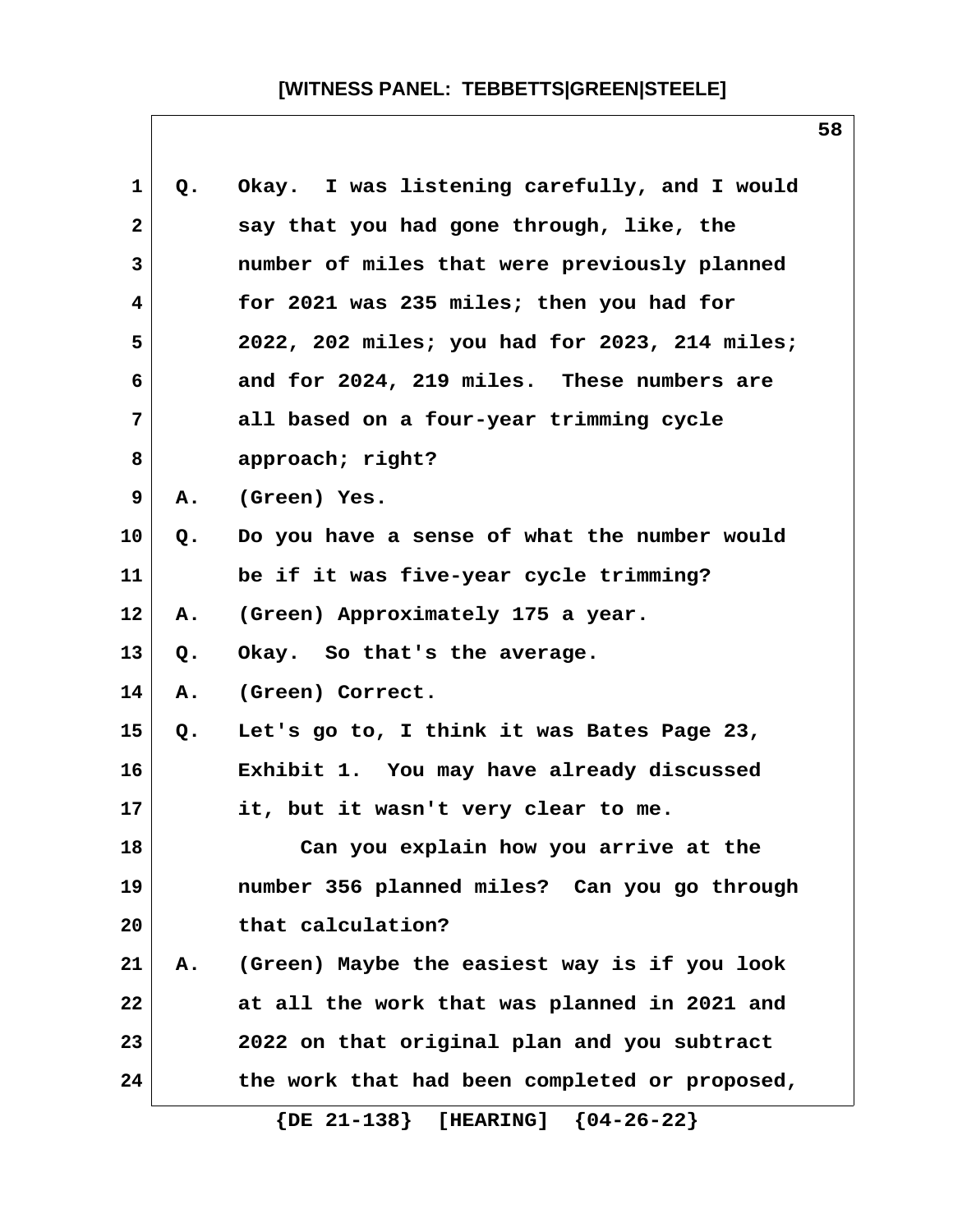|              |                |                                              | 59 |
|--------------|----------------|----------------------------------------------|----|
| 1            |                | that's how we came to 356.                   |    |
| $\mathbf{2}$ | Q.             | Would you agree that the plan had 235 miles  |    |
| 3            |                | for 2021 and 202 miles for 2022? I think you |    |
| 4            |                | already indicated that. So if I add them,    |    |
| 5            |                | that's going to be 437 miles, subject to     |    |
| 6            |                | check.                                       |    |
| 7            | Α.             | (Green) Okay.                                |    |
| 8            | Q.             | Right? And then you had mentioned -- so I'm  |    |
| 9            |                | just going to do it, multiply here 437.      |    |
| 10           |                | And then you had mentioned in 2021 you       |    |
| 11           |                | ended up successfully trimming 84 miles; is  |    |
| 12           |                | that correct?                                |    |
| 13           | Α.             | (Green) Yes.                                 |    |
| 14           | Q.             | And you're planning to do 153.               |    |
| 15           | Α.             | (Green) Yes.                                 |    |
| 16           | Q.             | So the total would be 237; correct?          |    |
| 17           | Α.             | (Green) One moment.                          |    |
| 18           | Q.             | Eighty-four plus 153, the total has to be    |    |
| 19           |                | 237.                                         |    |
| 20           | $\mathbf{A}$ . | (Green) Okay. I was doing reverse math.      |    |
| 21           |                | Sorry.                                       |    |
| 22           | Q.             | Okay. So the difference between 437 and 237  |    |
| 23           |                | is 200 miles.                                |    |
| 24           | Α.             | Yes.                                         |    |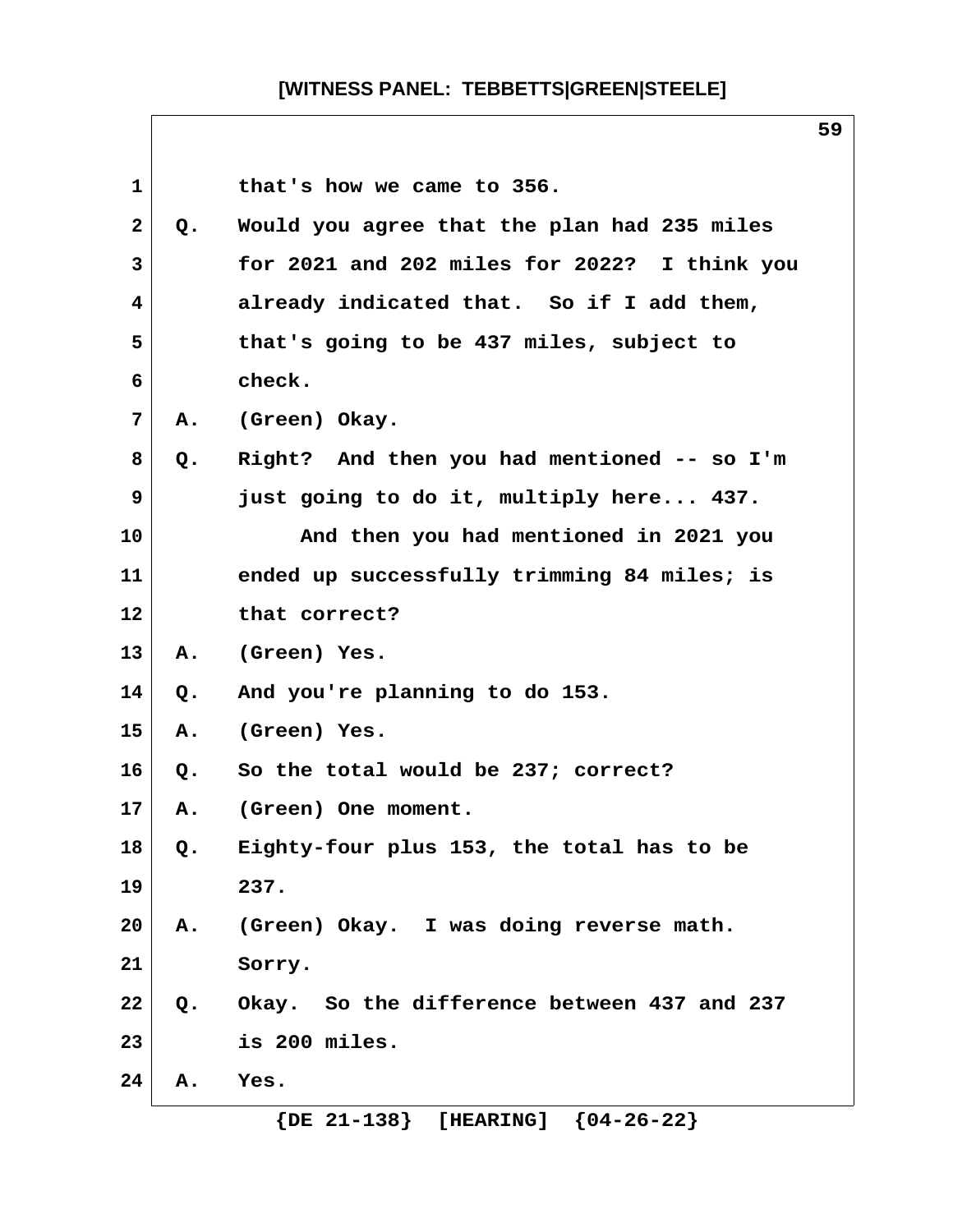| $\mathbf 1$    | Q. | So when you say deferred miles, 203, I'm a    |  |
|----------------|----|-----------------------------------------------|--|
| $\mathbf{2}$   |    | little confused about it.                     |  |
| 3              | Α. | (Green) I believe this is just rounding that  |  |
| 4              |    | happens in the math.                          |  |
| 5              | Q. | Okay. I'm going to ask you to go back to      |  |
| 6              |    | Bates Page 19 that DOE was walking you        |  |
| $\overline{7}$ |    | through, and let's go back to Lines 6 through |  |
| 8              |    | 9. And bear with me. I'll do the same here.   |  |
| 9              |    | I really -- when I'm reading that             |  |
| 10             |    | sentence which starts at Line 6, for calendar |  |
| 11             |    | year 2022, to me when that sentence ends in   |  |
| 12             |    | Line 9, I don't think it's 203 miles, because |  |
| 13             |    | the way you've written it is deferred miles   |  |
| 14             |    | for a total of this. And then I'm trying to   |  |
| 15             |    | compare that with the expense that is shown   |  |
| 16             |    | in the first line, or the second -- in Line   |  |
| 17             |    | That is more about, if you go to Bates<br>7.  |  |
| 18             |    | Page 23, it's the total that -- the expense   |  |
| 19             |    | is 5.471,624 million. So I would interpret    |  |
| 20             |    | in Bates Page 19, the number 276 miles should |  |
| 21             |    | be 356 miles. And I'm just -- it's a          |  |
| 22             |    | matter of interpretation. I think the way     |  |
| 23             |    | the sentence reads, it's a little bit         |  |
| 24             |    | confusing, okay.                              |  |
|                |    |                                               |  |

 **{DE 21-138} [HEARING] {04-26-22}**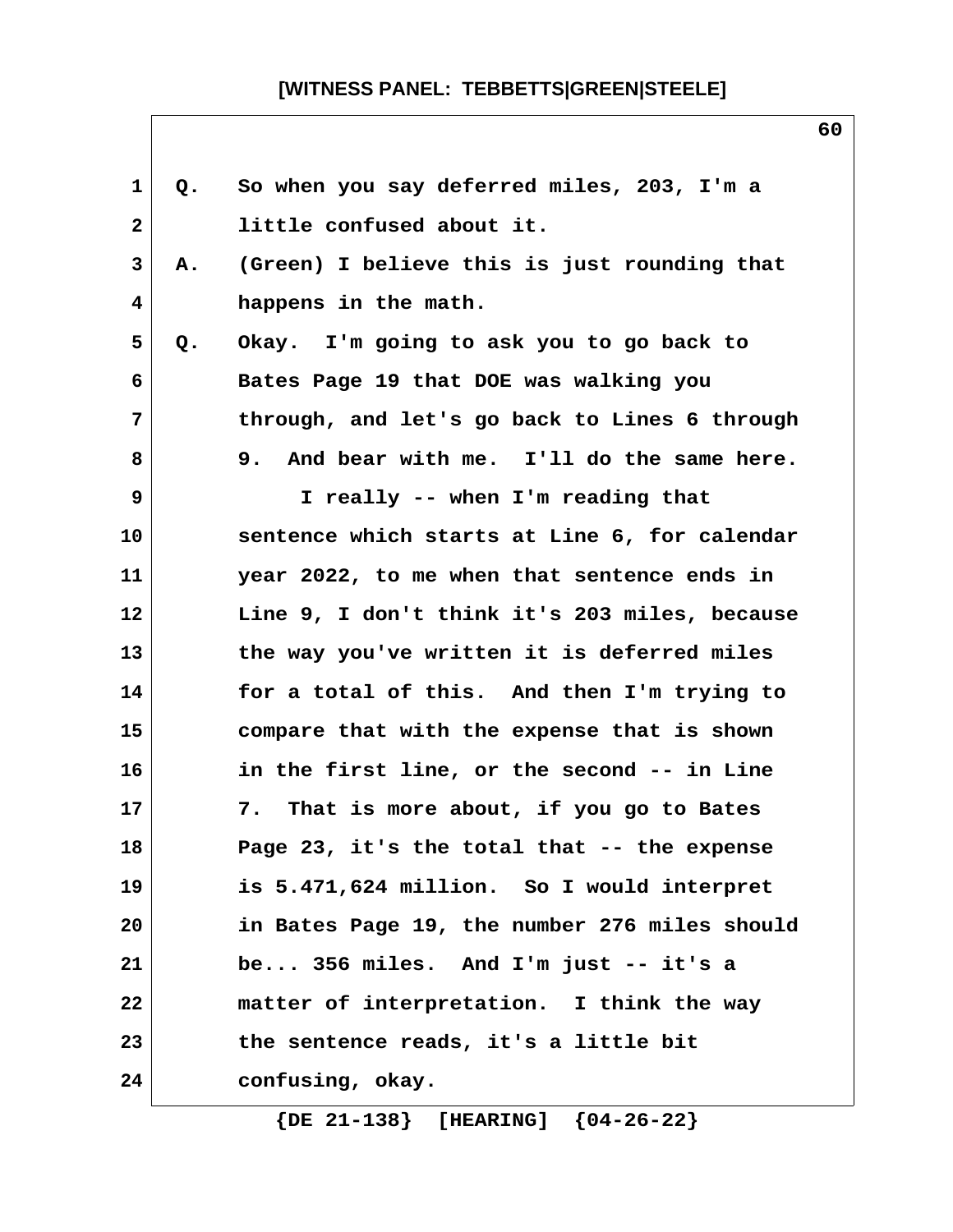| 1            | А.    | (Tebbetts) If I may comment? The sentence is  |
|--------------|-------|-----------------------------------------------|
| $\mathbf{2}$ |       | poorly written, I would agree. The intent of  |
| 3            |       | this was to make note that we had to catch up |
| 4            |       | on deferred miles. And as such, it should     |
| 5            |       | read 203. And I would agree it's poorly       |
| 6            |       | written. But that was the intent.             |
| 7            | Q.    | Okay. Can you give me a sense of like, I      |
| 8            |       | think what I heard was about the mechanized   |
| 9            |       | equipment, the Company has purchased it;      |
| 10           |       | right? Is that correct?                       |
| 11           | Α.    | (Green) No, the tree contractor has           |
| 12           |       | purchased --                                  |
| 13           | $Q$ . | The tree contractor. Okay. So I just wanted   |
| 14           |       | to make sure.                                 |
| 15           |       | So you wouldn't know how much that            |
| 16           |       | costs.                                        |
| 17           | Α.    | (Green) I do not.                             |
| 18           | Q.    | No. Okay. So I'm going to go to the           |
| 19           |       | questions that I had from before. So I will   |
| 20           |       | go -- oops, just a moment. I'll go back to    |
| 21           |       | the Settlement Agreement that was approved in |
| 22           |       | Docket 19-064. And I'm going to read the      |
| 23           |       | section on VMP, just part of it. And the      |
| 24           |       | sentence -- one of the sentence I'm going to  |
|              |       | $\{DE 21-138\}$ [HEARING] $\{04-26-22\}$      |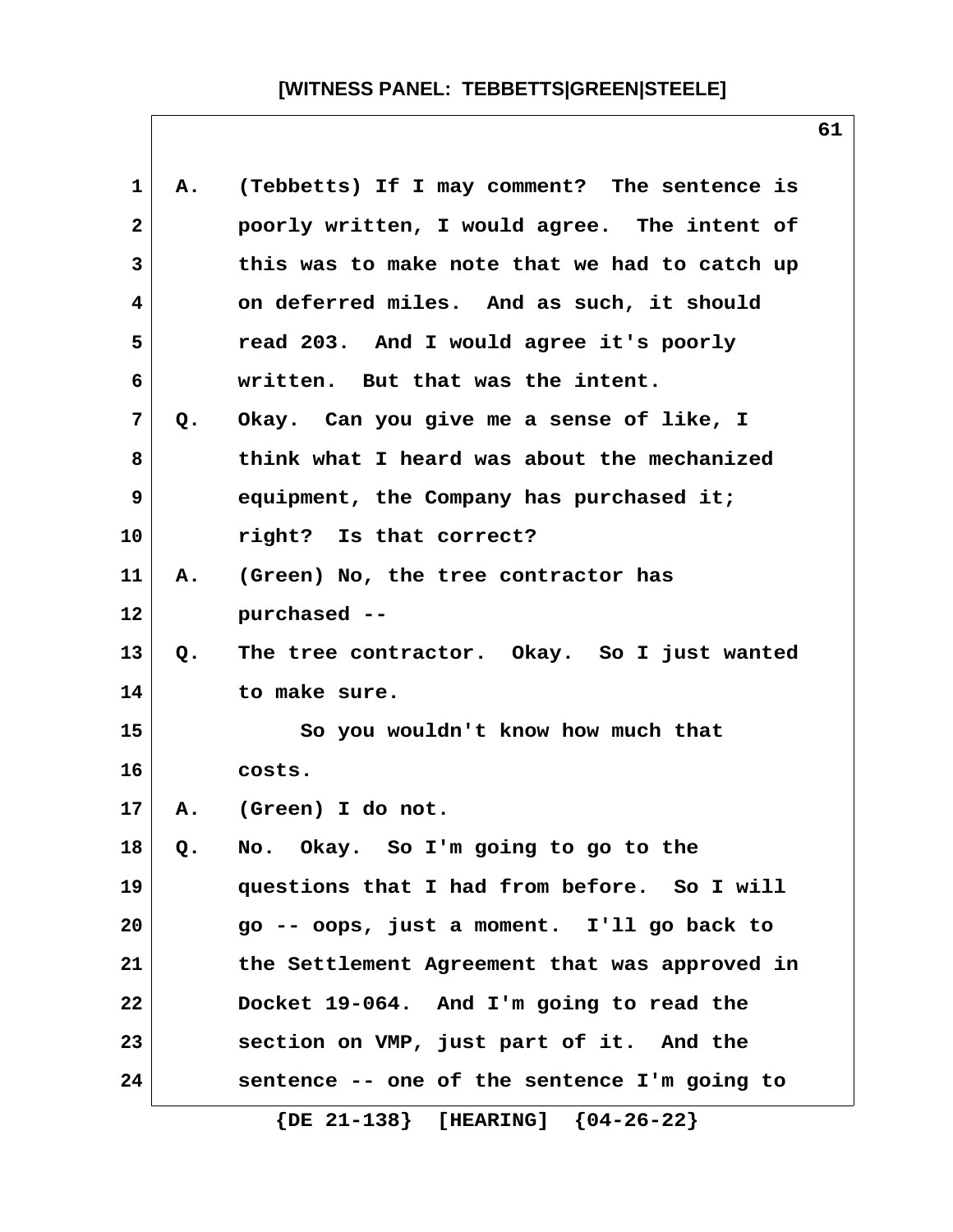| $\mathbf 1$  |    | read first is this: "The base rate increase    |
|--------------|----|------------------------------------------------|
| $\mathbf{2}$ |    | agreed to in this agreement includes an        |
| 3            |    | increase in the VMP spending to 2.2 million"   |
| 4            |    | -- I'm using my words there rather than going  |
| 5            |    | with all the zeros -- "for 2020, which shall   |
| 6            |    | continue until changed in a future base rate   |
| 7            |    | case."                                         |
| 8            |    | The way I'm reading it, it means that          |
| 9            |    | the base spending is going to be \$2.2 million |
| 10           |    | until, every year until you reach the --       |
| 11           |    | until you go to the next rate case. Will you   |
| 12           |    | confirm that that is a proper read of it?      |
| 13           | Α. | (Tebbetts) Yes.                                |
| 14           | Q. | Okay. And then the next sentence says, The     |
| 15           |    | Company shall not recover any VMP expenses     |
| 16           |    | that exceed 10 percent of that amount, or in   |
| 17           |    | excess of \$2.42 million through the annual    |
| 18           |    | reconciliation filing or otherwise.            |
| 19           |    | And my interpretation is that if there         |
| 20           |    | is any spending that goes beyond               |
| 21           |    | \$2.2 million, up to \$2.42 million, those are |
| 22           |    | to be considered in the reconciliation         |
| 23           |    | filing. Is that a good read of that?           |
| 24           | А. | (Tebbetts) Let me understand what you're       |
|              |    | $\{DE 21-138\}$ [HEARING] $\{04-26-22\}$       |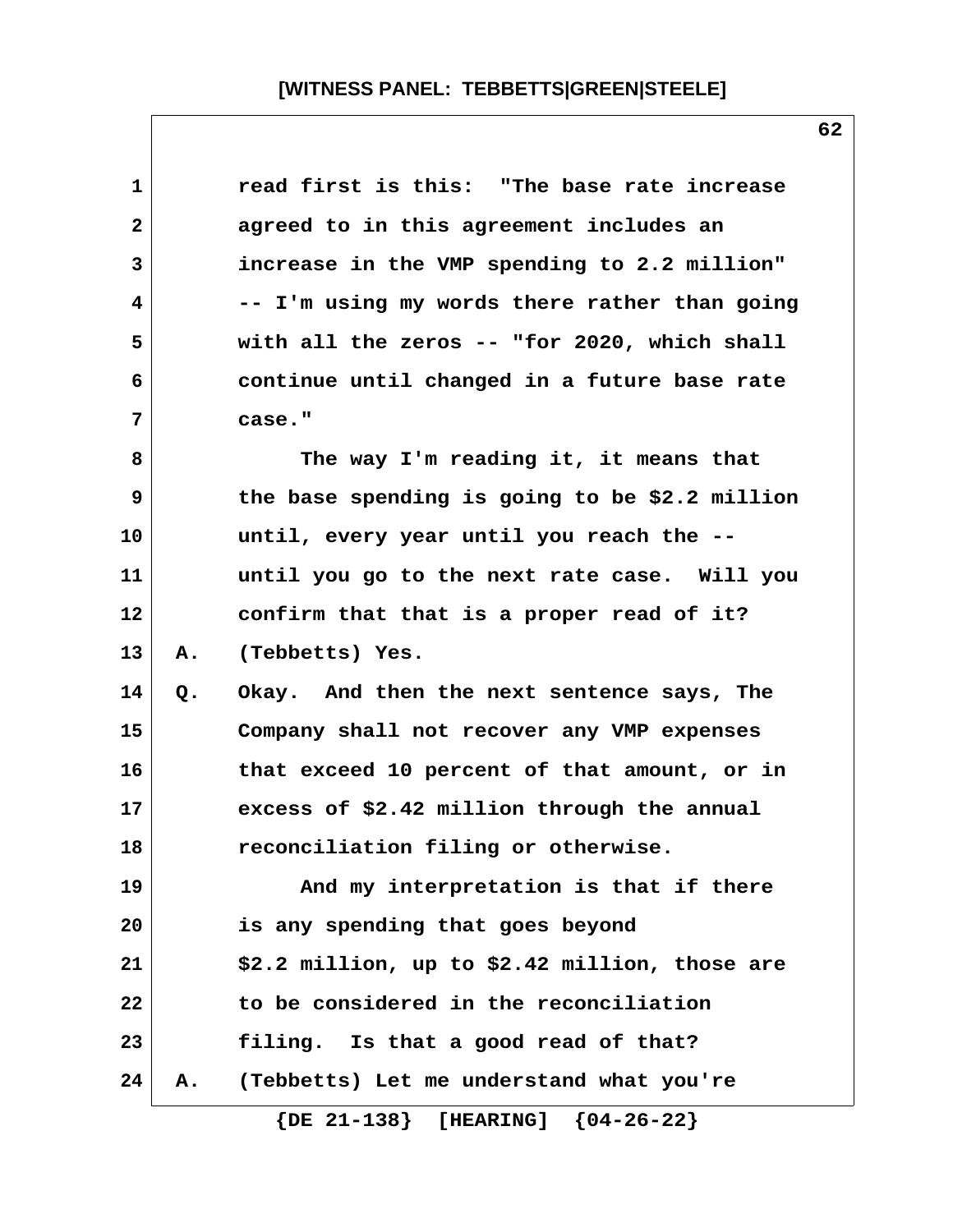| $\mathbf{1}$ |       | saying. So you are suggesting that anything   |  |
|--------------|-------|-----------------------------------------------|--|
| $\mathbf{2}$ |       | over \$2,420,000 shall not be recovered, and  |  |
| 3            |       | that up to that amount shall be recovered     |  |
| 4            |       | through our reconciliation filing. I believe  |  |
| 5            |       | I captured that correctly.                    |  |
| 6            | Q.    | Correct.                                      |  |
| 7            | Α.    | (Tebbetts) Okay. Thank you.                   |  |
| 8            | $Q$ . | So it's part of the reconciliation filing.    |  |
| 9            |       | Okay. So that's what I was stressing, and     |  |
| 10           |       | you just repeated that.                       |  |
| 11           | Α.    | (Tebbetts) Yes.                               |  |
| 12           | Q.    | Okay. I know this docket is largely about     |  |
| 13           |       | the budget, but I'm going to go back to an    |  |
| 14           |       | issue that's sort of bothering me a bit,      |  |
| 15           |       | which is the fact that Consolidated, you      |  |
| 16           |       | know, they're no longer paying anything.      |  |
| 17           |       | Can you provide some sense of what            |  |
| 18           |       | avenues is the Company pursuing to make sure  |  |
| 19           |       | that a company that owns the poles 50 percent |  |
| 20           |       | can do something about it? And I know that    |  |
| 21           |       | Attorney Sheehan is looking at me and he's    |  |
| 22           |       | going to say these witnesses are not expert   |  |
| 23           |       | on it. So he's going to probably chime in.    |  |
| 24           |       | I'll let him do that.                         |  |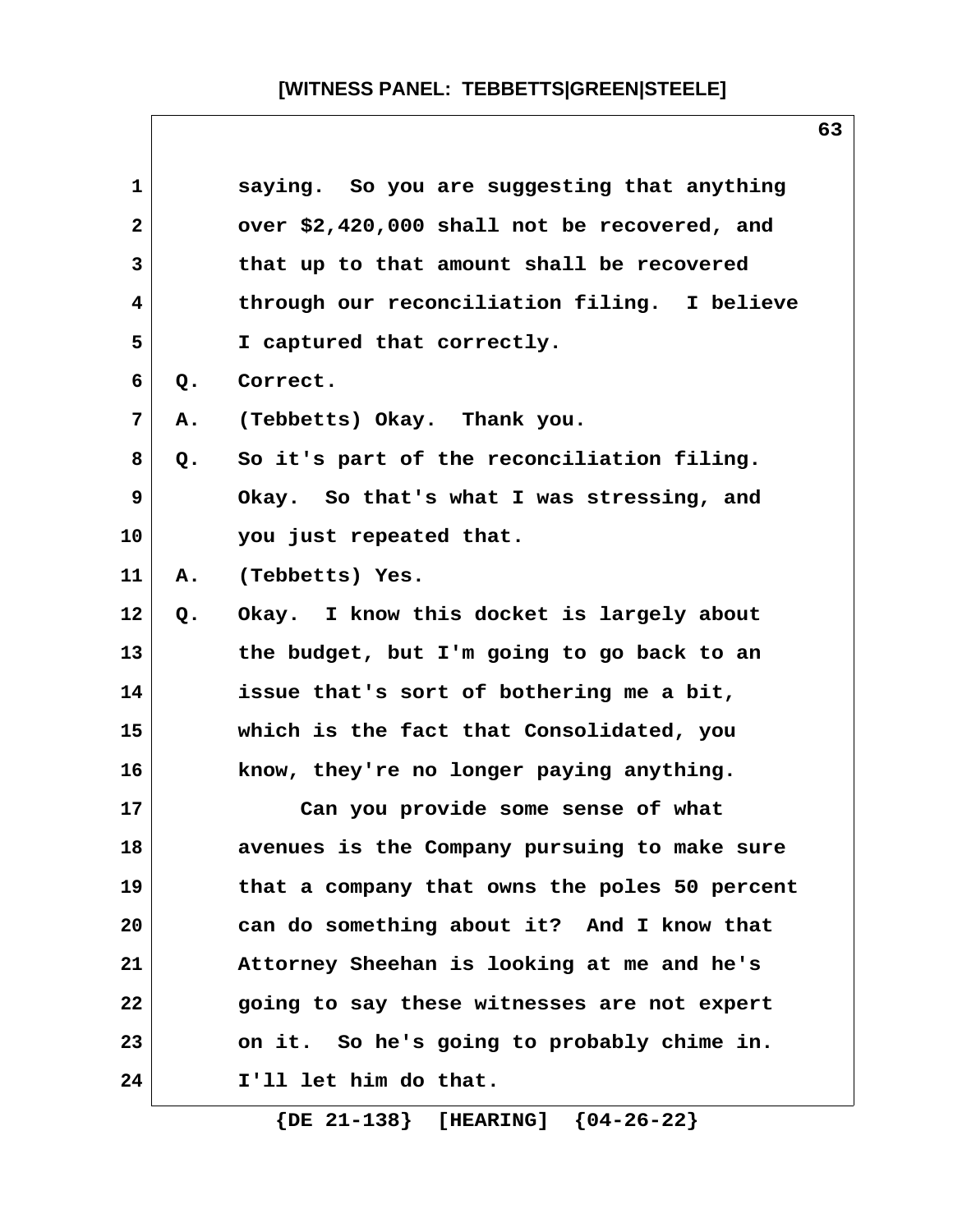**1 A. (Tebbetts) I do want to add one thing before 2 Mr. Sheehan chimes in, and it is that pole 3 attachers and the rules surrounding them are 4 part of the PUC 1300 Rules. I do believe 5 they're open at this time. And I do believe 6 that the Company is discussing whether or not 7 this should be included, tree trimming, with 8 regards to this issue of joint ownership 9 within that, because that is, I would 10 suggest, the appropriate vehicle to allow all 11 of the utilities to be on the same playing 12 field when we have an attacher or a joint 13 owner of poles, to address these sort of 14 issues.**

**15 Contracts, while -- I'll just mention. 16 We had some issues with the contract. Mr. 17 Sheehan can discuss further what's going on 18 with that. But rulemaking provides an 19 opportunity for everybody to make these 20 changes and hopefully find some common ground 21 with all the utilities and the attachers to 22 allow us to vet these problems, and this 23 would be one of them. And Mr. Sheehan can 24 finish on that with the contract.**

 **{DE 21-138} [HEARING] {04-26-22}**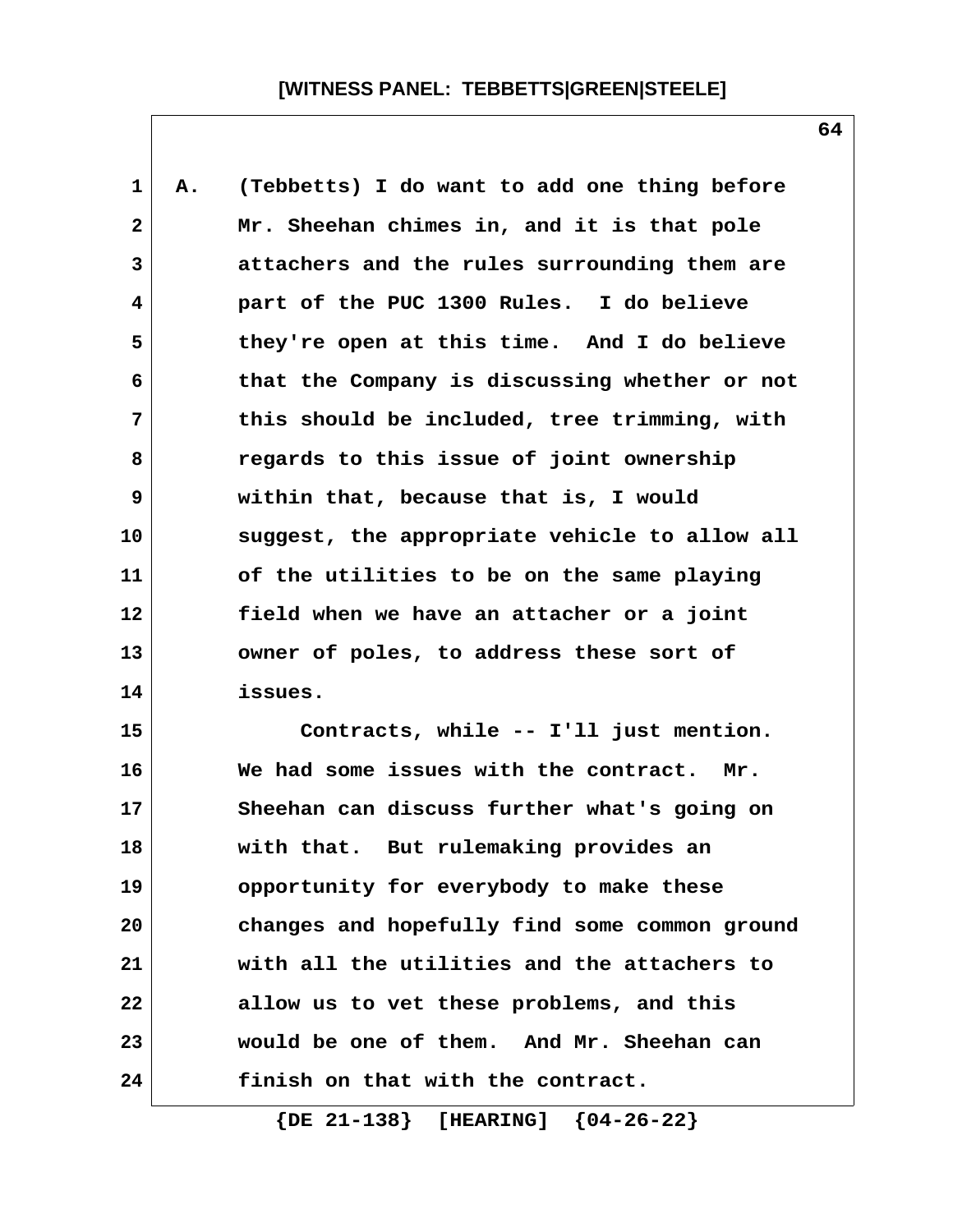| $\mathbf{1}$    | MR. SHEEHAN: I'm not sure what                                |
|-----------------|---------------------------------------------------------------|
| $\mathbf{2}$    | else your question is, Commissioner.                          |
| $\mathbf{3}$    | COMMISSIONER CHATTOPADHYAY: No, I                             |
| 4               | mean, she has already covered quite a bit.                    |
| 5               | If you don't think you can add anything,                      |
| 6               | that's fine, yeah.                                            |
| 7               | My final question to Mr. Steele. How did you<br>$Q_{\bullet}$ |
| 8               | manage to not provide testimony over the last                 |
| 9               | 20 years? I'm just kidding. Thank you.                        |
| 10 <sub>1</sub> | (Steele) Lucky, I guess.<br><b>A.</b>                         |
| 11              | BY CHAIRMAN GOLDNER:                                          |
| $12 \,$         | So my question is about intent. So the<br>Q.                  |
| 13              | Company states, as Mr. Dexter went through, a                 |
| 14              | plan to spend $$3,069,639$ in the -- you know,                |
| 15              | for vegetation management. Is it the                          |
| 16              | Company's intent to spend that amount of                      |
| 17              | money regardless of the outcome of any other,                 |
| 18              | you know, pending cases?                                      |
| 19              | (Steele) I'll take that one. The Company has<br>A.            |
| 20              | intended to spend \$3 million on tree                         |
| 21              | trimming. We believe it's the right thing to                  |
| 22              | do for our customers. We believe it's the                     |
| 23              | right thing to do for vegetation management.                  |
| 24              | And we believe that the safety of our system                  |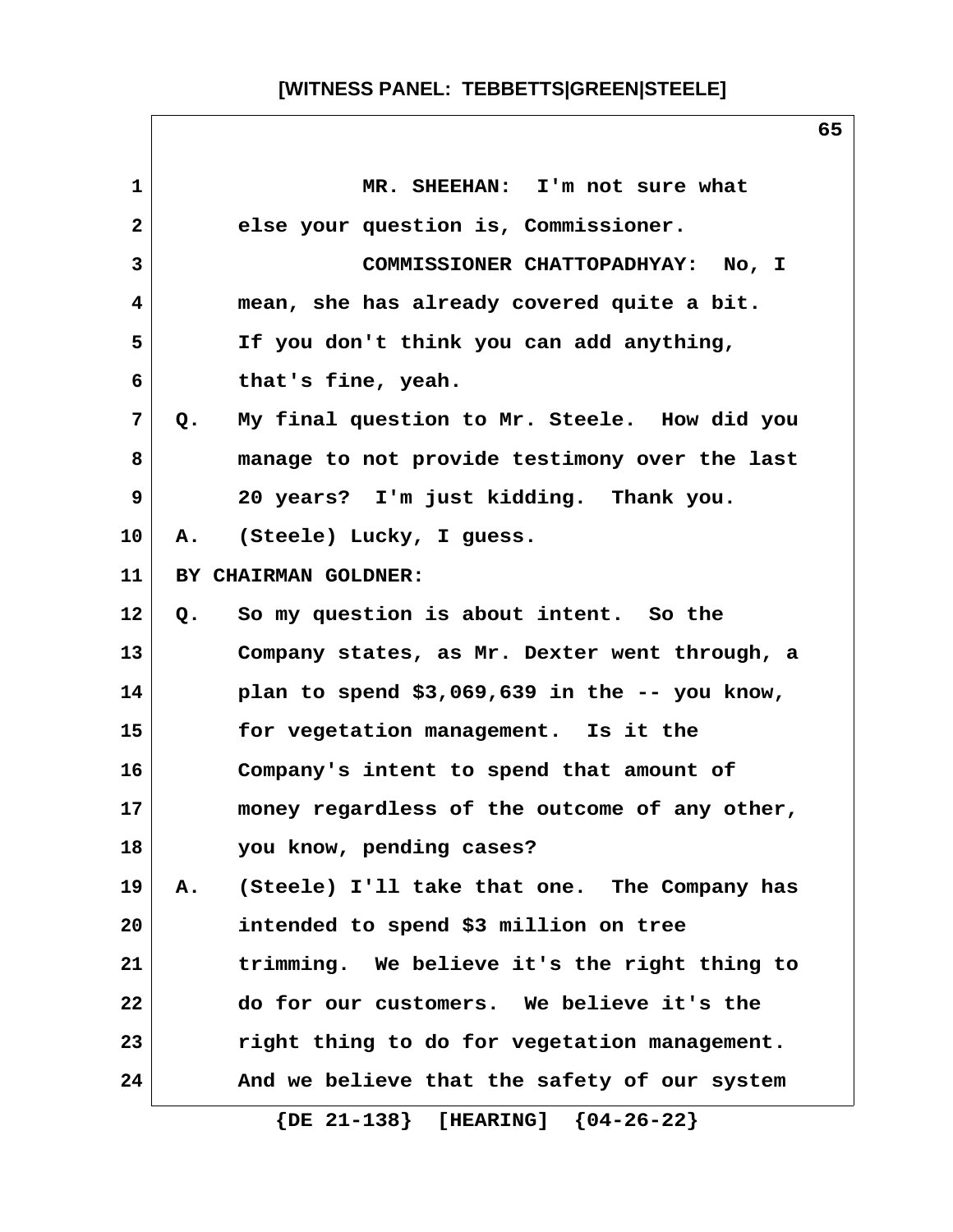| $\mathbf{1}$ |    | and the safety of our customers and the        |
|--------------|----|------------------------------------------------|
| $\mathbf{2}$ |    | safety of our line workers is imperative to    |
| 3            |    | do this work.                                  |
| 4            | Q. | Okay. Thank you. So just to make sure I        |
| 5            |    | understand, if in Docket 22-014 100K or 200K   |
| 6            |    | or zero is allowed, the Company would still    |
| 7            |    | take -- would still take whatever the delta    |
| 8            |    | is. If it's zero, it'll be 649K from           |
| 9            |    | earnings.                                      |
| 10           |    | A. (Steele) That is correct. We have developed |
| 11           |    | a plan to trim 153 miles this year at a cost   |
| 12           |    | of \$3 million.                                |
| 13           | Q. | Okay. Thank you. And I just want to go back    |
| 14           |    | to a prior answer from Ms. Green. I didn't     |
| 15           |    | quite understand the mathematics on the        |
| 16           |    | increase in output from the mechanized         |
| 17           |    | trimmers. You used some .8 and 1, and I        |
| 18           |    | couldn't quite sort out what the increase is.  |
| 19           |    | Is it 25 percent increase in output? Is that   |
| 20           |    | correct? One divided by --                     |
| 21           |    | [Court Reporter interrupts.]                   |
| 22           | Q. | I'll rephrase. I was just looking for the      |
| 23           |    | approximate increase in output.                |
| 24           | Α. | (Green) It's minimum expected 20 percent       |
|              |    | $\{DE 21-138\}$ [HEARING] $\{04-26-22\}$       |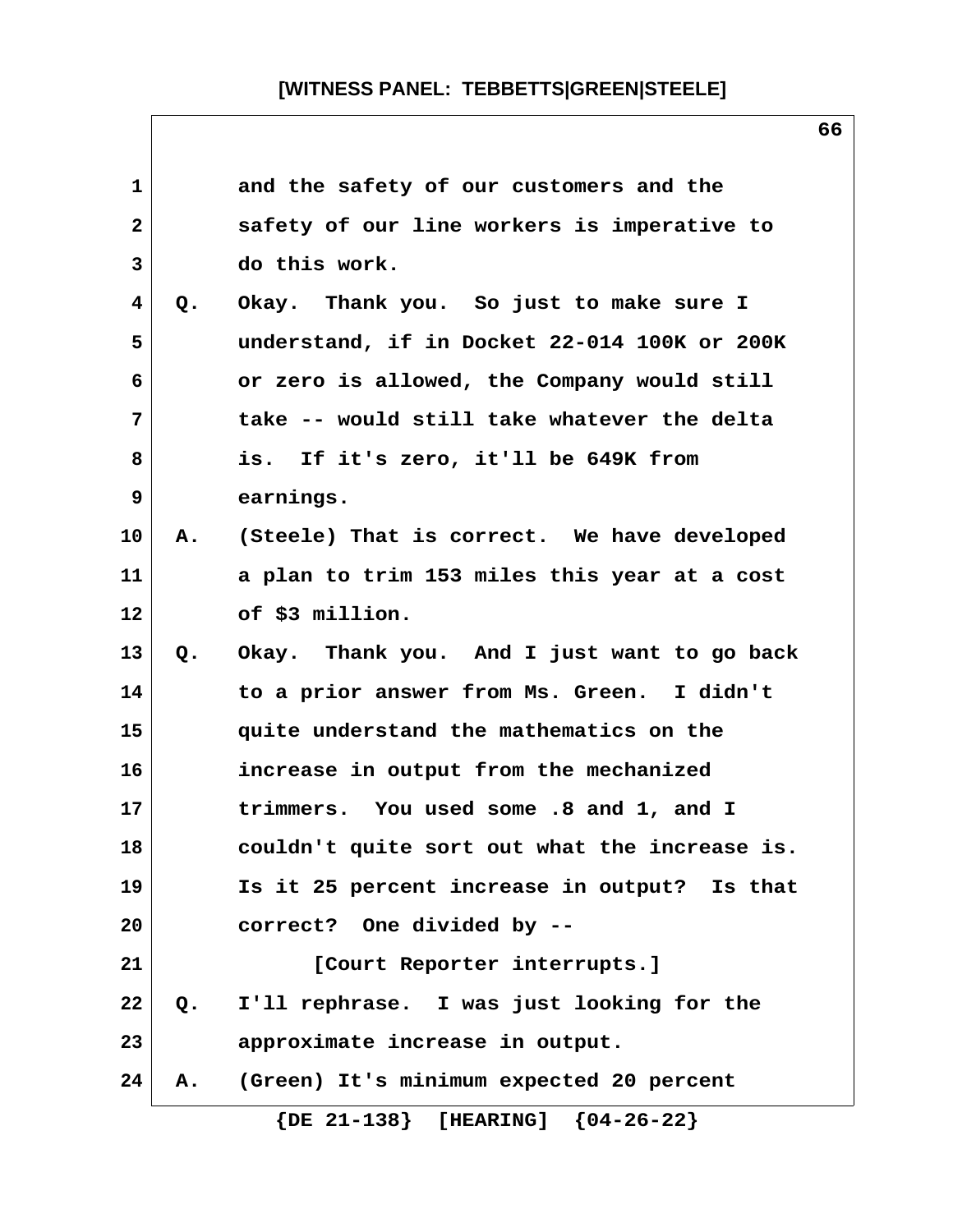| 1               |               | increased output.                             |
|-----------------|---------------|-----------------------------------------------|
| $\mathbf{2}$    | Q.            | Okay, 20 percent. And this, by the way, is    |
| $\mathbf{3}$    |               | perfect for Generation Xers, right. You've    |
| 4               |               | got the joystick, right. That's awesome.      |
| 5               |               | That's going to be a good recruiting tool.    |
| 6               |               | Is there a range -- so a minimum of           |
| 7               |               | 20 percent. If everything lands jelly side    |
| 8               |               | up, maybe 40 percent, 50 percent, 30 percent? |
| 9               | A.            | (Green) Much higher.                          |
| 10 <sup>°</sup> | Q.            | Like double?                                  |
| 11              | A.            | (Green) I heard someone say the machine can   |
| 12              |               | do 1 to 6 miles compared to .8 miles.         |
| 13              | $Q_{\bullet}$ | Okay. Thank you. That was the number you      |
| 14              |               | were referring to earlier that I didn't quite |
| 15              |               | catch.                                        |
| 16              | Α.            | (Green) It does depend on the conditions that |
| 17              |               | they're working and the terrain and the       |
| 18              |               | sensitivities. But in the best case           |
| 19              |               | scenario, six miles a week.                   |
| 20              | Q.            | And this sounds like, from the answer to      |
| 21              |               | Commissioner Chattopadhyay's question, that   |
| 22              |               | the capital investment is being made by the   |
| 23              |               | contractors.                                  |
| 24              | Α.            | (Green) Correct.                              |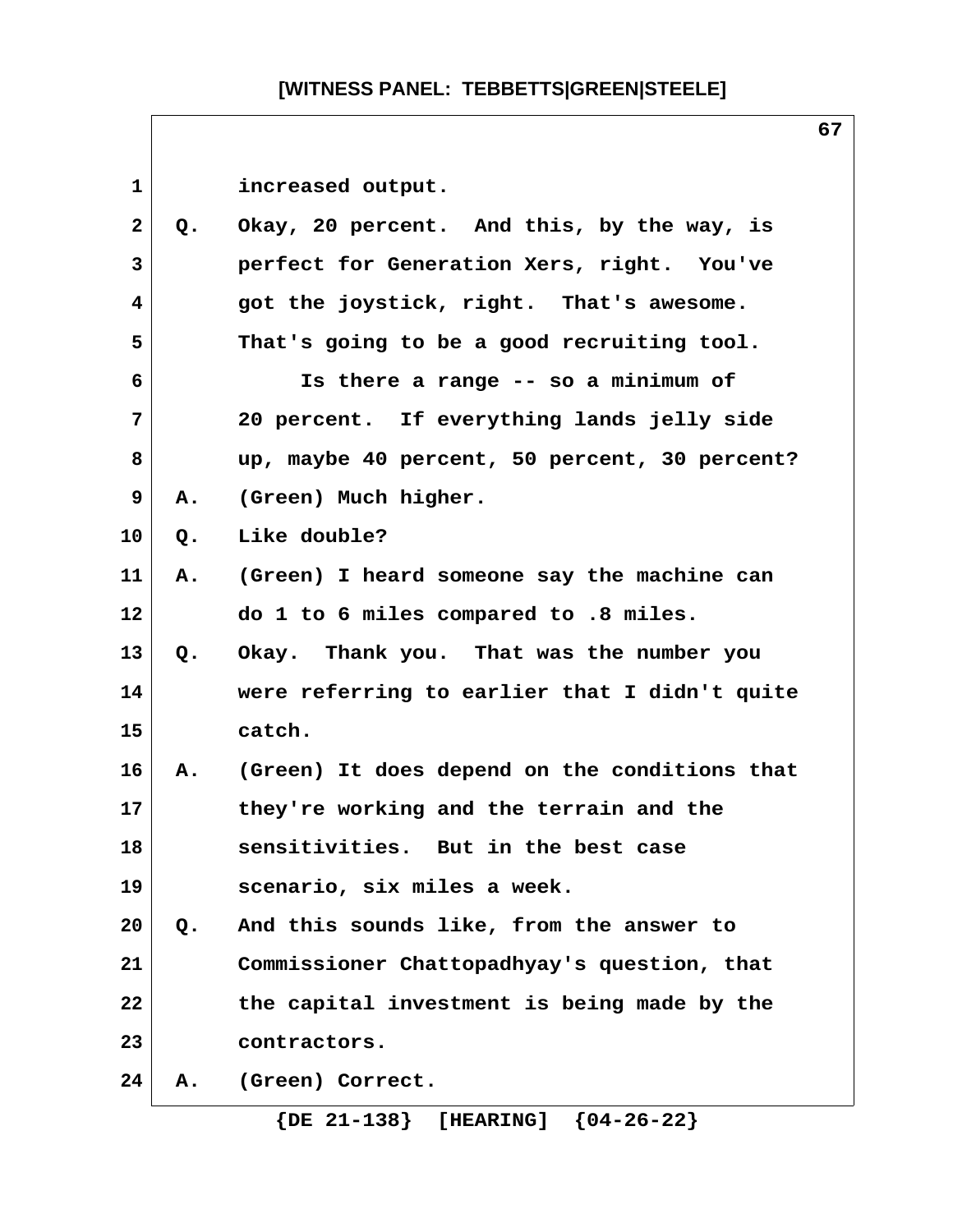| 1              | Q. | And you don't have any -- I don't want to put |
|----------------|----|-----------------------------------------------|
| $\mathbf{2}$   |    | words in your mouth. But I think what you     |
| 3              |    | said was you didn't have an idea of the       |
| $\overline{4}$ |    | capital investment that's being made. It      |
| 5              |    | was -- you know, Liberty doesn't know how     |
| 6              |    | much the use of this equipment costs versus   |
| 7              |    | the conventional equipment?                   |
| 8              | А. | (Green) Correct.                              |
| 9              | Q. | Is this a capital investment that Liberty has |
| 10             |    | considered making?                            |
| 11             | Α. | (Green) No.                                   |
| $12 \,$        | Q. | Okay. Because it seems like if you can        |
| 13             |    | increase your output by between, you know, 20 |
| 14             |    | and like 600 percent or whatever that is,     |
| 15             |    | right, 6 divided by .8, whatever that is,     |
| 16             |    | that this would be an area of focus for the   |
| 17             |    | Company, in terms of working with             |
| 18             |    | contractors, capital requests, this kind of   |
| 19             |    | thing.                                        |
| 20             | Α. | (Green) So what I know is that the machine is |
| 21             |    | a very expensive machine, and the maintenance |
| 22             |    | is expensive. And it doesn't work             |
| 23             |    | everywhere, for sure. And it needs clean-up   |
| 24             |    | of a bucket or -- there are certain           |
|                |    |                                               |

 **{DE 21-138} [HEARING] {04-26-22}**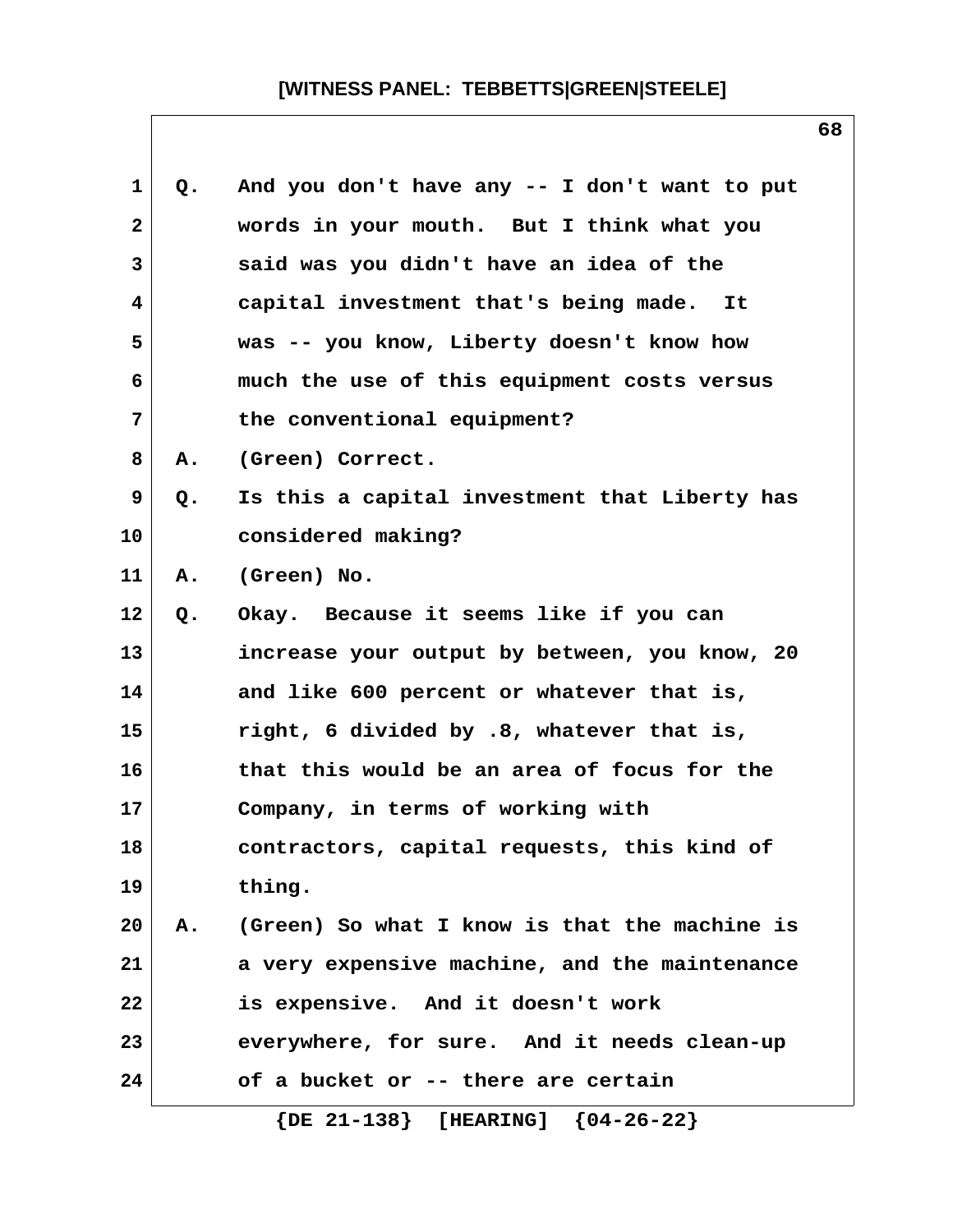| 1            |    | situations where it doesn't work. So it's     |
|--------------|----|-----------------------------------------------|
| $\mathbf{2}$ |    | not a replacement at all for a bucket         |
| 3            |    | operator in a bucket. But it is a tool in     |
| 4            |    | our tool belt to economize where possible,    |
| 5            |    | especially in our more rural areas.           |
| 6            |    | Chris, did you have a comment?                |
| 7            | Α. | (Steele) The one thing I was going to say to  |
| 8            |    | this is Ms. Green was able to secure a        |
| 9            |    | meeting with the senior leadership at         |
| 10           |    | Asplundh. And we described and we've talked   |
| 11           |    | a lot about it through our hearings over the  |
| 12           |    | last few weeks about the contractual          |
| 13           |    | obligations of Asplundh and their obligations |
| 14           |    | and the liquidated damages associated. And    |
| 15           |    | we expressed to Asplundh concerns around      |
| 16           |    | their productivity, or the lack of            |
| 17           |    | productivity. Initially we were No. 19 in     |
| 18           |    | line to receive a mechanized trimmer.         |
| 19           |    | Nineteen. We will receive it on property in   |
| 20           |    | two weeks. So they were able to accelerate    |
| 21           |    | the improvement because we do know how much   |
| 22           |    | vegetation management is important to the     |
| 23           |    | organization. And we expressed to them our    |
| 24           |    | opportunity to continue to trim trees in      |
|              |    |                                               |

 **{DE 21-138} [HEARING] {04-26-22}**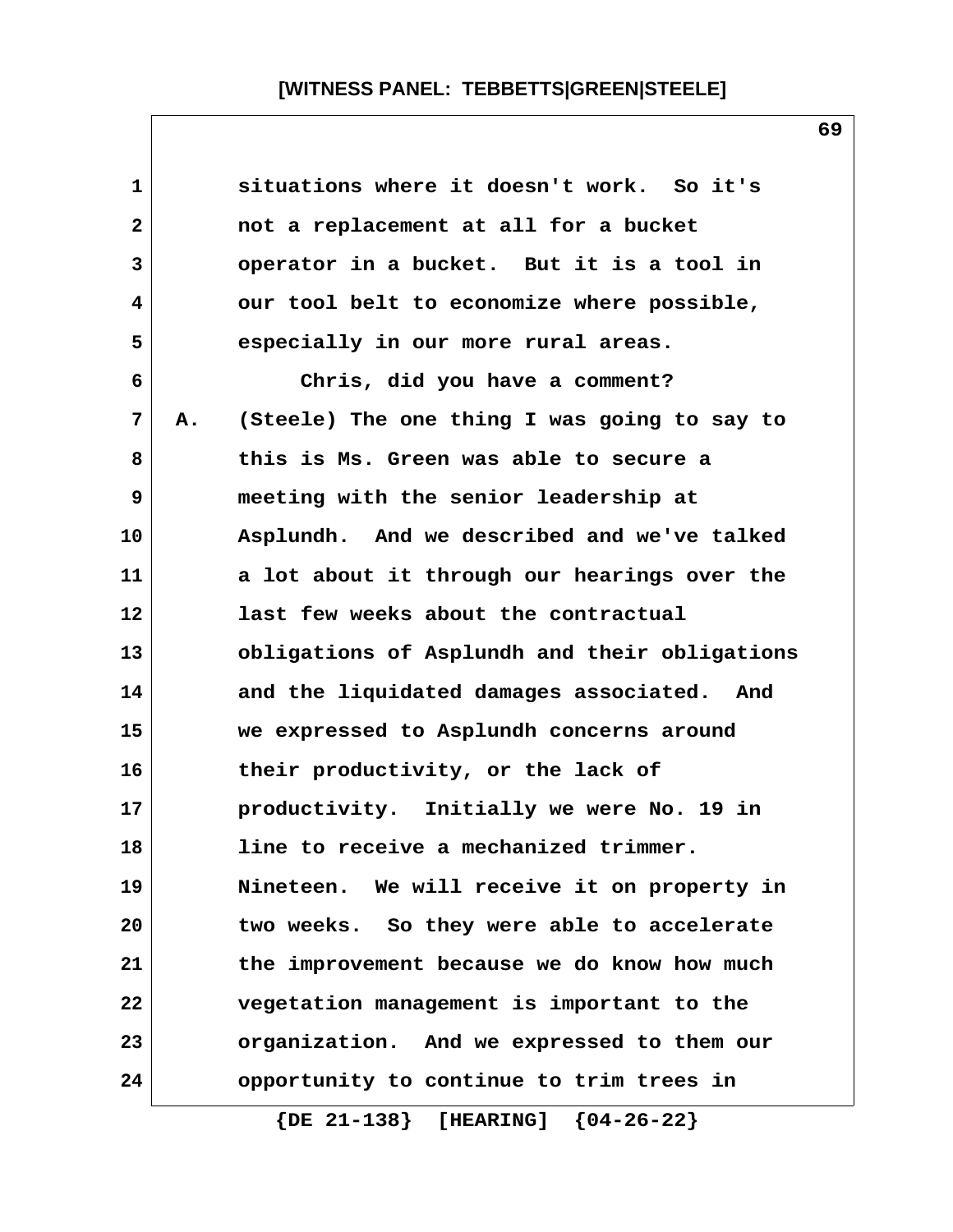| $\mathbf{1}$            |    | the -- I'm not a hardy Granite Stater -- the         |
|-------------------------|----|------------------------------------------------------|
| $\mathbf{2}$            |    | most trees per capital, I believe. Is that           |
| 3                       |    | right? Maybe.                                        |
| $\overline{\mathbf{4}}$ | Q. | We might be second to Oregon. I don't know.          |
| 5                       |    | But it's a tie.                                      |
| 6                       | Α. | (Steele) But to go from 19th to first is a           |
| 7                       |    | big deal. And that shows Asplundh's                  |
| 8                       |    | commitment to meeting their contractual              |
| 9                       |    | obligations.                                         |
| 10                      | Q. | Okay. In the Liberty vision, this is                 |
| 11                      |    | something that sounds like you're very               |
| 12                      |    | focused on learning more about. Clearly when         |
| 13                      |    | you're ramping up something new, you have a          |
| 14                      |    | lot of learning to do. Would it be your              |
| 15                      |    | vision that of the, you know, seven or nine          |
| 16                      |    | units, that eventually a third of them or a          |
| 17                      |    | quarter of them or half of them are                  |
| 18                      |    | mechanized? What do you see in terms of              |
| 19                      |    | moving forward?                                      |
| 20                      | Α. | (Green) As you said, it's a learning curve.          |
| 21                      |    | Right now, so we're starting with one.<br><b>But</b> |
| 22                      |    | both Chris and I have had conversations, and         |
| 23                      |    | Asplundh and I have had conversations about          |
| 24                      |    | what that looks like in the future.<br>And           |
|                         |    |                                                      |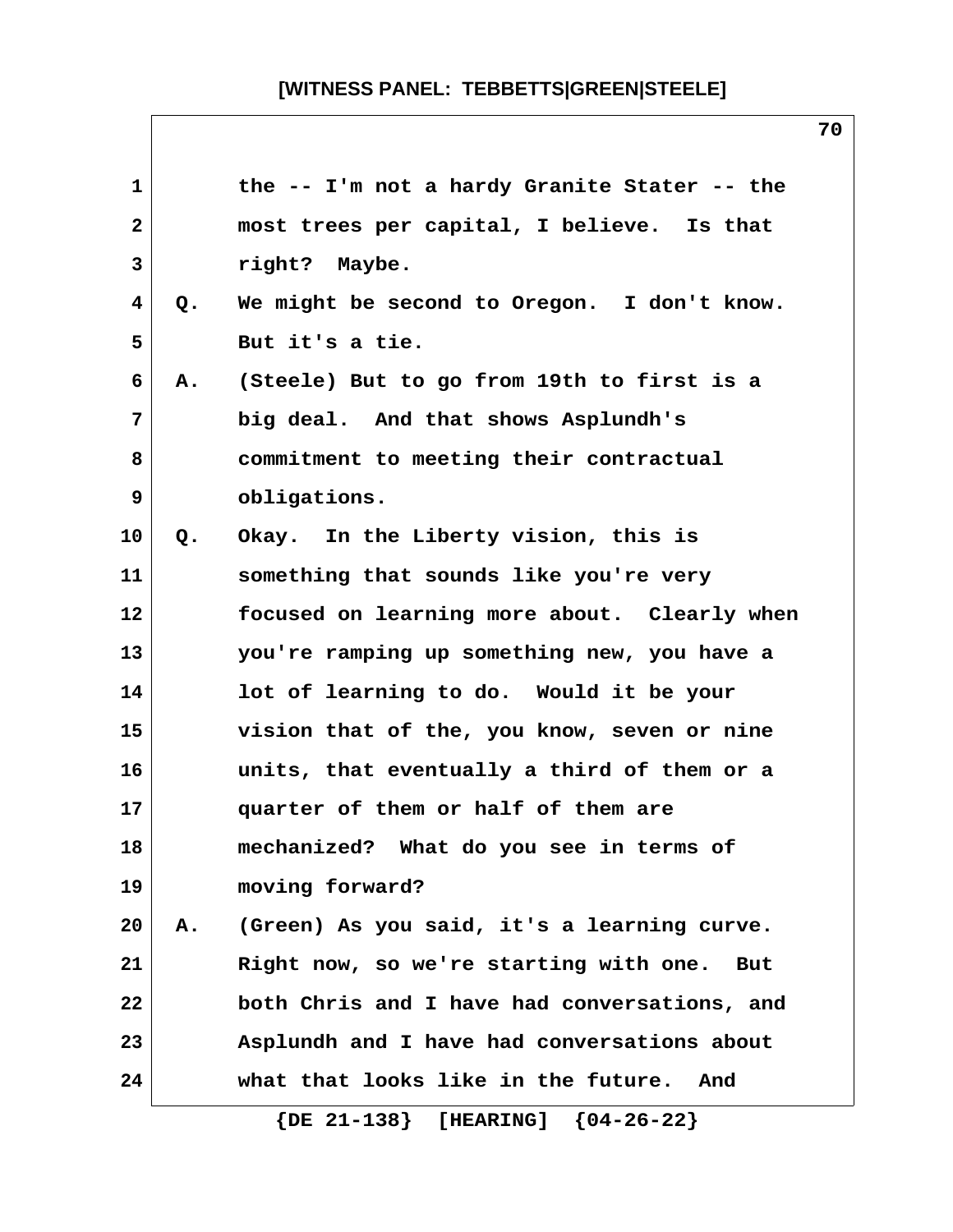| there are systems that have three or four on      |
|---------------------------------------------------|
| their system. I don't know what that looks        |
| like yet for us because I need to see that        |
| the terrain is going to work -- what              |
| percentage of our terrain will work with this     |
| tool. So until I see that, I can't comment        |
| to what the future brings. Just having one        |
| right now is a blessing and really helping.       |
| So I'm focusing on that blessing at this          |
| time. But if it turns out that there is           |
| opportunity to reproduce that or repeat that,     |
| we would definitely look to have that             |
| conversation.                                     |
| And earlier I did mention it is a                 |
| quality versus quantity kind of thing. And        |
| before, when I had high-quality workers doing     |
| the work, this machine was not an option          |
| because I wanted every cut to be perfect.         |
| But now with this machine, I'm lowering my        |
|                                                   |
| standards on quality. But I'm okay with it        |
| because I need to get the work done. So time      |
| shift. That was probably too much to say.         |
| No, no, that was actually very helpful. And<br>Q. |
|                                                   |

 **{DE 21-138} [HEARING] {04-26-22}**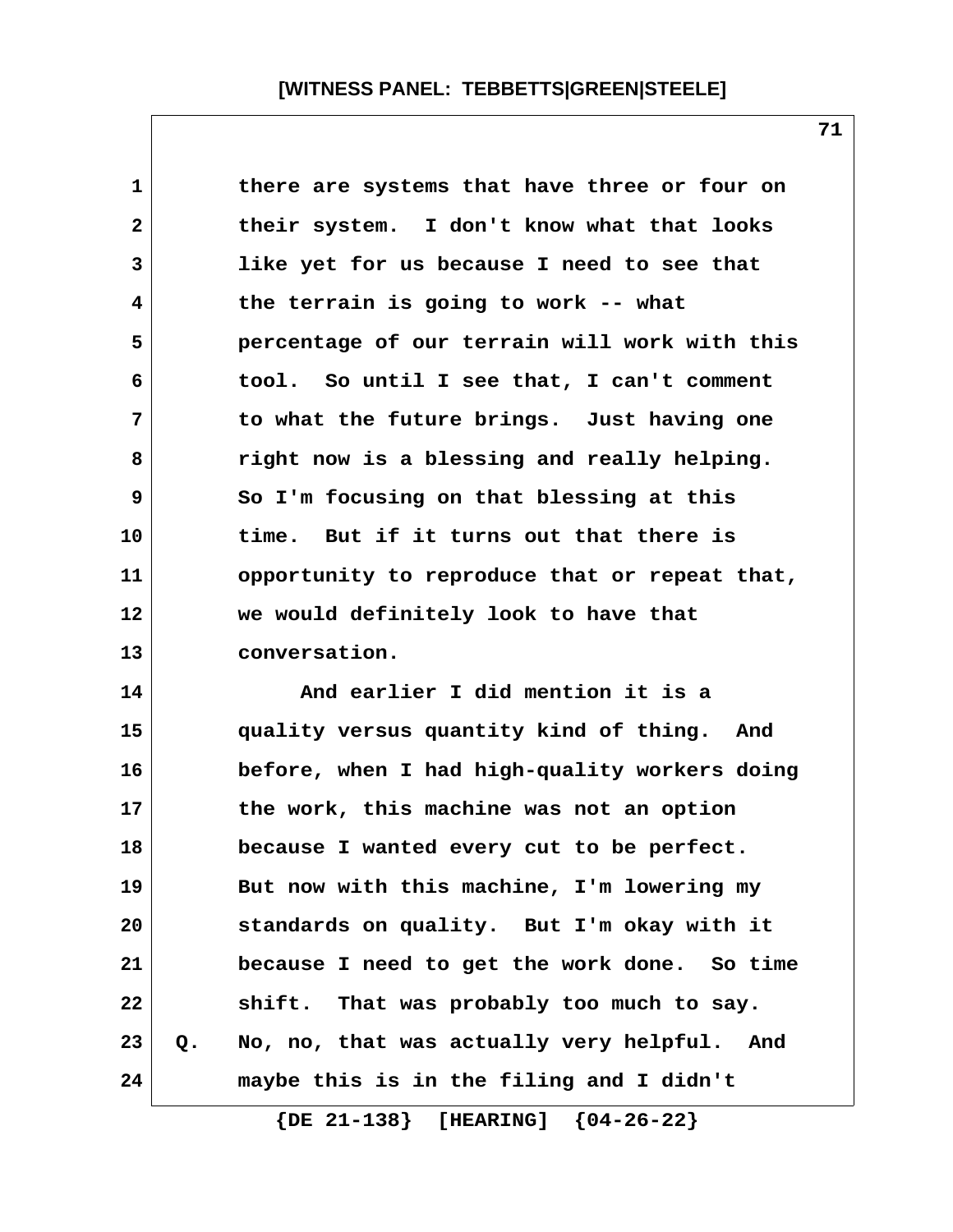| 1  |    | understand it or didn't see it. But the bid   |
|----|----|-----------------------------------------------|
| 2  |    | that you got from Asplundh for the mechanized |
| 3  |    | unit, how much more expensive was that than   |
| 4  |    | the standard unit?                            |
| 5  | Α. | (Steele) We do not currently have commercial  |
| 6  |    | terms and conditions with Asplundh for the    |
| 7  |    | mechanized unit. They are bringing the        |
| 8  |    | mechanized unit on. We do have to sit down    |
| 9  |    | with them and go through commercial terms,    |
| 10 |    | what it would cost. We actually had that      |
| 11 |    | discussion last week because there are        |
| 12 |    | significant efficiencies potentially lowering |
| 13 |    | that cost per dollar. However, if the         |
| 14 |    | machine costs more incrementally, there could |
| 15 |    | be a small variance. But I think what I can   |
| 16 |    | glean from that is Asplundh's commitment to   |
| 17 |    | getting the miles done and then us coming to  |
| 18 |    | commercial terms beyond that.                 |
| 19 | Q. | Okay. Thank you. I'm still thinking.          |
| 20 |    | You've given me a lot to think about.         |
| 21 |    | Okay. Let me move to a different topic.       |
| 22 |    | There was the Clearway --                     |
| 23 |    | CHAIRMAN GOLDNER: If you don't                |
| 24 |    | mind, Mr. Sheehan, I'll call it "a debacle."  |
|    |    | $\{DE 21-138\}$ [HEARING] $\{04-26-22\}$      |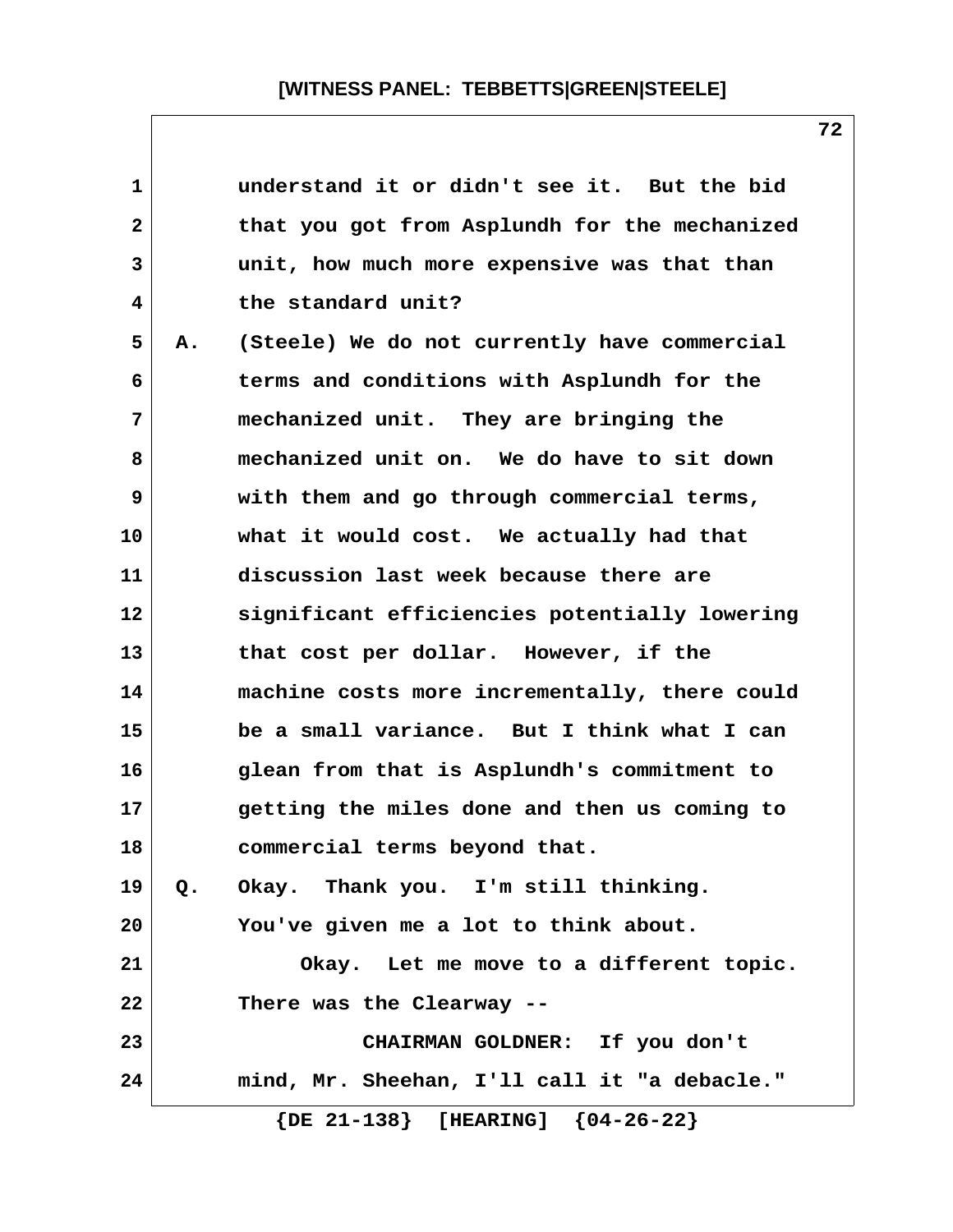| 1            |    | MR. SHEEHAN: I concur.                        |
|--------------|----|-----------------------------------------------|
| $\mathbf{2}$ |    | CHAIRMAN GOLDNER: Thank you.                  |
| 3            |    | BY CHAIRMAN GOLDNER:                          |
| 4            | Q. | Was there any ratepayer expense associated    |
| 5            |    | with the Clearway situation? And what I mean  |
| 6            |    | by that is, if they cleared X miles and they  |
| 7            |    | were supposed to clear Y miles and they       |
| 8            |    | charged, you know, Z, where they were         |
| 9            |    | supposed to charge A, did you -- you know,    |
| 10           |    | what happened there? Was there some           |
| 11           |    | ratepayer expense that was unexpected?        |
| 12           | Α. | (Tebbetts) So the invoices related to         |
| 13           |    | Clearway that we received for the work that   |
| 14           |    | they did perform were removed from the        |
| 15           |    | filing. And so they are not part of the       |
| 16           |    | cost-recovery piece that we filed in the      |
| 17           |    | vegetation management reconciliation.         |
| 18           |    | They've been put aside.                       |
| 19           | Q. | Okay. Yes.                                    |
| 20           | Α. | (Green) Earlier on their time on the system,  |
| 21           |    | they did provide invoices that were paid for  |
| 22           |    | work that was done as well. So there's a      |
| 23           |    | very small amount that was paid for work that |
| 24           |    | was done, and then the additional we held     |
|              |    | $\{DE 21-138\}$ [HEARING] $\{04-26-22\}$      |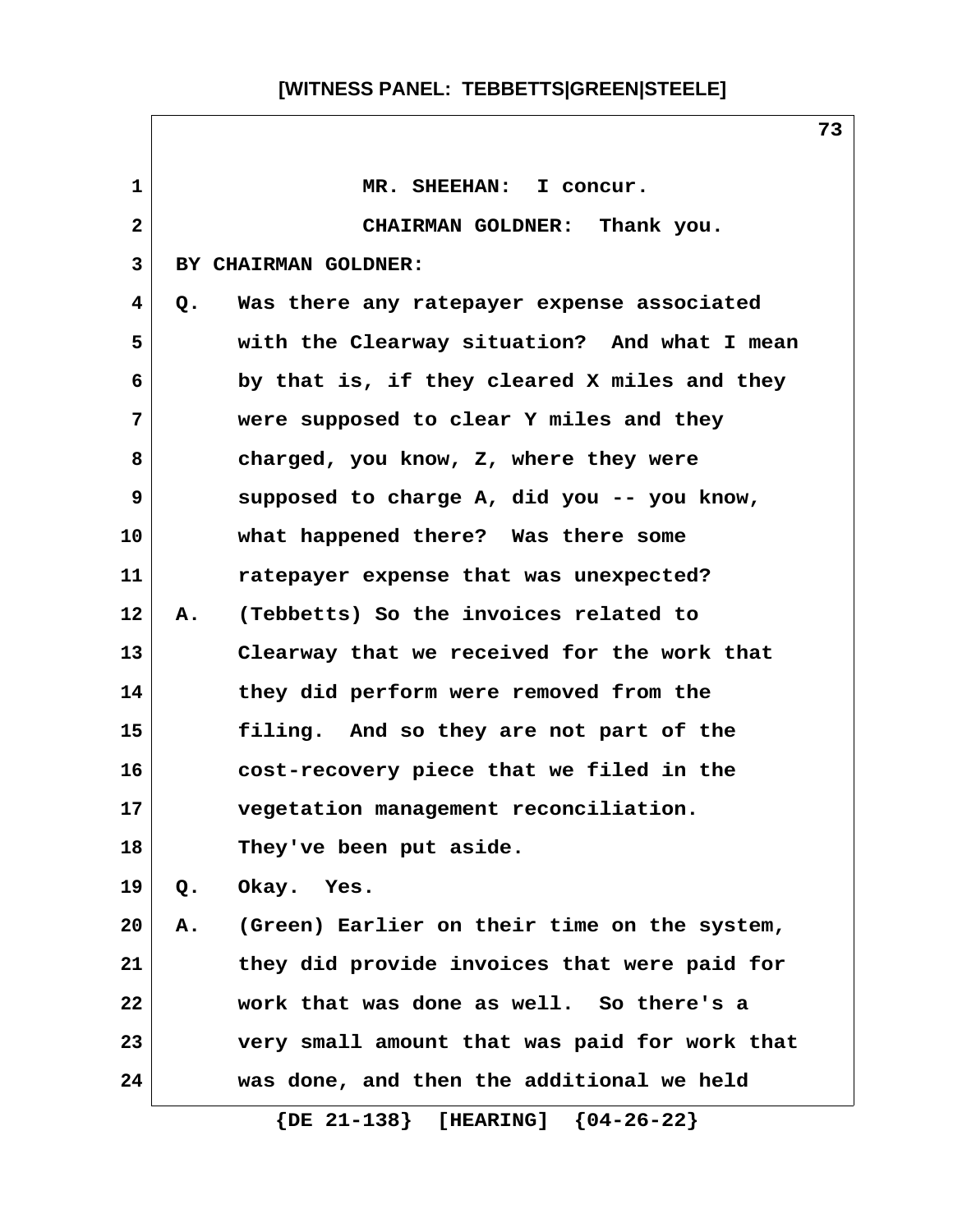1 **back once they left the property. 2 Q. Okay. Thank you. 3 CHAIRMAN GOLDNER: Okay. That's 4 all I have. 5 Commissioner Chattopadhyay, any 6 additional questions? 7 COMMISSIONER CHATTOPADHYAY: No. 8 CHAIRMAN GOLDNER: Thank you. 9 So we'll move to redirect from Mr. 10 Sheehan. 11 MR. SHEEHAN: Sure. If I can have 12 a minute to go through the notes, I think I 13 have just one or two. 14** REDIRECT EXAMINATION **15 BY MR. SHEEHAN: 16 Q. First, Ms. Green. The Clearway contract 17 terms for dollars and miles, if met, would 18 have satisfied the four-year-cycle 19 requirement; is that fair? 20 A. (Green) Yes. 21 Q. I think you covered this pretty extensively. 22 This new mechanized equipment is relatively 23 new to the industry. It's new to us. So as 24 you say, we will take advantage of it as you {DE 21-138} [HEARING] {04-26-22}**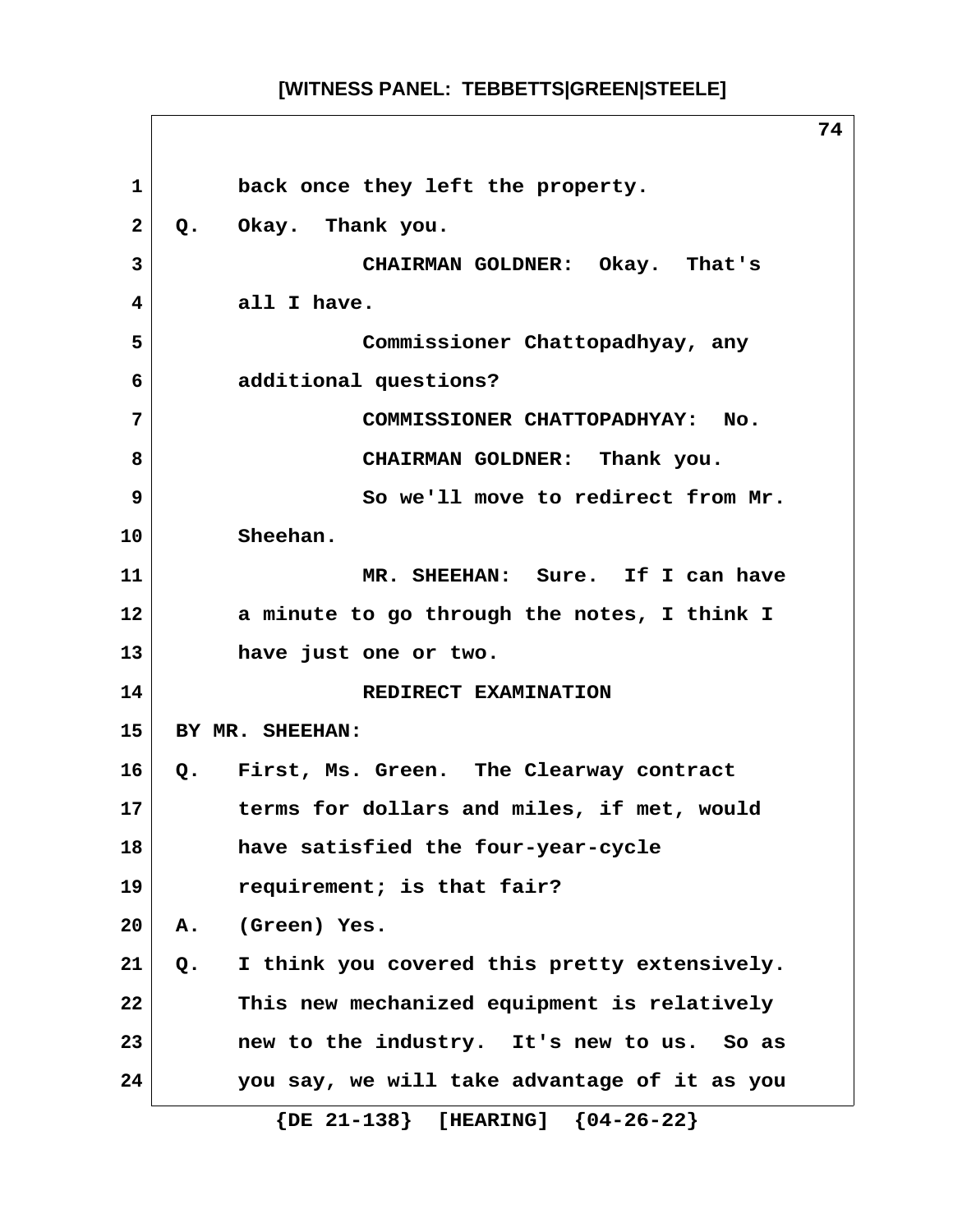| 1            |    | think it's appropriate and the contractors      |
|--------------|----|-------------------------------------------------|
| $\mathbf{2}$ |    | can make it available; is that fair?            |
| 3            | Α. | (Green) That is correct.                        |
| 4            | Q. | And Liberty does not do any of the tree work    |
| 5            |    | in-house. It's all contracted.                  |
| 6            | Α. | (Green) Yes.                                    |
| 7            | Q. | That's just the business model that Liberty     |
| 8            |    | has followed forever, as far as you know.       |
| 9            | Α. | (Green) Yes.                                    |
| 10           | Q. | So the investment of this new equipment would   |
| 11           |    | come to us through whatever rate Asplundh is    |
| 12           |    | going to charge for this machine.               |
| 13           | Α. | (Green) Yes.                                    |
| 14           | Q. | And as Mr. Steele was saying, we haven't        |
| 15           |    | finalized dollars with Asplundh for the new     |
| 16           |    | machine. But the expectation is that if it      |
| 17           |    | costs more per day, we may get more miles per   |
| 18           |    | day, and we still intend to live within the     |
| 19           |    | proposed \$3 million budget.                    |
| 20           | Α. | (Green) Yes.                                    |
| 21           | Q. | The SAIDI/SAIFI conversation, should it also,   |
| 22           |    | when we look at these three or four specific    |
| 23           |    | years, be conditioned on the fact that those    |
| 24           |    | numbers are highly weather-dependent?<br>If you |
|              |    | $\{DE 21-138\}$ [HEARING] $\{04-26-22\}$        |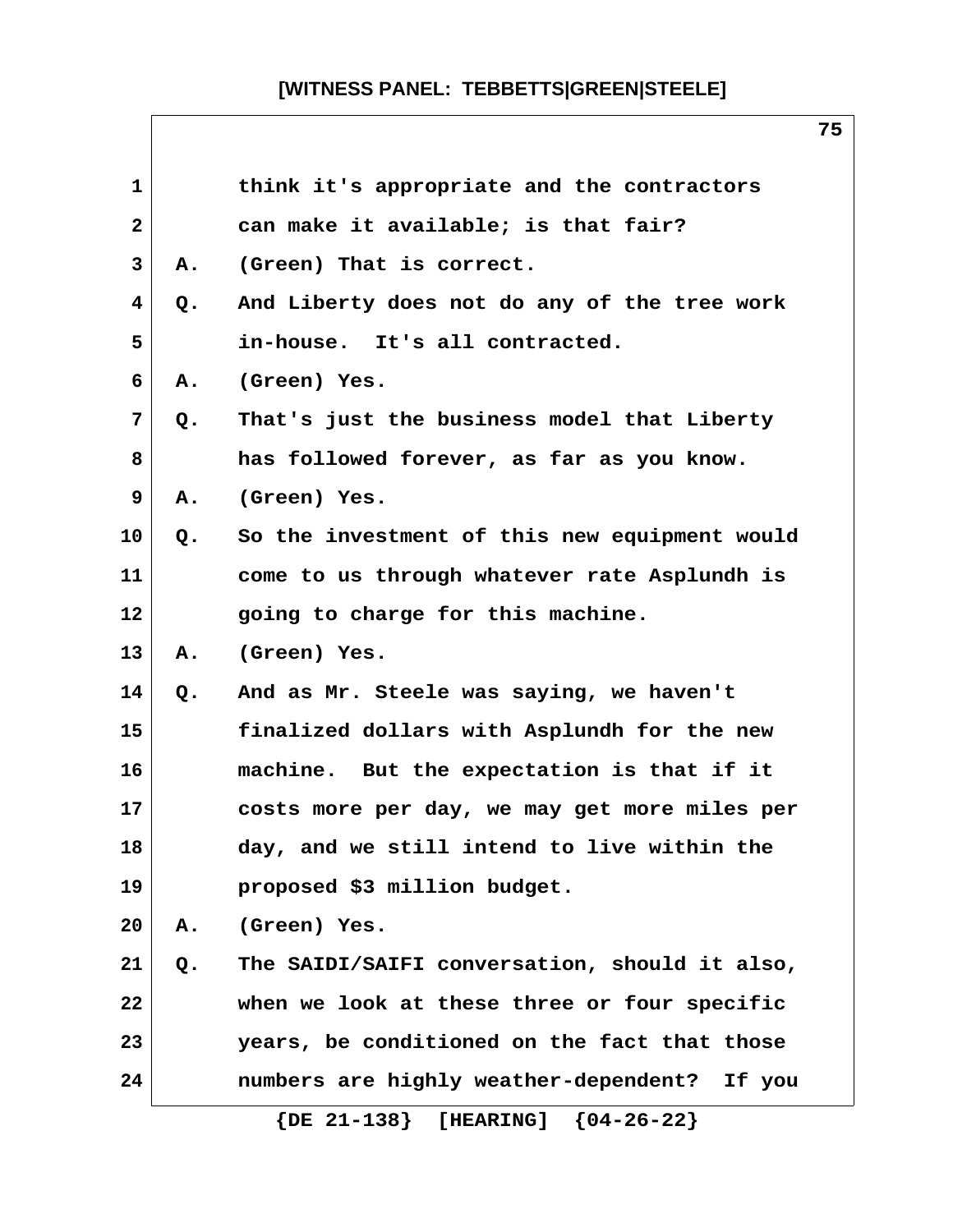| $\mathbf{1}$ |    | have storms, if you don't have storms, that     |  |
|--------------|----|-------------------------------------------------|--|
| $\mathbf{2}$ |    | can also have a significant impact?             |  |
| 3            | Α. | (Steele) That is correct.                       |  |
| 4            | Q. | And the best way to look at SAIDI/SAIFI is      |  |
| 5            |    | over the longer terms, looking for trends?      |  |
| 6            | Α. | (Steele) That is correct.                       |  |
| 7            | Q. | I think you said this clearly, Ms. Green.<br>To |  |
| 8            |    | the extent Asplundh is not going to be able     |  |
| 9            |    | to do the whole miles planned and we are now    |  |
| 10           |    | contacting other contractors to do that work,   |  |
| 11           |    | the money that Asplundh would have been --      |  |
| 12           |    | would have charged to do that work is not       |  |
| 13           |    | being paid to Asplundh because they're not      |  |
| 14           |    | doing the work.                                 |  |
| 15           | Α. | (Green) Correct.                                |  |
| 16           | Q. | And that money is now "freed up," for lack of   |  |
| 17           |    | a better word, for these other contractors.     |  |
| 18           | Α. | (Green) Correct.                                |  |
| 19           | Q. | And at the end of the day, Asplundh will get    |  |
| 20           |    | paid for the work it does, and these other      |  |
| 21           |    | contractors will get paid for the work they     |  |
| 22           |    | do.                                             |  |
| 23           | А. | (Green) Yes.                                    |  |
| 24           | Q. | Is it fair to say that the conversation         |  |

 **{DE 21-138} [HEARING] {04-26-22}**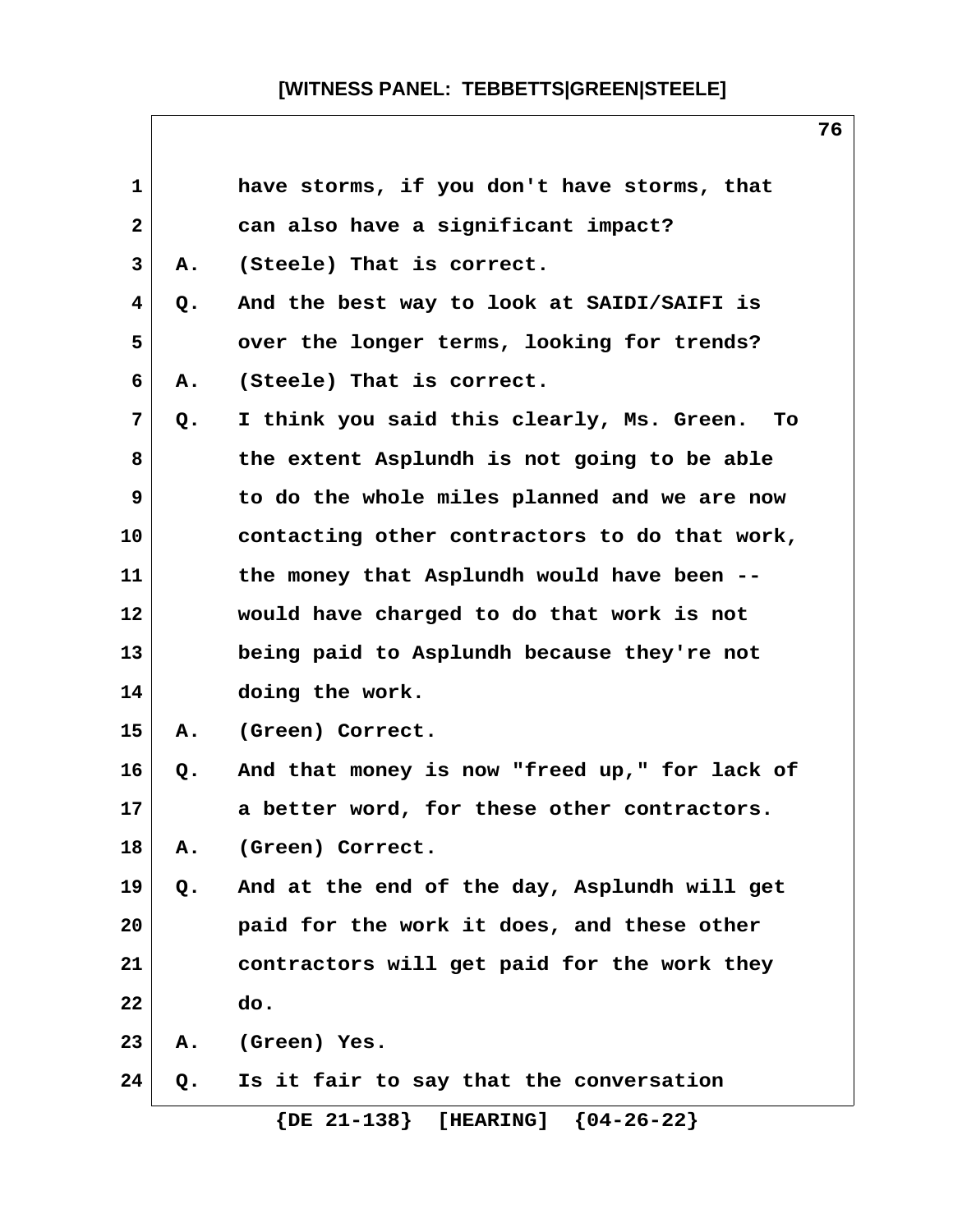**1 between Liberty and Asplundh has been open 2 and productive on what we have available, 3 what we expect to do, and, guys, we're not 4 going to get to this, this and this. Those 5 are good conversations. 6 A. (Green) Yes. 7 Q. And that goes back to the Asplundh contract, 8 where although there may be, quote, 9 requirements, mileage requirements in the 10 exhibit, there's also an express e-mail from 11 Asplundh saying, basically, we'll do what we 12 can. And you understand that. 13 A. (Green) Yes. 14 MR. SHEEHAN: That's all I have. 15 Thank you. 16 CHAIRMAN GOLDNER: Thank you, Mr. 17 Sheehan. 18 The witnesses are released. This 19 means, Mr. Steele, you can stay where you're 20 seated, but we won't ask you any more 21 questions. Thank you. 22 So Mr. Dexter, you may have a 23 comment on the striking of I.D.s. I don't 24 have any experience with this exhibit. But I {DE 21-138} [HEARING] {04-26-22}**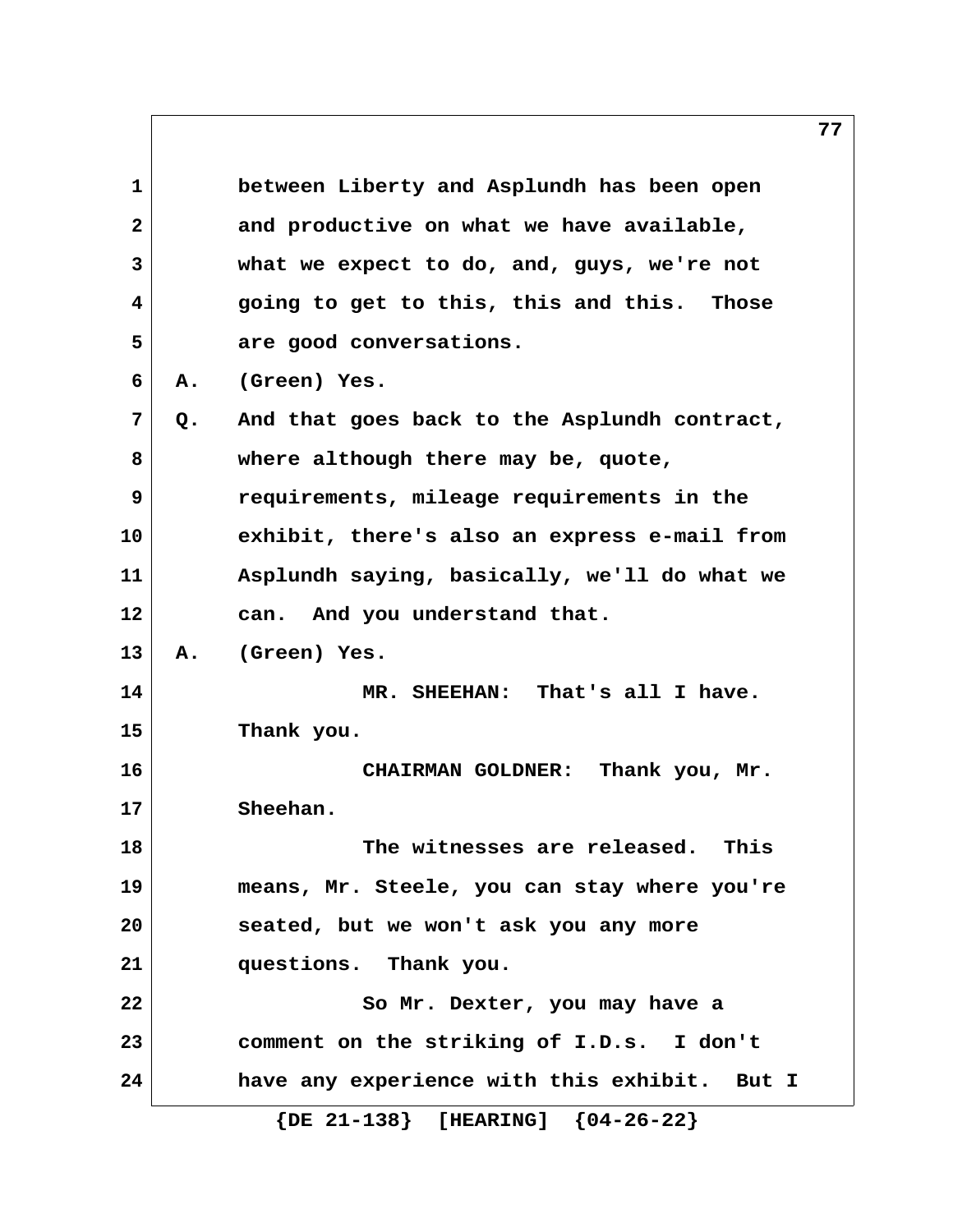**1 think we could strike I.D.s in Exhibits 1 2 through 8. Would you suggest that it be 3 provisional, or would you -- are you okay to 4 strike I.D. in Exhibits 1 through 8? 5 MR. DEXTER: Mr. Chairman, are you 6 asking that it be provisional because I 7 haven't had a chance to weigh in on the 8 motion? 9 CHAIRMAN GOLDNER: Yes. 10 MR. DEXTER: Oh, and 1 through 8 is 11 all the exhibits, as I look at the list. No, 12 I don't have any problem with you striking 13 I.D. I don't expect to have any objection to** 14 the motion for confidentiality. **15 CHAIRMAN GOLDNER: Okay. Thank 16 you. 17 So we will strike I.D. in Exhibits 18 1 through 8. There are no record requests. 19 And we can move to closings, beginning with 20 Mr. Dexter. 21 MR. DEXTER: Thank you, Mr. 22 Chairman. I started the hearing with 23 quibbling a bit with your description of the 24 case, and I wanted to get back to that,**

 **{DE 21-138} [HEARING] {04-26-22}**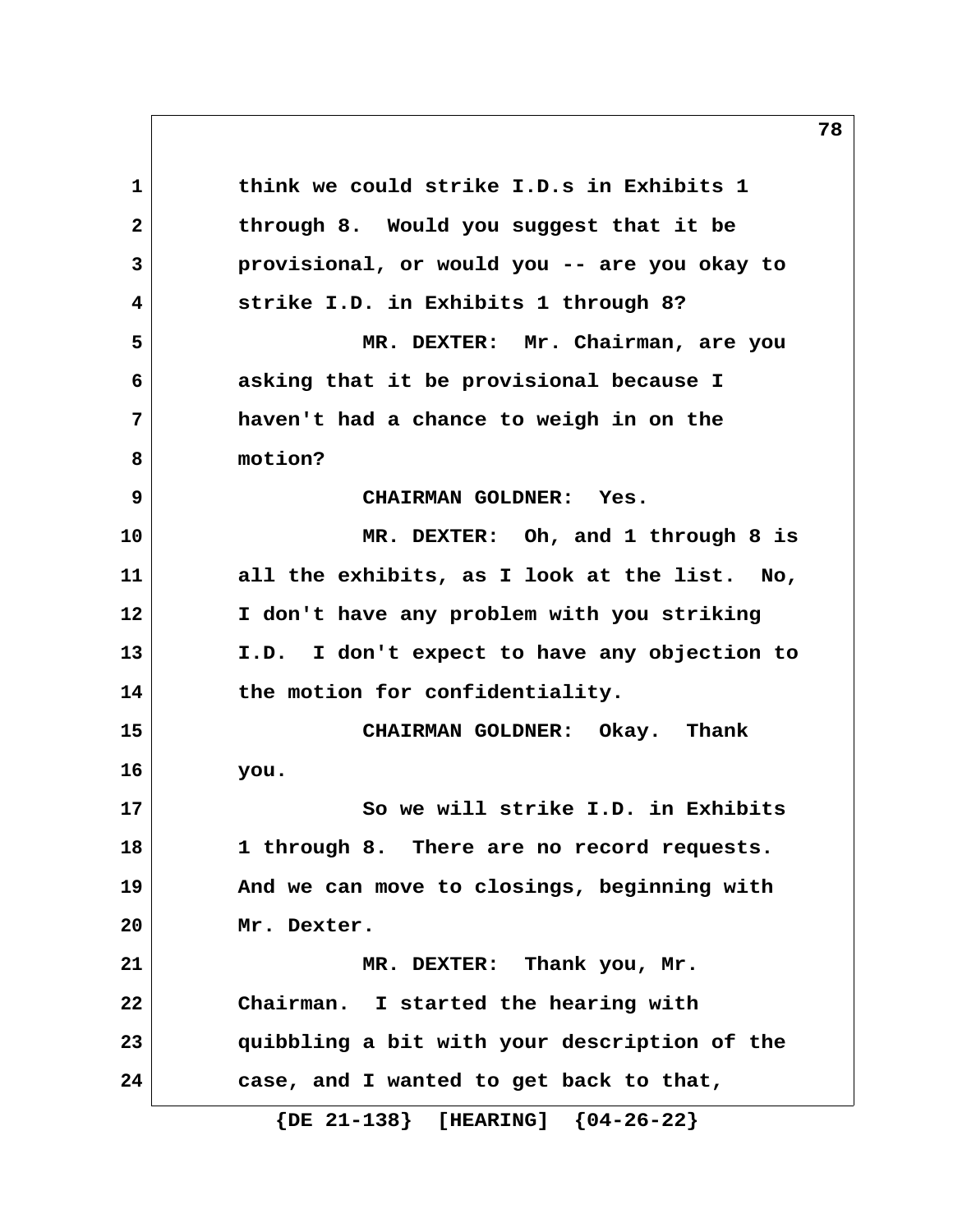**1 because when you read the caption, it 2 included the word "budget" in there, and 3 that's what gave me some pause.**

 **4 In a sense, this docket was really 5 unnecessary because the VMP plan for 2022 was 6 established in the 19-064 rate case. And the 7 budget was in fact established -- well, the 8 rate allocation was established in the 19-064 9 rate case. That settlement which 10 Commissioner Chattopadhyay read from, and 11 which I encourage the Commissioners to review 12 in this docket and the other docket, provided 13 that the Company would continue to make all 14 the filings that it made concerning veg 15 management under the prior settlement, which 16 went back to the 2016 rate case. And that's 17 how this case came before you today.**

**18 The Company dutifully, on 19 November 15th of 2021, provided a filing that 20 they've been making for many years. In the 21 past, that filing was information that 22 prompted a meeting with the Staff of the PUC 23 at the time, and sometimes the consumer 24 advocate. And it was informational to guide**

 **{DE 21-138} [HEARING] {04-26-22}**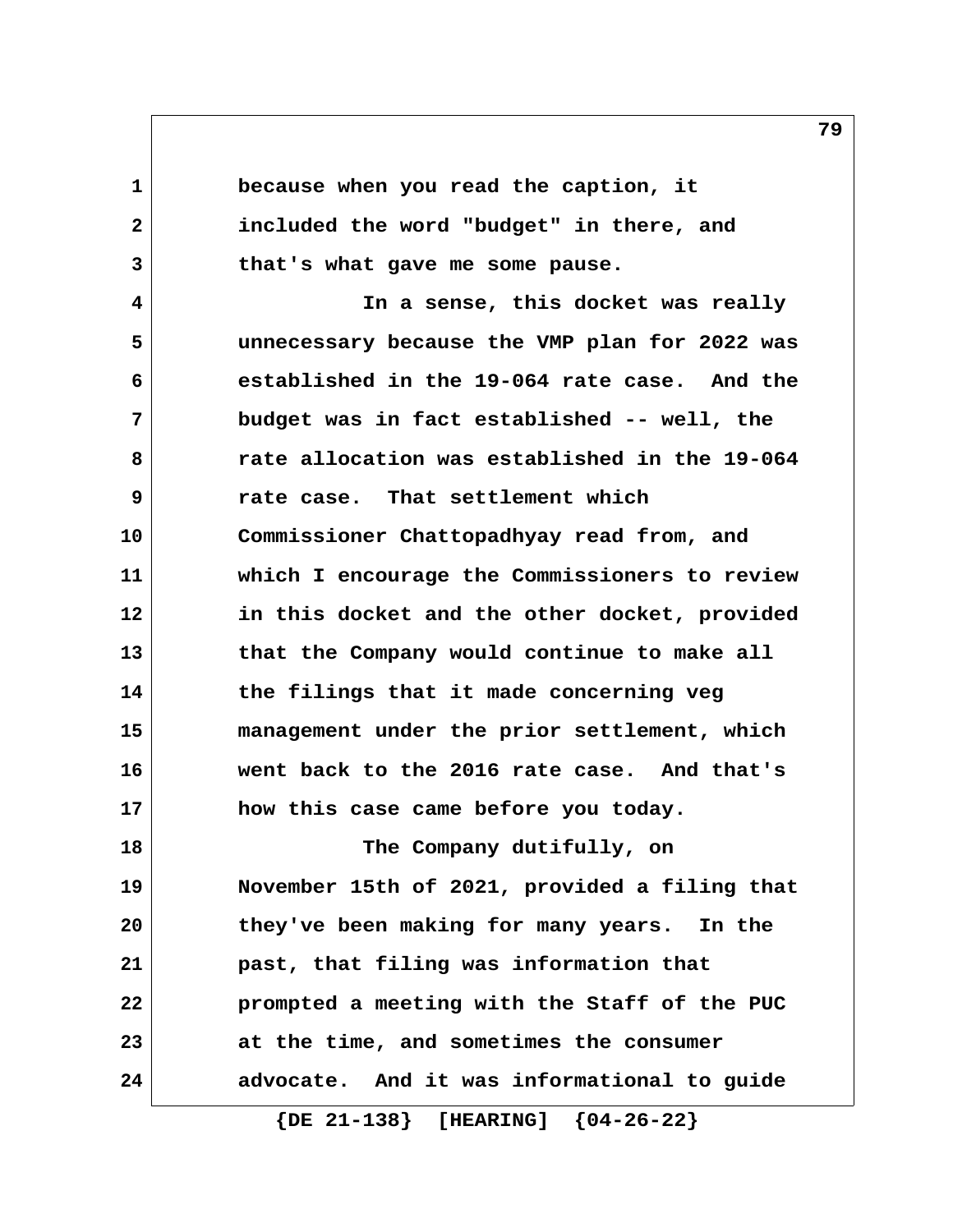**1 the Company and to inform the PUC as to what 2 was going on in veg management within the 3 parameters that were set in the prior rate 4 case. So in this year, that filing that was 5 made November 15th ended up with a docket 6 number on it, and that's why we're here 7 today. It's got Docket 21-138. I think if 8 you go back, you won't find an equivalent 9 order to look at to see how this was handled 10 in the past because it never resulted in an 11 order. So that brings up the question: 12 What's actually before the Commission in this 13 case? And we discussed this a bit at the 14 prehearing about three or four weeks ago. 15 We believe that it's appropriate 16 that the Company made their November 15th 17 filing. We think it's appropriate that the 18 Company keep the Commission and the 19 Department of Energy informed as to what's 20 going on in veg management. And we think it 21 was particularly important in this case, 22 because of the circumstances that the 23 Company's described in detail that have 24 happened either at the time the settlement**

 **{DE 21-138} [HEARING] {04-26-22}**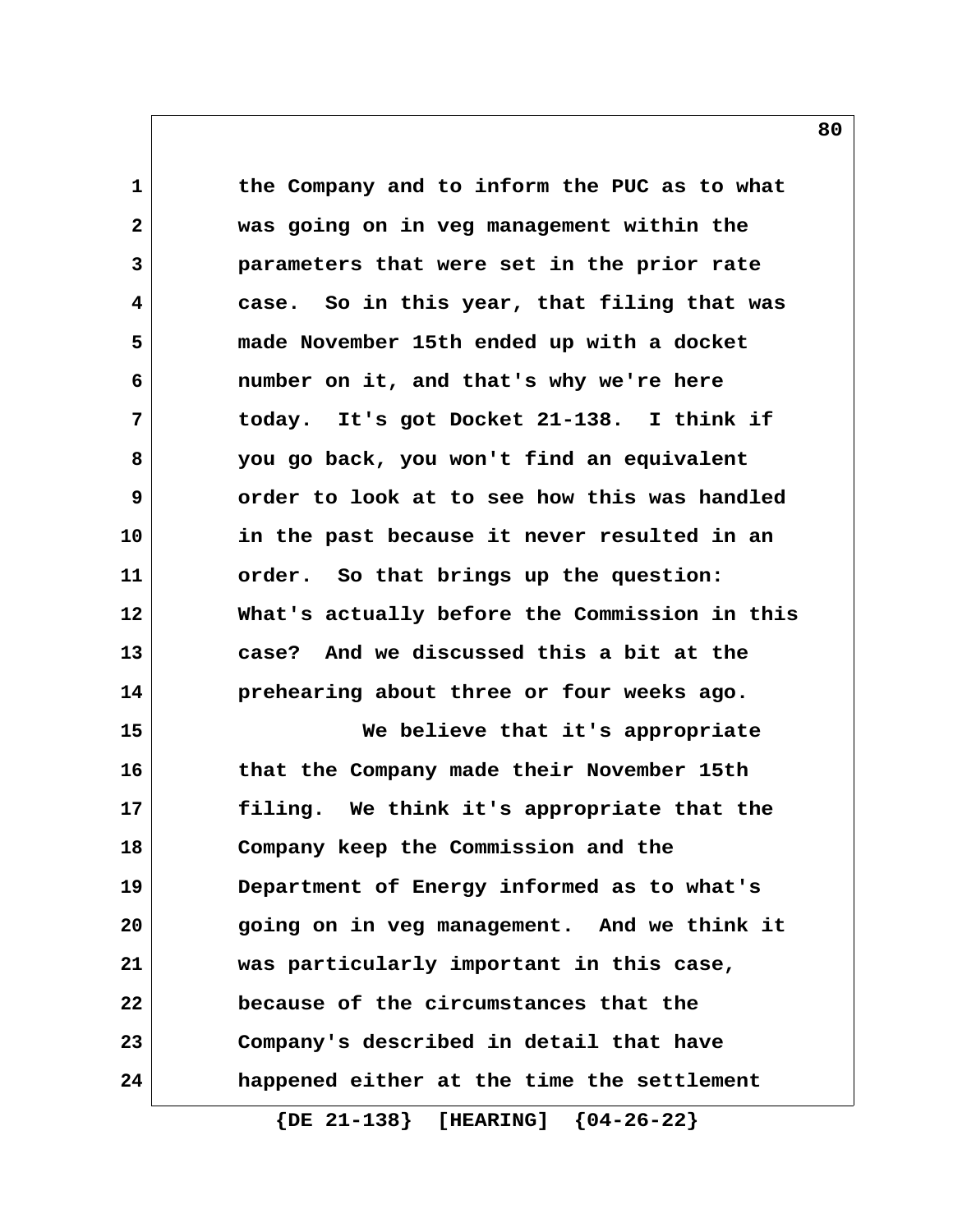**1 was being developed or since the settlement 2 was being developed, some fairly significant 3 changes in the VMP arena, none of which bode 4 well for the ratepayers of Liberty because 5 they essentially involve loss of 6 reimbursement payments from Consolidated and 7 significantly increased costs of veg** 8 management from the contractors.  **9 So what the Department believes is 10 at issue in this case is what is the Company 11 going to do in 2022 for veg management and 12 what are they going to spend on it. And I 13 believe the answer we got from the Company 14 today is that they plan to do 156 miles of 15 cycle trimming at a cost of \$3.1 million. 16 And the Department supports that plan as 17 filed because the Company has indicated that 18 that is the right number when one looks at 19 what's achievable in the field, given the 20 circumstances that they've described in 21 detail. Of course, the Department of Energy 22 would have preferred that this plan showed 23 202 miles at a cost of 2.2 million, with a 24 10 percent bandwidth, as was contemplated in**

 **{DE 21-138} [HEARING] {04-26-22}**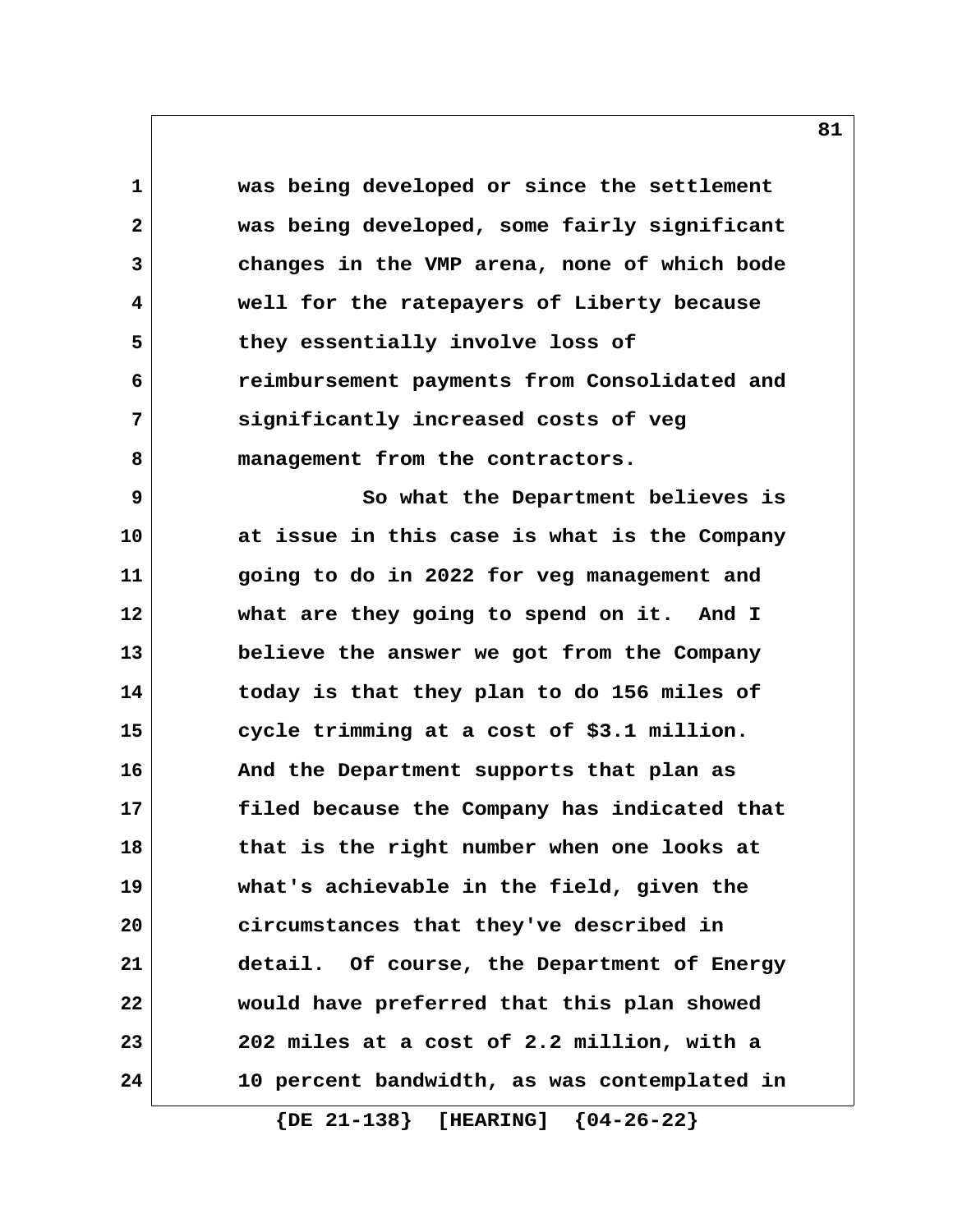**1 the settlement from 19-064. That's not the 2 reality. So we believe this is an 3 appropriate plan.**

 **4 The Department of Energy strongly 5 believes that this is not a ratemaking 6 docket, and that if the Commission decides 7 to, quote, unquote, approve that plan and 8 approve that, quote, unquote, budget, that 9 that not be used by Liberty Utilities as a 10 preapproval of any sort of rates, rate 11 increases to cover that. The Company has 12 indicated a number of times that in its next 13 rate case they plan to make a comprehensive 14 VMP proposal that I believe will include a 15 rate request for recovery of deferred or 16 backlogged work from the old rate case 17 four-year-cycle period. And while the 18 Department of Energy understands that it's up 19 to Liberty to opt to make a compelling case 20 for recovering the cost of that backlog in 21 that rate case, it's important to the 22 Department of Energy that the PUC not 23 prejudge that by anything that they do in 24 this case.**

 **{DE 21-138} [HEARING] {04-26-22}**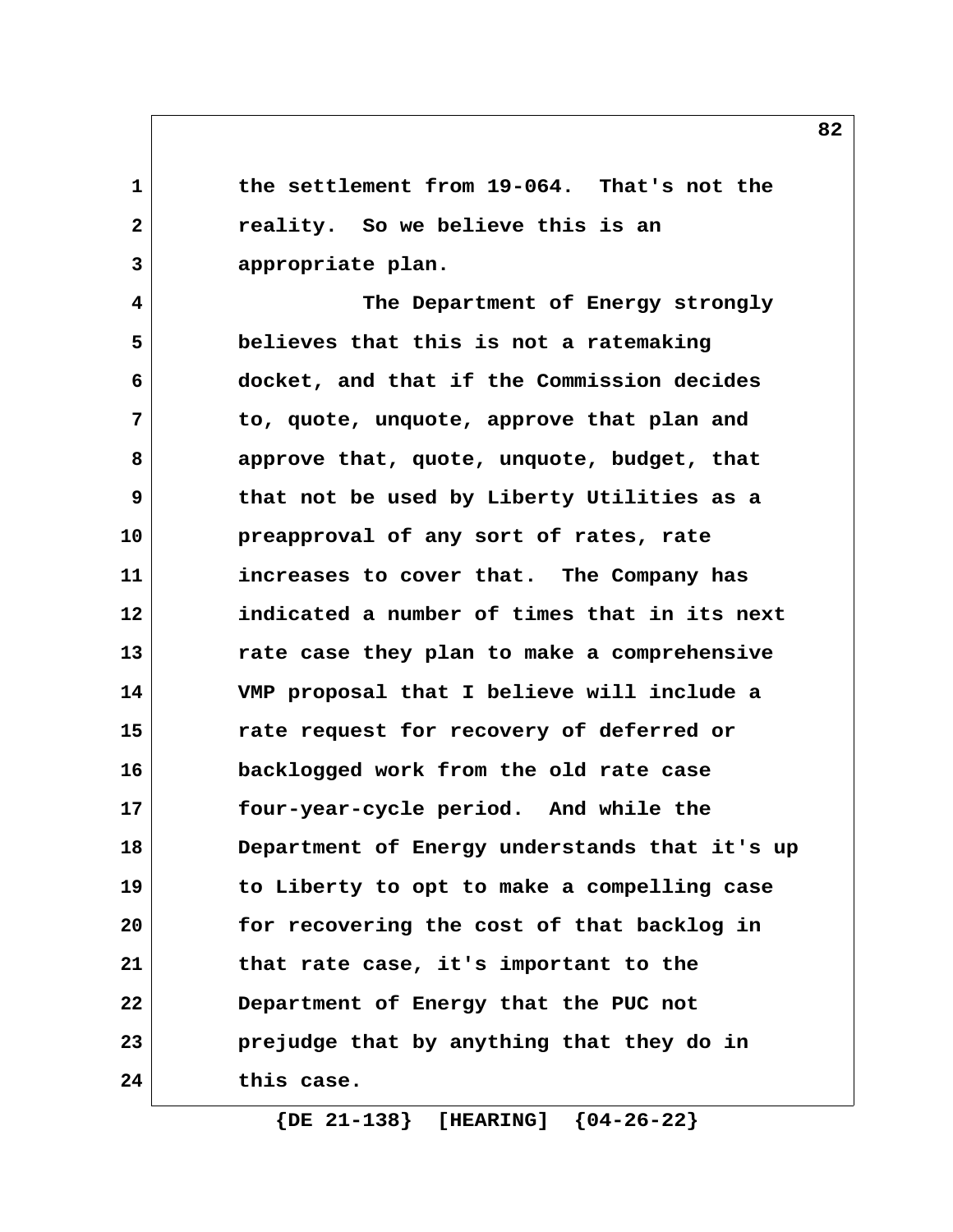**1** I will point out that we have  **2 another full year to go before the next rate 3 case is decided. My understanding is, from 4 what Liberty has said in tech sessions, and I 5 believe on the stand as well, is that they 6 contemplate an electric rate case being filed 7 in 2023, which under the 12-month suspension 8 period provided for in the statutes wouldn't 9 wrap up in 2024. So at the time, we will not 10 only have 2022's experience, but we'll have 11 2023's experience. And the plan back from 12 19-064 was to trim 214 miles in 2023 at a 13 cost of 2.2 million plus 10 percent. Based 14 on everything we've heard in this case and 15 what we heard last week, it doesn't seem 16 likely that that's going to happen. It may 17 be that the 214 miles is feasible, but 18 everything we've heard would indicate that 19 that's not going to be feasible under a 20 \$2.2 million budget plus 10 percent. So what 21 I'm saying, I guess in short, is the 22 shortfall will grow and the backlog may grow. 23 Now, we've heard today about some 24 promising new technology which hopefully help {DE 21-138} [HEARING] {04-26-22}**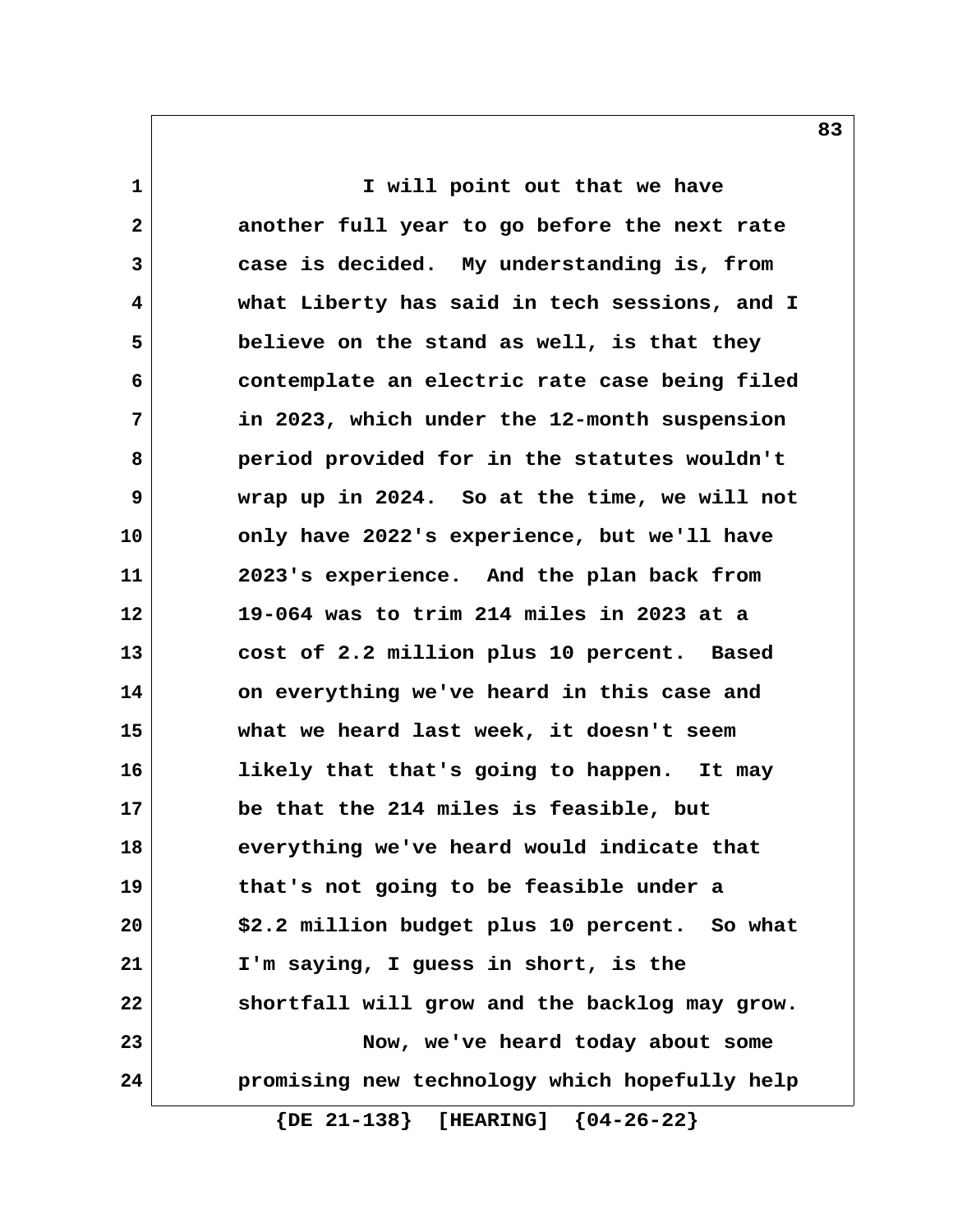1 address that backlog. But apparently the  **2 cost of that technology is still unknown, and 3 that's to be worked out between the Company 4 and the contractors in the coming weeks. 5 So all of this is by way of a 6 caution as to what we at the Department of 7 Energy suggest the Department not do in this 8 case, which is not to signal any sort of 9 preapproval or prejudge the proposal that we 10 understand Liberty will be making in its next 11 rate case. 12 Having said all that, I'll just 13 repeat by saying the 156 miles proposed at 14 the cost of \$3.1 million seems a reasonable 15 course of action for Liberty to take in 2022. 16 Thank you. That completes my statement. 17 CHAIRMAN GOLDNER: Thank you, Mr. 18 Dexter. 19 Move to Liberty and Mr. Sheehan. 20 MR. SHEEHAN: Thank you. Picking 21 up where Mr. Dexter left off, absent any 22 other action from the Commission between now 23 and the rate case, it is correct that we will 24 likely propose a five-year trim cycle in that**

 **{DE 21-138} [HEARING] {04-26-22}**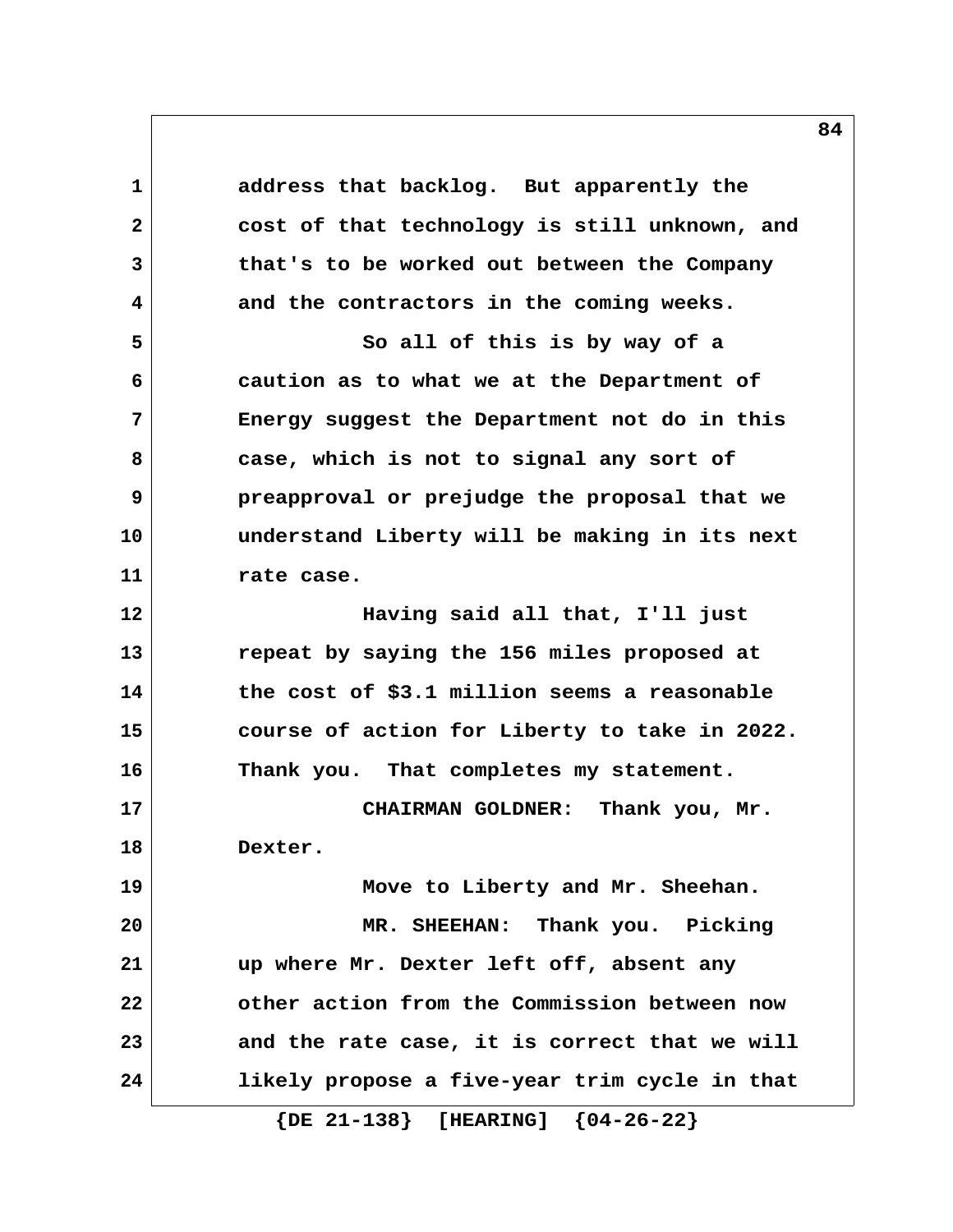**1 rate case. I don't know numbers. No one on 2 the stand knows what the actual numbers will 3 be. But we can assume it's going to be in 4 the neighborhood of \$3 million a year for 5 that program. And that will be the proposal, 6 something like that, that we'll ask the 7 Commission to approve going forward. We are 8 not asking for a rate change here. We've 9 said that several times. It's not noticed, 10 et cetera. 11 As to the so-called "backlog," so 12 we get to the rate case and we propose that 13 five-year plan going forward and we have 14 X-amount of work that wasn't done under the 15 four-year-cycle as you've heard and it will 16 cost Y dollars to do that. I hear the 17 Department of Energy saying don't issue any 18 rulings on whether that's recoverable or not 19 now. And I agree with that. That's not what 20 we're here to talk about. I will say, 21 though, that that backlog, what you will be 22 asked to look at is the reasonableness of our 23 actions when faced with the various problems 24 that created that backlog. And it will be a**

 **{DE 21-138} [HEARING] {04-26-22}**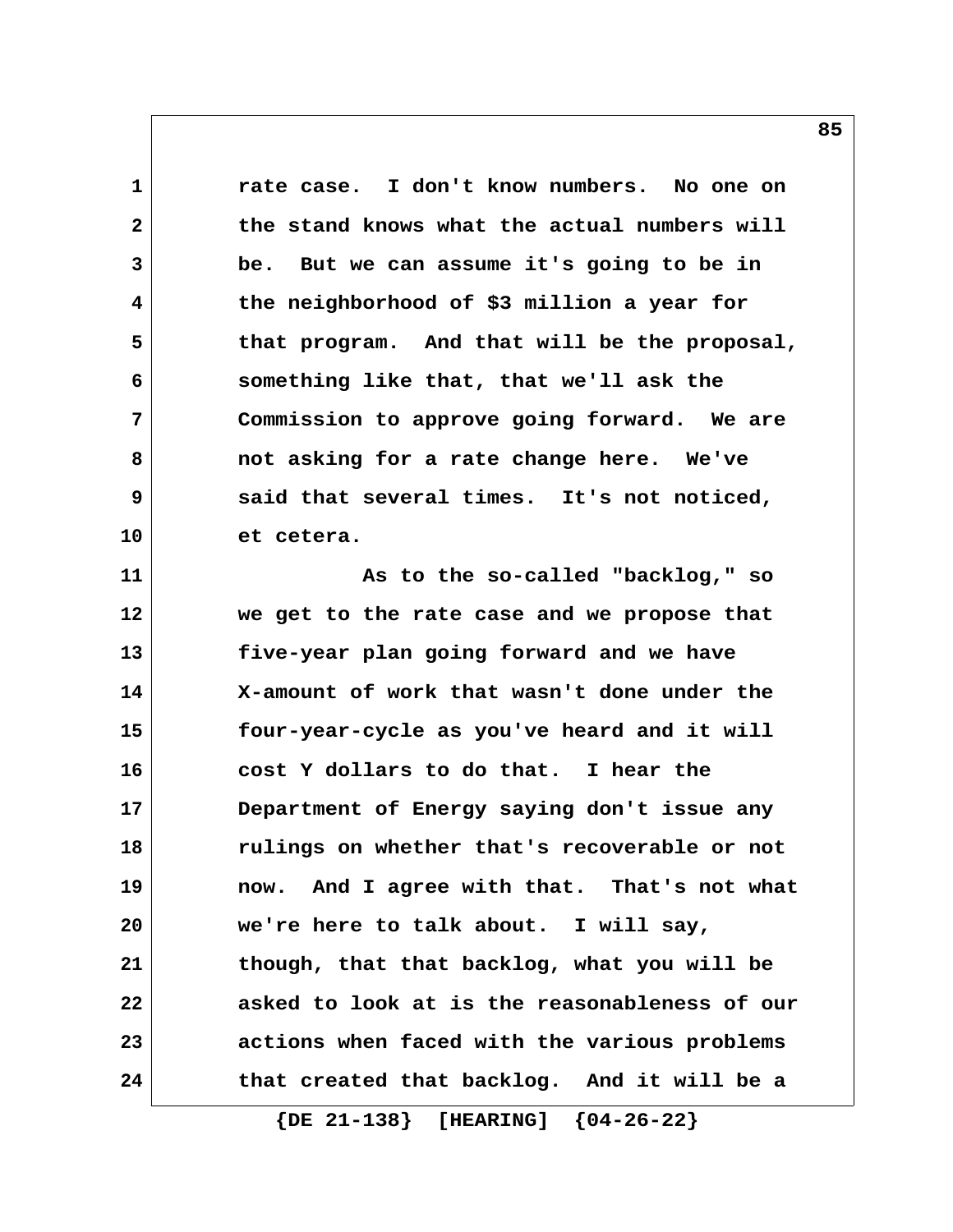**1 classic prudence review: Did we act 2 prudently in entering into an agreement with 3 Clearway under the circumstances? Their bid 4 matched the five-year plan. They had done 5 work for us satisfactorily, good work for us 6 prior, et cetera, et cetera. Did we act 7 prudently when they fell short by hiring the 8 replacement crews, et cetera? We will pursue 9 Clearway. Whatever dollars comes out of that 10 will come back to customers. We'll offset 11 some of that backlog. Timing is an issue.** 12 But that's certainly our intent. Time will **13 tell whether there are dollars there to be 14 had and whether or not we can obtain them. 15 But we are off and running on that process. 16 But Mr. Dexter was correct, that 17 this docket followed a different course in 18 the past, and partly because the old 19 Settlement Agreement required us to file the 20 plan with Commission Staff. But they don't 21 exist, and we didn't know if filing with DOE 22 Staff would comply with the Settlement. So 23 we opted to file it here. It has the added 24 benefit, as Mr. Dexter said, to get you folks**

 **{DE 21-138} [HEARING] {04-26-22}**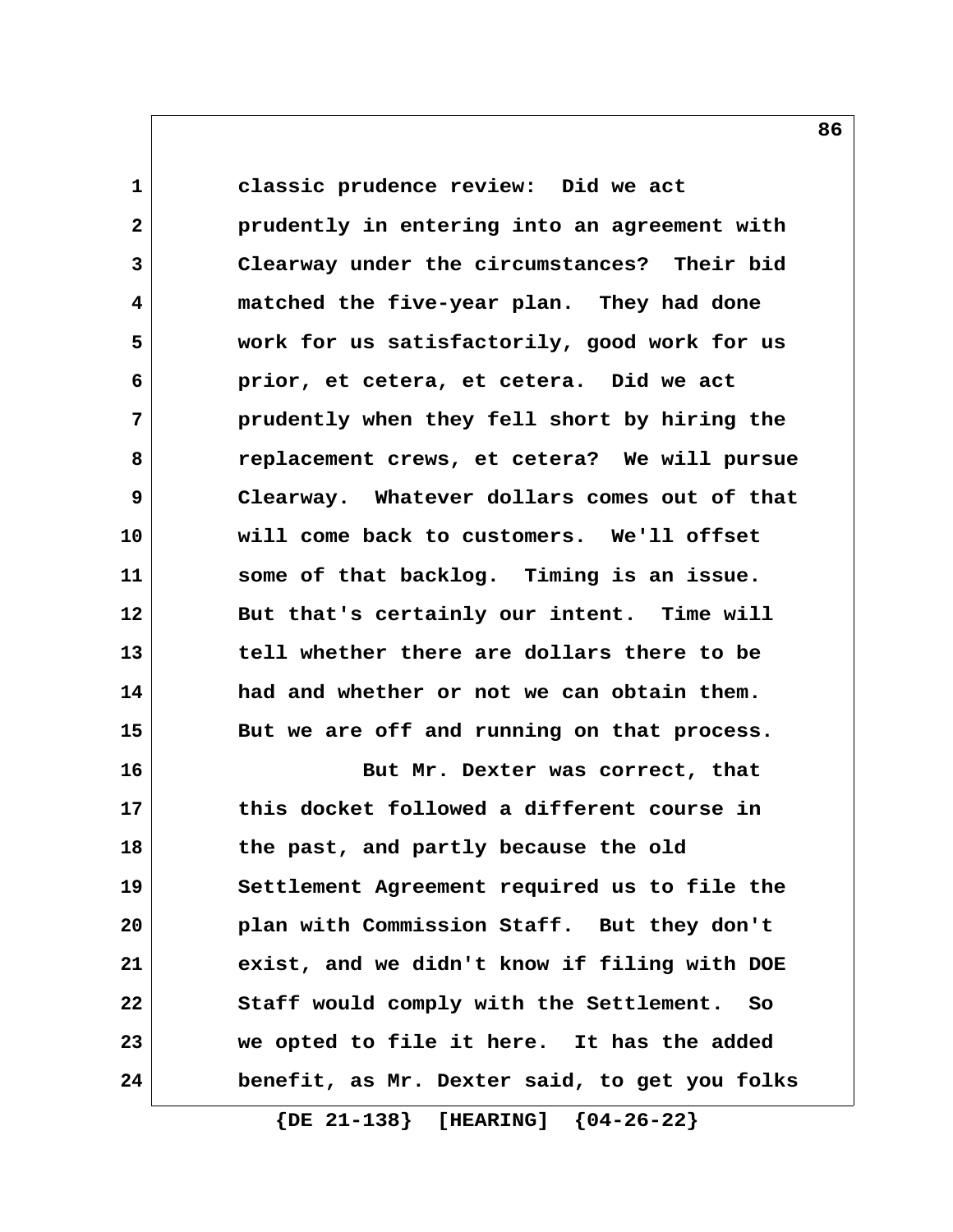**1 up to speed on what's going on. So when the 2 rate case rolls around, if there's no other 3 action by the Commission, you'll have the 4 background that you've been provided through** 5 this proceeding.  **6 But the ask in this docket is to**

 **7 get a nod from the Commission that the plan 8 and the budget that we have proposed is 9 reasonable, and without prejudging what is 10 the right course from 2024 forward. But 11 we're not asking for that.**

**12 So we do ask that the Commission 13 issue an order approving the plan as filed, 14 with the budget as filed. And should the 15 Commission be interested in visiting -- 16 revisiting the five-year cycle issue between 17 now and the rate case, we'd be happy to 18 accommodate, whether that's a follow-up in 19 this docket. The Company may consider a 20 separate filing to address that issue before 21 the rate case. We'll be interested to know, 22 you know -- I think that may help things. 23 Again, not a rate change, but a nod to that 24 being the right course to go sooner rather**

 **{DE 21-138} [HEARING] {04-26-22}**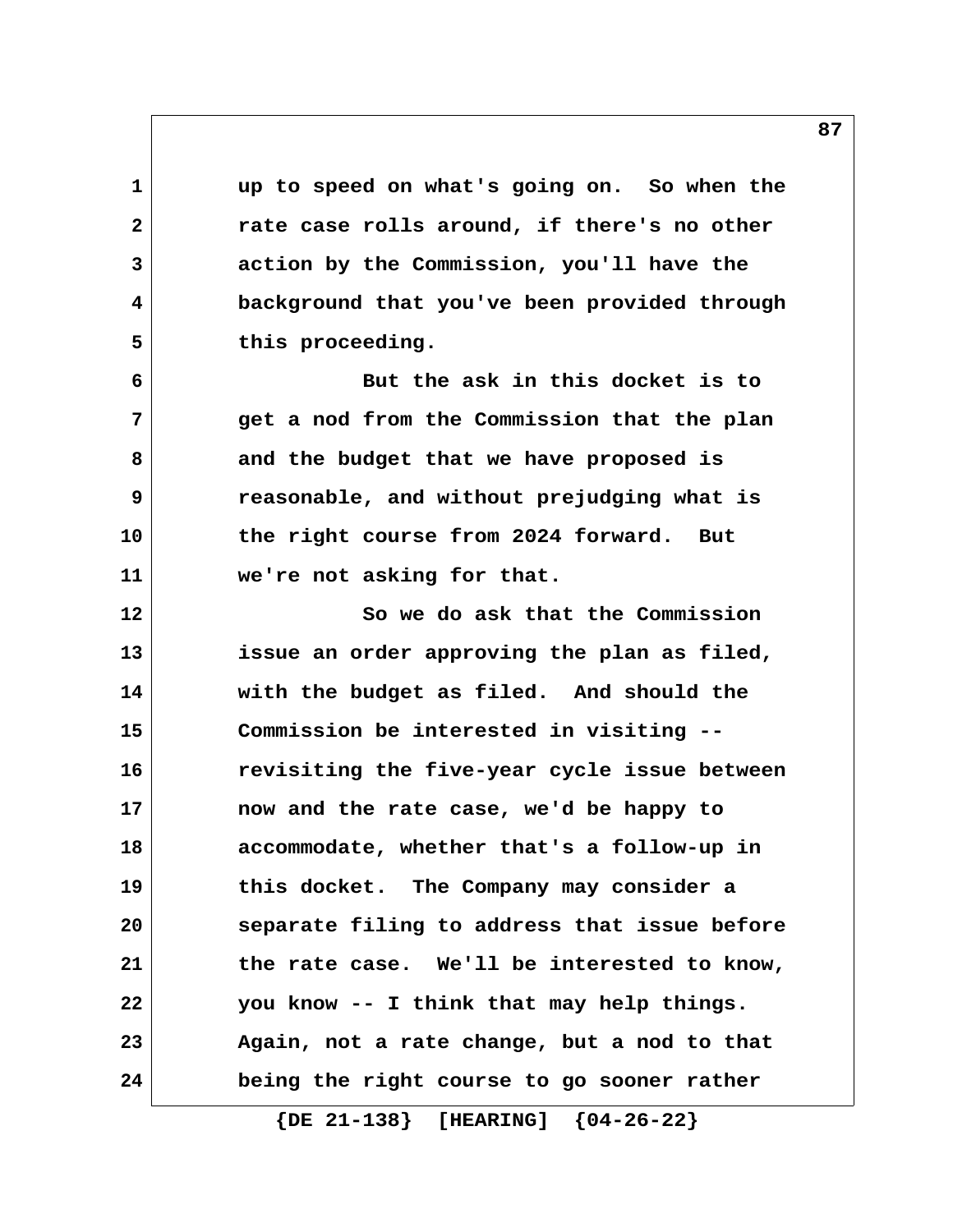1 than later, rather than having these  **2 conversations about why we can't quite get to 3 the 230 miles. 4 With that, I'll stop. And I 5 appreciate your time and your questions this 6 morning. 7 CHAIRMAN GOLDNER: Okay. Well, 8 I'll thank everyone, and we'll take the 9 matter under advisement and issue an order. 10 We are adjourned. Thank you. 11 (Hearing concluded at 10:49 a.m.) 12 13 14 15 16 17 18 19 20 21 22 23 24 {DE 21-138} [HEARING] {04-26-22}**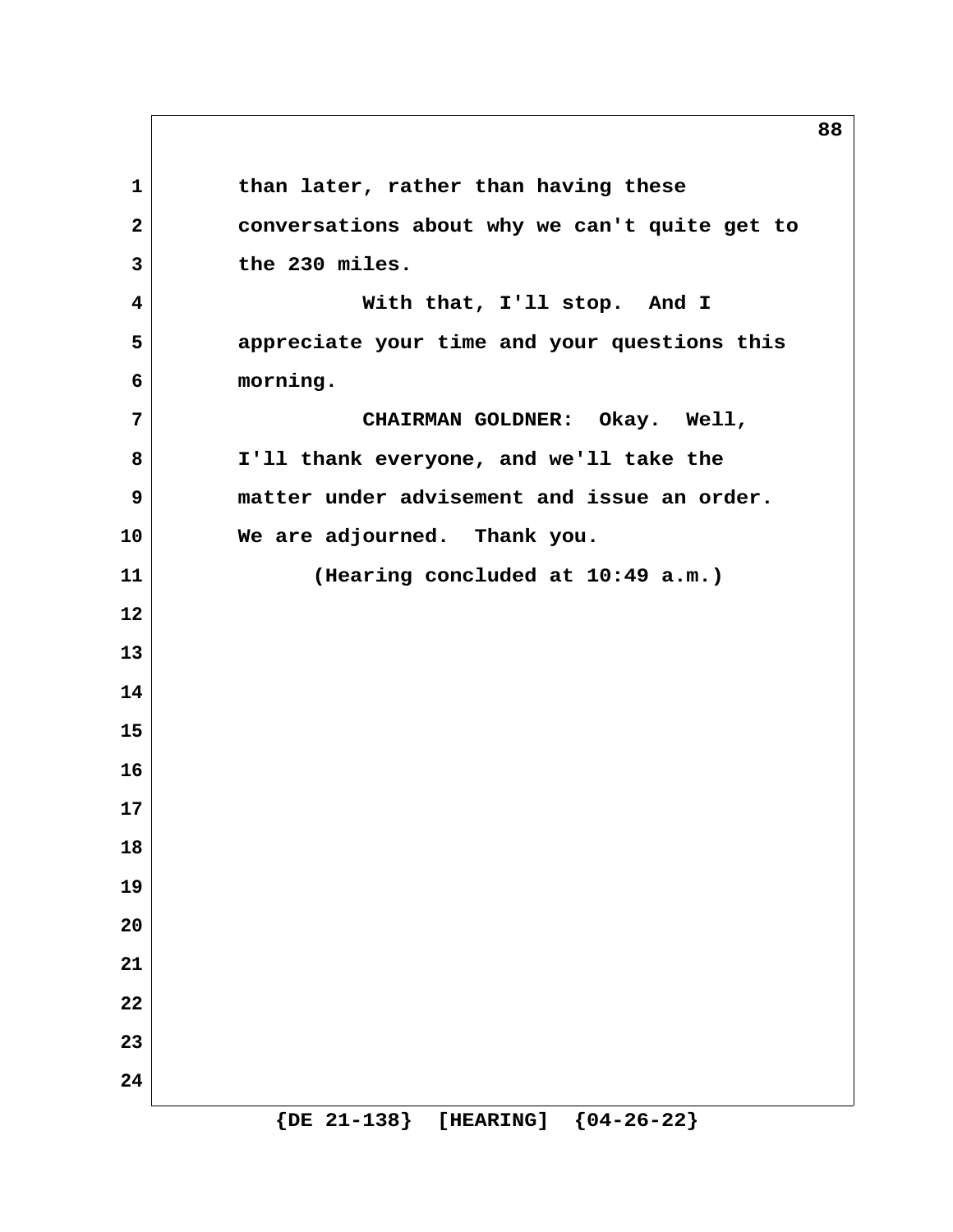**1 C E R T I F I C A T E**

 **2 I, Susan J. Robidas, a Licensed 3 Shorthand Court Reporter and Notary Public 4 of the State of New Hampshire, do hereby 5 certify that the foregoing is a true and 6 accurate transcript of my stenographic 7 notes of these proceedings taken at the 8 place and on the date hereinbefore set 9 forth, to the best of my skill and ability 10 under the conditions present at the time. 11 I further certify that I am neither 12 attorney or counsel for, nor related to or 13 employed by any of the parties to the 14 action; and further, that I am not a 15 relative or employee of any attorney or 16 counsel employed in this case, nor am I 17 financially interested in this action. 18 (ORIGINAL CERTIFICATION FILED WITH 19 PUBLIC UTILITIES COMMISSION) 20 \_\_\_\_\_\_\_\_\_\_\_\_\_\_\_\_\_\_\_\_\_\_\_\_\_\_\_\_\_\_\_\_\_\_\_\_\_\_\_\_\_\_\_\_\_\_\_\_\_\_** 21 Susan J. Robidas, LCR/RPR  **Licensed Shorthand Court Reporter 22 Registered Professional Reporter N.H. LCR No. 44 (RSA 310-A:173) 23 24**

 **{DE 21-138} [HEARING] {04-26-22}**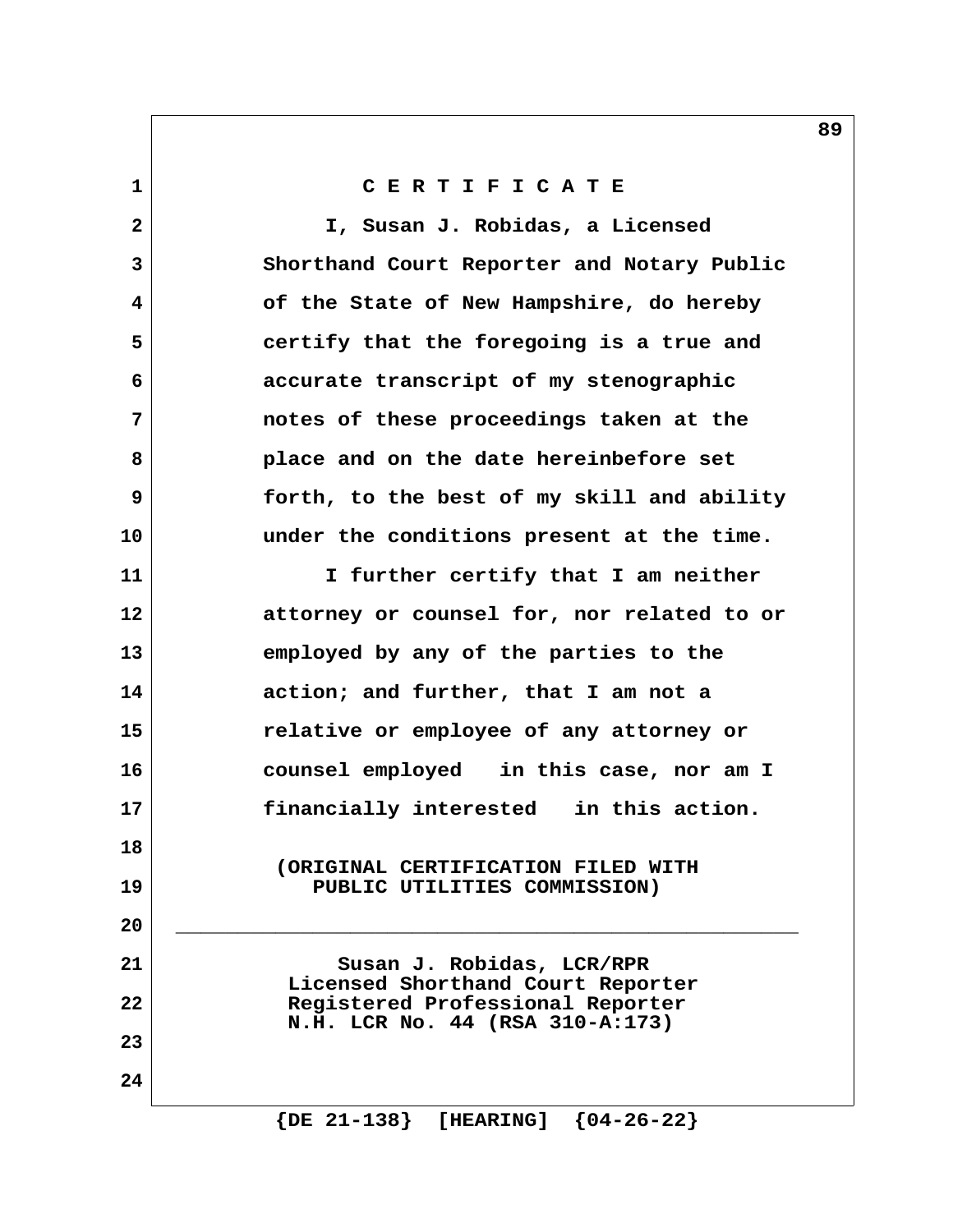|                     | 87:18                   | 9:12                     | 8:17,18;38:7                  | arrived $(1)$                          |
|---------------------|-------------------------|--------------------------|-------------------------------|----------------------------------------|
|                     | accomplish (2)          | advantage $(1)$          | anticipated (4)               | 23:5                                   |
| \$                  | 27:23:31:22             | 74:24                    | 26:22:27:2:43:11,             | aside(1)                               |
|                     |                         |                          |                               |                                        |
| \$1.9(1)            | accomplished (2)        | advisement (1)           | 13                            | 73:18                                  |
| 25:17               | 41:10:45:3              | 88:9                     | apologies (1)                 | Asplundh (31)                          |
| \$2,420,000 (1)     | according(1)            | advocate (1)             | 35:16                         | 20:9, 10, 12, 24;                      |
| 63:2                | 7:21                    | 79:24                    | apparently $(1)$              | 21:5;27:6;36:3;                        |
| \$2.2(4)            | accrued(1)              | Affairs (1)              | 84:1                          | 45:14,17,22,23,24;                     |
| 5:2;62:9,21;83:20   | 40:8                    | 10:15                    | appearances $(1)$             | 46:13;47:20;57:4,9;                    |
|                     | accurate(1)             | again (11)               | 4:8                           | 69:10,13,15;70:23;                     |
| \$2.42(3)           | 20:4                    | 30:1;32:13;34:15,        | Appearing (1)                 | 72:2,6;75:11,15;76:8,                  |
| 38:9;62:17,21       | achievable (3)          |                          | 4:17                          |                                        |
| \$3(5)              |                         | 19;38:12;42:2,19;        |                               | 11, 13, 19; 77: 1, 7, 11               |
| 37:18;65:20;66:12;  | 30:18;31:11;81:19       | 43:7:44:7:53:9:87:23     | appears $(3)$                 | Asplundh's (3)                         |
| 75:19;85:4          | across(1)               | ago(2)                   | 6:1;22:1;45:19                | 57:17;70:7;72:16                       |
| \$3,069,000(1)      | 50:15                   | 53:21;80:14              | Appendix (11)                 | assert $(1)$                           |
| 22:6                | act(2)                  | agree $(7)$              | 21:19;24:11;30:1;             | 7:11                                   |
| \$3,069,639 (1)     | 86:1,6                  | 43:20;44:13;48:5;        | 34:19,20;35:7;38:23;          | assertion $(1)$                        |
|                     | action(3)               | 59:2;61:2,5;85:19        | 39:4;42:9;44:4;54:2           | 7:10                                   |
| 65:14               | 84:15,22;87:3           | agreed $(1)$             | apples-to-apples $(1)$        | assist $(3)$                           |
| \$3.1(2)            |                         | 62:2                     | 47:8                          | 55:8,10,13                             |
| 81:15:84:14         | actions(1)              |                          |                               |                                        |
| \$360,000(1)        | 85:23                   | Agreement (7)            | apply $(2)$                   | associated (4)                         |
| 44:16               | actively(1)             | 5:1;16:8;26:2;           | 44:18:45:2                    | 27:6;49:8;69:14;                       |
| \$5.4(1)            | 29:17                   | 61:21;62:2;86:2,19       | appreciate (1)                | 73:4                                   |
| 38:22               | activities (2)          | ahead $(2)$              | 88:5                          | assume $(1)$                           |
|                     | 51:21,21                | 6:22;45:6                | approach $(1)$                | 85:3                                   |
| \$5.471(1)          | actual(6)               | align $(1)$              | 58:8                          | attacher(1)                            |
| 30:5                |                         | 45:4                     |                               | 64:12                                  |
| \$549,000(3)        | 41:1;43:21;44:3,        |                          | appropriate $(5)$             |                                        |
| 37:4,16;38:9        | 11,18;85:2              | allocated (1)            | 64:10;75:1;80:15,             | attachers (2)                          |
| \$700,000(1)        | $\text{actually } (9)$  | 57:11                    | 17;82:3                       | 64:3,21                                |
| 12:19               | 33:8;38:20;39:8;        | allocation (3)           | approval (1)                  | Attachment (2)                         |
|                     | 45:23;52:21;54:7;       | 28:5;35:8;79:8           | 21:21                         | 5:22,23                                |
|                     |                         |                          |                               |                                        |
|                     |                         |                          |                               |                                        |
|                     | 71:23;72:10;80:12       | allocations (1)          | approve $(4)$                 | attentionpt(1)                         |
|                     | add(7)                  | 27:20                    | 12:8;82:7,8;85:7              | 30:13                                  |
| $[$ Court $(1)$     | 6:11;34:4;40:4;         | allotment (1)            | approved $(3)$                | attendant (1)                          |
| 66:21               | 46:23;59:4;64:1;65:5    | 36:21                    | 26:3,7;61:21                  | 36:20                                  |
| [not] $(1)$         | added $(2)$             | allow $(5)$              | approving $(1)$               | attention (2)                          |
| 11:23               | 23:21;86:23             | 17:13;42:5,7;            | 87:13                         | 11:19;15:11                            |
|                     | addition (4)            | 64:10,22                 | approximate (2)               | Attorney (3)                           |
| $[sic]$ (2)         | 20:6,19;24:8;55:19      | allowed (1)              | 57:24;66:23                   | 6:16;30:24;63:21                       |
| 48:23,24            | additional (11)         | 66:6                     |                               |                                        |
|                     |                         |                          | approximately (12)            | authority $(1)$                        |
| $\mathbf A$         | 5:3;17:18;18:2;         | allows (2)               | $\left[12:18,19;17:15\right]$ | 37:6                                   |
|                     | 21:9,12;36:8;43:2;      | 31:23;34:15              | 19:22;23:24;36:2,14,          | available (10)                         |
| ability $(1)$       | 46:23;57:5;73:24;       | Almost $(1)$             | 17;37:18;49:10;56:3;          | 13:20;14:2;17:4;                       |
| 29:13               | 74:6                    | 33:3                     | 58:12                         | 27:16,17;32:7;36:14;                   |
|                     | <b>Additionally (1)</b> | alone $(2)$              | April (1)                     | 45:17;75:2;77:2                        |
| able $(9)$          | 34:6                    | 20:10,12                 | 14:16                         | avenues $(1)$                          |
| 21:10;26:10;31:2;   | address $(4)$           | along $(1)$              | arborist(1)                   | 63:18                                  |
| 36:12;57:5,19;69:8, | 55:24;64:13;84:1;       | 27:7                     | 29:5                          | average $(3)$                          |
| 20;76:8             |                         |                          |                               |                                        |
| above $(1)$         | 87:20                   | although $(2)$           | Arborists (1)                 | 48:22,24;58:13                         |
| 54:8                | addressed (2)           | 17:20;77:8               | 29:2                          | averages(1)                            |
| absent $(1)$        | 7:19;55:15              | amount(10)               | area(7)                       | 50:18                                  |
| 84:21               | addresses (1)           | 17:18;31:24;44:6;        | 35:5;54:11,23;                | awesome (1)                            |
| absolute $(1)$      | 56:1                    | 49:7;57:13,23;62:16;     | 55:4;56:1,3;68:16             | 67:4                                   |
|                     | adjourned (1)           | 63:3;65:16;73:23         | areas(1)                      |                                        |
| 46:24               | 88:10                   | amounts $(2)$            | 69:5                          | B                                      |
| Absolutely (1)      | adjust(1)               | 56:5;57:22               | area(1)                       |                                        |
| 32:12               | 27:17                   |                          | 81:3                          |                                        |
| accelerate (1)      |                         | analysis $(1)$           |                               | back (26)                              |
| 69:20               | adjusted $(1)$          | 34:24                    | arm(2)                        | 7:5;9:19;13:11;                        |
| accepting(1)        | 27:20                   | annual $(1)$             | 33:3;34:2                     | 21:17;22:5;27:5,9;                     |
| 6:3                 | adopt $(4)$             | 62:17                    | around (3)                    | 34:19;42:2;53:9,15,                    |
| access(2)           | 10:5;11:3;12:3;         | answered (1)             | 53:24;69:15;87:2              | 18;54:1;56:7;60:5,7;                   |
| 32:16;45:22         | 15:14<br>adoption $(1)$ | 43:7<br>anticipate $(3)$ | arrive(1)<br>58:18            | 61:20;63:13;66:13;<br>74:1;77:7;78:24; |

**accommodate (1)**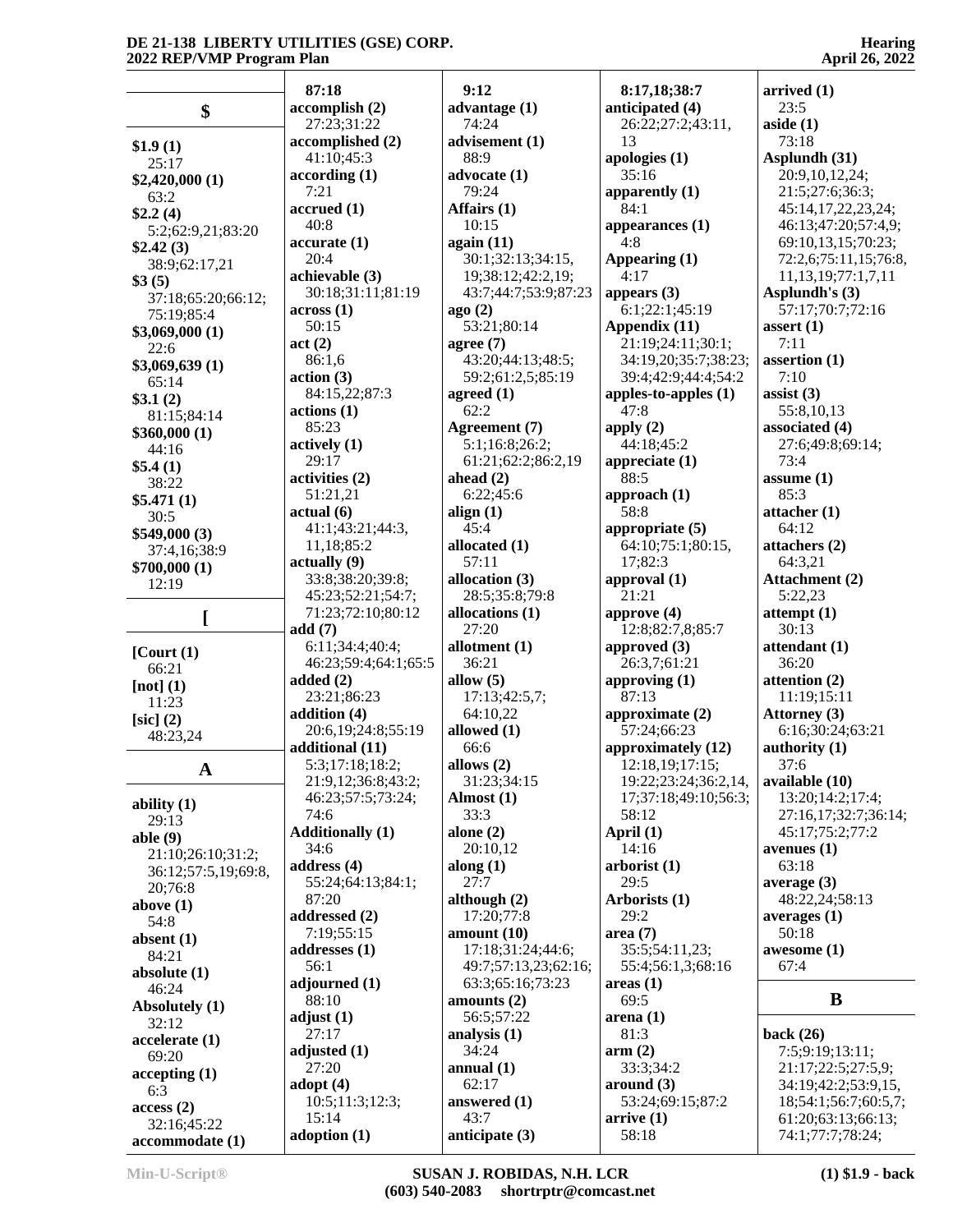| 79:16;80:8;83:11;                      | 86:24                              | 83:20;87:8,14                           | 51:12;62:7,11;67:18;                  | 59:6                                   |
|----------------------------------------|------------------------------------|-----------------------------------------|---------------------------------------|----------------------------------------|
| 86:10                                  | best $(3)$                         | budgeted (1)                            | 78:24;79:6,9,16,17;                   | chime $(2)$                            |
| background (2)                         | 18:16;67:18;76:4                   | 22:12                                   | 80:4,13,21;81:10;                     | 55:19;63:23                            |
| 25:15;87:4                             | better $(4)$                       | builds $(1)$                            | 82:13,16,19,21,24;                    | chimes $(1)$                           |
| backlog (7)                            | 51:10;52:8,22;                     | 12:9                                    | 83:3,6,14;84:8,11,23;                 | 64:2                                   |
| 82:20;83:22;84:1;                      | 76:17                              | business (4)                            | 85:1,12;87:2,17,21                    | Chris $(2)$                            |
| 85:11,21,24;86:11                      | beyond $(2)$                       | 36:7,10,14;75:7                         | cases $(1)$                           | 69:6;70:22                             |
| backlogged (1)                         | 62:20;72:18                        |                                         | 65:18                                 | <b>CHRISTOPHER (2)</b>                 |
| 82:16                                  | bid(7)                             | $\mathbf C$                             | $\text{catch} (4)$                    | 9:5;14:9                               |
| balance (3)                            | 19:23;26:7,11;                     |                                         | 38:24;39:11;61:3;                     | circuit (3)                            |
| 13:6;31:10,10                          | 28:2,4;72:1;86:3                   | cab(2)                                  | 67:15                                 | 40:9;54:19;56:4                        |
| Balise (1)                             | bidders $(2)$                      | 33:5;34:1                               | categories (2)                        | circuits (6)                           |
| 4:19                                   | 27:7;28:7                          | cable(1)                                | 44:4:50:3                             | 19:21,23;40:1,2,5;                     |
| ballpark $(1)$<br>57:16                | bidding $(3)$<br>13:17;20:1;46:15  | 51:22                                   | cause $(4)$<br>42:21;47:1;52:2,4      | 54:4<br>circumstances (4)              |
| bandwidth (3)                          | bids(3)                            | calculated (1)<br>39:23                 | caution $(1)$                         | 21:4;80:22;81:20;                      |
| 31:16,17;81:24                         | 13:7,10;20:4                       | calculation (1)                         | 84:6                                  | 86:3                                   |
| bare(1)                                | big(1)                             | 58:20                                   | cautioned (1)                         | cited(1)                               |
| 52:1                                   | 70:7                               | calendar $(3)$                          | 9:6                                   | 28:19                                  |
| bars(1)                                | bit(8)                             | 38:21;39:15;60:10                       | certain $(2)$                         | clarifications (1)                     |
| 50:16                                  | 25:15:33:20:53:24;                 | call $(3)$                              | 16:23;68:24                           | 9:10                                   |
| base $(3)$                             | 60:23;63:14;65:4;                  | 24:10;53:21;72:24                       | certainly (1)                         | classic $(1)$                          |
| 62:1,6,9                               | 78:23;80:13                        | calls $(3)$                             | 86:12                                 | 86:1                                   |
| based $(12)$                           | blessing $(2)$                     | 16:22;20:15;21:22                       | cetera $(4)$                          | clean-up $(1)$                         |
| 12:21;13:1,15;                         | 71:8,9                             | came $(5)$                              | 85:10;86:6,6,8                        | 68:23                                  |
| 17:3;19:13;25:19;                      | $\text{bode}(1)$                   | 16:13;28:2,4;59:1;                      | chainsaw $(1)$                        | clear $(2)$                            |
| 43:4,6;50:2;56:24;                     | 81:3                               | 79:17                                   | 34:17                                 | 58:17;73:7                             |
| 58:7;83:13                             | both $(4)$                         | can (41)                                | <b>CHAIRMAN (32)</b>                  | cleared $(1)$                          |
| basically $(1)$                        | 13:23;41:1;51:7;                   | 7:15,19;11:8;                           | 4:2,3,13,17,21;                       | 73:6                                   |
| 77:11                                  | 70:22                              | 12:15;16:18;18:22;                      | 5:10,17;6:12,19;                      | clearing $(1)$                         |
| basics $(1)$                           | bothering (1)                      | 19:19;23:9;27:24;                       | 7:22;8:6,12,24;9:8;                   | 44:1                                   |
| 21:17                                  | 63:14                              | 28:22;29:22;32:5;                       | 10:1;15:18;19:6,11;                   | Clearly $(2)$                          |
| Bates $(19)$                           | bottom $(1)$                       | 33:2,8;34:4,7;35:11;                    | 56:15;65:11;72:23;                    | 70:12;76:7                             |
| 11:20;21:18;30:2;<br>34:20;35:3;38:18; | 54:5<br>break $(3)$                | 43:18;46:11;49:22;                      | 73:2,3;74:3,8;77:16;                  | Clearway $(12)$                        |
| 39:16;42:3,24;44:5;                    | 16:20;39:21;46:21                  | 51:14;55:19;58:18,<br>19;61:7;63:17,20; | 78:5,9,15,22;84:17;<br>88:7           | 26:15,22;28:3,13;<br>36:2;40:11;72:22; |
| 45:15;47:9;48:3;                       | breakdown (1)                      | 64:17,23;65:5;67:11;                    | challenged (1)                        | 73:5,13;74:16;86:3,9                   |
| 54:12,14;58:15;60:6,                   | 34:23                              | 68:12;72:15;74:11;                      | 36:5                                  | Clerical (1)                           |
| 17,20                                  | Bridge (4)                         | 75:2;76:2;77:12,19;                     | chance $(2)$                          | 42:12                                  |
| $\mathbf{bear}\left(1\right)$          | 54:9,10,18;56:1                    | 78:19;85:3;86:14                        | 6:14;78:7                             | close $(1)$                            |
| 60:8                                   | brief(1)                           | canopy (1)                              | change (2)                            | 44:11                                  |
| became $(1)$                           | 32:18                              | 32:24                                   | 85:8;87:23                            | closer $(2)$                           |
| 14:15                                  | briefly $(3)$                      | capable $(1)$                           | changed $(2)$                         | 32:3;57:3                              |
| began $(1)$                            | 12:6, 16: 32: 5                    | 34:9                                    | 21:4;62:6                             | closing $(1)$                          |
| 15:19                                  | bring $(2)$                        | capital (7)                             | changes $(4)$                         | 5:16                                   |
| Begin $(1)$                            | 11:18;15:11                        | 51:21;52:6;67:22;                       | 10:23;11:17;64:20;                    | closings $(1)$                         |
| 10:8                                   | bringing $(1)$                     | 68:4,9,18;70:2                          | 81:3                                  | 78:19                                  |
| beginning $(6)$                        | 72:7                               | caption $(1)$                           | charge (2)                            | Coast $(1)$                            |
| 4:8;18:9,21;56:17;                     | brings $(2)$                       | 79:1                                    | 73:9;75:12                            | 11:24                                  |
| 57:6;78:19                             | 71:7;80:11                         | captured $(1)$                          | charged $(2)$                         | coincidental (1)                       |
| behalf $(1)$                           | brush $(2)$                        | 63:5                                    | 73:8;76:12                            | 37:22                                  |
| 4:17                                   | 34:9,9                             | career (1)                              | <b>Charlestown/Bellows (1)</b>        | collected $(2)$                        |
| behind $(1)$                           | bucket (8)                         | 14:18                                   | 54:10                                 | 38:2,8                                 |
| 33:24                                  | 32:23;33:5,13,23;                  | carefully $(1)$                         | chart(8)                              | collection (1)                         |
| believes (2)<br>81:9;82:5              | 47:18;68:24;69:2,3                 | 58:1<br>carry-forward (1)               | 49:16,17,21,22;<br>50:16;52:16;53:17, | 38:10<br>color(1)                      |
| belt $(1)$                             | budget $(32)$<br>4:23;5:14;12:8,9; | 5:4                                     | 19                                    | 49:23                                  |
| 69:4                                   | 16:22;17:3;22:9,10;                | case $(48)$                             | Chattopadhyay (7)                     | column (4)                             |
| Bench $(1)$                            | 25:2,4,5,12,14;26:11,              | 7:9,17;16:9;19:1;                       | 4:4;56:18,20;65:3;                    | 22:1;30:3;34:21;                       |
| 16:13                                  | 12;27:9,12;28:5;                   | 22:21;24:19,21;25:1,                    | 74:5,7;79:10                          | 39:15                                  |
| bending $(1)$                          | 30:19;35:1,6,22;                   | 10,21;28:2,17,19;                       | Chattopadhyay's (1)                   | comfortable (1)                        |
| 34:17                                  | 36:9;37:24;63:13;                  | 30:9;35:7;43:19;                        | 67:21                                 | 13:4                                   |
| benefit $(1)$                          | 75:19;79:2,7;82:8;                 | 44:8;45:12;48:2;                        | check $(1)$                           | coming $(5)$                           |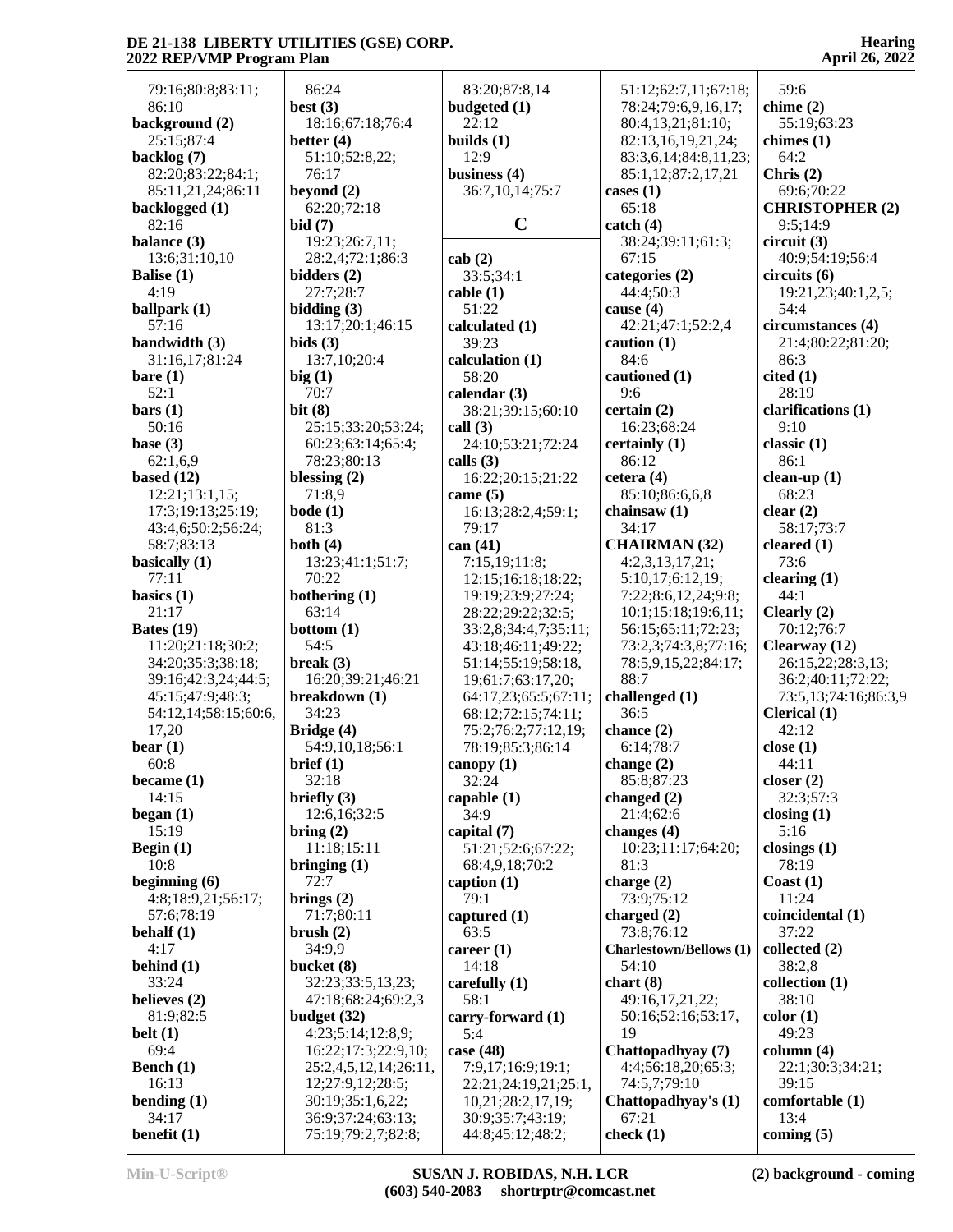13:11;43:13;56:8; 72:17;84:4 **comment (6)** 6:20;49:18;61:1; 69:6;71:6;77:23 **commercial (4)** 36:11;72:5,9,18 **Commission (14)** 7:15;12:7;16:22; 21:21;80:12,18;82:6; 84:22;85:7;86:20; 87:3,7,12,15 **Commissioner (10)** 4:4;56:16,17,20; 65:2,3;67:21;74:5,7; 79:10 **Commissioners (6)** 4:11;8:13,18;9:23; 56:19;79:11 **Commission's (2)** 11:19;15:11 **commitment (2)** 70:8;72:16 **common (1)** 64:20 **community (1)** 29:6 **companies (1)** 43:13 **Company (39)** 10:10,16;11:11; 12:16;13:15,21; 14:21;15:20;16:14, 19;34:24;35:24; 36:12;37:5;42:5,8; 43:1;48:9,11;61:9; 62:15;63:18,19;64:6; 65:13,19;66:6;68:17; 79:13,18;80:1,16,18; 81:10,13,17;82:11; 84:3;87:19 **Company's (10)** 16:1;18:23;30:17; 37:12,15,17;49:13; 55:1;65:16;80:23 **compare (2)** 52:24;60:15 **compared (2)** 32:7;67:12 **compares (3)** 32:20;49:19;53:19 **compelling (1)** 82:19 **competition (1)** 29:23 **complete (4)** 42:5,8;43:14,17 **completed (6)** 12:18;25:23;26:10; 38:6;40:15;58:24 **completely (1)** 29:21 **completes (2)**

 56:13;84:16 **completing (1)** 12:13 **comply (2)** 52:24;86:22 **comprehensive (2)** 55:24;82:13 **comprehensively (1)** 56:8 **concern (2)** 29:6,13 **concerning (2)** 45:14;79:14 **concerns (1)** 69:15 **concluded (1)** 88:11 **concur (1)** 73:1 **conditioned (1)** 75:23 **conditions (3)** 30:20;67:16;72:6 **conductor (1)** 52:1 **Confidential (6)** 5:22,23;7:1,7,18;  $21.1$ **confidentiality (3)** 7:8,11;78:14 **confirm (3)** 7:13;21:20;62:12 **confused (1)** 60:2 **confusing (1)** 60:24 **consider (2)** 12:22;87:19 **considered (3)** 16:14;62:22;68:10 **consistent (2)** 17:21;56:2 **consists (1)** 40:17 **Consolidated (4)** 25:18,23;63:15; 81:6 **Consolidation (1)** 28:10 **constraints (8)** 25:2,3,5,6,12,14; 26:12;27:9 **consumer (1)** 79:23 **contacting (1)** 76:10 **contemplate (1)** 83:6 **contemplated (6)** 24:20;25:10;28:18; 30:8;34:22;81:24 **contested (1)** 7:15

**context (1)** 35:21 **continue (5)** 16:10;38:23;62:6; 69:24;79:13 **continued (1)** 52:6 **contract (10)** 20:3,23;21:1,7; 25:19;43:3;64:16,24; 74:16;77:7 **contracted (1)** 75:5 **contractor (6)** 26:8,15;27:13,13; 61:11,13 **contractors (17)** 13:1,5;19:18,20, 24;20:1;26:19;29:19; 47:21;67:23;68:18; 75:1;76:10,17,21; 81:8;84:4 **contractors' (1)** 29:18 **Contracts (1)** 64:15 **contractual (2)** 69:12;70:8 **conventional (1)** 68:7 **conversation (5)** 15:23;21:8;71:13; 75:21;76:24 **conversations (6)** 9:16;13:15;70:22, 23;77:5;88:2 **Corp (1)** 4:12 **corrected (1)** 42:14 **correction (1)** 12:2 **corrections (2)** 11:17;15:10 **correctly (2)** 44:21;63:5 **correlation (1)** 51:19 **corridor (1)** 48:4 **cost (16)** 28:8,12;30:13; 38:22;44:4;55:1; 66:11;72:10,13; 81:15,23;82:20; 83:13;84:2,14;85:16 **cost-recovery (1)** 73:16 **costs (12)** 25:19;26:1,4;27:6, 8;28:1;34:23;61:16; 68:6;72:14;75:17; 81:7

**couple (6)** 20:2;22:15;33:8; 38:14,15;55:17 **course (8)** 6:8;7:9,20;81:21; 84:15;86:17;87:10, 24 **Court (1)** 9:7 **cover (3)** 8:9;23:22;82:11 **covered (5)** 22:24;41:11;47:24; 65:4;74:21 **covers (2)** 5:15;8:4 **created (1)** 85:24 **credits (1)** 28:11 **crew (4)** 33:12,13;46:16,23 **crews (14)** 17:12;45:16,22,24; 46:3,7,13,17,19;47:3, 4,15,17;86:8 **cross-examination (3)** 8:16;19:8,15 **current (1)** 30:20 **currently (3)** 16:1;46:14;72:5 **curve (1)** 70:20 **customer (5)** 38:1;49:2,10;52:2, 4 **customers (7)** 18:16,17;53:8; 56:5;65:22;66:1; 86:10 **cut (3)** 27:5;34:18;71:18 **cuts (2)** 33:10,18 **cutting (1)** 34:8 **cycle (16)** 16:2;19:1;20:16; 22:20;23:1;24:6,16, 22;27:3;36:3;38:24; 58:7,11;81:15;84:24; 87:16 **cycled (1)** 21:22 **D damages (1)** 69:14 **dashed (1)** 50:8 **data (4)**

**Hearing April 26, 2022**

 48:8;49:14;52:18, 20 **date (3)** 38:4;40:3,4 **day (3)** 75:17,18;76:19 **days (1)** 6:22 **DE (4)** 4:5;5:3;22:21; 25:16 **dead (2)** 55:14,16 **deal (1)** 70:7 **debacle (1)** 72:24 **decade (1)** 53:20 **decided (2)** 5:5;83:3 **decides (1)** 82:6 **decisions (1)** 26:17 **defer (1)** 37:6 **deferral (1)** 41:4 **deferred (18)** 37:16;39:1,11,17, 20;40:8,12,19;41:2, 16,21;42:22;43:1,21; 60:1,13;61:4;82:15 **definitely (1)** 71:12 **delta (1)** 66:7 **Department (16)** 4:14,18;6:18;8:11, 16;37:8;80:19;81:9, 16,21;82:4,18,22; 84:6,7;85:17 **Department's (1)** 56:14 **depend (1)** 67:16 **depending (1)** 46:8 **describe (8)** 10:9;14:7;19:19; 25:5;27:4;28:21; 32:5,13 **described (11)** 6:17;20:7,18; 26:13;30:20;34:9; 43:9,11;69:10;80:23; 81:20 **description (4)** 16:19;32:19;34:3; 78:23 **detail (3)** 25:13;80:23;81:21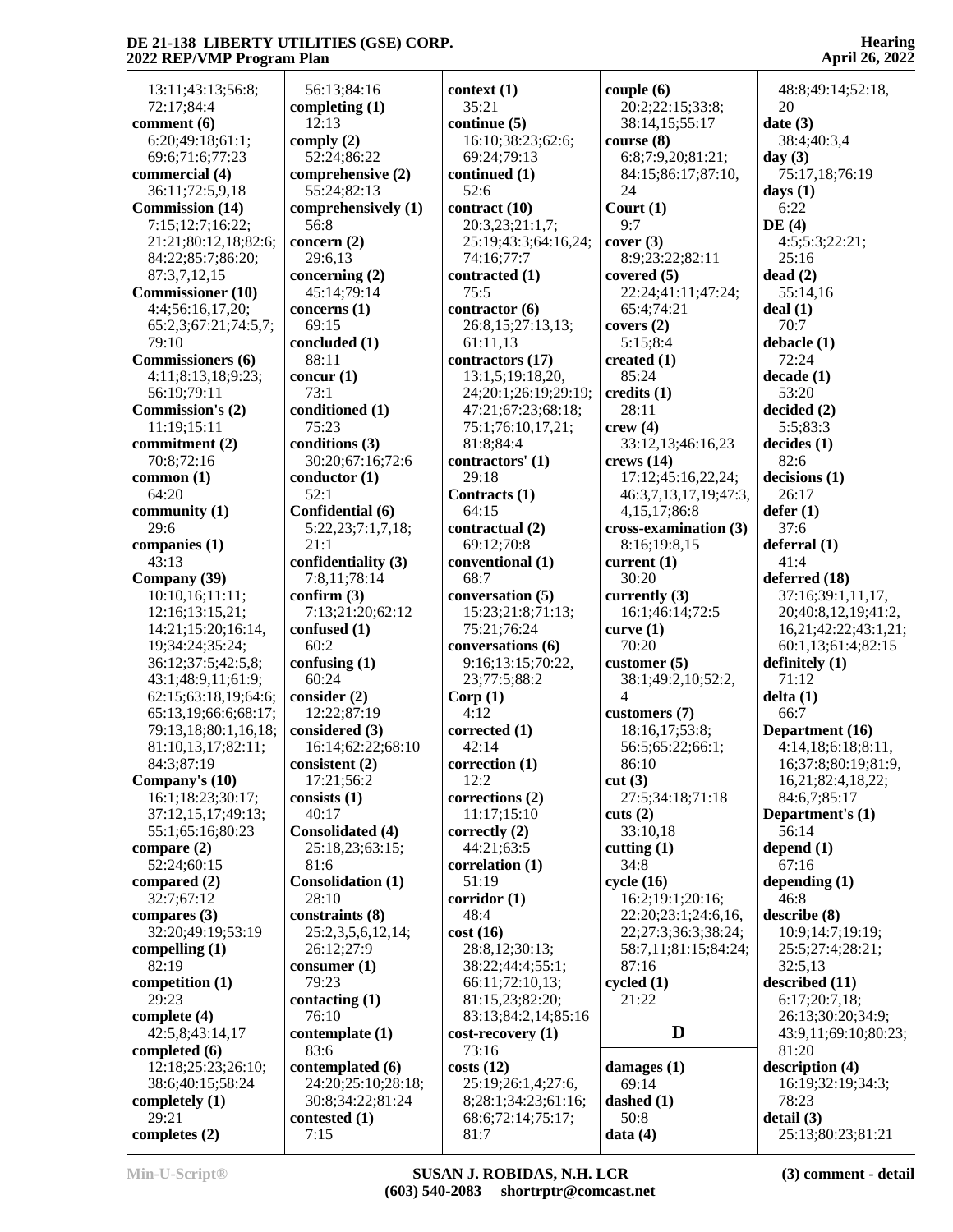| determining $(1)$                | 22:4;26:8;57:21;            | Eighty-four (2)        | 22:5                            | 77:24;83:10,11               |
|----------------------------------|-----------------------------|------------------------|---------------------------------|------------------------------|
| 31:21                            | 72:13                       | 41:13;59:18            | et(4)                           | experienced (1)              |
| developed (3)                    | dollars (8)                 | either $(5)$           | 85:10;86:6,6,8                  | 28:9                         |
| 66:10;81:1,2                     | 26:3;27:1,15;               | 18:22;22:9;30:19;      | even $(3)$                      | experiences (1)              |
| DEXTER (23)                      | 74:17;75:15;85:16;          | 46:13;80:24            | 31:1;53:6;57:16                 | 27:10                        |
| 4:16,18;5:11,12,                 | 86:9,13                     | Electric (6)           | events $(1)$                    | experiencing (2)             |
| 18;6:13,14;8:10;                 | done (18)                   | 4:12;10:18;14:10,      | 49:3                            | 29:2,5                       |
| 19:9, 10, 16: 35: 12;            | 18:8;20:9;21:11,            | 18,21;83:6             | eventually $(1)$                | expert $(2)$                 |
| 56:16;65:13;77:22;               | 13;32:20,23;33:12;          | elevate $(1)$          | 70:16                           | 32:9;63:22                   |
| 78:5,10,20,21;84:18,             | 40:14,23;45:2,6,11;         | 33:6                   | everybody (1)                   | explain $(5)$                |
| 21;86:16,24                      | 71:21;72:17;73:22,          | else $(5)$             | 64:19                           | 35:11;42:10;46:11;           |
| difference (6)                   | 24;85:14;86:4               | 5:6;8:8;23:17;         | everyone (2)                    | 51:15;58:18                  |
| 24:2,14;35:6,8;                  | double(2)                   | 57:8;65:2              | 4:3;88:8                        | explaining $(1)$             |
| 42:16;59:22                      | 17:17;67:10                 | $e$ -mail $(1)$        | everywhere (1)                  | 39:10                        |
| different $(5)$                  | down(9)                     | 77:10                  | 68:23                           | express $(1)$                |
| 31:21;44:24;50:3;                | 33:9,14;38:13;              | embarrass (1)          | <b>EXAMINATION (2)</b>          | 77:10                        |
| 72:21;86:17                      | 39:22;42:2;46:22;           | 42:20                  | 10:6;74:14                      | expressed (2)                |
| differently (1)                  | 51:8;53:12;72:8             | employed (2)           | example $(3)$                   | 69:15,23                     |
| 5:13                             | drafting $(3)$              | 10:15;14:15            | 50:7;55:15,17                   | extensively (1)              |
| difficulty $(2)$                 | 10:11,19;11:14              | encourage (1)          | exceed (2)                      | 74:21                        |
| 40:11:46:6                       | drive(3)                    | 79:11                  | 27:22;62:16                     | extent(1)                    |
| direct $(4)$                     | 29:7;33:9;53:13             | encouraging (1)        | <b>Excellent</b> (1)            | 76:8                         |
| 9:9;10:6;19:13;                  | Dudley (1)                  | 47:12                  | 42:18                           | extra(1)                     |
| 20:19                            | 4:19                        | end $(1)$              | exception (2)                   | 43:15                        |
| direction (2)                    | due $(3)$                   | 76:19                  | 6:23;29:4                       |                              |
| 51:13,14                         | 25:12;55:23;56:9            | ended $(2)$            | excess(1)                       | $\mathbf F$                  |
| directly $(1)$                   | duly $(1)$                  | 59:11;80:5             | 62:17                           |                              |
| 45:5                             | 9:6                         | ends $(1)$             | Exhibit (35)                    | faced $(1)$                  |
| director $(1)$                   | duration (8)                | 60:11                  | 5:24;8:3;10:12,20;              | 85:23                        |
| 14:9                             | 48:23;49:1;50:22;           | Energy $(11)$          | 11:15;15:7;20:7,14,             | fact $(5)$                   |
| discovery(3)                     | 51:4,9;52:9,21;53:7         | 4:15,18;8:17;37:8;     | 22;21:6,18;22:6;                | 30:17;37:8;63:15;            |
| 6:8;7:1,6                        | during $(4)$                | 80:19;81:21;82:4,18,   | 24:10;30:2;34:20;               | 75:23;79:7                   |
| discuss $(3)$                    | 6:8;7:8,19;25:20            | 22;84:7;85:17          | 35:3;44:4;45:15;                | factor $(1)$                 |
| 5:6;8:21;64:17                   | dutifully (1)               | engaging $(1)$         | 48:12,14;49:13,15,              | 28:19                        |
| discussed (6)                    | 79:18                       | 57:9                   | 16, 19; 50: 16; 52: 15,         | failure $(1)$                |
| 18:12;22:14;34:22;               |                             | England $(1)$          | 17;53:9,15,18;54:1,             | 53:11                        |
| 57:1;58:16;80:13                 | E                           | 11:24                  | 15;58:16;77:10,24               | failures $(1)$               |
| discussing $(1)$                 |                             | entered $(1)$          | Exhibits (7)                    | 52:12                        |
| 64:6                             | earlier (7)                 | 26:1                   | 5:19;8:9,14;78:1,4,             | fair $(12)$                  |
| discussion (6)                   | 24:15;30:17;43:10,          | entering $(1)$         | 11,17                           | 12:6;13:2;14:3;              |
| 5:4;15:19;43:5;                  | 21;67:14;71:14;             | 86:2                   | exist(1)                        | 16:1;17:5,19;30:7,11,        |
| 55:3;57:4;72:11                  | 73:20                       | entire $(3)$           | 86:21                           | 21;74:19;75:2;76:24          |
| distribution (3)                 | earmarked (1)               | 23:22;29:12;36:5       | expect(9)                       | fairly $(1)$                 |
| 24:1,9;54:19                     | 57:21                       | equipment (9)          | 6:15,17;13:5,10,                | 81:2                         |
| divided (2)                      | earnings $(5)$              | 13:20;47:19;53:11,     | 14;19:2;47:20;77:3;             | fall $(1)$                   |
| 66:20;68:15                      | 35:9,10,20;36:19;           | 12;61:9;68:6,7;        | 78:13                           | 55:15                        |
| Division $(1)$                   | 66:9                        | 74:22;75:10            | expectation (1)                 | falling $(1)$                |
| 4:20                             | easiest $(1)$               | equivalent $(2)$       | 75:16                           | 53:5                         |
| Docket (20)                      | 58:21                       | 46:19:80:8             | expected (6)                    | falls $(1)$                  |
| 4:5;5:5;6:9;12:7;                | East $(1)$                  | error(1)               | 39:2;42:6;45:9;                 | 52:9                         |
| 18:23;25:16;37:1;                | 11:24                       | 42:12                  | 49:1;55:6;66:24                 | Falls/Walpole (1)            |
| 55:2;61:22;63:12;                | economize (1)               | especially $(1)$       | expecting $(1)$                 | 54:11                        |
| 66:5;79:4,12,12;80:5,            | 69:4                        | 69:5                   | 17:1                            | far $(1)$                    |
| 7;82:6;86:17;87:6,19             | effect(1)                   | essentially $(2)$      | expenditures (1)                | 75:8                         |
| clockets(1)                      | 48:6                        | 5:14;81:5              | 37:7                            | feasible $(2)$               |
| 48:11                            | efficiencies (13)           | established (7)        | expense (4)                     | 83:17,19                     |
| document (6)                     | 18:2,18;31:14,23;           | 22:21;37:14;41:6;      | 60:15,18;73:4,11                | feet $(1)$                   |
| 23:19:39:7:40:16,                | 32:2;33:11,16;34:11,        | 43:20;79:6,7,8         | <b>Expenses</b> (4)             | 33:8                         |
| 20;41:14,22                      | 16;36:7,10,13;72:12         | establishing $(1)$     | 22:2;30:4;39:16;                | fell $(1)$                   |
|                                  |                             |                        |                                 |                              |
| DOE(7)                           | eight $(1)$                 | 48:4                   | 62:15                           | 86:7                         |
| 5:22,23;8:2;48:15;               | 46:3                        | estimate $(1)$         | expensive $(3)$                 | few $(5)$                    |
| 49:14;60:6;86:21<br>dollar $(4)$ | eight-tenths $(1)$<br>33:15 | 57:13<br>estimated (1) | 68:21,22;72:3<br>experience (3) | 8:18;32:3;52:11,<br>12;69:12 |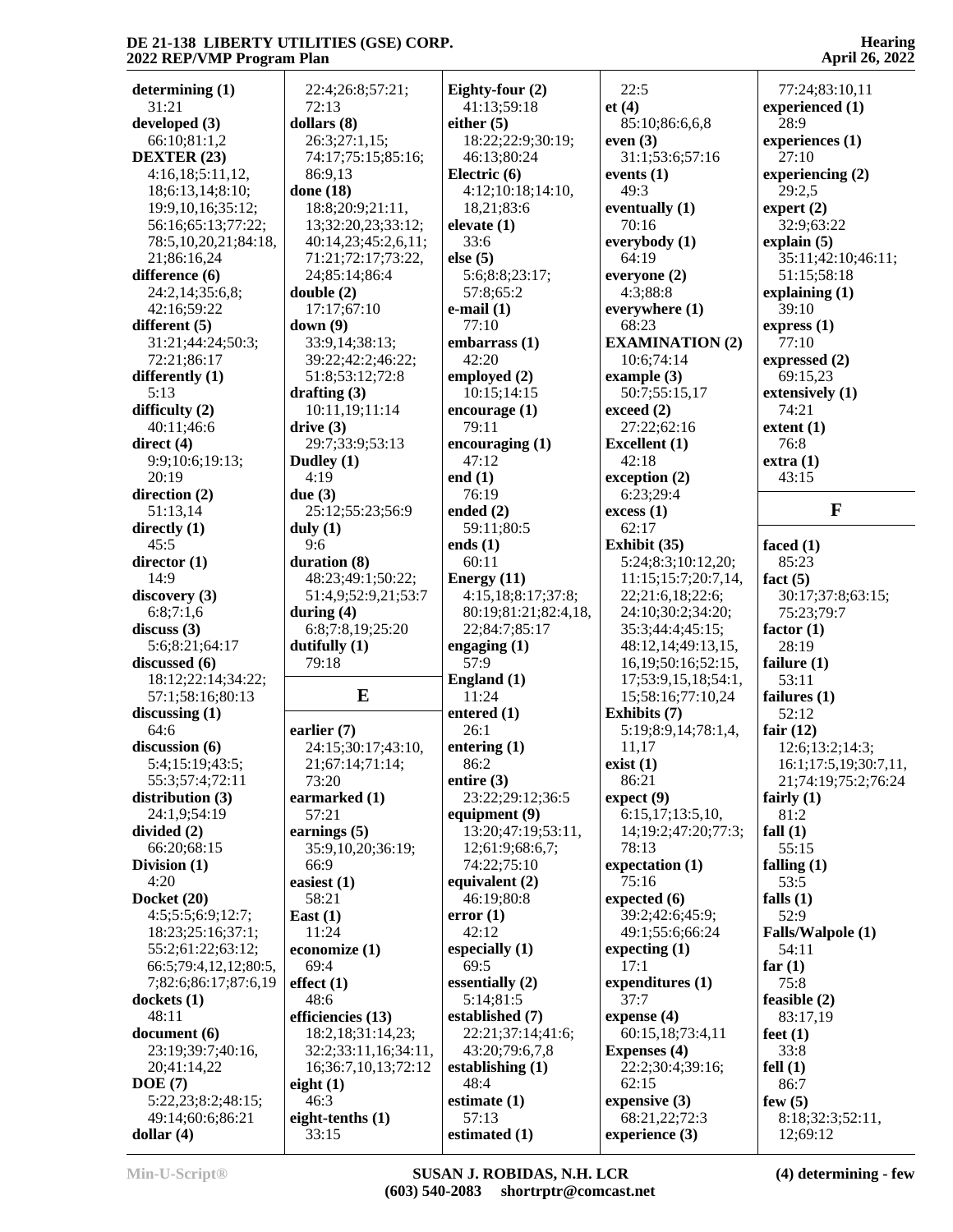| fewer $(2)$           | focus $(1)$           | 30:3                                         | 33:24;34:4,6;35:1;         | 7:3,12,14,20;9:17,20; |
|-----------------------|-----------------------|----------------------------------------------|----------------------------|-----------------------|
| 46:8;51:9             | 68:16                 | funding $(1)$                                | 39:6,23;40:9,14,17,        | 17:24;22:15;26:13;    |
| field $(3)$           | focused $(1)$         | 27:21                                        | 22;41:5,9,12,15,19,        | 43:12;44:16;78:22;    |
| 46:12;64:12;81:19     | 70:12                 | further $(5)$                                | 23;42:12,17;44:14,         | 88:11                 |
| figure $(2)$          | focusing $(1)$        | 6:10;16:18;27:4,                             | 22;45:4,13;46:1,4,10,      | hearings $(1)$        |
| 22:4:42:20            | 71:9                  | 14;64:17                                     | 16;47:3,5,11,13,17,        | 69:11                 |
| figures $(7)$         | folks $(3)$           | future $(5)$                                 | 23;48:7;54:17,21,24;       | <b>HEATHER (4)</b>    |
| 22:10,12;38:15;       | 31:20,24;86:24        | 37:7;47:22;62:6;                             | 55:8,13;56:12;57:11,       | 9:4,5;10:13;11:10     |
| 48:17,19,20,21        |                       | 70:24;71:7                                   | 15, 17, 24; 58: 9, 12, 14, | Heathers $(1)$        |
|                       | follow $(1)$<br>46:20 |                                              |                            | 15:6                  |
| file $(5)$            |                       | G                                            | 21;59:7,13,15,17,20;       | $\text{held}(1)$      |
| 7:12,17;19:2;         | followed (2)          |                                              | 60:3;61:11,17;66:14,       |                       |
| 86:19,23              | 75:8;86:17            |                                              | 24;67:9,11,16,24;          | 73:24                 |
| filed $(12)$          | follow-up $(1)$       | game(1)                                      | 68:8,11,20;69:8;           | help(2)               |
| 6:5,9,22;7:3,23,24;   | 87:18                 | 33:4                                         | 70:20;73:20;74:16,         | 83:24;87:22           |
| 43:10;73:16;81:17;    | forever $(1)$         | gather (1)                                   | 20;75:3,6,9,13,20;         | helpful $(1)$         |
| 83:6;87:13,14         | 75:8                  | 46:7                                         | 76:7,15,18,23;77:6,        | 71:23                 |
| filing $(16)$         | form $(1)$            | gave $(2)$                                   | 13                         | helping $(1)$         |
| 6:9;7:18;38:4;        | 55:16                 | 53:1;79:3                                    | ground(2)                  | 71:8                  |
| 56:9;62:18,23;63:4,   | formal $(1)$          | general(1)                                   | 33:4;64:20                 | Hendrix $(1)$         |
| 8;71:24;73:15;79:19,  | 18:11                 | 29:1                                         | grow(2)                    | 51:22                 |
| 21;80:4,17;86:21;     | formally $(1)$        | Generation (1)                               | 83:22,22                   | here's $(1)$          |
| 87:20                 | 18:24                 | 67:3                                         | guess(7)                   | 9:18                  |
| filings $(2)$         | Forty-three (2)       | given $(6)$                                  | 9:10;20:2;39:22;           | hesitation (1)        |
| 7:24;79:14            | 24:15,16              | 17:18;27:5;30:19;                            | 47:7;49:20;65:10;          | 33:17                 |
| fill(2)               | forum $(1)$           | 33:21;72:20;81:19                            | 83:21                      | high $(1)$            |
| 29:13,23              | 18:21                 | glean $(1)$                                  | guide(1)                   | 29:6                  |
| filled $(1)$          | forward $(6)$         | 72:16                                        | 79:24                      | higher $(5)$          |
| 29:18                 | 21:12;40:12;70:19;    | goal(2)                                      | guys(1)                    | 28:3,9;51:5;53:10;    |
| filling $(1)$         | 85:7,13;87:10         | 51:7,9                                       | 77:3                       | 67:9                  |
| 29:20                 | found $(4)$           | goes(4)                                      |                            | high-level (1)        |
| final $(1)$           | 25:21,23;27:11;       | 34:10;53:18;62:20;                           | H                          | 16:18                 |
|                       |                       |                                              |                            |                       |
| 65:7                  | 36:9                  | 77:7                                         |                            | highly $(1)$          |
| finalized $(1)$       | four $(7)$            | <b>GOLDNER (27)</b>                          | half $(3)$                 | 75:24                 |
| 75:15                 | 12:15;22:24;26:23;    | 4:2,3,13,21;5:10,                            | 40:11;49:10;70:17          | high-quality $(1)$    |
| financial $(1)$       | 50:3;71:1;75:22;      | 17;6:12,19;7:22;8:6,                         | halfway $(1)$              | 71:16                 |
| 27:18                 | 80:14                 | 12,24;9:8;10:1;19:6;                         | 17:15                      | hire $(1)$            |
| find $(6)$            | four-page $(1)$       | 56:15;65:11;72:23;                           | Hampshire (2)              | 26:19                 |
| 26:7,10;36:6,13;      | 49:14                 | 73:2,3;74:3,8;77:16;                         | 4:14;11:24                 | hiring $(2)$          |
| 64:20;80:8            | fourth $(1)$          | 78:9,15;84:17;88:7                           | handled $(2)$              | 27:6;86:7             |
| fine $(2)$            | 16:3                  | Good (12)                                    | 7:21;80:9                  | hopefully (2)         |
| 9:14;65:6             | four-year (9)         | 4:2,10;6:20;10:2;                            |                            | 64:20;83:24           |
| finish $(1)$          | 16:2;18:8;22:20;      | 14:8;37:9;47:14;                             | happen (2)<br>18:22;83:16  | hourly $(1)$          |
| 64:24                 | 23:1;24:6,16;27:3;    | 56:21;62:23;67:5;                            | happened $(5)$             | 47:6                  |
| First $(11)$          | 38:24;58:7            | 77:5;86:5                                    | 43:15;51:15;53:20;         | human $(4)$           |
| 10:4;13:21;15:3;      | four-year-cycle (6)   | governs $(1)$                                | 73:10;80:24                | 32:23;33:23,24;       |
| 25:4;29:9;49:20;      | 15:21;16:10;17:21;    | 6:24                                         | happens $(4)$              | 34:1                  |
| 57:2;60:16;62:1;      | 74:18;82:17;85:15     | Granite (4)                                  | 7:13;57:7,20;60:4          | hundred (2)           |
| 70:6;74:16            | frame $(4)$           | 4:12;10:18;36:6;                             | happy $(2)$                | 23:7,12               |
| fit(1)                | 40:13;55:9,11,14      | 70:1                                         | 9:22;87:17                 | hundreds $(1)$        |
| 26:19                 | freed $(1)$           | $gr(1)$                                      | hard $(2)$                 | 28:11                 |
| five $(1)$            | 76:16                 | 53:3                                         | 17:17;29:19                |                       |
| 53:18                 | frequency (7)         | <b>GREEN</b> (139)                           | hardy $(1)$                | I                     |
| five-year $(7)$       | 48:24;49:9,11;        | 9:5;11:8,10,10,12,                           | 70:1                       |                       |
| 19:1;50:18;58:11;     | 50:22,24;51:9;52:7    | 16, 20, 23; 12: 5, 11, 18,                   | head $(2)$                 | ID $(3)$              |
| 84:24;85:13;86:4;     | Friday $(2)$          | 23;13:3,7,13,18,23;                          | 24:15;33:3                 | 78:4,13,17            |
| 87:16                 | 8:1,3                 | 14:4;17:24;19:17,21;                         | hear $(2)$                 | idea $(3)$            |
| five-year-cycle $(7)$ | full $(3)$            | 20:5, 11, 17, 21; 21: 3, 8,                  | 55:12;85:16                | 37:9;47:9;68:3        |
| 15:21;16:15;17:22;    | 26:23;35:1;83:2       |                                              | heard $(12)$               | identification (1)    |
| 18:5,9,18,20          | Fully $(1)$           | 24;22:3,8,13,23;23:3,<br>7,9,13,16,18,20,23; | 12:12;19:14;29:15;         | 5:20                  |
| flat $(1)$            | 30:3                  | 24:7,12,14,18,23;                            | 31:13,18;61:8;67:11;       | identified (2)        |
| 34:8                  | fund $(1)$            | 25:2,7;26:12,21;27:3,                        | 83:14,15,18,23;85:15       | 39:24;40:2            |
| Florida $(1)$         | 36:7                  | 9;29:1;30:6,10,15;                           | hearing $(18)$             | identifies (1)        |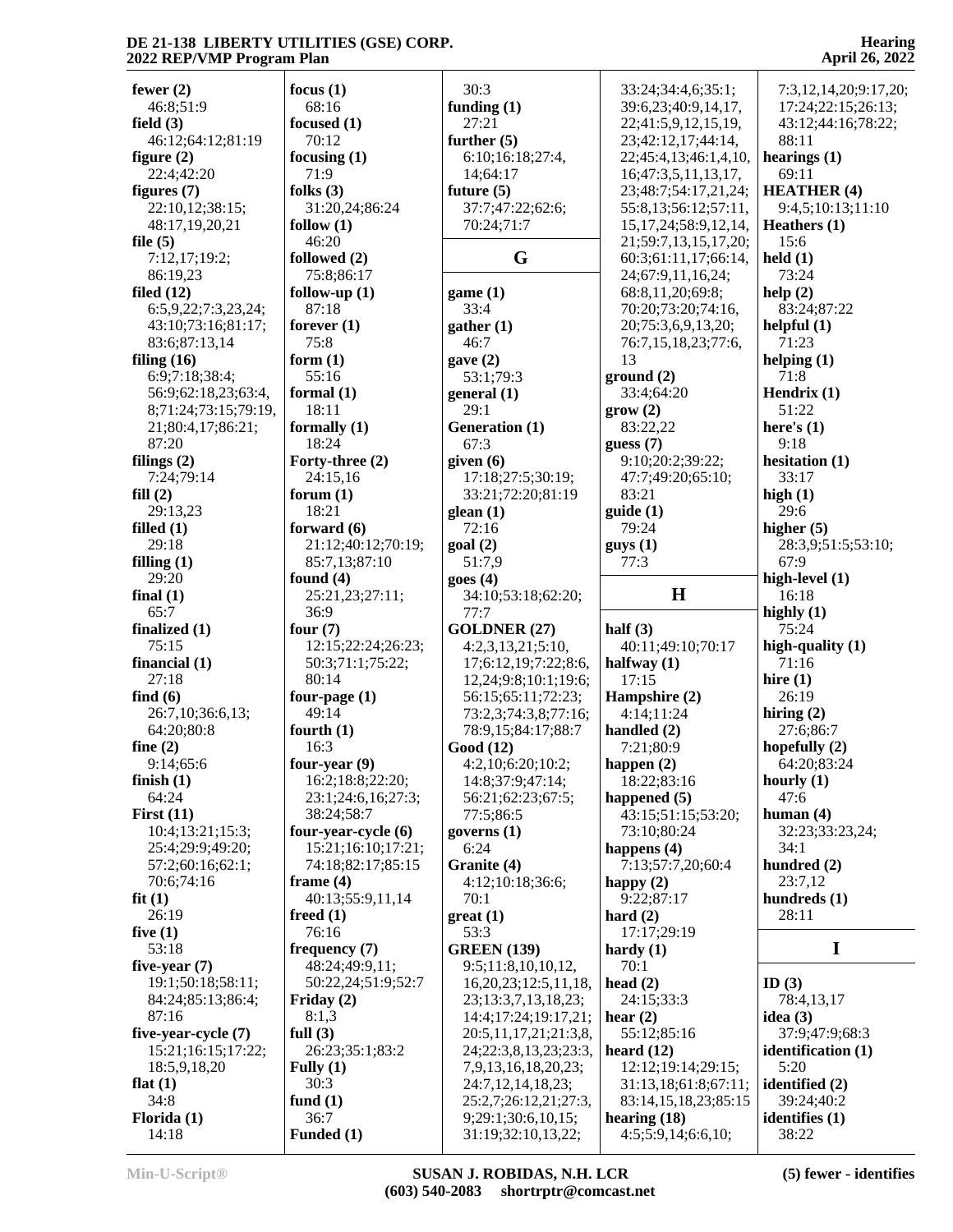| IDs(2)               | information (5)            | issue $(13)$             | 34:14;37:3;38:14;     | Listening $(2)$     |
|----------------------|----------------------------|--------------------------|-----------------------|---------------------|
| 77:23;78:1           | 7:7,9,18;44:8;             | 4:23;7:16;11:23;         | 41:11;43:11;44:8,15,  | 17:23;58:1          |
| ie $(2)$             | 79:21                      | 31:2;63:14;64:8;         | 23;48:1;49:24;65:8;   | literally $(1)$     |
| 31:22;51:22          | informational (1)          | 81:10;85:17;86:11;       | 69:12;72:11;83:15     | 9:20                |
| illustrative $(1)$   | 79:24                      | 87:13,16,20;88:9         | late-filed $(3)$      | litigating $(1)$    |
| 30:12                | informed (1)               | issues $(14)$            | 5:21;6:3,6            | 7:8                 |
| immediate (3)        | 80:19                      | 5:8;12:12;17:10;         | later $(2)$           | little $(4)$        |
| 55:8,11,13           | in-house $(1)$             | 28:20,23;29:5;31:19;     | 8:1;88:1              | 25:15;33:20;60:2,   |
| impact(1)            | 75:5                       | 43:3,4;55:3,9;56:7;      | LCIRP(2)              | 23                  |
| 76:2                 | initial (1)                | 64:14,16                 | 55:23;56:9            | live $(1)$          |
| impacting $(1)$      | 7:18                       | items $(1)$              | leadership (2)        | 75:18               |
| 28:11                | Initially (2)              | 51:23                    | 14:22;69:9            | local(1)            |
| imperative $(1)$     | 27:21;69:17                |                          | learning $(3)$        | 29:18               |
| 66:2                 | instances (1)              | ${\bf J}$                | 70:12,14,20           |                     |
|                      |                            |                          |                       | long(2)             |
| implemented (1)      | 51:7                       |                          | least $(2)$           | 56:4,4              |
| 53:22                | instead $(1)$              | $\text{Jay}(1)$          | 9:15;55:1             | longer $(7)$        |
| important $(6)$      | 25:9                       | 4:19                     | leave $(1)$           | 25:24;33:22;43:18;  |
| 35:24;37:23;42:23;   | integrated (1)             | jelly $(1)$              | 30:21                 | 52:10;53:6;63:16;   |
| 69:22;80:21;82:21    | 55:2                       | 67:7                     | leaving $(1)$         | 76:5                |
| impossible(1)        | intend $(1)$               | joined (1)               | 36:2                  | look $(14)$         |
| 17:16                | 75:18                      | 4:19                     | left(4)               | 48:22;49:4;51:18,   |
| impromptu $(2)$      | intended (4)               | joint $(2)$              | 29:21;38:9;74:1;      | 19;54:2,8;56:7;     |
| 19:12;56:24          | 40:3;42:15;55:6;           | 64:8,12                  | 84:21                 | 58:21;71:12;75:22;  |
| improve $(2)$        | 65:20                      | joystick (2)             | less(5)               | 76:4;78:11;80:9;    |
| 51:23;55:7           | intends $(2)$              | 33:24;67:4               | 24:24;25:8;31:20;     | 85:22               |
| improved (1)         | 16:2,19                    | jumping $(1)$            | 36:5;53:6             | looked $(2)$        |
|                      |                            |                          |                       |                     |
| 34:12                | intent $(5)$               | 53:24                    | level $(1)$           | 35:22,22            |
| improvement (1)      | 61:2,6;65:12,16;           |                          | 30:7                  | looking $(6)$       |
| 69:21                | 86:12                      | $\mathbf K$              | Liberty $(35)$        | 27:1;42:2;52:16;    |
| include $(1)$        | intention (1)              |                          | 4:6,9,11;10:15,16;    | 63:21;66:22;76:5    |
| 82:14                | 18:24                      | keep(1)                  | 14:7,10,12,15,17;     | looks $(4)$         |
| included $(4)$       | interested (2)             | 80:18                    | 18:3,4,8;22:19;       | 50:22;70:24;71:2;   |
| 40:19,24;64:7;79:2   | 87:15,21                   | keeping $(1)$            | 35:21;38:21;45:17,    | 81:18               |
| includes $(3)$       | interpret $(3)$            | 46:6                     | 21;49:5;50:1;51:19;   | lose $(1)$          |
| 41:1;47:14;62:2      | 49:17,21;60:19             | kidding(1)               | 55:22;68:5,9;70:10;   | 33:16               |
| increase $(9)$       | interpretation (3)         | 65:9                     | 75:4,7;77:1;81:4;     | $\text{losing} (2)$ |
| 28:6;36:21;62:1,3;   | 48:18;60:22;62:19          | $\operatorname{kind}(4)$ | 82:9,19;83:4;84:10,   | 33:20;36:2          |
| 66:16,18,19,23;68:13 | <b>INTERROGATORIES (1)</b> | 9:18;37:24;68:18;        | 15,19                 | loss(3)             |
| increased (4)        | 56:19                      | 71:15                    | life $(1)$            | 28:10,12;81:5       |
| 27:7;46:16;67:1;     | interrupts $(1)$           | knew $(1)$               | 36:11                 | lot(7)              |
| 81:7                 | 66:21                      | 36:1                     | likely $(2)$          | 29:9;42:21;44:17;   |
|                      |                            |                          |                       | 45:1;69:11;70:14;   |
| increases $(1)$      | into $(13)$                | knows $(1)$              | 83:16;84:24           |                     |
| 82:11                | 5:15;7:16;12:15;           | 85:2                     | limb(1)               | 72:20               |
| incrementally (1)    | 16:20:20:14,22;            |                          | 51:24                 | low(1)              |
| 72:14                | 21:14;26:2;29:7;           | L                        | limbs(2)              | 43:5                |
| index $(4)$          | 33:2;36:1;48:6;86:2        |                          | 55:14,16              | lower $(4)$         |
| 48:23;49:1;51:12,    | introduce (4)              | labeled $(2)$            | limited $(1)$         | 44:19;45:10;50:24;  |
| 14                   | 10:4,9;11:9;14:6           | 22:2;30:3                | 11:23                 | 52:21               |
| indicate (2)         | introduced (1)             | lack $(4)$               | Line $(29)$           | lowering $(2)$      |
| 30:12;83:18          | 33:2                       | 29:2,13;69:16;           | 11:20,21;22:1;        | 71:19;72:12         |
| indicated $(3)$      | investing $(1)$            | 76:16                    | 24:2;30:8;34:14;      | Lucky $(1)$         |
| 59:4;81:17;82:12     | 51:20                      | laid $(2)$               | 38:18,20,20;39:3,14,  | 65:10               |
| indicates $(2)$      | investment (6)             | 21:6;47:8                | 14;42:3;44:5,10;      |                     |
| 48:19;52:17          | 10:2;52:6;67:22;           | lands $(1)$              | 45:20;50:7,8,9,23;    | M                   |
| indices $(3)$        |                            |                          | 51:3,4;54:8;60:10,12, |                     |
|                      | 68:4,9;75:10               | 67:7                     |                       |                     |
| 48:23,24;50:2        | invoices $(2)$             | largely $(1)$            | 16, 16; 66: 2; 69: 18 | machine (11)        |
| individual $(3)$     | 73:12,21                   | 63:12                    | lines $(5)$           | 33:12,23;34:10;     |
| 50:17,19;54:3        | involve $(1)$              | larger $(1)$             | 16:3;24:9;35:4;       | 67:11;68:20,21;     |
| industry $(5)$       | 81:5                       | 53:5                     | 42:24;60:7            | 71:17,19;72:14;     |
| 29:1,8,21;33:2;      | involved (1)               | last $(24)$              | liquidated (1)        | 75:12,16            |
| 74:23                | 34:1                       | 7:24;9:16;12:12;         | 69:14                 | machinery $(1)$     |
| inform $(1)$         | involves $(1)$             | 15:19,22;16:9;18:13;     | list(1)               | 33:1                |
| 80:1                 | 32:6                       | 22:14;23:4;26:14;        | 78:11                 | machines $(1)$      |
|                      |                            |                          |                       |                     |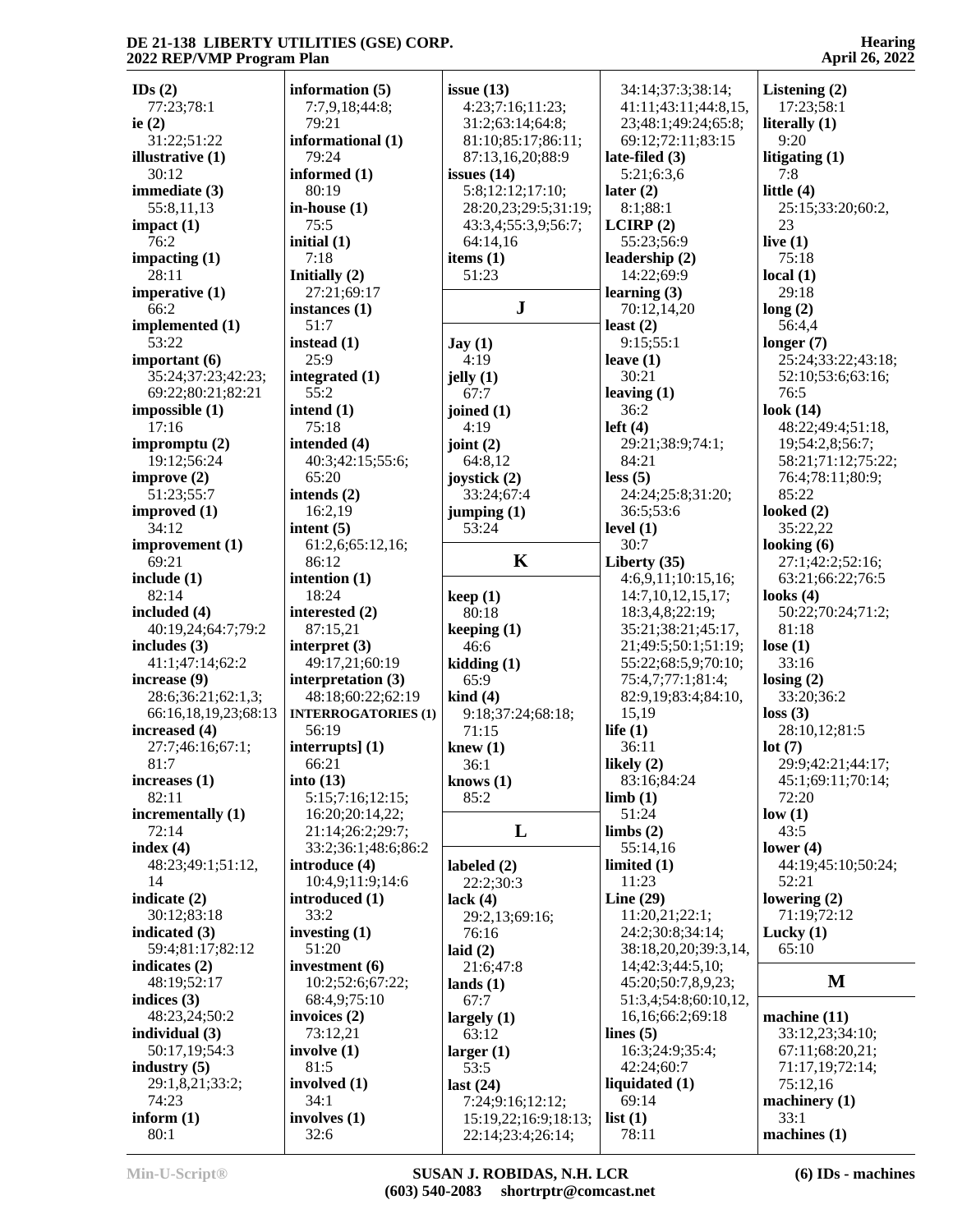| 34:7                   | 35:11;46:8;53:10;           | 5:2;25:17;26:3;      | 33:3;34:13                      | November (5)            |
|------------------------|-----------------------------|----------------------|---------------------------------|-------------------------|
| maintenance (2)        | 62:8;77:19                  | 27:15;30:5;35:23;    | mowers $(2)$                    | 22:5;38:5;79:19;        |
| 47:5;68:21             | meant(1)                    | 36:17;37:18;38:9,22; | 13:24;32:17                     | 80:5,16                 |
|                        | 57:20                       |                      |                                 |                         |
| majority $(1)$         |                             | 60:19;62:3,9,17,21,  | mowing $(1)$                    | number(35)              |
| 7:14                   | mechanically (1)            | 21;65:20;66:12;      | 34:6                            | 16:23;23:9,10;          |
| makes $(1)$            | 34:7                        | 75:19;81:15,23;      | much(10)                        | 24:15;31:14;37:23,      |
| 18:18                  | mechanized (20)             | 83:13,20;84:14;85:4  | 17:7,8;44:19;                   | 24;39:8,13,14;41:16;    |
| making (3)             | 13:24,24;17:24;             | mind(2)              | 52:10;61:15;67:9;               | 42:7;43:5,21;44:9,      |
| 68:10;79:20;84:10      | 31:22;32:5,6,17;34:2,       | 23:11;72:24          | 68:6;69:21;71:22;               | 12;45:10,16;46:12;      |
| manage $(1)$           | 13;46:18;47:15,19;          | mine(1)              | 72:3                            | 49:2;50:6,11,13,24;     |
| 65:8                   | 61:8;66:16;69:18;           | 49:23                | multiply $(1)$                  | 51:4;52:5,14;58:3,10,   |
| managed $(1)$          | 70:18;72:2,7,8;74:22        | minimum(2)           | 59:9                            | 19;60:20;67:13;80:6;    |
| 14:24                  | meet $(4)$                  | 66:24;67:6           |                                 | 81:18:82:12             |
| <b>Management</b> (18) | 25:2;26:8;27:20;            | minus(2)             | N                               | numbers (11)            |
| 4:7,24;11:12;          | 40:5                        | 41:17,21             |                                 | 28:2;42:10;46:24;       |
| 17:12;26:5;36:16;      | meeting $(3)$               | minute(1)            | nail(1)                         | 49:4;50:14;51:8;        |
|                        |                             |                      |                                 |                         |
| 37:7;38:7;44:7;        | 69:9;70:8;79:22             | 74:12                | 38:13                           | 52:11;58:6;75:24;       |
| 65:15,23;69:22;        | mention $(2)$               | minutes $(4)$        | name $(2)$                      | 85:1,2                  |
| 73:17;79:15;80:2,20;   | 64:15;71:14                 | 9:21;15:18;49:6,7    | 10:13;14:8                      |                         |
| 81:8,11                | mentioned (6)               | missing $(2)$        | names $(1)$                     | $\mathbf 0$             |
| manager $(2)$          | 15:17;19:17;28:16;          | 11:20;39:4           | 19:24                           |                         |
| 10:14;11:12            | 32:16;59:8,10               | mistake(1)           | near(1)                         | oak(2)                  |
| many(8)                | met(2)                      | 35:18                | 47:21                           | 55:14,16                |
| 23:4,5,8,14;24:13;     | 27:12;74:17                 | model(1)             | need(7)                         | objection (2)           |
| 40:17;49:3;79:20       | metrics $(2)$               | 75:7                 | 5:6;8:9,14;22:10;               | 6:18:78:13              |
| March $(1)$            | 50:4,20                     | moment $(4)$         | 29:11;71:3,21                   | objections (1)          |
| 40:15                  | mic(1)                      | 23:18;39:6;59:17;    |                                 | 6:2                     |
|                        |                             |                      | $\boldsymbol{\text{needs (4)}}$ |                         |
| mark(1)                | 57:3                        | 61:20                | 6:9,22;29:14;68:23              | obligations (3)         |
| 8:3                    | middle(1)                   | money $(10)$         | negotiations $(1)$              | 69:13,13;70:9           |
| marked $(5)$           | 45:19                       | 17:7,18;31:1;37:6;   | 25:22                           | obtain (4)              |
| 10:11,20;11:15;        | might $(3)$                 | 57:8,9,11;65:17;     | neighborhood (1)                | 17:12,17;27:24;         |
| 15:7;48:12             | 5:12;30:13;70:4             | 76:11,16             | 85:4                            | 86:14                   |
| match $(2)$            | Mike $(1)$                  | months $(2)$         | <b>New (18)</b>                 | <b>Occasionally</b> (1) |
| 39:14,14               | 4:11                        | 12:15;36:3           | 4:14;11:24,24;                  | 7:16                    |
| matched $(1)$          | mile $(1)$                  | more (23)            | 13:1,4,19;14:11;                | occurred(1)             |
| 86:4                   | 33:15                       | 21:14;25:13;27:15,   | 19:18;29:7;33:1;                | 15:23                   |
| matches $(1)$          | mileage $(2)$               | 23;29:22;30:11;31:2; | 55:16;70:13;74:22,              | off(3)                  |
| 42:9                   | 40:4;77:9                   | 32:3;34:4;38:15;     | 23, 23; 75: 10, 15; 83: 24      | 6:1;84:21;86:15         |
| math(3)                | miles $(118)$               | 41:19,24;43:22;      | next(12)                        | $off$ -road $(3)$       |
| 38:1;59:20;60:4        | 12:19;16:23;17:2,           | 44:22;53:5;60:17;    | 9:19;11:14;15:6;                | 24:3;33:10;34:13        |
| mathematics $(1)$      | 18;18:4;19:22;20:15,        | 69:5;70:12;72:3,14;  | 19:2;27:17;28:7;                | offset $(1)$            |
| 66:15                  | 19,20,21;21:22;             | 75:17,17;77:20       | 55:17;62:11,14;                 | 86:10                   |
| matter $(2)$           | 22:10;23:4,6,14,22,         | morning $(9)$        |                                 | old(2)                  |
| 60:22;88:9             |                             | 4:3,10;11:5,19;      | 82:12;83:2;84:10                | 82:16;86:18             |
|                        | 24;24:1,3,4,13,20,21,       |                      | nine(1)                         |                         |
| matters $(3)$          | 24;25:9,10;27:23;           | 14:8;15:4,8;56:21;   | 70:15                           | oldest (1)              |
| 4:22;8:21;10:18        | 28:16,18;30:4,4,8,14,       | 88:6                 | Nineteen (1)                    | 40:10                   |
| mature(1)              | 19;31:3,15,17;32:3;         | most(1)              | 69:19                           | once $(2)$              |
| 53:5                   | 33:11;34:21;35:2;           | 70:2                 | $\mod(2)$                       | 34:15:74:1              |
| may(15)                | 36:5;37:18;38:13,15;        | Motion (10)          | 87:7,23                         | one (31)                |
| 9:23;22:16;31:14;      | 39:1,1,2,3,5,12,13,17,      | 5:21;6:3,5,9,15,16;  | none $(2)$                      | 15:17;16:3;23:18;       |
| 53:6;55:23;56:9;       | 18, 20; 40: 8; 41: 3, 7, 8, | 7:12;8:4;78:8,14     | 22:9:81:3                       | 28:4;29:3;33:11,12;     |
| 58:16;61:1;75:17;      | 10, 13, 16, 17, 20; 42: 1,  | mouth(1)             | $non-roadside(1)$               | 34:4;39:6;40:10;        |
| 77:8,22;83:16,22;      | 5,8,15,22,22;43:2,6,        | 68:2                 | 24:3                            | 41:19,24;44:22;         |
| 87:19,22               | 15, 17, 21, 22; 44: 3, 19;  | move(8)              | note $(2)$                      | 46:16;47:6,17;51:12,    |
| maybe $(9)$            | 54:6,7,9,18,20;55:5;        | 9:9;18:24;19:8;      | 5:24;61:3                       | 14;57:2;59:17;61:24;    |
| 6:20;28:22;33:14;      | 56:3;58:3,4,5,5,6,19;       | 56:16;72:21;74:9;    | notes(1)                        | 64:1,23;65:19;66:20;    |
| 48:1;51:16;58:21;      | 59:2,3,5,11,23;60:1,        | 78:19;84:19          | 74:12                           | 69:7;70:21;71:7;        |
| 67:8;70:3;71:24        | 12, 13, 20, 21; 61: 4;      | moving $(4)$         | Notice $(2)$                    | 74:13;81:18;85:1        |
|                        |                             |                      |                                 |                         |
| mean $(2)$             | 66:11;67:12,12,19;          | 16:14;21:12;44:3;    | 6:21;7:4                        | only $(5)$              |
| 65:4;73:5              | 72:17;73:6,7;74:17;         | 70:19                | noticed $(2)$                   | 28:4;34:12;40:9;        |
| meaning(1)             | 75:17;76:9;81:14,23;        | mow(1)               | 5:9;85:9                        | 53:18;83:10             |
| 16:2                   | 83:12,17;84:13;88:3         | 34:7                 | notified $(1)$                  | $^{8}$ oops $(1)$       |
| means $(5)$            | million $(25)$              | mower $(2)$          | 8:2                             | 61:20                   |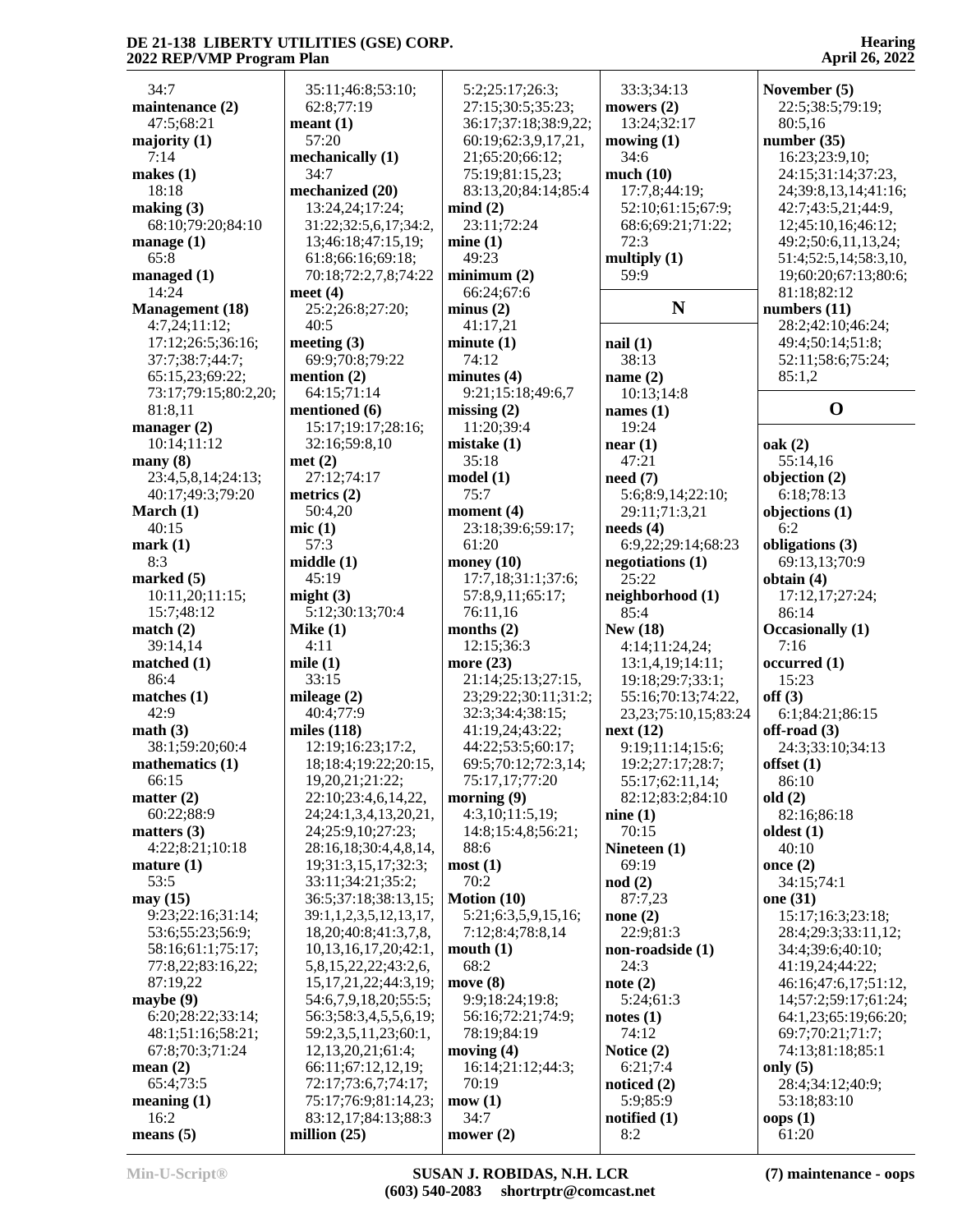**open (3)** 18:19;64:5;77:1 **operate (2)** 33:3,4 **operating (1)** 22:19 **operation (2)** 35:24;36:12 **operations (3)** 14:10,23;36:9 **operator (1)** 69:3 **opportunity (5)** 18:1;56:6;64:19; 69:24;71:11 **opposed (2)** 28:17;36:16 **opt (1)** 82:19 **opted (1)** 86:23 **option (1)** 71:17 **Order (6)** 6:21;7:16;80:9,11; 87:13;88:9 **Oregon (1)**  $70.4$ **organization (3)** 14:22;36:6;69:23 **original (2)** 7:24;58:23 **otherwise (1)** 62:18 **out (21)** 13:7;19:23;21:6; 23:1;25:21,23;26:7, 15,16,24;29:10; 37:21;42:21;47:8; 49:2;56:5;66:18; 71:10;83:1;84:3;86:9 **outage (4)** 49:11;52:2,4;53:7 **outages (5)** 49:5,9;52:7;53:11, 12 **outcome (1)** 65:17 **output (5)** 66:16,19,23;67:1; 68:13 **outriggers (1)** 33:8 **outset (1)** 7:17 **over (19)** 14:20;15:20;27:2; 28:22;34:17;38:9,14; 39:20;40:7;45:18; 46:17;50:20;52:6; 55:16;56:23;63:2; 65:8;69:11;76:5 **overall (1)**

| 53:1                                 | 11:13;13:16;29:7,         |                 |
|--------------------------------------|---------------------------|-----------------|
| overhead (3)                         | 10,12                     | plε             |
| 24:1,9;54:19                         | per $(4)$                 |                 |
| owner $(1)$                          | 70:2;72:13;75:17,         | plε             |
| 64:13                                | 17                        |                 |
| ownership (1)                        | percent(17)               | plε             |
| 64:8                                 | 5:2;27:23;29:15,          |                 |
| owns(1)                              | 16;62:16;63:19;           | plε             |
| 63:19                                | 66:19,24;67:2,7,8,8,      |                 |
|                                      | 8;68:14;81:24;83:13,      | pla             |
| $\mathbf{P}$                         | 20                        |                 |
|                                      | percentage (2)            | ple             |
| Page $(17)$                          | 28:6;71:5                 |                 |
| 11:20;30:2;35:4;                     | perfect $(2)$             |                 |
| 38:18;42:24;45:20;                   | 67:3;71:18                |                 |
| 47:9;48:3;49:16;                     | perform (1)               | plı             |
| 50:16;54:5,12,14;                    | 73:14                     |                 |
| 58:15;60:6,18,20                     | performance (5)           |                 |
| pagination $(1)$                     | 45:5:50:19:51:23,         |                 |
| 5:24                                 | 24;52:14                  | po              |
| paid(6)                              | performing (1)            | po.             |
| 25:18;73:21,23;                      | 47:6                      |                 |
| 76:13,20,21                          | period (6)                | po.             |
| panel (7)                            | 25:20;27:2;39:21;         |                 |
|                                      | 40:7;82:17;83:8           |                 |
| 8:22;9:2;23:17;                      |                           | po              |
| 32:11;35:14;44:24,                   | person(1)                 |                 |
| 24                                   | 18:6                      | po              |
| $\frac{1}{2}$ paragraph (1)<br>45:19 | petition (1)<br>18:12     |                 |
|                                      |                           |                 |
| parameters <sub>(1)</sub><br>80:3    | phases(1)<br>56:5         | po              |
| Part $(11)$                          | phenomenon <sub>(1)</sub> |                 |
| 12:24;16:8;20:20,                    | 12:1                      | po              |
| 21;21:8;26:23;56:10;                 | phrase (1)                |                 |
| 61:23;63:8;64:4;                     | 20:13                     | po              |
| 73:15                                | phrased (3)               |                 |
| participate (2)                      | 5:12;31:1;46:6            | po <sup>-</sup> |
| 11:13;15:5                           | pick(1)                   |                 |
| participated (1)                     | 13:14                     |                 |
| 10:19                                | Picking $(1)$             | po <sup>-</sup> |
| particularly (2)                     | 84:20                     |                 |
|                                      | piece (5)                 |                 |
| 48:21;80:21<br>parties (2)           | 8:4;13:20;34:18,          | pr              |
| 7:4,10                               | 18;73:16                  | pro             |
| partly(1)                            | pieces $(2)$              |                 |
| 86:18                                | 16:20;27:4                | pro             |
| past (8)                             | pivot(2)                  |                 |
| 14:3;32:8,21;                        | 26:17;27:17               | pro             |
| 45:18;48:10;79:21;                   | plan (30)                 |                 |
|                                      | 12:9,21;16:21;            |                 |
| 80:10;86:18                          | 17:19;20:15;21:5,20;      | pro             |
| Paul $(1)$<br>4:18                   | 26:14,22;27:22;           |                 |
| pause (1)                            | 37:21;40:23;55:2;         | pro             |
|                                      |                           |                 |
| 79:3                                 | 58:23;59:2;65:14;         | pro             |
| pay(1)                               | 66:11;79:5;81:14,16,      |                 |
| 29:22                                | 22;82:3,7,13;83:11;       | pro             |
| paying $(2)$                         | 85:13;86:4,20;87:7,       |                 |
| 25:24;63:16                          | 13                        | pr              |
| payments $(1)$                       | planned (18)              |                 |
| 81:6                                 | 9:15;20:15;22:10;         | pro             |
| pending(1)                           | 23:6,8,15;26:20;41:7,     |                 |
| 65:18                                | 8;44:20;54:4,6;55:6;      | pro             |
| people $(5)$                         | 56:22;58:3,19,22;         |                 |

 76:9 **planner (1)** 45:1 **planners (1)** 44:6 **planning (3)** 44:17;45:4;59:14 **plans (2)** 37:15,17 **playing (1)** 64:11 **please (10)** 9:2;10:3,8;11:9; 14:6;25:6,14;41:19; 48:18;54:17 **plus (5)** 5:2;27:22;59:18; 83:13,20 **point (2)** 47:1;83:1 **pole (1)** 64:2 **poles (2)** 63:19;64:13 **poorly (2)** 61:2,5 **portion (5)** 10:23;12:14;25:24; 50:12,13 **position (4)** 10:9;11:11;14:7; 30:18 **positions (2)** 29:16,20 **possible (2)** 51:16;69:4 **potential (5)** 18:2;32:1;37:19, 20;52:2 **potentially (3)** 31:24;46:19;72:12 **practice (1)** 6:7 **preapproval (2)** 82:10;84:9 **prefer (1)** 18:8 **preferred (1)** 81:22 **prefiled (3)** 5:20;8:13;9:12 **prehearing (1)** 80:14 **prejudge (2)** 82:23;84:9 **prejudging (1)** 87:9 **preliminary (2)** 4:22;8:20 **premarked (1)** 5:20 **prepare (2)** 34:24;35:1

**prepared (2)** 19:11;21:15 **present (1)** 15:22 **presented (1)** 21:20 **pretty (1)** 74:21 **previous (4)** 39:12;49:19;52:15; 53:14 **previously (4)** 28:10;32:22;33:18; 58:3 **price (1)** 57:17 **prior (11)** 6:5,10;7:3,12; 14:17;16:11;43:4; 66:14;79:15;80:3; 86:6 **priority (1)** 29:6 **probably (4)** 10:2;40:10;63:23; 71:22 **problem (3)** 35:17,19;78:12 **problems (3)** 56:2;64:22;85:23 **proceed (2)** 9:1;10:3 **proceeding (2)** 48:13;87:5 **process (4)** 26:23;32:14;46:15; 86:15 **productive (1)** 77:2 **productivity (2)** 69:16,17 **professionally (1)** 33:19 **Program (4)** 4:7,24;53:21;85:5 **projected (2)** 41:2;43:23 **promising (1)** 83:24 **prompted (1)** 79:22 **proper (1)** 62:12 **property (6)** 27:14;43:14,16; 46:7;69:19;74:1 **proposal (6)** 37:12,13;39:24; 82:14;84:9;85:5 **propose (2)** 84:24;85:12 **proposed (15)**

12:8;17:4;22:2;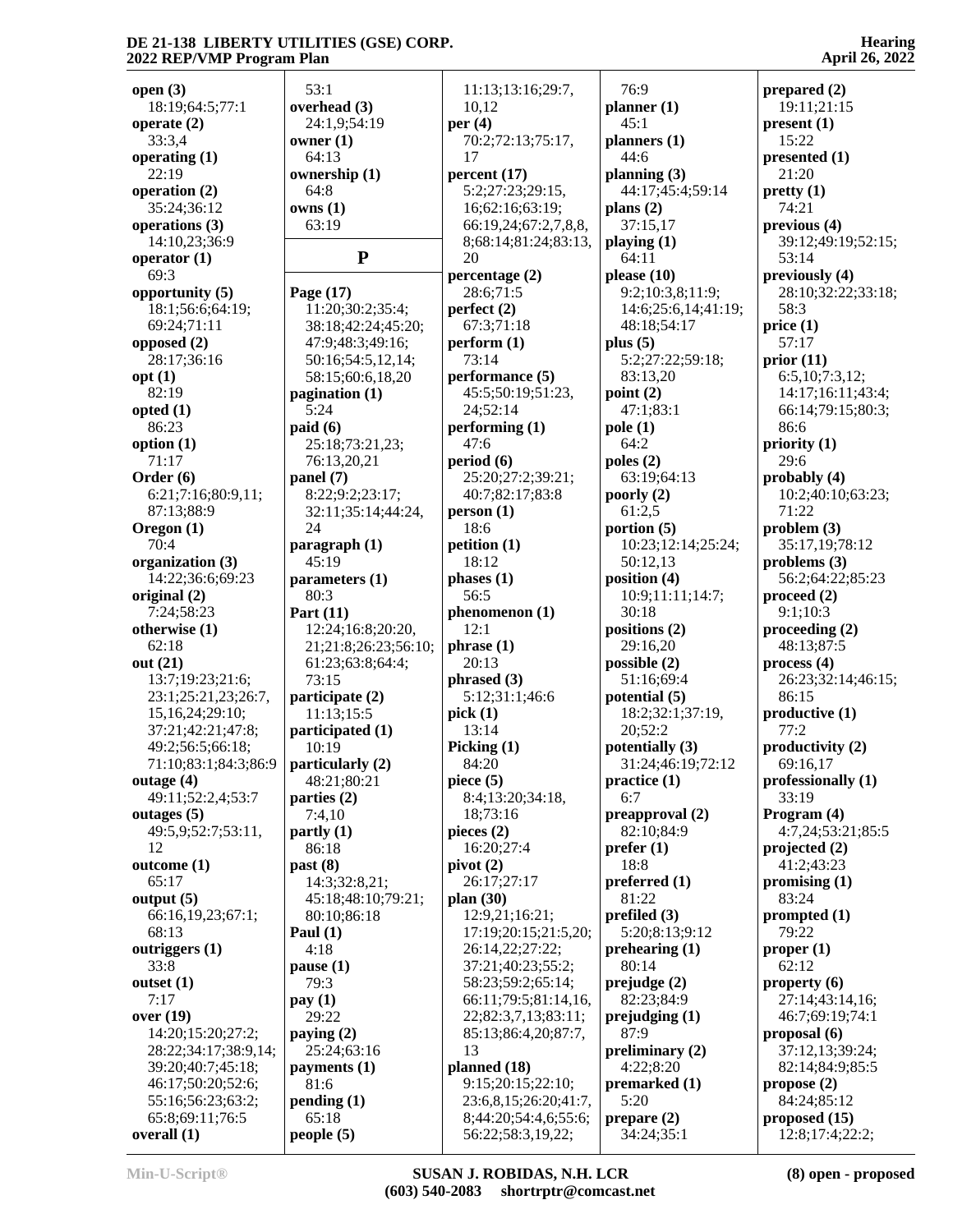| 24:21,24;25:9;28:17;    | quibbling $(1)$       | reasonable (4)        | 73:12              | 4:23;53:7            |
|-------------------------|-----------------------|-----------------------|--------------------|----------------------|
| 30:9;31:9;39:15;        | 78:23                 | 31:16;33:21;84:14;    | relation $(1)$     | resource (4)         |
| 44:10;58:24;75:19;      | quick $(2)$           | 87:9                  | 50:10              | 27:18,19,19;55:2     |
| 84:13;87:8              | 41:24;55:20           | reasonableness (2)    | relatively $(2)$   | resources $(2)$      |
| provide(6)              | quickly $(1)$         | 32:4;85:22            | 14:11;74:22        | 31:8;46:14           |
| 25:13;48:9,18;          | 52:1                  | reasons $(1)$         | released $(1)$     | respect $(1)$        |
| 63:17;65:8;73:21        | quite $(7)$           | 7:11                  | 77:18              | 6:4                  |
| provided $(6)$          | 52:11,12;65:4;        | recall $(5)$          | reliability (8)    | respond $(1)$        |
| 25:17;48:10;79:12,      | 66:15,18;67:14;88:2   | 16:15:37:9:44:20,     | 48:9,19;50:2;55:3, | 7:6                  |
| 19;83:8;87:4            | quote $(5)$           | 23;57:6               | 7,9;56:2,7         | responded (1)        |
| provider $(2)$          | 19:18;35:9;77:8;      | recalled (1)          | remainder $(1)$    | 13:9                 |
| 57:10,12                | 82:7,8                | 20:8                  | 40:17              | responding $(1)$     |
| provides $(1)$          |                       | receive $(3)$         | remember $(1)$     | 20:4                 |
| 64:18                   | $\mathbf R$           | 5:21;69:18,19         | 29:15              | response $(2)$       |
| provisional (2)         |                       | received $(1)$        | re-mobilize (1)    | 48:15;49:13          |
| 78:3,6                  | raised $(1)$          | 73:13                 | 36:4               | responses $(2)$      |
| provisions (1)          | 32:23                 | Recently (1)          | removed (1)        | 6:8;7:2              |
| 17:13                   | ramping $(1)$         | 5:3                   | 73:14              | responsible (3)      |
| prudence <sub>(1)</sub> | 70:13                 | recognize $(1)$       | Repeat $(3)$       | 10:17;11:1;18:7      |
| 86:1                    | range $(1)$           | 19:9                  | 54:17;71:11;84:13  | rest(1)              |
| prudently $(2)$         | 67:6                  | recommended (1)       | repeated (1)       | 12:24                |
| 86:2,7                  | rate $(36)$           | 37:9                  | 63:10              | restate $(1)$        |
| pruner(1)               | 16:9;19:1;22:20;      | reconciliation (8)    | repetitive $(1)$   | 46:21                |
| 46:18                   | 24:20;25:10,21;28:2,  | 9:17;26:14;44:9;      | 22:17              | restrictions (1)     |
| pruners $(2)$           | 18;35:7;36:24;37:3;   | 62:18,22;63:4,8;      | rephrase $(2)$     | 28:1                 |
| 13:24;32:17             | 62:1,6,11;75:11;79:6, | 73:17                 | 37:13;66:22        | result(4)            |
| pruning $(3)$           | 8,9,16;80:3;82:10,13, | record $(3)$          | replacement (2)    | 22:20;43:2;52:5,13   |
| 32:6,24;33:14           | 15, 16, 21; 83: 2, 6; | 22:18;48:2;78:18      | 69:2;86:8          | resulted $(1)$       |
| PUC(7)                  | 84:11,23;85:1,8,12;   | recover(1)            | replied $(1)$      | 80:10                |
| 48:3,4;50:5;64:4;       | 87:2,17,21,23         | 62:15                 | 27:11              | reverse $(1)$        |
| 79:22;80:1;82:22        | ratemaking (1)        | recoverable (1)       | report $(1)$       | 59:20                |
| purchased (2)           | 82:5                  | 85:18                 | 50:4               | review $(3)$         |
| 61:9,12                 | ratepayer (2)         | recovered (2)         | Reporter (2)       | 6:15;79:11;86:1      |
| purpose (1)             | 73:4,11               | 63:2,3                | 9:7;66:21          | reviewed (2)         |
| 7:3                     | ratepayers $(1)$      | recovering $(1)$      | represent $(1)$    | 8:13;45:16           |
| $p$ urposes $(1)$       | 81:4                  | 82:20                 | 31:10              | reviews $(5)$        |
| 30:12                   | rate-related (1)      | recovery(1)           | represents $(1)$   | 23:19:39:7:40:16:    |
| pursue(1)               | 10:17                 | 82:15                 | 31:11              | 41:14,22             |
| 86:8                    | Rates $(3)$           | recruit(1)            | reproduce (1)      | revisiting $(1)$     |
| pursued $(1)$           | 10:14;36:21;82:10     | 29:7                  | 71:11              | 87:16                |
| 29:17                   | rather $(5)$          | recruiting $(1)$      | $REP-VMP(1)$       | RFPs(1)              |
| pursuing $(1)$          | 7:8;24:19;62:4;       | 67:5                  | 53:21              | 20:18                |
| 63:18                   | 87:24;88:1            | recruitments (1)      | request $(10)$     | right(31)            |
| put $(11)$              | reach $(1)$           | 29:2                  | 12:7;18:11,24;     | 8:8,24;20:10;        |
| 7:4;13:7;18:4;          | 62:10                 | redirect $(2)$        | 36:20,24;37:4,7;   | 21:23;36:22;41:6,18, |
| 19:22;20:11;22:6;       | read $(9)$            | 74:9,14               | 48:8;49:14;82:15   | 24;44:1;45:3;46:3,   |
| 37:23;38:10;40:20;      | 11:22;39:10;61:5,     | reference $(1)$       | requested $(1)$    | 12;47:22;51:14;      |
| 68:1;73:18              | 22;62:1,12,23;79:1,   | 48:3                  | 37:16              | 52:15;53:17;56:13;   |
| putting $(2)$           | 10                    | references (1)        | requests $(3)$     | 58:8;59:8;61:10;     |
| 34:10,14                | reading $(2)$         | 38:23                 | 7:7;68:18;78:18    | 65:21,23;67:3,4;     |
|                         | 60:9;62:8             | referring $(1)$       | require $(1)$      | 68:15:70:3,21:71:8;  |
| Q                       | reads $(1)$           | 67:14                 | 6:5                | 81:18;87:10,24       |
|                         | 60:23                 | regarding $(2)$       | required $(1)$     | right-of-way $(2)$   |
| qualification (1)       | real $(1)$            | 4:6;8:9               | 86:19              | 33:9;34:8            |
| 9:11                    | 55:20                 | regardless $(2)$      | requirement (2)    | roads $(1)$          |
| quality $(4)$           | reality $(1)$         | 18:22;65:17           | 55:22;74:19        | 56:4                 |
| 33:18,20;71:15,20       | 82:2                  | regards $(2)$         | requirements (3)   | roadside (8)         |
| quantity $(1)$          | really $(3)$          | 26:20;64:8            | 27:12;77:9,9       | 14:1;23:24;24:5,     |
| 71:15                   | 60:9;71:8;79:4        | <b>Regulatory (2)</b> | requires $(2)$     | 22;26:9;32:17;33:9;  |
| quarter $(1)$           | realm $(1)$           | 4:20;10:14            | 7:2;13:1           | 34:15                |
| 70:17                   | 32:4                  | reimbursement (1)     | reset(1)           | Robidas (1)          |
| quarterly $(1)$         | reason (3)            | 81:6                  | 33:7               | 9:2                  |
| 50:5                    | 7:23;8:1;25:8         | related $(1)$         | resolve (2)        | role $(2)$           |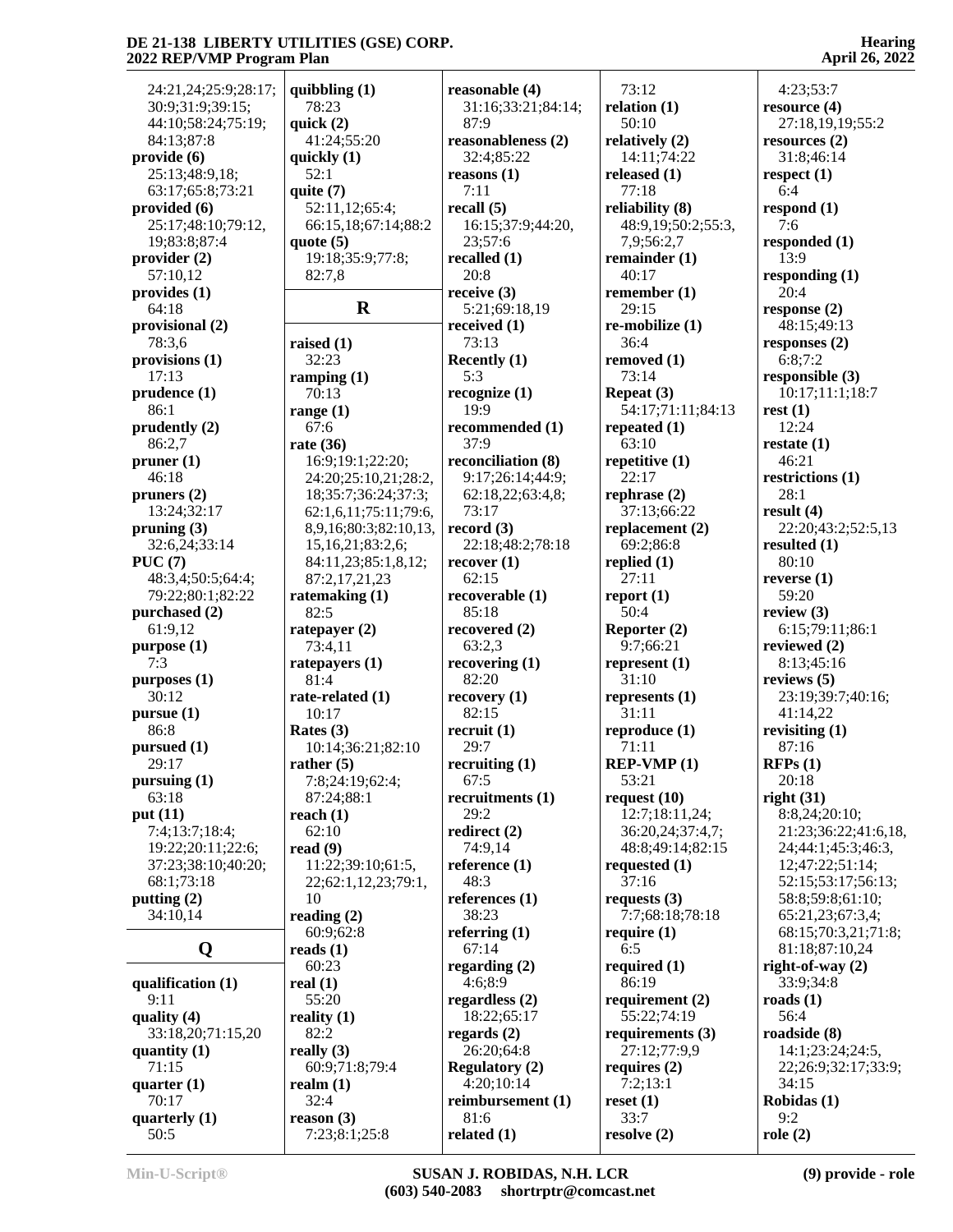| 10:10,17               | saying $(8)$                            | 34:23;61:21;79:9,15;        | size $(1)$                    | 47:10;83:5;85:2              |
|------------------------|-----------------------------------------|-----------------------------|-------------------------------|------------------------------|
| roles $(1)$            | 45:11;57:18;63:1;                       | 80:24;81:1;82:1;            | 51:17                         | standard $(2)$               |
| 14:22                  | 75:14;77:11;83:21;                      | 86:19,22                    | skilled (1)                   | 6:7;72:4                     |
|                        |                                         |                             |                               |                              |
| roll(1)                | 84:13;85:17                             | seven $(7)$                 | 29:11                         | standards (1)                |
| 7:16                   | scenario $(1)$                          | 46:3;47:3,4,11,12,          | skips (1)                     | 71:20                        |
| rolls(1)               | 67:19                                   | 17;70:15                    | 46:2                          | stands $(1)$                 |
| 87:2                   | schedule $(1)$                          | several $(2)$               | slightly $(1)$                | 12:17                        |
| Rookie (1)             | 40:6                                    | 45:18;85:9                  | 44:24                         | start $(3)$                  |
| 35:18                  | Scott $(1)$                             | shall $(4)$                 | slowly $(1)$                  | 19:12;21:18;49:20            |
| room $(1)$             | 4:19                                    | 62:5,15;63:2,3              | 33:1                          | started $(3)$                |
| 15:22                  | seated $(1)$                            | share $(1)$                 | small $(6)$                   | 14:14;16:10;78:22            |
| rounding $(1)$         | 77:20                                   | 25:18                       | 36:13;51:17;55:14;            | starting $(4)$               |
| 60:3                   | seats $(1)$                             | <b>SHEEHAN</b> (31)         | 56:5;72:15;73:23              | 13:2;45:20;47:1;             |
| routine $(1)$          | 29:23                                   | 4:10,11;5:7;6:4,16,         | smaller $(2)$                 | 70:21                        |
| 56:12                  | second $(4)$                            | 20,24;8:2,7,23;9:10,        | 52:7,16                       | starts $(2)$                 |
| rule $(3)$             | 28:15,19;60:16;                         | 14;10:4,7;19:4,7;           | so-called $(1)$               | 38:20;60:10                  |
|                        |                                         |                             |                               |                              |
| 6:24;48:4,5            | 70:4                                    | 30:24;63:21;64:2,17,        | 85:11                         | State $(4)$                  |
| rulemaking $(1)$       | Secondly (1)                            | 23;65:1;72:24;73:1;         | solid $(3)$                   | 4:12;10:18;36:6;             |
| 64:18                  | 29:11                                   | 74:10,11,15;77:14,          | 50:7,9,23                     | 44:22                        |
| rules $(5)$            | section $(2)$                           | 17;84:19,20                 | solution $(1)$                | statement (4)                |
| 6:5;7:21;48:4;64:3,    | 54:3;61:23                              | shift $(1)$                 | 27:11                         | 35:5;36:18;38:19;            |
| 4                      | secure $(5)$                            | 71:22                       | somebody (1)                  | 84:16                        |
| rulings $(1)$          | 21:9;31:7;57:5,5;                       | short $(2)$                 | 57:8                          | Stater $(1)$                 |
| 85:18                  | 69:8                                    | 83:21;86:7                  | somehow (1)                   | 70:1                         |
| run $(2)$              | secured (1)                             | shorter $(1)$               | 14:24                         | states $(1)$                 |
| 47:18,18               | 47:21                                   | 51:8                        | someone $(2)$                 | 65:13                        |
| running $(2)$          | seeing $(7)$                            | shortfall (1)               | 26:11;67:11                   | statistics $(2)$             |
| 50:18;86:15            | 29:14;43:8;50:5;                        | 83:22                       | sometimes (2)                 | 48:10;53:2                   |
| rural $(1)$            | 52:5,8,10,13                            | shortly $(1)$               | 7:19;79:23                    | statutes $(1)$               |
| 69:5                   | seem $(2)$                              | 7:13                        | soon $(2)$                    | 83:8                         |
|                        | 29:12;83:15                             | show $(2)$                  | 13:2;19:19                    | stay $(1)$                   |
| S                      | seems $(2)$                             | 34:21;48:20                 | sooner $(1)$                  | 77:19                        |
|                        | 68:12;84:14                             | showed $(1)$                | 87:24                         | STEELE (66)                  |
| sacrifice $(1)$        | sees $(1)$                              | 81:22                       | sorry $(7)$                   | 9:5;14:6,8,9,11,13,          |
| 36:11                  | 49:10                                   | shown $(3)$                 | 39:2;46:20;51:3;              | 15, 20; 15: 3, 5, 9, 13, 16, |
| safety $(4)$           | send $(1)$                              | 39:4;50:14;60:15            | 54:12,14;55:10;               | 24;16:4,6,12,16;17:1,        |
| 36:11;65:24;66:1,2     | 7:9                                     | shows $(6)$                 | 59:21                         | 6,9,11,23;18:10,15;          |
|                        | senior $(2)$                            |                             | sort $(6)$                    | 19:3;30:16,23;31:5,7,        |
| SAIDI(11)              |                                         | 49:22,24;50:7,8,9;          |                               |                              |
| 48:16,22;49:1,7,8;     | 14:9;69:9                               | 70:7                        | 47:7;63:14;64:13;             | 12,18;32:9;35:12,16,         |
| 50:3,6,11;51:3;52:11,  | sense $(9)$                             | side $(1)$                  | 66:18;82:10;84:8              | 18, 20; 36: 23; 37: 2, 17;   |
| 14                     | 18:19;37:4;53:17,                       | 67:7                        | sound $(2)$                   | 48:21;49:22;50:19;           |
| <b>SAIDI/SAIFI (2)</b> | 19;57:23;58:10;61:7;                    | signal $(1)$                | 22:16;41:18                   | 51:2,6,11,18;52:19,          |
| 75:21;76:4             | 63:17;79:4                              |                             |                               |                              |
|                        |                                         | 84:8                        | sounds $(4)$                  | 23;53:3,10,16,23;            |
| <b>SAIFI (10)</b>      | sensitivities (1)                       | significant (4)             | 20:3;47:12;67:20;             | 55:19,22;65:7,10,19;         |
| 48:16,23;49:2,9;       | 67:18                                   | 12:14;72:12;76:2;           | 70:11                         | 66:10;69:7;70:6;             |
| 50:3,13,23;51:3;       | sentence $(10)$                         | 81:2                        | specific $(1)$                | 72:5;75:14;76:3,6;           |
| 52:5;53:11             | 11:22;39:9;42:4;                        | significantly $(3)$         | 75:22                         | 77:19                        |
| Salem $(2)$            | 60:10,11,23;61:1,24,                    | 28:3,9;81:7                 | specifically $(1)$            | step $(1)$                   |
| 19:21;40:15            | 24;62:14                                | similar(1)                  | 7:2                           | 56:6                         |
|                        |                                         | 48:11                       | speed $(1)$                   | still $(11)$                 |
| same $(10)$            | separate $(2)$                          |                             | 87:1                          | 22:12;26:1,9;30:1;           |
| 11:8;27:14;31:22,      | 18:21;87:20                             | simple $(1)$                |                               |                              |
| 24;33:13,15;37:24;     | Service (1)<br>10:16                    | 4:23                        | spend $(10)$                  | 34:1;43:12;66:6,7;           |
| 42:11;60:8;64:11       |                                         | single $(1)$                | 15:18;26:3;27:2;              | 72:19;75:18;84:2             |
| sample $(1)$           | sessions $(3)$                          | 56:4                        | 36:15;37:17,19;               | stipulates $(1)$             |
| 51:17                  | 22:16;48:1;83:4                         | $s$ it $(1)$                | 65:14,16,20;81:12             | 5:1                          |
| satisfactorily (1)     | set $(2)$                               | 72:8                        | spending $(6)$                | stop $(1)$                   |
| 86:5                   | 23:1;80:3                               | situation $(3)$             | 25:17;26:21;36:17;            | 88:4                         |
| satisfied (1)          | setting $(2)$                           | 33:21;55:7;73:5             | 62:3,9,20                     | storms $(3)$                 |
| 74:18                  | 33:13,14                                | situations (1)              | spent $(3)$                   | 52:12;76:1,1                 |
| saving $(1)$           | Settlement (20)                         | 69:1                        | 14:17,20;44:17                | strategy $(1)$               |
| 57:8                   | 5:1;16:8;22:21;                         | six(5)                      | Staff $(3)$                   | 55:24                        |
| saw(1)<br>34:2         | 23:2,5;24:21;25:11,<br>22;26:2,6;28:19; | 33:11;46:7,8;47:5;<br>67:19 | 79:22;86:20,22<br>stand $(3)$ | stressing $(1)$<br>63:9      |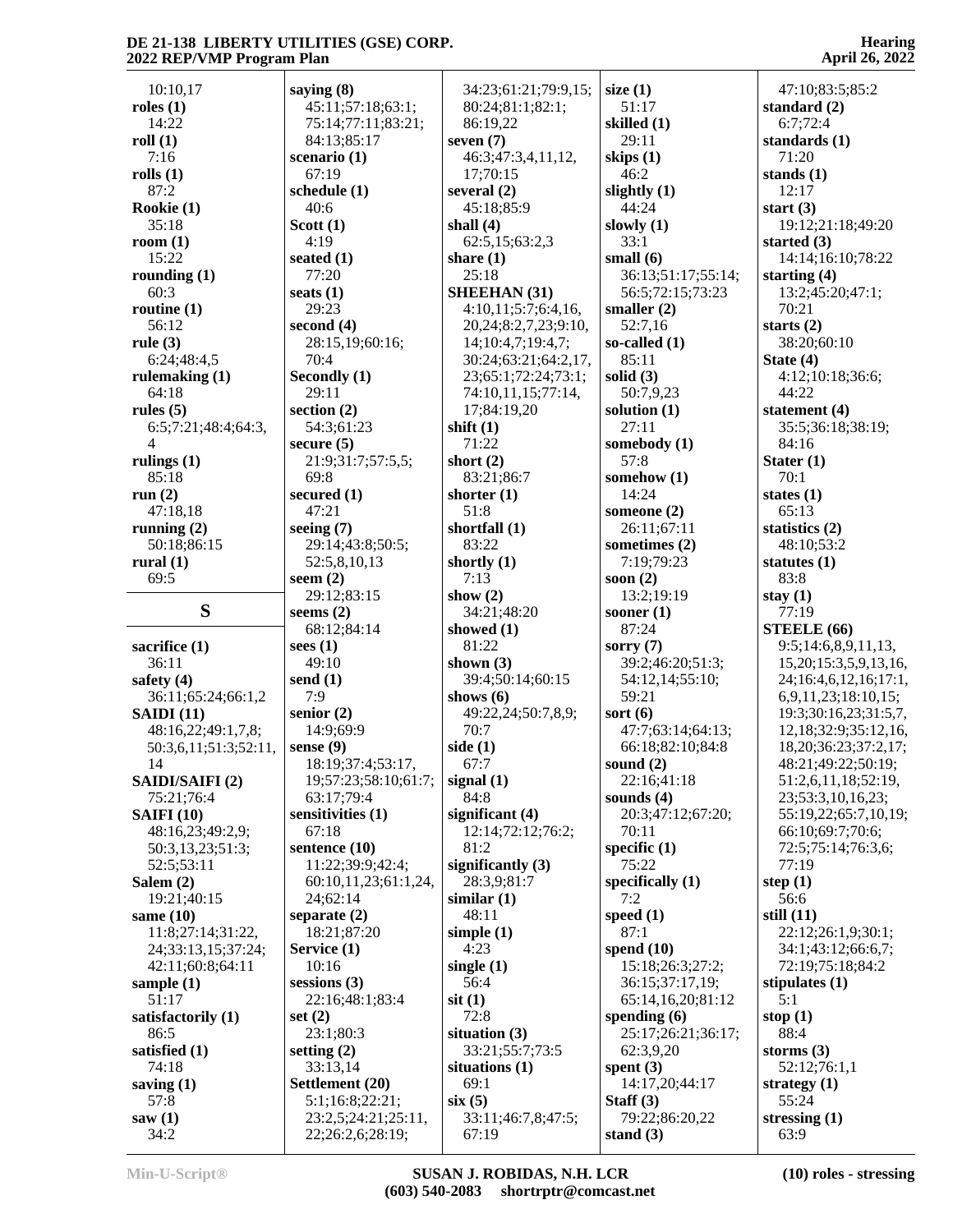| strike $(3)$                  |                            |                            |                                    |                                    |
|-------------------------------|----------------------------|----------------------------|------------------------------------|------------------------------------|
|                               | system-hardening (1)       | 11:21;49:15;70:16          | 49:5,8;52:18,20                    | 24;79:15;83:7,19;                  |
| 78:1,4,17                     | 51:20                      | thirty-five $(1)$          | trees $(3)$                        | 85:14;86:3;88:9                    |
| striking $(2)$                | systems $(1)$              | 23:7                       | 53:5;69:24;70:2                    | understands (1)                    |
| 77:23;78:12                   | 71:1                       | though $(2)$               | trends $(1)$                       | 82:18                              |
|                               |                            |                            |                                    |                                    |
| strong $(1)$                  |                            | 53:6;85:21                 | 76:5                               | understood (2)                     |
| 36:3                          | T                          | thought $(1)$              | tried $(1)$                        | 33:22;50:21                        |
| strongly $(1)$                |                            | 35:23                      | 38:13                              | unexpected $(1)$                   |
| 82:4                          | talk $(4)$                 | thousands $(1)$            | trim(10)                           | 73:11                              |
| subject $(1)$                 | 25:4;31:19;54:3;           | 28:12                      | 16:3;17:17;18:3;                   | unfortunately (3)                  |
| 59:5                          | 85:20                      | three $(4)$                | 22:20;37:18,20;                    | 26:14,24;49:23                     |
| subsequent $(1)$              | talked $(1)$               | 46:19;71:1;75:22;          | 66:11;69:24;83:12;                 | unit $(4)$                         |
| 43:3                          | 69:10                      | 80:14                      | 84:24                              | 72:3,4,7,8                         |
|                               |                            |                            |                                    |                                    |
| subsequently $(1)$            | talking $(2)$              | throughout (2)             | trimmed $(2)$                      | units $(1)$                        |
| 43:15                         | 47:15;50:7                 | 14:22;36:13                | 39:18;44:19                        | 70:16                              |
| subtract $(1)$                | talks $(2)$                | tie $(1)$                  | trimmer $(2)$                      | unknown $(2)$                      |
| 58:23                         | 26:12,21                   | 70:5                       | 18:1;69:18                         | 38:3;84:2                          |
| <b>Sub-Transmission (1)</b>   | Tampa $(2)$                | times (3)                  | trimmers $(1)$                     | unless $(1)$                       |
| 24:10                         | 14:18,21                   | 49:3;82:12;85:9            | 66:17                              | 9:9                                |
| successfully (1)              | team $(1)$                 | Timing $(1)$               | trimming $(25)$                    | unnecessary $(1)$                  |
| 59:11                         | 35:21                      | 86:11                      | 20:16;21:22;24:5,                  | 79:5                               |
|                               |                            | today $(13)$               |                                    |                                    |
| suggest $(3)$                 | TEBBETTS (23)              |                            | 22;25:19;26:1,4,9,18;              | unquote $(2)$                      |
| 64:10;78:2;84:7               | 9:4;10:8,13,13,22;         | 4:19;5:6;12:4;             | 30:7;31:23;32:1,6;                 | 82:7,8                             |
| suggesting $(1)$              | 11:2,6;25:15;27:11;        | 15:15;16:22;21:21;         | 36:8;42:6,8;54:4;                  | unspent $(1)$                      |
| 63:1                          | 37:11;38:4;39:8;           | 22:18;41:8;57:6;           | 55:6;56:10;58:7,11;                | 37:5                               |
| summarize $(1)$               | 43:9,24;54:12,16;          | 79:17;80:7;81:14;          | 59:11;64:7;65:21;                  | up(30)                             |
| 28:23                         | 61:1;62:13,24;63:7,        | 83:23                      | 81:15                              | 7:5;9:15;18:3;                     |
| summarizing (1)               | 11;64:1;73:12              | together $(2)$             | truek(2)                           | 23:21;31:14;32:23;                 |
| 8:15                          | tech $(2)$                 | 22:6;40:21                 | 32:23;33:7                         | 33:14,14,23;34:10;                 |
|                               |                            |                            |                                    |                                    |
| summary $(1)$                 | 47:24;83:4                 | took(1)                    | truly(1)                           | 36:21;37:20;38:24;                 |
| 29:24                         | technical (1)              | 44:15                      | 28:1                               | 39:11;44:2;53:13;                  |
| summer $(2)$                  | 22:16                      | tool (4)                   | trying $(5)$                       | 54:8;59:11;61:3;                   |
| 13:21;19:2                    | technology(3)              | 67:5;69:3,4;71:6           | 38:12;39:11;42:19,                 | 62:21;63:3;67:8;                   |
| summing $(1)$                 | 34:12;83:24;84:2           | topic $(3)$                | 20;60:14                           | 70:13;76:16;80:5,11;               |
| 39:17                         | tee $(1)$                  | 15:17;18:12;72:21          | turn(1)                            | 82:18;83:9;84:21;                  |
| supply $(2)$                  | 9:15                       | total $(17)$               | 32:10                              | 87:1                               |
| 24:2;34:14                    | term(1)                    | 39:1,3,17,18,19;           | Turning (1)                        | updated $(1)$                      |
| Support $(1)$                 | 35:20                      | 40:8;41:3,3;49:7;          | 34:19                              | 22:11                              |
|                               | terms $(10)$               |                            |                                    |                                    |
|                               |                            |                            |                                    |                                    |
| 4:20                          |                            | 50:6,6,12;54:6;59:16,      | turns(1)                           | use $(2)$                          |
| supports (1)                  | 5:13;46:12;52:20;          | 18;60:14,18                | 71:10                              | 33:17;68:6                         |
| 81:16                         | 68:17;70:18;72:6,9,        | touch $(1)$                | twice $(2)$                        | used $(5)$                         |
| supposed $(5)$                | 18;74:17;76:5              | 52:1                       | 17:7,8                             | 34:13;47:18;57:10;                 |
| 16:5,6;17:20;73:7,            | terrain $(3)$              | touched $(1)$              | two(13)                            | 66:17;82:9                         |
| 9                             |                            | 30:16                      |                                    |                                    |
|                               | 67:17;71:4,5               |                            | 6:22;9:21;15:6,18;                 | using $(2)$                        |
| sure $(13)$                   | test $(1)$                 | towards $(2)$              | 19:21,23;23:7,12,12;               | 57:22;62:4                         |
| 22:17;32:11;34:5;             | 25:16                      | 38:10;54:5                 | 36:2;42:10;69:20;                  | <b>Utilities (17)</b>              |
| 35:14;44:23;55:21;            | testifying $(3)$           | track $(1)$                | 74:13                              | 4:6,12;10:15,16;                   |
| 57:3;61:14;63:18;             | 15:1,4;44:24               | 12:22                      | two-minute $(1)$                   | 14:10,16;18:3,5;                   |
| 65:1;66:4;68:23;              | testimony (30)             | trade(1)                   | 10:2                               | 22:19;45:18;49:5;                  |
| 74:11                         | 8:14,15;9:13;10:5,         | 29:1                       | typical $(1)$                      | 50:1;51:19;55:22;                  |
| surrounding $(1)$             | 11,20,24;11:3,4,4,14,      | trades $(2)$               | 6:16                               | 64:11,21;82:9                      |
| 64:3                          |                            | 29:3,4                     |                                    |                                    |
|                               | 18;12:3,4,14;15:6,12,      |                            | Typically (3)                      | V                                  |
| suspension $(1)$              | 14, 15; 20: 8, 12, 14;     | training $(1)$             | 7:13;32:22;36:16                   |                                    |
| 83:7                          | 28:6;32:15;35:3;           | 46:18                      |                                    |                                    |
| swear $(1)$                   | 38:15;42:1,14;45:15;       | transitioning $(2)$        | U                                  | vacant $(1)$                       |
| 9:2                           | 65:8                       | 18:20;46:17                |                                    | 29:17                              |
| sworn $(5)$                   | Thanks (4)                 | Treatment (2)              | ultimate $(1)$                     | value $(2)$                        |
| 8:22;9:6;11:4;                | 21:14;29:24;34:3;          | 5:22;7:1                   | 18:6                               | 26:8;51:1                          |
| 12:3;15:15                    | 42:18                      | tree $(13)$                | ultimately (1)                     | values $(1)$                       |
| system $(11)$                 | therefore $(1)$            | 29:3;34:16;36:8;           | 18:6                               | 50:15                              |
|                               |                            |                            |                                    |                                    |
| 14:1;18:17;19:19;             | 32:2                       | 51:22,24;52:3,9,11;        | unable $(2)$                       | variance (1)                       |
| 23:22;29:21;48:22,            | thinking $(2)$             | 61:11,13;64:7;65:20;       | 17:11;31:7                         | 72:15                              |
| 24;51:23;65:24;71:2;<br>73:20 | 41:12;72:19<br>third $(3)$ | 75:4<br>tree-related $(4)$ | under $(11)$<br>20:3;21:1,6;22:19, | various $(3)$<br>12:12;14:21;85:23 |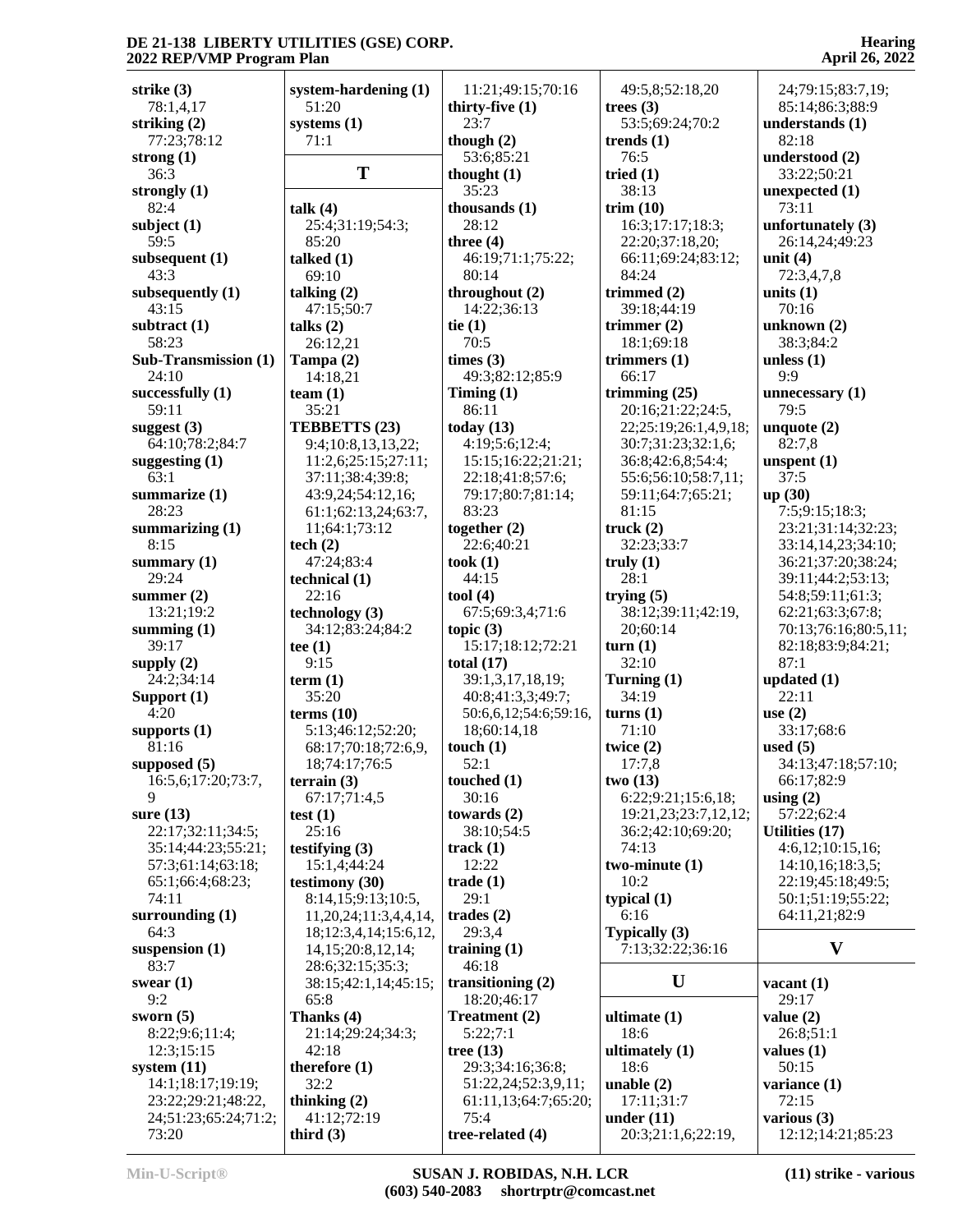7:14

**vet (1)**

33:4

9:22

60:6

#### **vast (1) veg (6)** 37:7;79:14;80:2, 20;81:7,11 **Vegetation (14)** 4:7,24;11:12; 17:12;18:7;26:4,13; 36:15;38:6;44:6; 65:15,23;69:22; 73:17 **vehicle (1)** 64:10 **versus (3)** 15:21;68:6;71:15 64:22 **video (1) Vilas (4)** 54:9,9,18;56:1 **vision (2)** 70:10,15 **visiting (1)** 87:15 **VMP (7)** 9:17;61:23;62:3, 15;79:5;81:3;82:14 **W witnesses (7) wait (1) walking (1) Walpole/Charlestown (1)** 54:22 **way (16)** 20:13;27:7;30:24; 32:20;39:9,23;46:5; 50:1;53:3;58:21; 60:13,22;62:8;67:2; 76:4;84:5 **ways (1)** 31:21 **weather-dependent (1)** 75:24 **week (20)** 9:16,20;12:12; 13:11;15:20,22; 16:17;18:13;26:14; 33:12,15;37:3;41:11; 43:12;44:8,23;48:1; 67:19;72:11;83:15 **weekend (1) weeks (5)** 38:14;69:12,20; 80:14;84:4 **week's (2)** 22:15;44:15 **weigh (1) weren't (1)** 21:1 **what's (11)** 23:11;31:11;34:20; 42:21;46:11;47:8; 64:17;80:12,19; 81:19;87:1 **whereas (1)** 33:13 **WHEREUPON (1)** 9:4 **whole (2)** 29:5;76:9 **winding (1)** 56:4 **winner (1)** 13:14 **winter (1)** 52:12 **wire (2)** 51:22;52:3 **within (7)** 31:15;32:3;36:7,8; 64:9;75:18;80:2 **without (2)** 15:1;87:9 **witness (6)** 8:21;23:19;39:7; 40:16;41:14,22 8:15;9:1,3,12;10:5; 63:22;77:18 **word (6)** 11:21,21;29:16; 35:20;76:17;79:2 **words (6)** 32:15;36:24;48:20; 51:8;62:4;68:2 **work (72)** 12:9,13,20,24;13:2, 5,16;14:1;16:21; 17:5,8;18:7,7,21; 20:6;21:2,6,11,13; 26:15,16,24;27:14; 28:8,12;29:7,10; 30:20;31:8,22;32:18, 22;40:19,22;41:2,20; 44:6,17;45:1,1,2,4,4, 5,7,7,8;47:5,6;56:12; 58:22,24;66:3;68:22; 69:1;71:4,5,17,21; 73:13,22,23;75:4; 76:10,12,14,20,21; 82:16;85:14;86:5,5 **worked (6)** 16:23;37:21;40:1, 3,4;84:3 **worker (1)** 34:16 **workers (3)** 29:3;66:2;71:16 **workforce (17)** 11:23;17:4,10; 21:9,13;25:3;27:16, 19;28:20,23;29:14; 31:19,20;43:3;45:14; 57:6,19 **workforces (1)** 13:8 **working (4)** 14:17;27:24;67:17; 68:17 **work's (1)** 32:20 **world (2)** 29:12,18 **worth (1)** 12:19 **wrap (1)** 83:9 **write (1)** 8:5 **written (9)** 11:3;12:3;15:6,12, 14;54:7;60:13;61:2,6 **wrong (1)** 51:13 **X X-amount (1)** 85:14 **Xers (1)** 67:3 **Y**  $|13L3(1)|$ **year (24)** 16:3;17:14,15; 18:4;23:4;25:16; 26:4;34:14;38:6,21; 39:15,22;50:20,20; 52:6,7;53:14;58:12; 60:11;62:10;66:11; 80:4;83:2;85:4 **years (15)** 14:21;15:1;16:11; 22:24;26:23;32:21; 39:12;45:18;50:15, 17;53:18;55:17;65:9; 75:23;79:20 **Z zero (2)** 66:6,8 **zeros (1)** 62:5 **1 1 (35)** 5:19;10:12,20; 11:15;15:7;20:7,14; 21:18,19;24:10,11; 30:1,2;34:19,20,21; 35:3,7;38:23;39:4,14, 15;42:9;44:4,4; 45:15;54:1,15;58:16; 66:17;67:12;78:1,4, 10,18 **10 (11)** 5:2;27:23;29:15, 16;35:4;45:22,24; 62:16;81:24;83:13, 20 **10:49 (1)** 88:11 **100K (1)** 66:5 **11 (2)** 35:4;42:24 **114 (1)** 53:13 **114.46 (2)** 50:8,12 **12 (8)** 11:20;35:4;42:3; 45:15;47:9;54:9,10, 18 **12-month (1)** 83:7 **12th (1)** 14:16 **13 (3)** 35:4;42:3;48:3 **1300 (1)** 64:4 40:9 **15 (2)** 38:5;54:8 **150 (1)** 43:22 **151 (3)** 41:17,20;43:6 **152 (1)** 42:12 **152.93 (1)** 54:7 **153 (19)** 17:2;20:15,19,20, 21;21:22;24:21;25:9; 28:16;31:9,17;37:18; 39:24;42:8,15;54:6; 59:14,18;66:11 **156 (2)** 81:14;84:13 **15th (3)** 79:19;80:5,16 **1-6.2 (1)** 5:23 **1-6.3 (1)** 5:23 **162 (1)** 42:5 **17 (1)** 42:24 **175 (4)** 18:4;31:15;37:20; 58:12 **18 (2)** 11:20;42:24 **1-8 (1)** 48:16 **19 (7)** 35:4;38:18;42:3; 43:1;60:6,20;69:17 **1-9 (1)** 49:14 **19-064 (8)** 22:21;23:2;25:16; 61:22;79:6,8;82:1; 83:12 **19th (1)** 70:6 **2 2 (7)** 5:24;8:3;20:22; 21:6;22:1;30:8;54:2 **2,420,000 (1)** 35:8 **2.2 (5)** 27:22,24;62:3; 81:23;83:13 **2.4 (4)** 26:3;27:22;35:22; 36:17 **20 (6)** 14:24;65:9;66:24; 67:2,7;68:13 **200 (2)** 7:21;59:23 **200K (1)** 66:5 **2014 (1)** 48:6 **2016 (1)** 79:16 **2017 (1)** 49:24 **2018 (1)** 45:21 **2019 (2)** 46:2;48:17 **202 (11)** 23:10,10;24:20,24; 25:10;28:18;34:21; 35:2;58:5;59:3;81:23 **2020 (9)** 26:6;38:24;40:14; 41:2;46:2;48:17; 51:1;52:22;62:5 **2021 (43)** 12:13;14:16;22:5; 23:3,4,6;27:10;36:1; 37:5;38:5,6,24;40:15, 18,21;41:2,7,17,21; 43:1,4,22;44:9,12,17, 19;45:2,7,11;46:5;

78:7

8:5